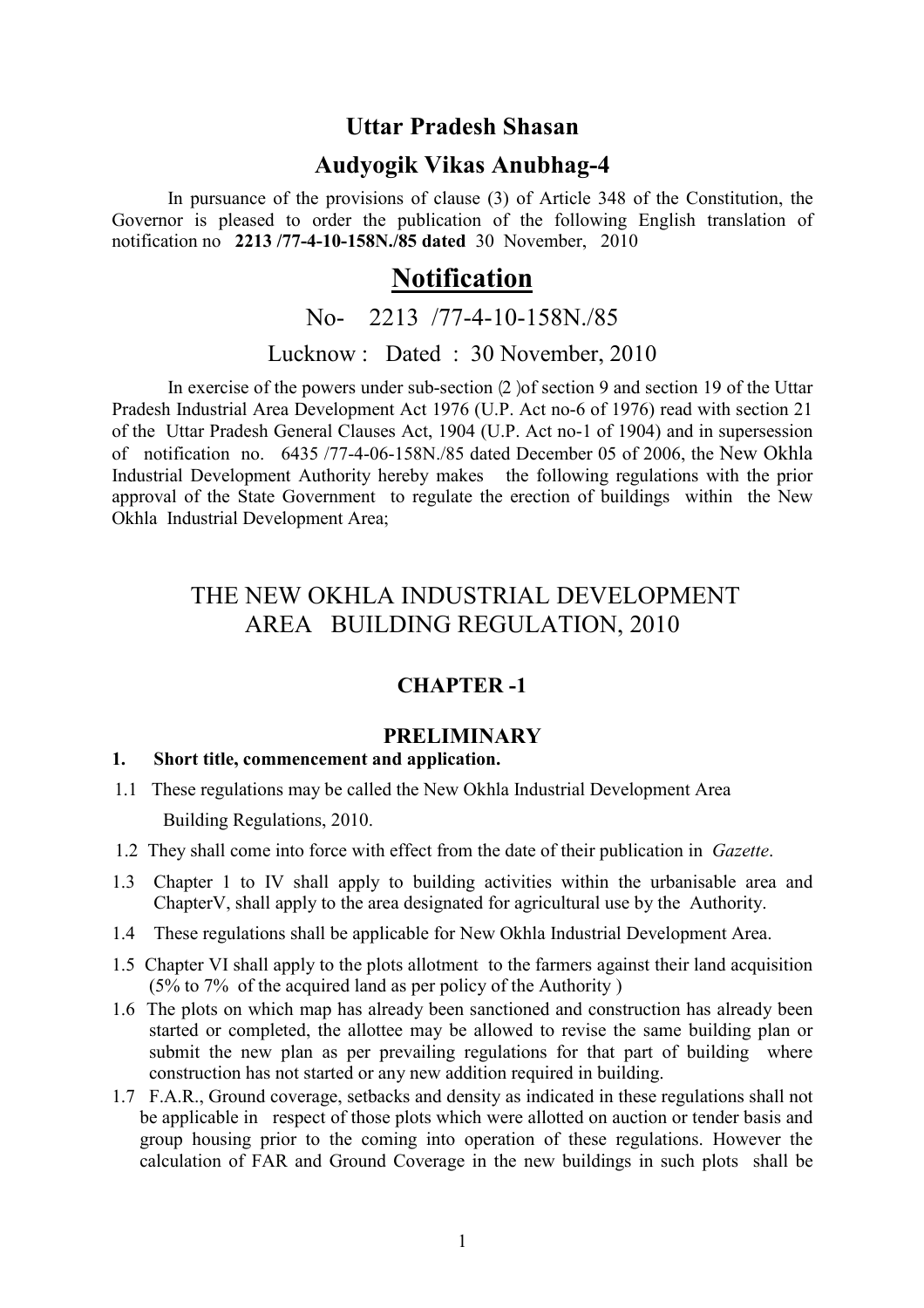done as per these regulations. The purchasable F.A.R and Ground coverage as per applicability may be allowed.

- 1.8 Notwithstanding any thing contained in these regulations, the special provisions contained in the-
	- (a) lease deed executed before commencement of these regulations, and
	- (b) bids accepted by the Authority before commencement of these regulations shall continue to be effective unless amended with the consent of the lessee/sublessee
- 2. Definitions :- In these regulations, unless the context otherwise requires,-
	- 2.1 **'Act'** means Uttar Pradesh Industrial Area Development Act, 1976 (U.P. Act No.6) of 1976.
	- 2.2 'Air conditioning' means the process of treating air so as to control simultaneously its temperature, humidity, cleanliness and distribution to meet the requirement of conditioned space.
	- 2.3 **'Alteration'** means the structural change, such as addition to the area or height or the removal of part of a building, or construction of cutting into or removal of any wall, partition, column, beam, joint, floor or other support, or a change to the fixtures or equipments of the building.
	- 2.4 **'Applicant'** means the person who has legal title to a land or building and includes,
		- (i) An agent or trustee who receives the rent on behalf of the owner;
		- (ii) An agent or trustee who receives the rent of or is entrusted with or is concerned with any building devoted to religious or charitable purposes;
		- (iii) A receiver, executor or administrator or a manager appointed by any Court of competent jurisdiction to have the charge, or to exercise the rights of the owner; and
		- (iv) A mortgagee in possession.
	- 2.5 'Approved' means approved by the New Okhla Industrial Development Authority.
	- 2.6 'Area' means the Industrial Development Area as notified for the New Okhla Industrial Development Authority.
	- 2.7 'Authorised Officer' means an officer authorized by the Chief Executive Officer.
	- 2.8 'Atrium' A sky lighted central area, often containing plants, in modern buildings especially for common area.
	- 2.9 'Balcony' means a horizontal projection including a handrail or balustrade to serve as sitting out place.
	- 2.10 'Basement or Cellar' means the lower storey of a building below or partly below ground level.
	- 2.11 Building' means any permanent structure or erection or part of a structure or erection which is intended to be used for residential, commercial, industrial, institutional, recreational or other purposes for the use and benefit of human being whether in actual use or not.
	- 2.12 'Building activity' means erection, re-erection, making material alteration, or demolition of any building.
	- 2.13 'Building height' means the vertical distance measured in the case of the flat roofs from the top level of the adjoining drain to the highest point of the building and in the case of sloping roof the mid point between the eaves level and the ridge. Architectural features serving no other functions except that of the decoration shall be excluded for the purpose of measuring heights.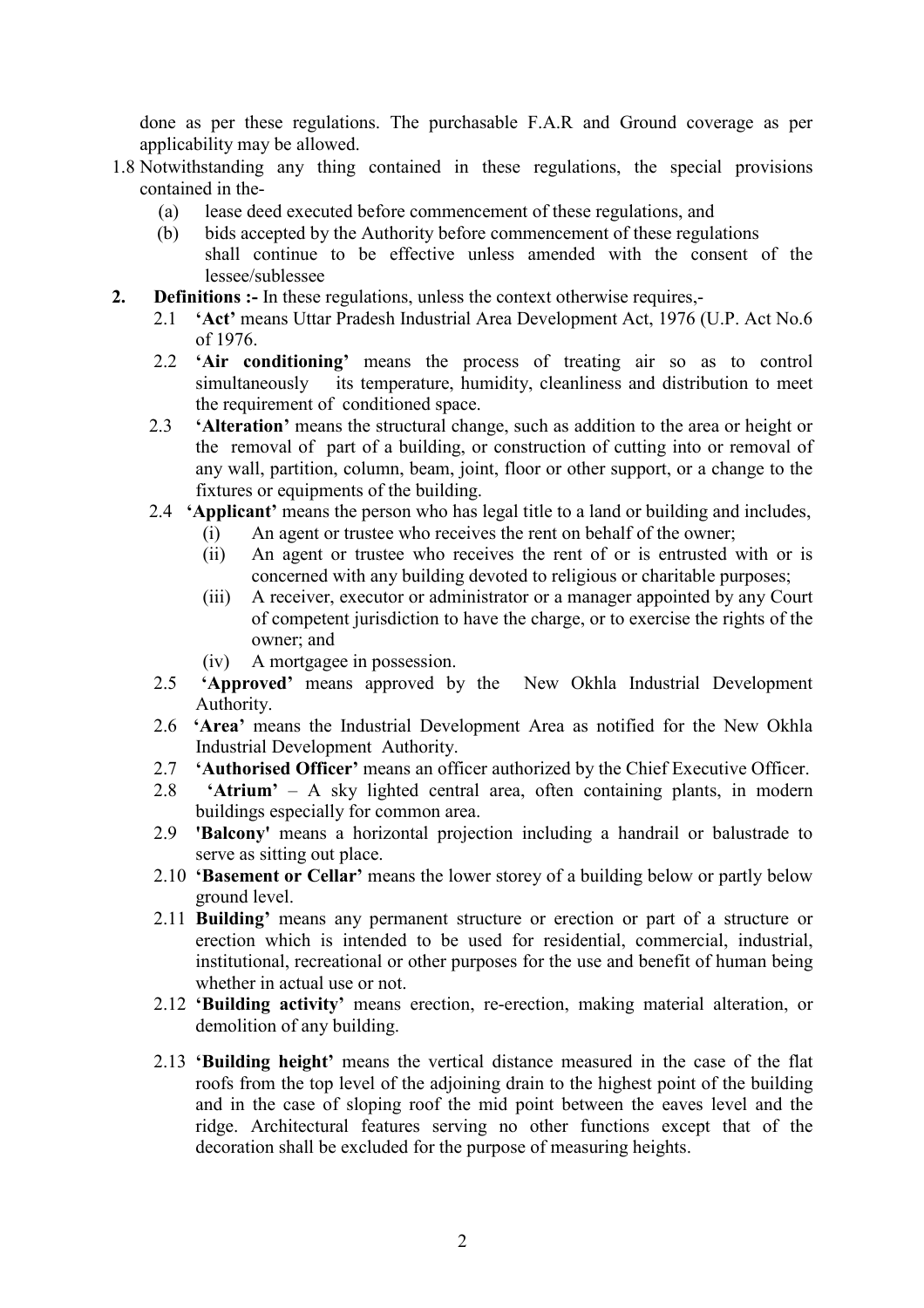- 2.14 'Building line or envelope' means a line up to which the plinth of a building may be lawfully extended. It includes lines specifically indicated or to be indicated in any scheme or layout plan or in these regulations.
- 2.15 'Canopy' means a projection over any entrance and if provided in setbacks shall be either cantilevered or supported on columns.
- 2.16 'Chajja' means a sloping or horizontal structure overhung usually provided for protection from sun and rain or for Architectural considerations.
- 2.17 'Direction' means the direction issued by the Authority under Section 8 of the Act, and would include, unless the context otherwise indicates, any executive instructions issued here under.
- 2.18 'Drain' means a conduit or channel for the carriage of storm water or other used water.
- 2.19 'Drainage' means the removal of any liquid by a system constructed for this purpose.
- 2.20 'Dwelling Unit' means an independent housing unit with separate facilities for living, cooking and sanitary requirements.
- 2.21 'Evergreen tree' means tree that remains green for most part of the year and sheds leaves slowly throughout the year.
- 2.22 'Existing building or use' means building structure or its use as sanctioned / approved by the competent authority, or existing before the declaration of the notified area of respective Authority.
- 2.23 'Extended Basement' means the construction of floor(s) below the ground leaving a minimum setback of 6.0 metre all-round from the plot boundary for the purpose of fire tender movement. The top slab of basement to flush with the ground level and such slab to be designed for fire tender load with adequate mechanized ventilation.
- 2.24 'Floor' means the lower surface in the storey on which one normally walks in building.
- 2.25 'Floor Area Ratio (FAR)' means the quotient obtained by dividing the total covered area (plinth area) on all floors by the area of plot.
- 2.26 'Foundation' means that part of the structure, which is in direct contact and transmitting loads to the ground.
- 2.27 **'Green Building'** A green building is one which uses less water, optimizes energy efficiency, conserves natural resources, generates less waste and provides healthier spaces for occupants, compared to a convevtional building.
- 2.28 'Group Housing' means a premises of size not less than 2000 sq. mtrs. comprising of either residential flats or a cluster of flats and independent houses/villas, with basic amenities like parking, park, convenience shop, public utilities, etc.
- 2.29 'Hazardous Buildings' means a building or part of a building which is used for the storage, handling, manufacturing or processing of highly combustible or explosive materials or products which are liable to burn with extreme rapidity or which may produce poisonous fumes or explosions, or the storage or handling or manufacturing or processing of highly corrosive, toxic or noxious alkalis, acids or other liquids or chemicals producing flame, fumes or explosive, poisonous, irritant or corrosive gases and the storage, handling or processing of any material producing explosive mixtures of dust or which result in the division of matter into the fine particles subject to spontaneous ignition.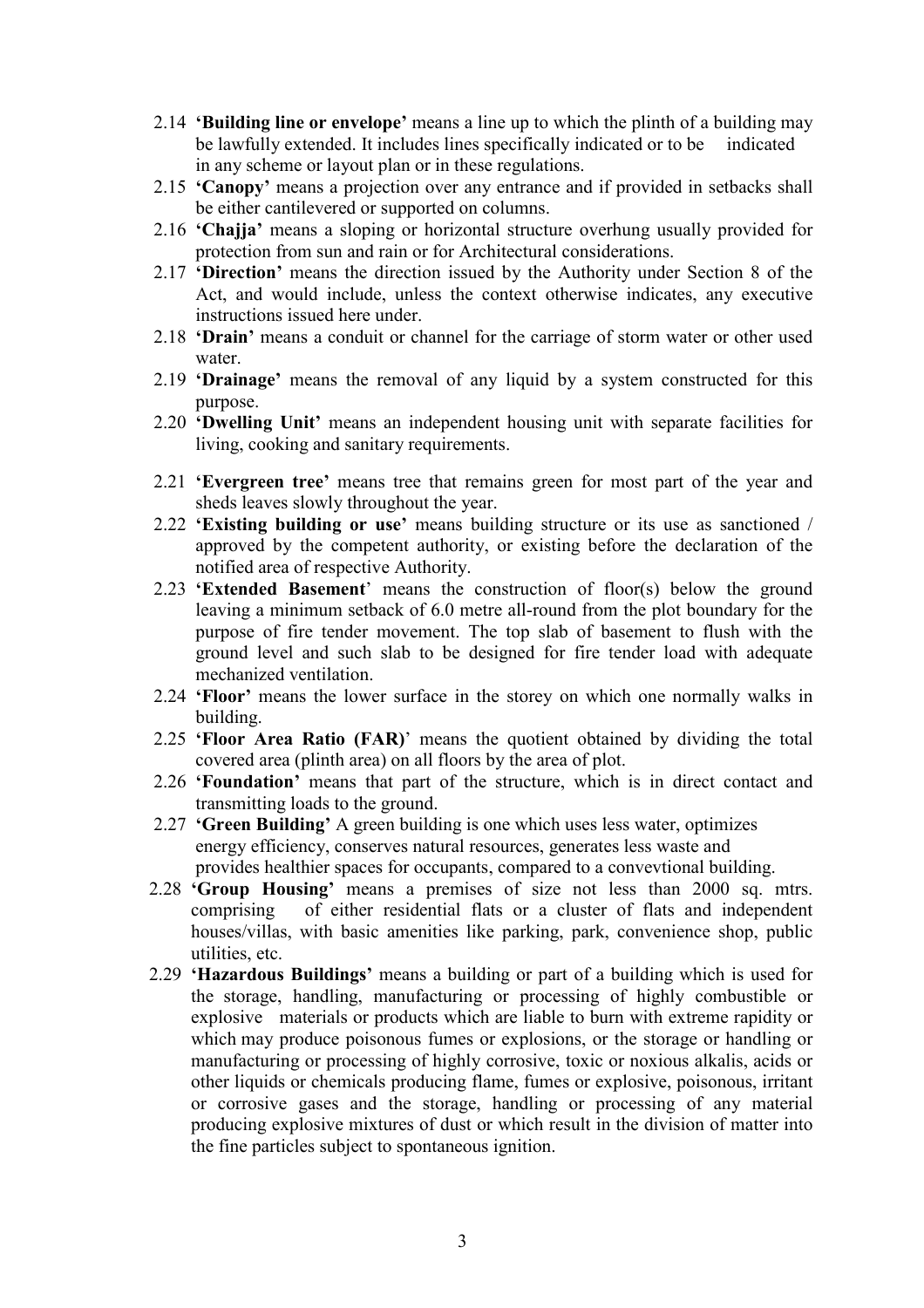- 2.30 'Hard Landscape' means the Civil work component of landscape architecture such as pavement, walkways, roads, retaining walls, sculptures, street activities, fountains and other built environment.
- 2.31 'Hedge' means number of shrubs or trees (often similar species) planted closely together in the line. A hedge may be pruned to shape or allowed to grow to assume its natural shape.
- 2.32 'Jali' means A grill or screen made of metal, brick, ferro-cement, wood or any other material which is placed in front of a window, door or any opening or piece of machinery in order to protect it.
- 2.33 'Layout Plan' means a plan of the entire site showing location of plots / building blocks, roads, open spaces, entry / exits, parking, landscaping etc. indicating the activity for all land parcels.
- 2.34 ' Technical Person' means an architect / civil engineer /town planner recognized by the Authority as per Appendix 12.
- 2.35 'Loft' means an intermediary floor between two floors or a residual space in a pitched roof above normal floor level with a maximum height of 1.5 metres and which is constructed or adopted for storage purpose.
- 2.36 'Development Plan' means the Development Plan / Master Plan of the Authority in respect of the Area prepared by the Authority.
- 2.37 'Mezzanine floor' means an intermediate floor, between two floors, above ground level, accessible only from the lower floor.
- 2.38 'Multi Level Parking' means a separate block or a part of any building on a property to be used primarily for parking of vehicles through mechanized or conventional methods,.
- 2.39 'Mumty or Stair cover' means a structure with a covering roof over staircase and its landing built to enclose only the stairs for the purpose of providing protection from weather and not used for human habitation.
- 2.40 'Mixed Land use' means mixing/planning of compatible uses, horizontally or vertically, on a property, such as commercial, offices, residential or institutional.
- 2.41 'Occupancy' means the main purpose for which a building or a part of a building is used or intended to be used and classification of a building according to occupancy shall deem to include subsidiary occupancies which are contingent upon it.
- 2.42 'Open Space' means a space forming an integral part of the plot left open to the sky.
- 2.43 'Owner' means a person, group of persons, a company, trust, registered body, State or Central Government and its departments, undertakings and like in whose name the property stands registered in the relevant records.
- 2.44 'Parking space' means a space enclosed or unenclosed to park vehicles together with a driveway connecting the parking space with a street permitting ingress and egress of the vehicles.
- 2.45 'Permit' means a permission or authorization in writing by the Authority to carry out the work regulated by these regulations.
- 2.46 'Planning and Development Directions' means Directions issued by the Authority under Section 8 of the Act for defining architectural features, facades of the buildings, maintenance of amenities etc. from time to time, and would include, unless the context otherwise indicates, any executive instructions issued hereunder.
- 2.47 'Pergola' means a perforated slab constructed in such a manner that at least 50% of which is open to sky.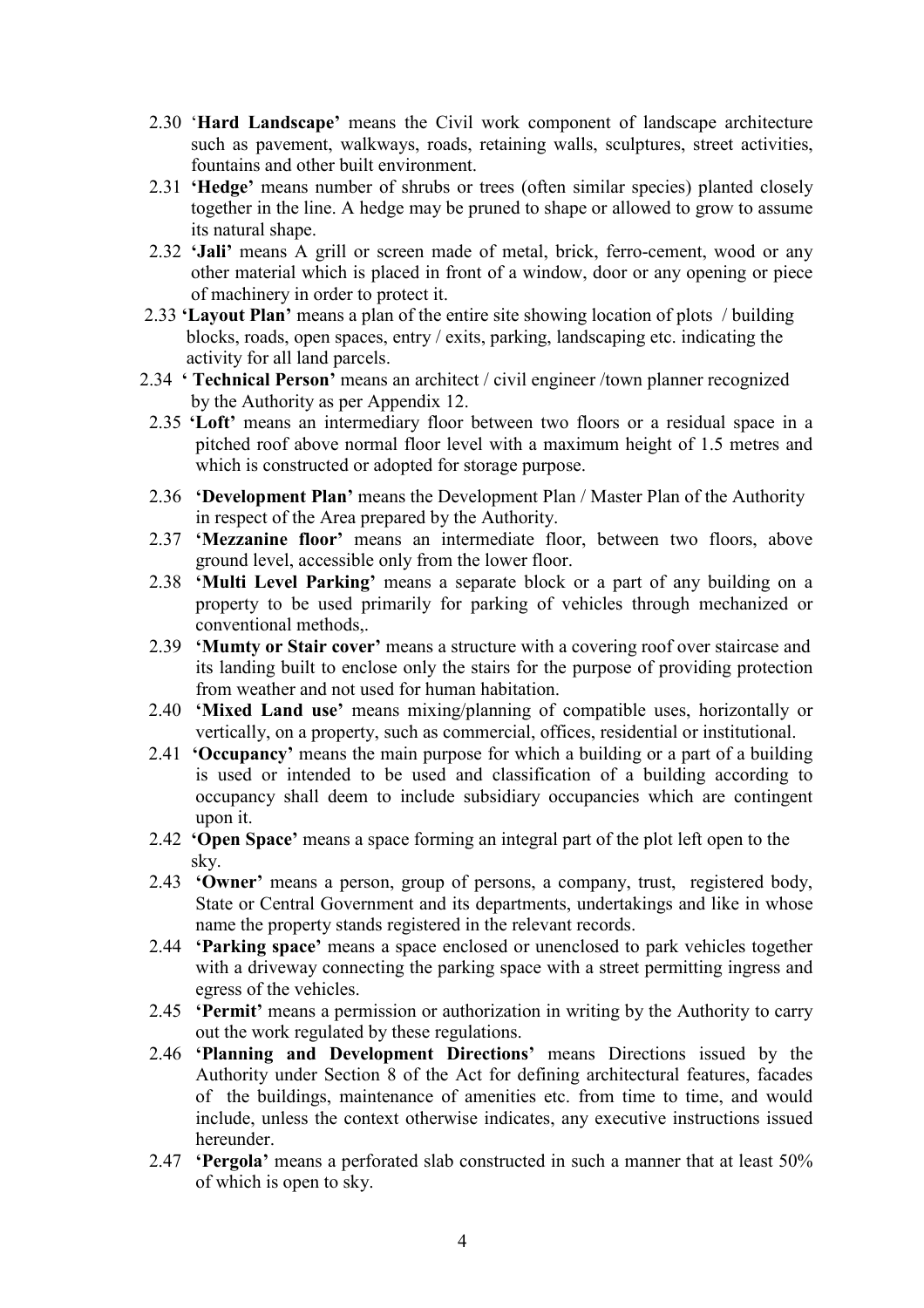- 2.48 'Purchasable FAR' means the additional FAR, which an old allottee can purchase over and above the FAR that was specifically allowed to him at the time of allotment. The maximum purchasable FAR shall be allowed up to the maximum limit of applicable FAR in these regulations
- 2.49 'Plinth' means a portion between the surface of the surrounding ground and surfaced floor immediately above the ground.
- 2.50 'Plot' means a piece of land enclosed by definite boundaries.
- 2.51 'Podium parking' means floor / floors above ground, of maximum 2.4mtrs.height each below the bottom of beam, if served by a ramp for movement of vehicles for entry and exit from parking area or alternatively mechanized parking as per standard plan by the registered company undertaking such construction and duly approved by the competent Authority. Ramp for podium shall not be allowed in the setbacks.
- 2.52 'Refuge Area' means
	- For all building exceeding 24 metres height, refuge area of 15 sq mtrs shall be provided as follows:

(i). The refuge area shall be provided on the periphery of the plot or preferably on a cantilever projection and open to air on atleast one side protected with suitable railings.

- (a) The floors above 24 metres and up to 39 metres- one refuge area on the floor immediately above 24 metres.
- (b) For floors above 39 metres one refuge area on the floor immediately above 39 metres and so on after every 15mtrs.
- (ii) Residential flats in multistoreyed buildings with balconies need not be provided with refuge area, however flats without balcony shall provide refuge area as above.
- 2.53 'Road / Street / Right of Way' means any highway, street, lane, pathway, alley, stairway, passage way, carriage way, footway square, bridge, whether a thorough –fare or not, place on which the public have a right of passage, access or have passed and had access uninterruptedly for a specified period or whether existing or proposed in any scheme, and includes all bunds, channels, ditches, storm water drains, culverts, side walks, traffic islands, roadside trees and hedges, retaining walls, fences, barriers and railings within the street lines.
- 2.54 'Road / Street Line' means the line defining the side limits of a street/ road.
- 2.55 'Road / Street Width' means distance between boundaries of the road measured at right angles to the course of the road.
- 2.56 'Rain Water Harvesting' means utilizing rain water for recharging of ground water, sanitation, irrigation etc. by adopting various techniques approved by the Authority.
- 2.57 'Service floor' means a storey of maximum 2.40 mtrs. height below the beam between any two storeys to be used for running electrical cables, water or sewerage lines, service ducts or AC ducts and services and their maintenance only.
- 2.58 'Setback' means a specified line parallel to the plot boundaries.
- 2.59 'Soft Landscape' means the natural elements in a landscape design, such as plant materials and the soil itself.
- 2.60 'Storage' means a place where goods of non hazardous nature are stored and including bank safe vault and cold storage.
- 2.61 **Table'** means a table annexed to these regulations.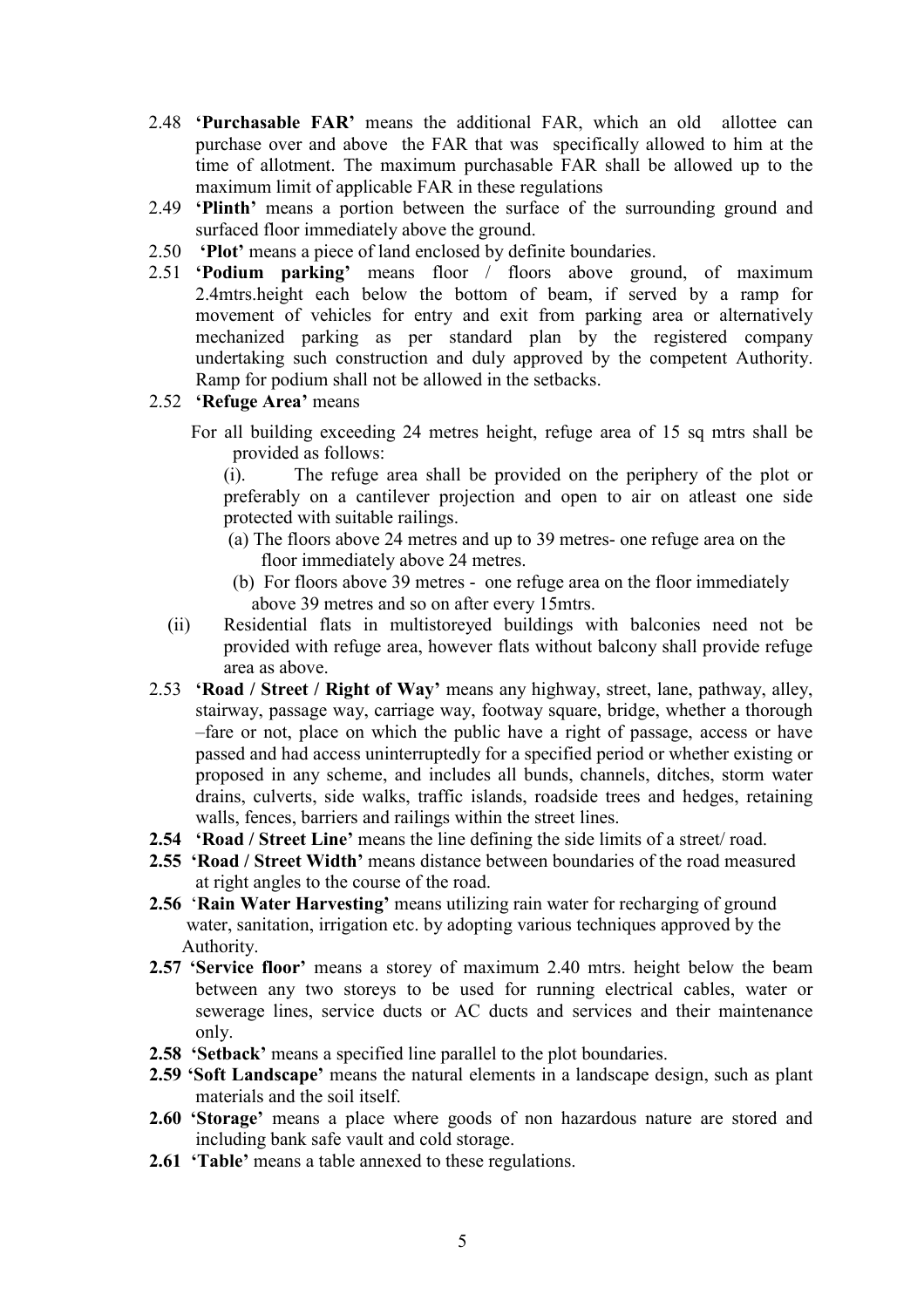- 2.62 'To abut' with its geometrical variations and cognate expressions means abutting on road in such a manner that any portion of the building is on the road boundary.
- 2.63 " Temporary Building"- means any structure or erection or part of structure or erection which is intended to be used only for temporary purpose for a definite period and which is made of temporary and quickly removable building material such as canvas cloths, straw, mat, hay, tarpaulin, asbestos sheets/plastic sheets, etc, without any permanent foundation, wall, beam, column, slab using briks, stone, reinforcement concrete and such other materials of permanent nature.
- 2.64 "Unsafe Building'" building which structurally and constructionally unsafe or insanitary or not provided with adequate means of egress or which constitute a fire hazard or otherwise dangerous to human life or which in relation to existing use constitute a hazard to safety or health or public welfare, by reason of inadequate maintenance, dilapidation or abandonment.
- 2.65 'Urbanisable Area' means the area earmarked for any of the following uses in the Development Plan/ Master Plan.
	- (i) Residential;
	- (ii) Commercial;
	- (iii) Industrial;
	- (iv) Institutional;
	- (v) Green area
	- (vi) Transportation, and
	- (vii) Any other Special uses as specified in the Development Plan/Master Plan/ Scheme duly approved by the Authority.

### 3. Note :-

The words and expressions used but not defined in these regulations and defined in the Act, shall have the meanings assigned to them in the Act, If not defined in the Act or these regulations, shall have the meaning assigned to them in the Master Plan/ Development Plan, National Building Code, Indian Standard Institution Code as amended from time to time. In case of any contradiction, the provisions of the Act shall prevail.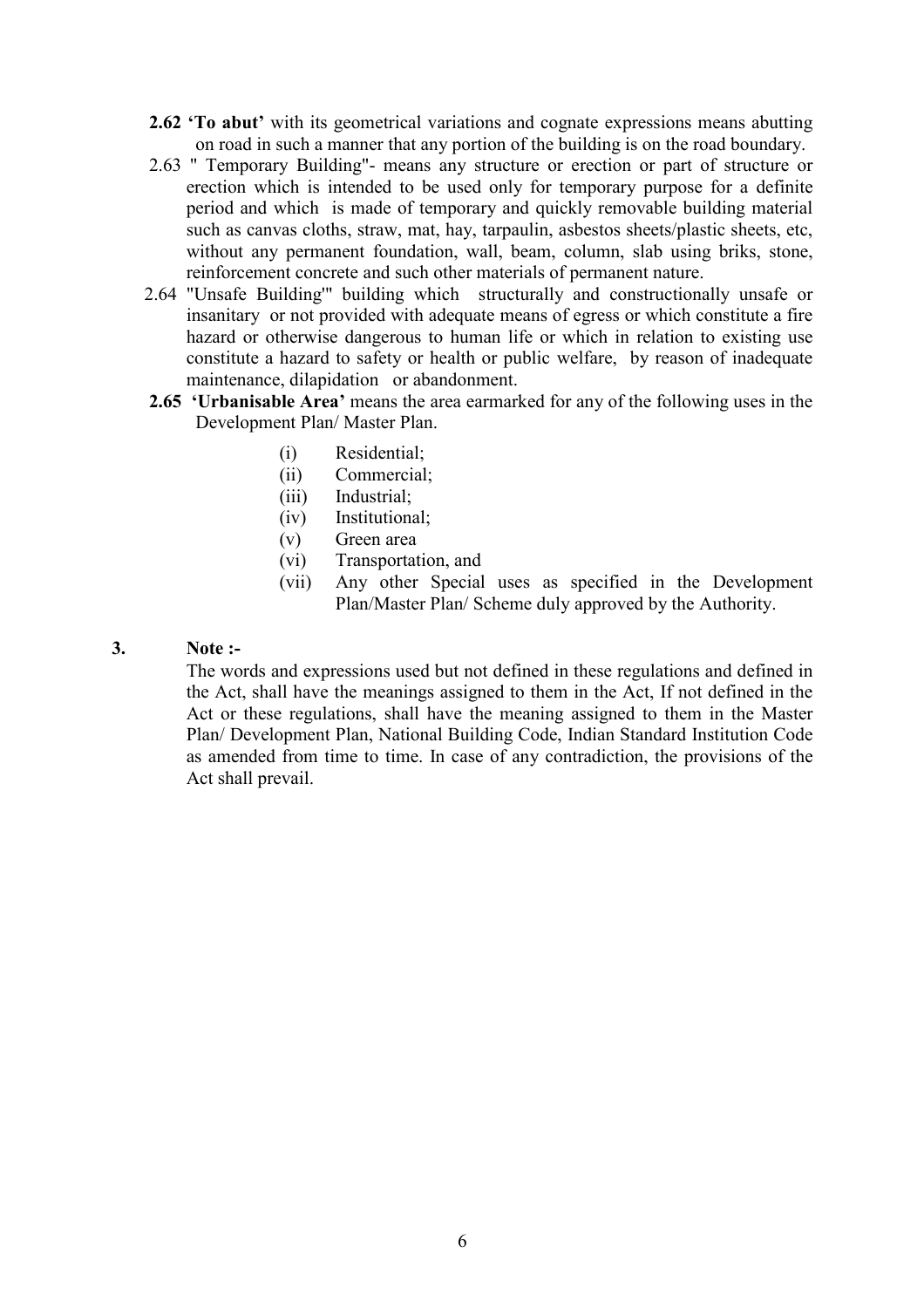# CHAPTER - II

## Layout / Building Permit and Occupancy

4.0 Building permit -- No person shall erect any building or a boundary wall or fencing without obtaining a prior permit thereof, from the Chief Executive Officer or an Officer authorized by the Chief Executive Officer for this purpose.

## 5.0 Application for building permit –

- (1) Every person who intends to erect a building within the Industrial Development Area shall give application in the Form given at Appendix  $-1$ .
- (2) The application for building permit shall be accompanied by documents as mentioned in checklist annexed to Appendix – 1.
- (3) Such application shall not be considered until the applicant has paid the fees mentioned in Regulation no. 10.
- (4) In case of objections, the fees so paid shall not be refunded to the applicant but the applicant shall be allowed to resubmit the plan without any additional fees after complying with all the objections within a period of sixty days from the date of receipt of the objection order. If plan is submitted after sixty days, fresh plan fee shall be charged.
- (5) No application for building permit shall be necessary for the following additions / alterations provided they do not violate any of the provisions regarding general building requirements, structure stability and fire safety requirements specified in National Building Code--
	- (a) Whitewashing and painting;
	- (b) Plastering, patch work, flooring.
	- (c) Renewal of roof at the same height;
	- (d) Reconstruction of portions of building damaged by any natural calamity to the same extent as previously approved;
	- (e) Internal additions / alterations within the building envelop certified and supervised by a Technical Person ;
	- (f) Digging or filling of earth;

## 6.0 INFORMATION ACCOMPANYING APPLICATION FOR LAYOUT PLAN OR BUILDING PERMIT

#### 6.1 Layouts regarding sub–division of land The site plan shall show,

- (i) The boundaries of the plot and the name and number of the properties and road abutting the plot;
- (ii) Plot number of the property on which the building is intended to be erected;
- (iii) All existing buildings and physical features standing on, over or under the site;
- (iv) Building envelope at each floor level in relation to the site;
- (v) The total plot area and the break-up of area under different uses, roads and open space with their percentages with reference to the total area of the plot;
- (vi) Total floor area ratio, ground coverage and height of the building of each category proposed;
- (vii) Setbacks of total plot as well as individual proposed plots;
- (viii) Details of setback, floor area ratio, ground coverage, on each irregular shaped plots in the proposed layout on at least 1 : 500 scale;
- (ix) Sewerage and drainage lines up to discharge point and water supply lines;
- (x) Details of boundary wall, plinth, culvert and ramp, trees;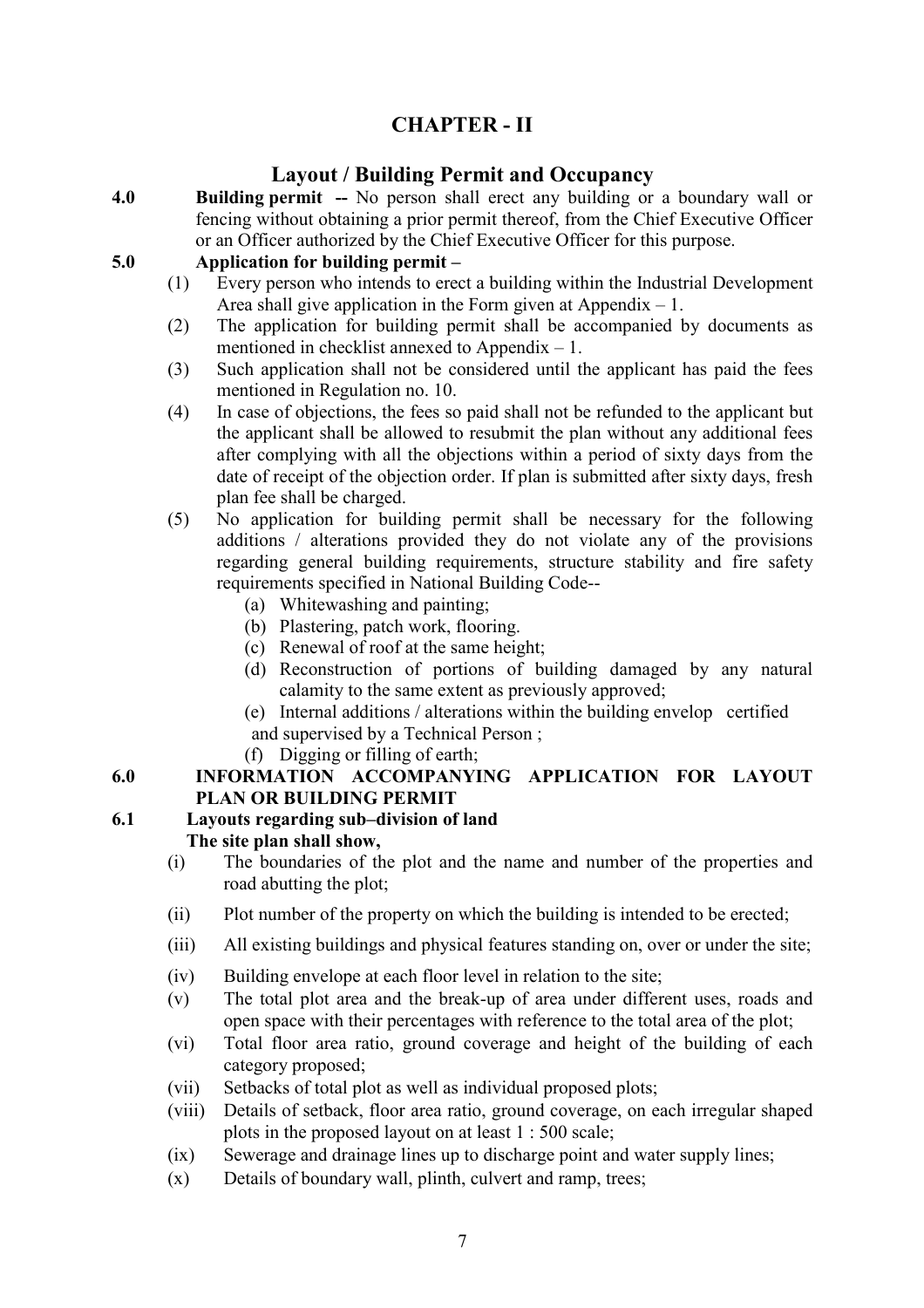- (xi) Scale used and the direction of north point relating to plan of proposed building;
- (xii) Parking plans indicating the parking spaces for all the buildings;
- (xiii) Landscape plan;
- (xiv) Location and size of temporary structures like stores, labour hutments, site office and such like, and
- (xv) Electrical load requirement.
	- (1) Building Plan : For any proposed structure, requirement of building plan shall be as per clause 6.2, 6.3 and 6.4 as the case may be.
	- (2) Service Plans Details of private water supply and sewage disposal system independent of the Municipal Services, if any and rain water harvesting system, solar passive architecture as per Uttar Pradesh Government orders.
	- (3) Specification General specification of materials to be used in different parts of the building as given in Appendix -6.
	- (4) Documents as per Checklist 1C annexed to Appendix 1.
- 6.2 Residential building on plots other than group housing (flatted):
- (1) The plan shall show-
	- (i) Key Plan A key plan drawn to a scale of not less than  $1:1000$ shall be submitted along with the application for a building permit showing the boundary locations of the site with respect to neighbourhood landmarks;
	- (ii) The boundaries of the plot and the name / number of the properties and road abutting the plot;
	- (iii) Plot number of the property on which the building is intended to be erected;
	- (iv) All existing building and physical features standing on, over or under the site,
	- (v) Building envelope at each floor level in relation to the site,
	- (vi) The total plot area and the break-up of covered areas on each floor with their percentages with reference to the total area of the plot;
	- (vii) Total height of the building;
	- (viii) Setbacks;
	- (ix) Details of projections and structures in setbacks;
	- (x) Sewerage and drainage lines upto discharge point, rain water harvesting and water supply lines;
	- (xi) Details of boundary wall and its plinth, culvert and ramp, trees, concealing of water tank on roof with jali;
	- (xii) Car parking, if applicable;
	- (xiii) Scale used and the direction of north point relating to plan of proposed building;
- (2) Documents as per Checklist 1-B enclosed with Appendix -1.
- (3) Specification: General specifications of materials to be used in different parts of the building as given in Appendix -6.

## 6.3 Other buildings

## 6.3.1 The site plan shall show:--

- (i) The boundaries of the plot and the name / number of the properties and roads abutting to the plot;
- (ii) Plot number of the property on which the building is intended to be erected;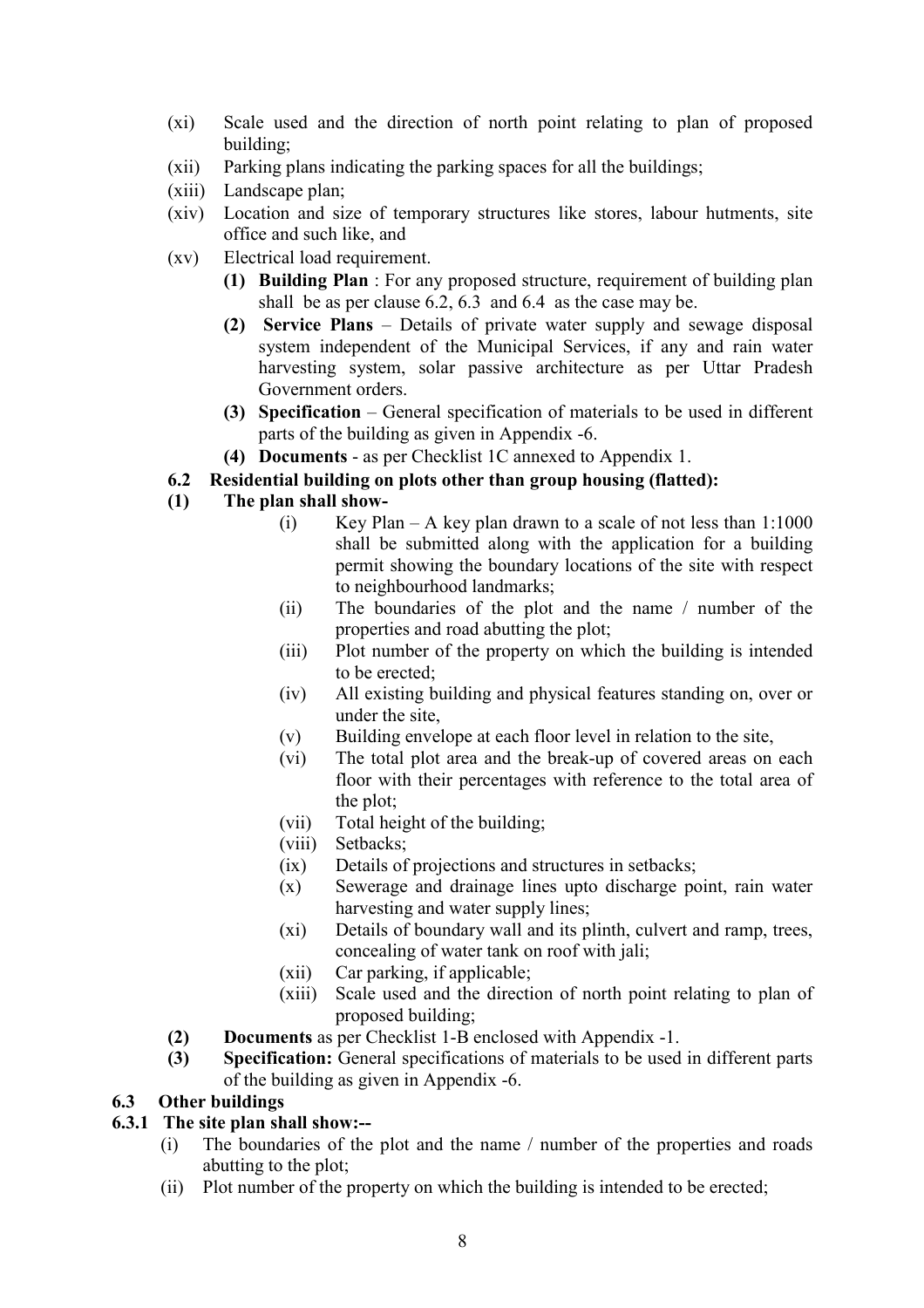- (iii) All existing buildings and physical features standing on, over or under the site;
- (iv) Building envelope at each floor level in relation to the site;
- (v) The total area and the break-up of covered areas on each floor with their percentages with reference to the total area of the plot;
- (vi) Total height of the building;
- (vii) Setbacks;
- (viii) Details of projections and structures in setbacks;
- (ix) Sewerage and drainage lines upto discharge point and water supply lines;
- (x) Details of boundary wall, plinth, culvert and ramp, trees;
- (xi) Scale used and the direction of north point relating to plan of proposed building;
- (xii) Parking plan indicating the parking spaces of all the buildings;
- (xiii) Landscape plan;
- (xiv) Location and size of temporary structures like stores, labour hutments, site office; and
- (xv) Electrical load requirement.
- (xvi) Location and details of facilities to be provided for physically challenged persons.
- 6.3.2 Building Plan The plan of the building, elevations and sections shall be drawn to a scale not less than 1:200
	- (i) The plan shall include all floor plans of the building together with the covered area;
	- (ii) The plan shall specify the use of all parts of the building;
	- (iii) The plan shall show water supply, sewerage, drainage lines and the like;
	- (iv) The plan shall include sectional drawing showing clearly the thickness of walls, size and spacing of framing members and floor slabs. The sections shall also indicate the height of the rooms and the parapet. At least one cross section shall be taken through the staircase;
	- (v) The plan shall show all street elevations;
	- (vi) The plan shall include terrace plan indicating the drainage and the slope of the roof;
	- (vii) The plan shall give dimension of the permissible projections in setbacks;
	- (viii) The plan shall give direction of the north point in relation to the plan and scale used.
	- 6.3.3 Building plans for all types of multi storeyed buildings –For multi –storeyed buildings which are more than 15 metres in height, the following additional information shall be indicated in the building plans in addition to those mentioned in regulation 6.3.2;
		- (i) Access for fire appliances and vehicles and details of vehicular turning circle and clear motorable access way around the building;
		- (ii) Size (width) of main and alternate staircase along with balcony, corridors and ventilated lobby approach;
		- (iii) Location and details of lift enclosures;
		- (iv) Location and size of fire lift;
		- (v) Smoke stop lobby doors, if provided;
		- (vi) Refuge area, refuge chutes, refuge chamber, service ducts, etc. if any;
		- (vii) Air conditioning system, if provided, with position of dampers, mechanical ventilation system, electrical services, boilers, gas pipes or the like;
		- (viii) Details of exits including provision of ramps for hospital and special lifts;
		- (ix) Location of generator, transformer and switch gear room;
		- (x) Smoke exhauster system, if any;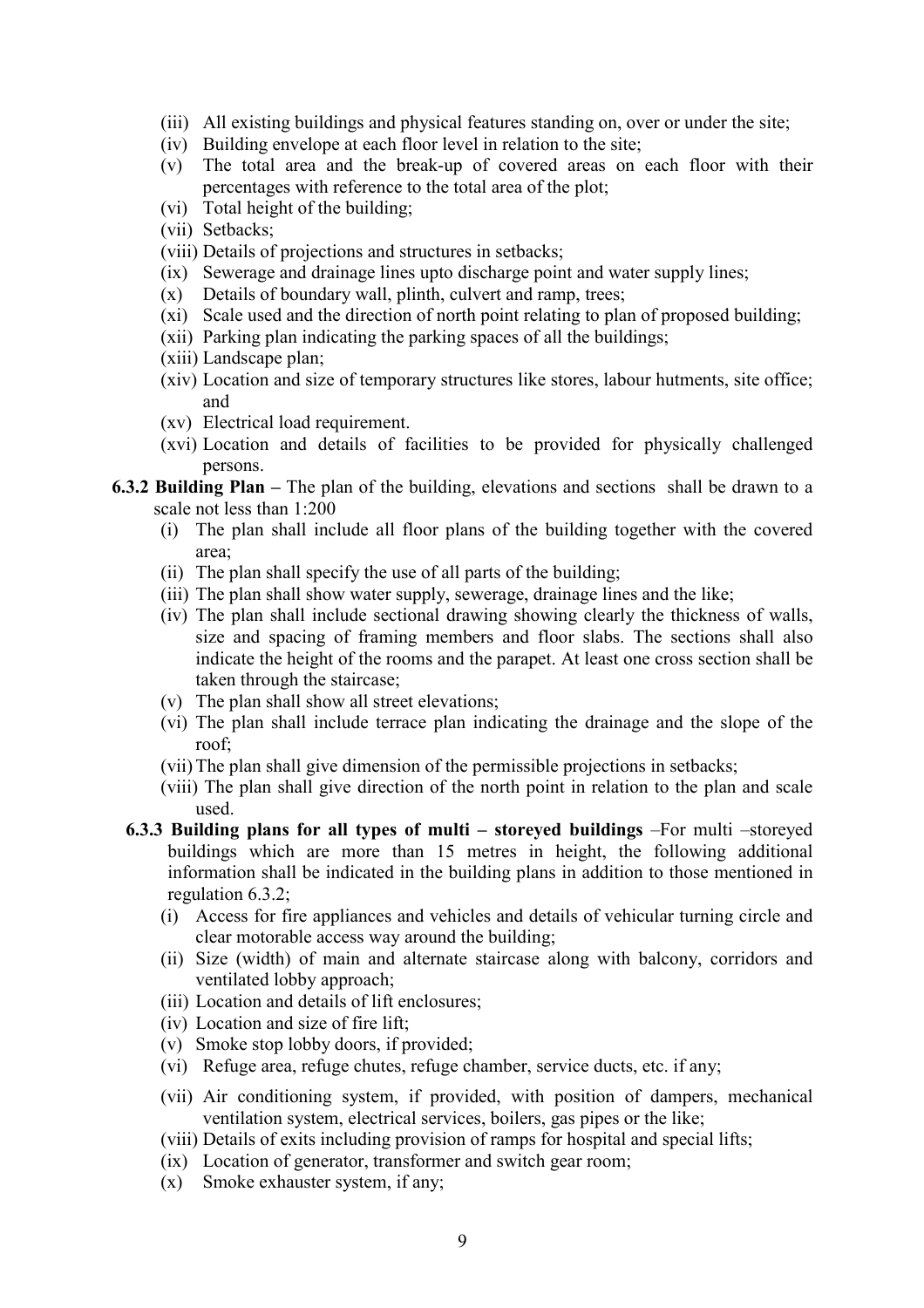- (xi) Details of fire alarm system;
- (xii) Location of centralized control, connecting all fire alarm system, built in fire protection arrangements and public address system;
- (xiii) Location and dimension of static water storage tank and pump rooms with fire fighting inlets for mobile pump and water storage tank;
- (xiv) Location and details of first aid and fire fighting equipment and installations;
- (xv) Location and details of fixed fire protection installations such as sprinklers, wet risers, hose –reels, drenchers,  $CO<sub>2</sub>$  installation, etc.
- (xvi) Location and details of facilities to be provided for physically challenged persons.
- 6.3.4 Service Plans Details of private water supply and sewage disposal system independent of the Municipal Services, if any and rain water harvesting system and solar passive architecture as per the Government of Uttar Pradesh orders.
- 6.3.5 Specification General specification of materials to be used in different parts of the building as given in Appendix -6.
- 6.3.6 Documents as per Checklist 1B annexed to Appendix 1.

### 6.4 Temporary Building

- 6.4.1 The site plan shall show:--
	- (i) The boundaries of the plot and the name / number of the properties and roads abutting the plot;
	- (ii) Plot number of the property on which the building is intended to be erected;
	- (iii) All existing buildings and physical features standing on, over or under the site;
	- (iv) Total height of the building;
	- (v) Setbacks;
	- (vi) Details of projections and structures in setbacks;
	- (vii) Sewerage and drainage lines upto discharge point and water supply lines;
	- (viii) Scale used and the direction of north point relating to plan of proposed building;
	- (ix) Location and size of temporary structures like stores, labour hutments, site office or such like temporary structures.
- 6.4.2 Building Plan The plans shall be submitted for building other than labour hutment. The plan of the building, elevations and sections accompanying the application shall be drawn to a scale not less than 1:200
	- (i) The plan shall include all floor plans of the building together with the covered area;
	- (ii) The plan shall specify the use of all parts of the building;
	- (iii) The plan shall show water supply, sewerage, drainage lines and the like;
	- (iv) The plan shall include sectional drawing showing clearly the thickness of walls, size and spacing of framing members and floor slabs. The sections shall also indicate the height of the rooms and the parapet;
	- (v) The plan shall show all street elevations;
	- (vi) The plan shall give indication of the north point in relation to the plan and scale used.
- 6.4.3 Specification General specification of materials to be used in different parts of the building as given in Appendix -6.
- 6.4.4 Documents as per Checklist 1 D annexed to Appendix 1.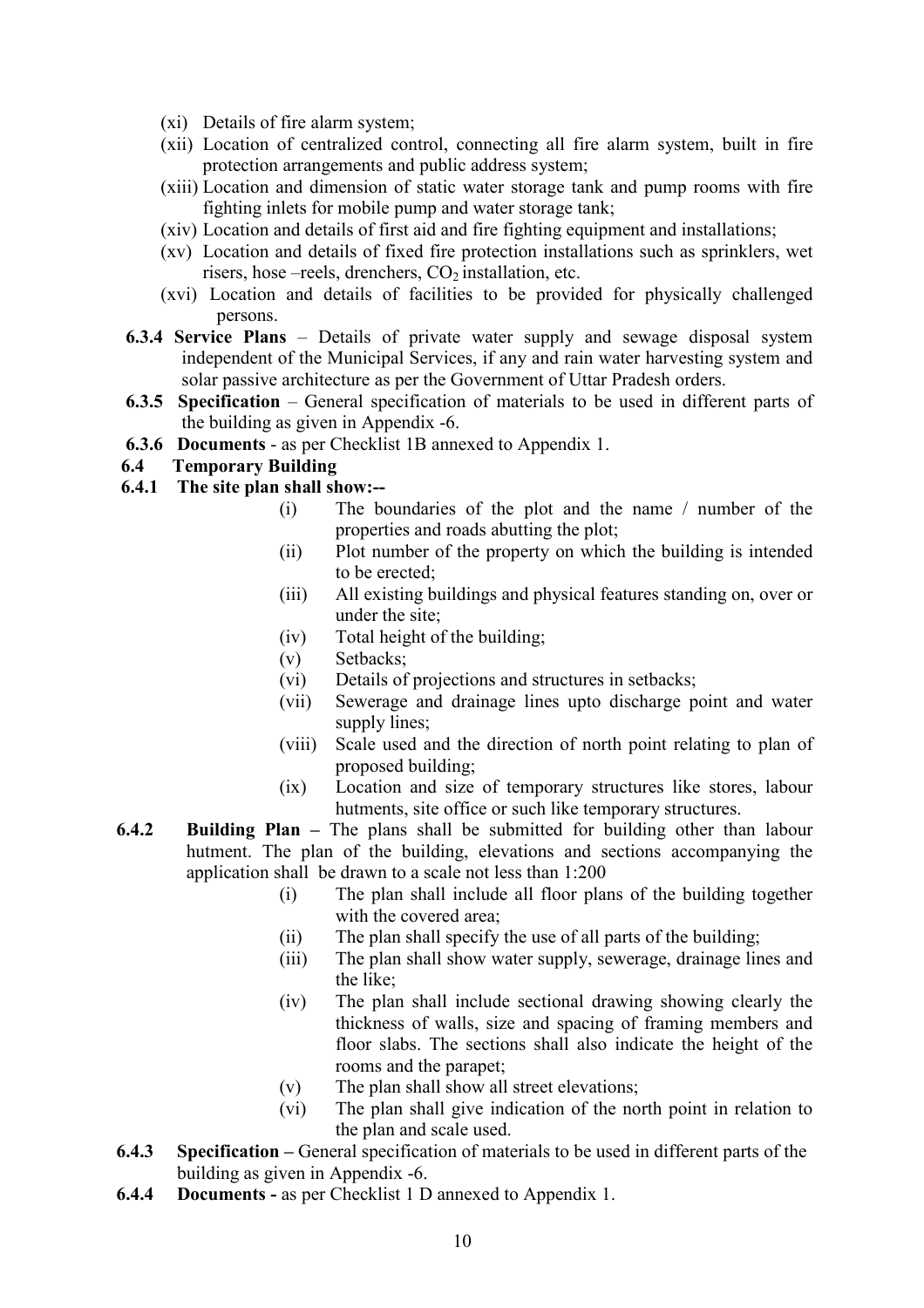#### 7.0 Site – plan shall be drawn to a scale as follow:

#### TABLE

| Not less than 1:200<br>Up to $0.1$ hectare    | Site area                     | <b>Scale</b>          |
|-----------------------------------------------|-------------------------------|-----------------------|
| Not less than $1:1000$<br>More than 1 hectare | Up to $0.1$ hectare-1 hectare | Not less than $1:500$ |

8.0 Recommended notation for colouring of plans – The site and building plans shall be coloured as specified in the table given below. Where items of work are not identified, the colouring notation used shall be indexed:

| S. No. | <b>Item</b>                                                      | <b>Site Plan</b>                   | <b>Building Plan</b>                      |
|--------|------------------------------------------------------------------|------------------------------------|-------------------------------------------|
| 1.     | Plot lines                                                       | Thick green                        | Thick green                               |
| 2.     | Existing street                                                  | Green                              |                                           |
| 3.     | Permissible building line                                        | Thick<br>dotted<br>green           |                                           |
| 4.     | Existing work (Outline)                                          | Green                              | Green                                     |
| 5.     | Work<br>proposed<br>be<br>to<br>demolished                       | Yellow hatched                     | Yellow hatched                            |
| 6      | Proposed--<br>a) Additions/ Alterations.<br>b) Entirely new work | Red<br>Not<br>be<br>to<br>coloured | Red<br><b>Not</b><br>be<br>to<br>coloured |
| 7.     | Drainage                                                         | Red dotted                         | Red dotted                                |
| 8.     | <b>Water Supply</b>                                              | Green dotted thin                  | Green dotted thin                         |

9.0 Preparation and signing of Plans – All plans shall be prepared and signed by Technical Person as per Appendix – 12.

#### 10.0 Building permit fee, completion fees, temporary building permit fees and calculation thereof –

- (1) Applicant shall deposit building permit fees as follows:
	- (i) For all type of buildings Rs. 15.00 per square metre covered area on all floors.
	- (ii) For layout plan Re. 1/- per square metre plot area upto for first 4.0ha and Rs. 0.50 per square metre for balance area.
- (2) In case of re-erection of existing building after demolition, permit fees chargeable shall be the same as erection of new buildings.
- (3) The permit fee for revised plan of a building which has already been sanctioned, shall be one fourth of the fee chargeable on the fresh plan, subject to the condition that the covered area of the building shall not increase.. In case of increased covered area fresh permit fee will be charged.
- (4) The area covered in the basement, stilt, podium, services area and all other covered area as the case may be, shall be counted towards the covered area for purpose of calculation of permit fees.
- (5) The revalidation fee of a building permit for 5 years shall be 10 per cent of the fresh building permit fee, if the application is made within the period of validity of the building permit. The application is made after the validity period, then the revalidation fee shall be original building permit fee.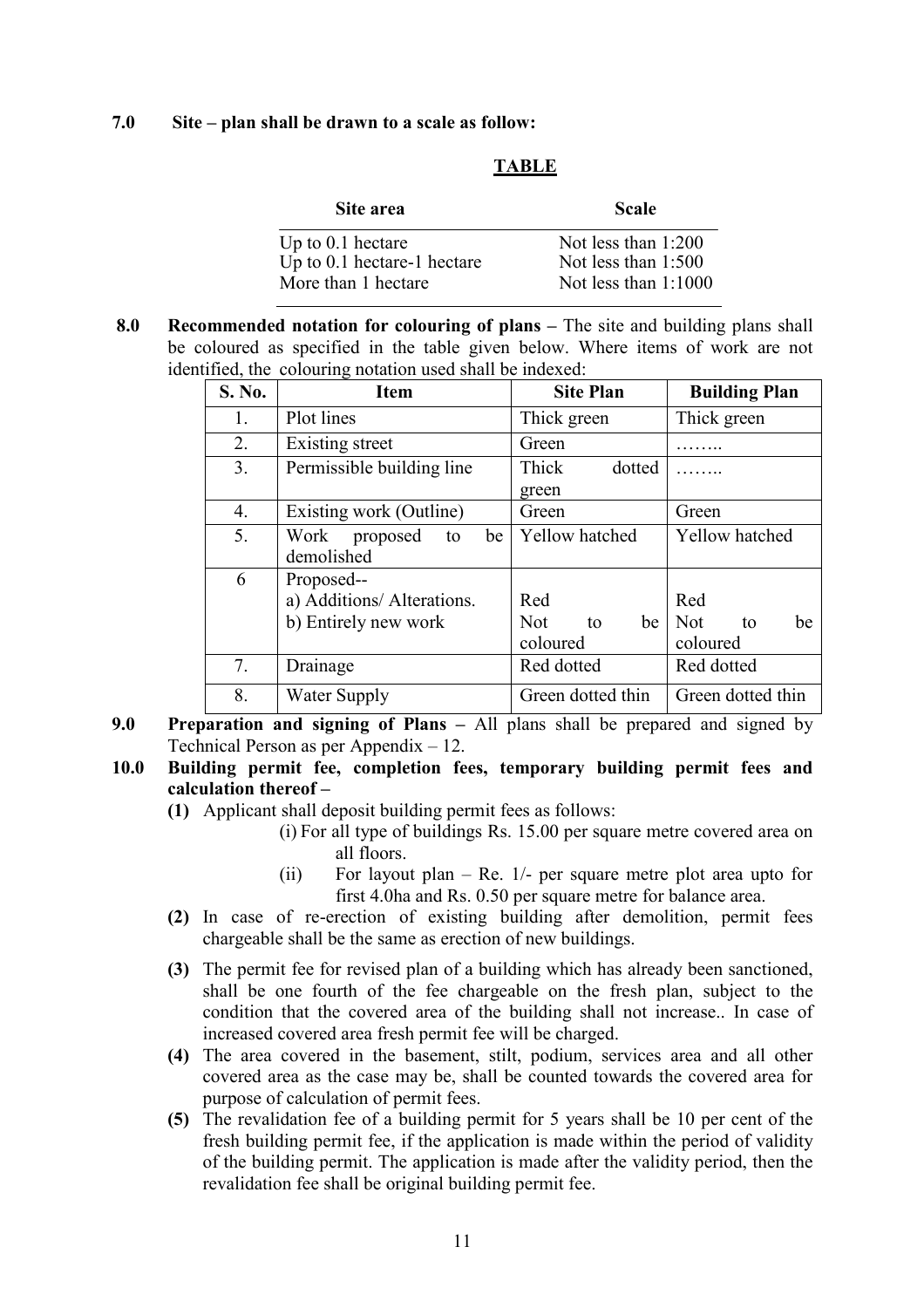- (6) In case of construction without applying for building permit a compounding charges at the rate of Rs. 1000/- per square metre of covered area shall be levied, provided all the provisions as per Building Regulations are complied with.
- (7) In case of construction without revalidation, a fees of Rs 10 per square metre of covered area shall be levied if all provisions as per byelaws are complied with.
- (8) In case of revision in layout plan, permit fees shall be charged  $\omega$ , Rs. 0.50 per sqmtrs.for portion of plot area of which the layout is submitted for sanction or completion.
- (9) Malba charges of Rs 10.00 per square metre shall be levied over total covered area for all buildings on the plot up to 2000 sqmtr, Rs 5.00 per sqmtr on plots of 2001 to 10000 sqmtr, and Rs. 2.00 per sqmtr. on plots above 10000 sqmtr.
- (10) The applicant shall deposit completion fees as follows:
	- (i) For all type of buildings Rs 10/- square metre of covered area on all floors.
	- (ii) For layout plan Rs.  $0.5/-$  per square metre plot area for first 4.0ha acres and Rs. 0.25 per square metre for balance area.
	- (iii) In case even after two objection letters issued by Authority if rectification of all objections is not done then Rs. 500/- shall be levied towards site visit fees for each subsequent visit.
- (11) The applicant shall deposit 25 percent of the building permit fees for temporary structures other than labour hutments as per individual use of the structure. For labour hutments fees shall be Rs 0.25 per square metre of covered area. Temprorary structure shall be allowed till completion of the building.
- (12) Water, sewer and other service connection charge shall be paid as levied by the Authority
- (13) The Authority shall be competent to revise the rate/ amount of fees / charges mentioned in these Regulation.
- 11.0 Withdrawal of application The applicant may withdraw his application for a building permit at any time prior to the sanction and such withdrawal shall terminate all proceedings with respect to such applications but the fees paid shall in no case be refunded.
- 12.0 Scrutiny of the building permit-
	- (i) The Authorized Officer shall verify or cause to be verified the facts given in the application for permit, and enclosures. The title of the land shall also be verified. All documents submitted with the plans should be self attested by the owner and Architect/ Authorised Technical person.
	- (ii) The Authorized Officer shall examine the information listed in regulation 6.3 for residential buildings on plots (other than Group Housing).
	- (iii) For layout plan, buildings and other temporary structures the Technical Person shall provide the information in regulation 6.3, 6.4 and 6.5 respectively and provision of fire safety requirements, public convenience, safety provisions and other relevant laws. The Authorised / Technical Person shall also be responsible for all other provisions as per Building Regulations, Planning and Development Directions, National Building Code, Indian Standard Institution standards and such other provisions as required by the Authority from time to time.
	- (iv) The Owner and Technical Person shall jointly and severely liable and all of them shall submit indemnity bond in favour of the Authority against violation of these Regulations, Planning and Development Directions and provisions of National Building Code.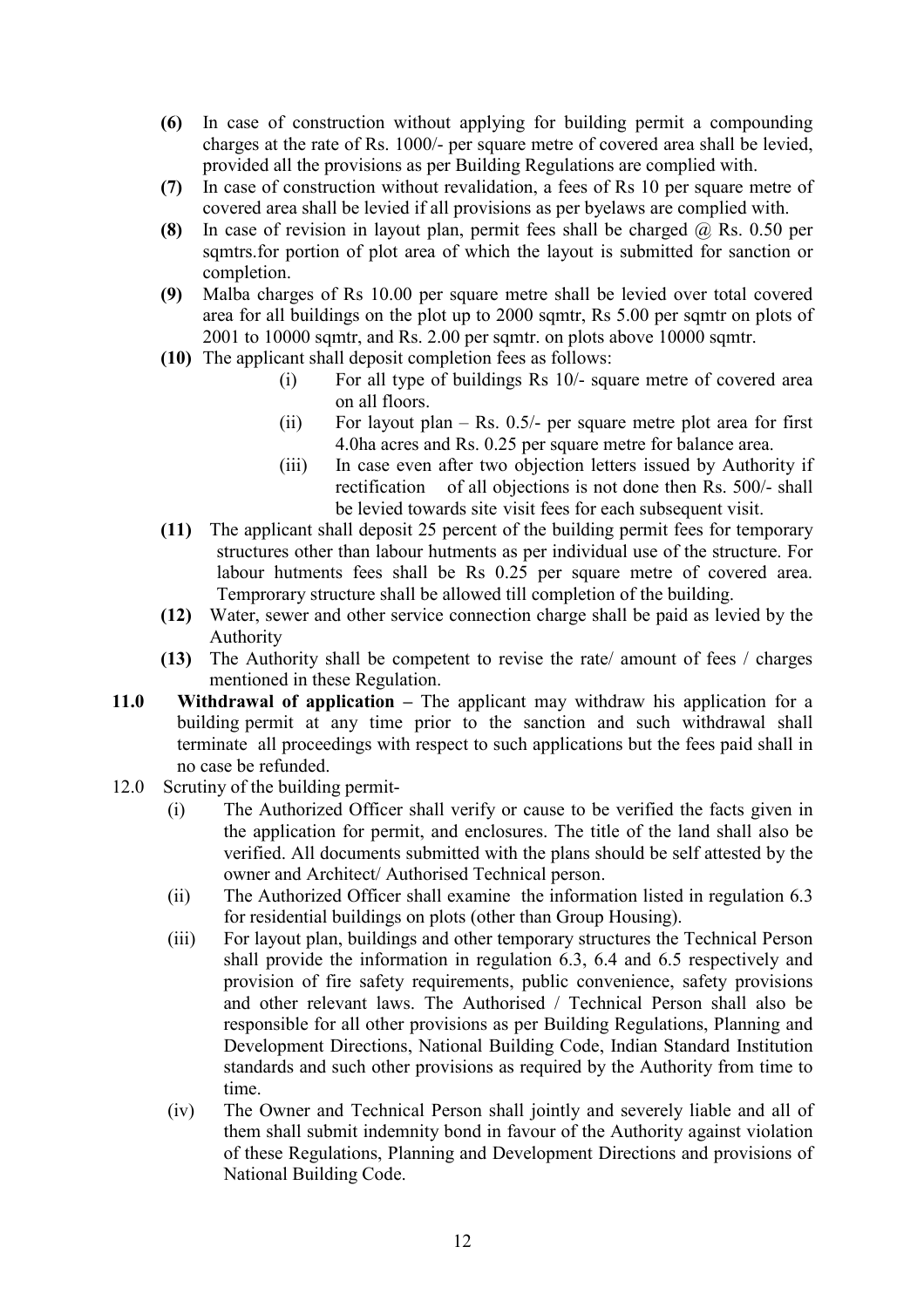- (v) The Authority, however reserves the right to perform test checks by complete scrutiny of any of the plans submitted for approval.
- (vi) In case of any violation, the Technical Person shall be black listed under intimation to concerned registration organisation from practicing in the Industrial Development Area for a period of 5 years.
- (vii) In case owner is found responsible for violation, action may be taken as per provision in lease deed.

## 13.0 Sanction or refusal of building permit –

- (1) After filing of the application for building permit duly certified by the Technical Person as per Appendix 4, the applicant can commence the construction in accordance with the requirements of Zoning Regulations of Development Plan/ Master Plan, these Regulations or Planning, Development Directions and terms of lease deed. In case any objections are found during scrutiny of the plans, the same shall be got rectified by the applicant and if any violations are found during or after the construction, the owner shall be required to rectify the same to the satisfaction of the Authority within a period of 30 days from the date such violations are intimated to the owner. In case the owner fails to comply, the Authority shall ensure compliance and the expenditure incurred on doing so shall be recovered from the owner before issue of occupancy certificate.
- (2) If within sixty days of the receipt of the application, refusal or sanction is not granted, the application with its annexures shall be deemed to have been allowed and the permit sanctioned, provided such fact is immediately brought to the notice of the Chief Executive Officer in writing by the applicant within twenty days after the expiry of the period of sixty days but nothing herein shall be construed to authorize any person to do anything in contravention of the Master Plan, lease conditions, these Regulations and Planning and Development Directions issued under Section 8 of the Uttar Pradesh Industrial Area Development Act, 1976.
- (3) In case of refusal:-

a)the Authorised Officer shall give reasons and quote the relevant provision of the regulations which the plan contravenes, as far as possible in the first instance itself and ensure that no new objections are raised when they are resubmitted after compliance of earlier objections.

b) The Authority shall demolish the unauthorised construction at the expense and cost of the owner/ lessee/sublessee. In case the owner/ lessee/sublessee fails to pay the above said cost, the same may be recovered from him as arrear of land revenue.

- (4) Once the plans have been scrutinised and objections, if any, have been pointed out, the applicant shall modify the plans to comply with the objections raised and re-submit them. If the objections remain unremoved for a period of sixty days, the permit shall be refused and the plan shall stand rejected and fee submitted shall be forfeited..
- (5) When Allottee submits the application for seeking the occupancy certificate without actually completing the building, inspection shall be done within 30days. If during the inspection for issue of completion certificate any building is found incomplete the allottee will be penalised 50% of occupancy charges or Rs. 5000/- which ever is more and his/her/their application for occupancy shall be rejected. On such rejection of application the allottee will be required to apply afresh along with penalty charges and time extension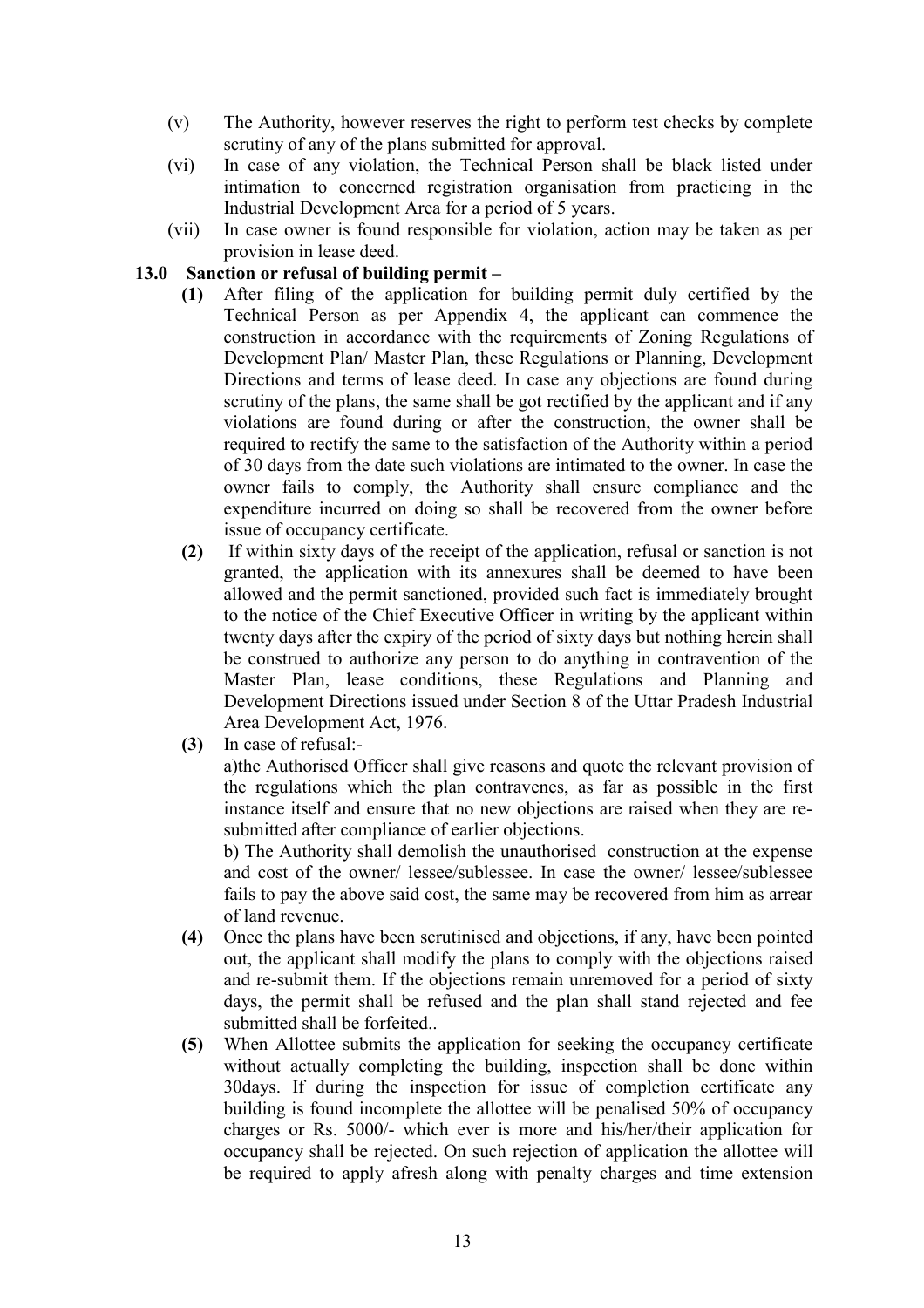charges if required. The action against all the concerned Technical person who has prepared the plan will be taken in following steps

- (i) First time Warning to concerned Technical person
- (ii) Second time black listed in Authority for one year.
- (iii) Third time refer to Council of Architecture/ ITPI/ MIC for cancellation of Registration.

### 14.0 Appeal against refusal or sanction with modification of a building permit –

Any applicant aggrieved by an order of refusal of a building permit or its sanction under these regulations or directions, may appeal to the Chairman of the Authority within sixty days from the date of communication of such order. Such appeal shall be accompanied by a true copy of the order appealed against, and receipt of appeal fee which shall be 50% of the original plan fee.

The decision of the Chairman on such appeal shall be final, conclusive and binding. The chairman shall provide opportunity of hearing to all concern parties with regard to the disputed map.

 The appeal may be referred after sixty days of communication of such order if within 30 days after the previous period of sixty days he satisfies the chairman that he was prevented by sufficient causes from not filing of appeal and not thereafter

## 15.0 Duration of validity of a building permit –

- (1) A layout plan or building plan permit sanctioned under these regulations shall remain valid for the period of only 5 years. In case part completion has been taken on the plot, then also validity of layout plan or building plan permit shall remain for 5 years. If there is any alteration/ revision in the plan, fresh revised plan permit shall be required.
- (2) Validity of a building permit for a temporary structure shall be 5 years. Temporary structures shall be removed immediately after the construction of building is over.
- (3) After lapses of validity period the applicant shall be liable to remove all such structures and completion certificate shall not be granted without removal of such structures.

## 16.0 Additions or alterations during construction –

 If any external additions or alterations from the sanctioned plans are intended to be made, permission of the Chief Executive Officer shall be obtained in writing before the proposed additions / alterations are carried out. It shall be incumbent upon the applicant to whom a building permit has been sanctioned to submit amended plans for such additions or alterations. The provisions relating to an application for permit shall also apply to such amended plans mutadis mutandis as given in Regulation 13 (2).

## 17.0 Cancellation of permit for building activity –

If at any time after the issuance of permit, the Chief Executive Officer is satisfied that such permit was sanctioned in consequence of any material misrepresentation or fraudulent statement contained in the application given or the information furnished, the Chief Executive Officer may, after giving an opportunity to the applicant of being heard, cancel such permit and any work done thereunder shall be deemed to have been done without permit. The Technical Person found responsible for the same shall be blacklisted and debarred for 5 years from practicing in the notified area. If the owner is found responsible for violations, action may be taken as per lease deed.

## 18.0 Work to be carried out in full accordance of Zoning Regulations, Building Regulations and Directions –

Neither granting of the permit nor the approval of drawings and specifications, nor inspection made by the Authority during such erection shall in any way relieve the owner of such building from full responsibility for carrying out the work in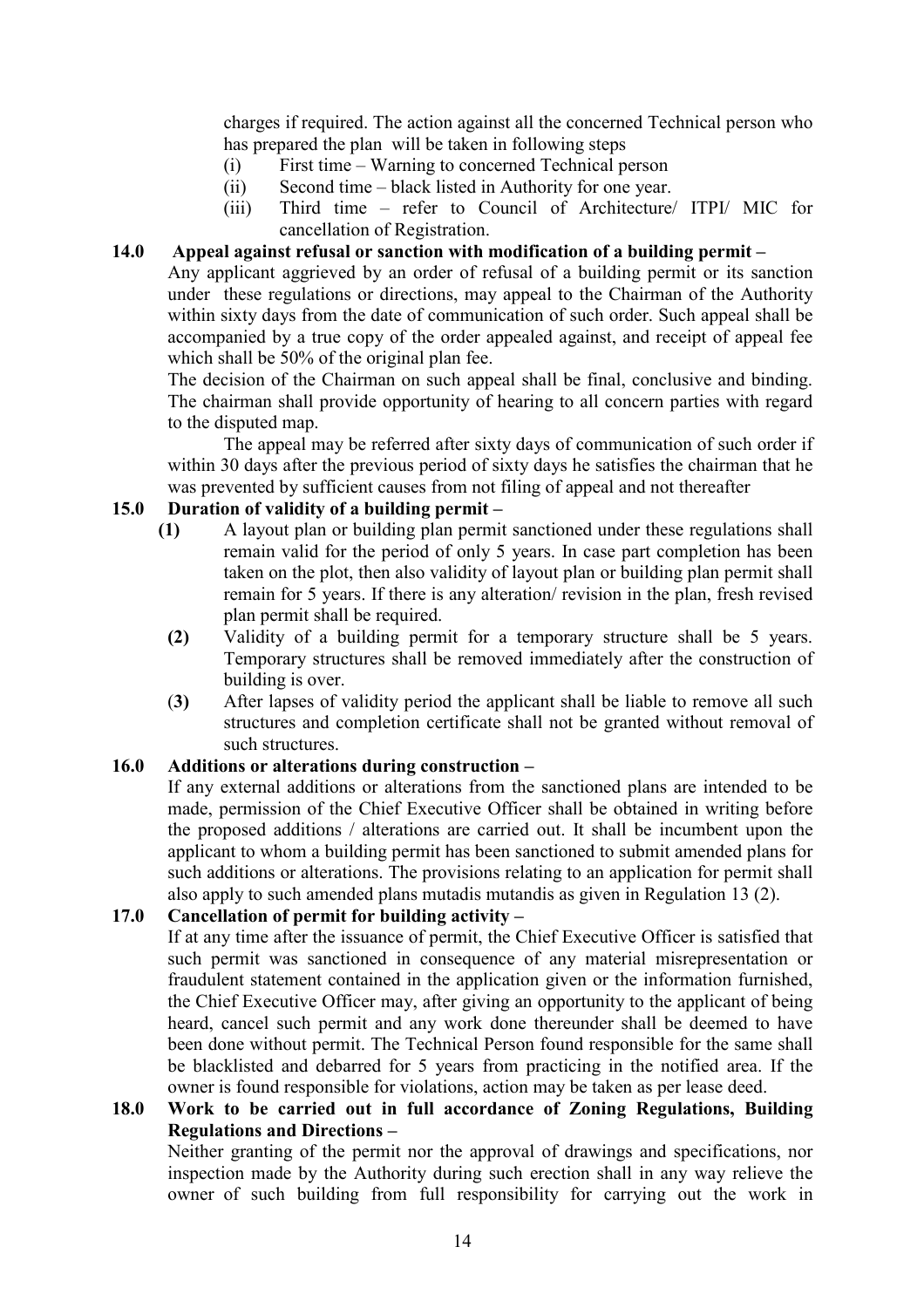accordance with the requirements of Zoning Regulations of Master Plan, these Regulations and/ or Planning Directions. In case any violations are found during construction or after obtaining occupancy certificate the owner shall be required to rectify the same to the satisfaction of the Authority within a period of 30 days from the time such violations are intimated to the owner. In case the owner fails to comply, the Authority shall ensure compliance and the expenditure incurred on doing so shall be recovered from the owner before issue of occupancy certificate. In case occupancy certificate has already been obtained, such expenditure if not paid within stipulated time, shall be recovered from the owner, as arrears of land revenue.

### 19.0 Documents at site –

 The following documents shall be kept at site during the construction of the building and for such a period thereafter as required by the Authority:

- (i) A copy of building permit.
- (ii) Copy of approved drawings.

If the above documents are found missing for two consecutive visits by the Authorized Officer of the Authority a penalty of Rs. 1000/- shall be levied for each such lapse. In case building permit has not been granted and applicant has applied for building permit then copy of receipt of documents shall be kept (wherever applicable) at site.

### $20.0$  Notice for issue of occupancy certificate –

Every owner shall have to submit a notice of completion of the building to the Authority regarding completion of work described in the building permit as per Appendix-9 accompanied by the documents as per checklist annexed with Appendix-9.

20.1.1 Occupancy certificate necessary for occupation – No building erected, re-erected, shall be occupied in whole or part until the issue of occupancy certificate by the Chief Executive Officer in the Form given in Appendix -11. Provided that if the Chief Executive Officer fails to issue the occupancy certificate or send any intimation showing his inability to issue such certificate within 90 days of the date of receipt of application for occupancy certificate an intimation to this effect shall have to be sent to the Authority by the owner for occupying the building.

In case objections are intimated by the Chief Executive Officer or by an authorized officer showing inability to issue occupancy certificate the owner shall take necessary action to remove the objections. If the objections remain un-removed for a period of 6 months the application for issue of occupancy certificate shall stand automatically rejected. Thereafter the Chief Executive Officer shall take suitable action for removal of unauthorised construction with fee. Thereafter, the applicant has to apply afresh with fee for occupancy certificate and in such case time extension shall not be required

- 20.1.2 Issue of occupancy certificate regarding Multi Storey Buildings- Without prejudice to the provision of regulation 20.1.1, In case of multi storey building the work shall also be subjected to the inspection of the Chief Fire Officer, Uttar Pradesh Fire Service and the occupancy certificate shall be issued by the Chief Executive Officer only after the clearance from the Chief Fire Officer regarding the completion of work from the fire protection point of view. Other certificates such as fees, structural safety, water harvesting, etc also have to be submitted alongwith the completion drawings
- 20.2 'Unsafe building' An unsafe building shall be considered to constitute danger to public safety hygiene and sanitation and shall be restored by repair or demolished or dealt with as otherwise directed by the Chief Executive Officer of the Authority.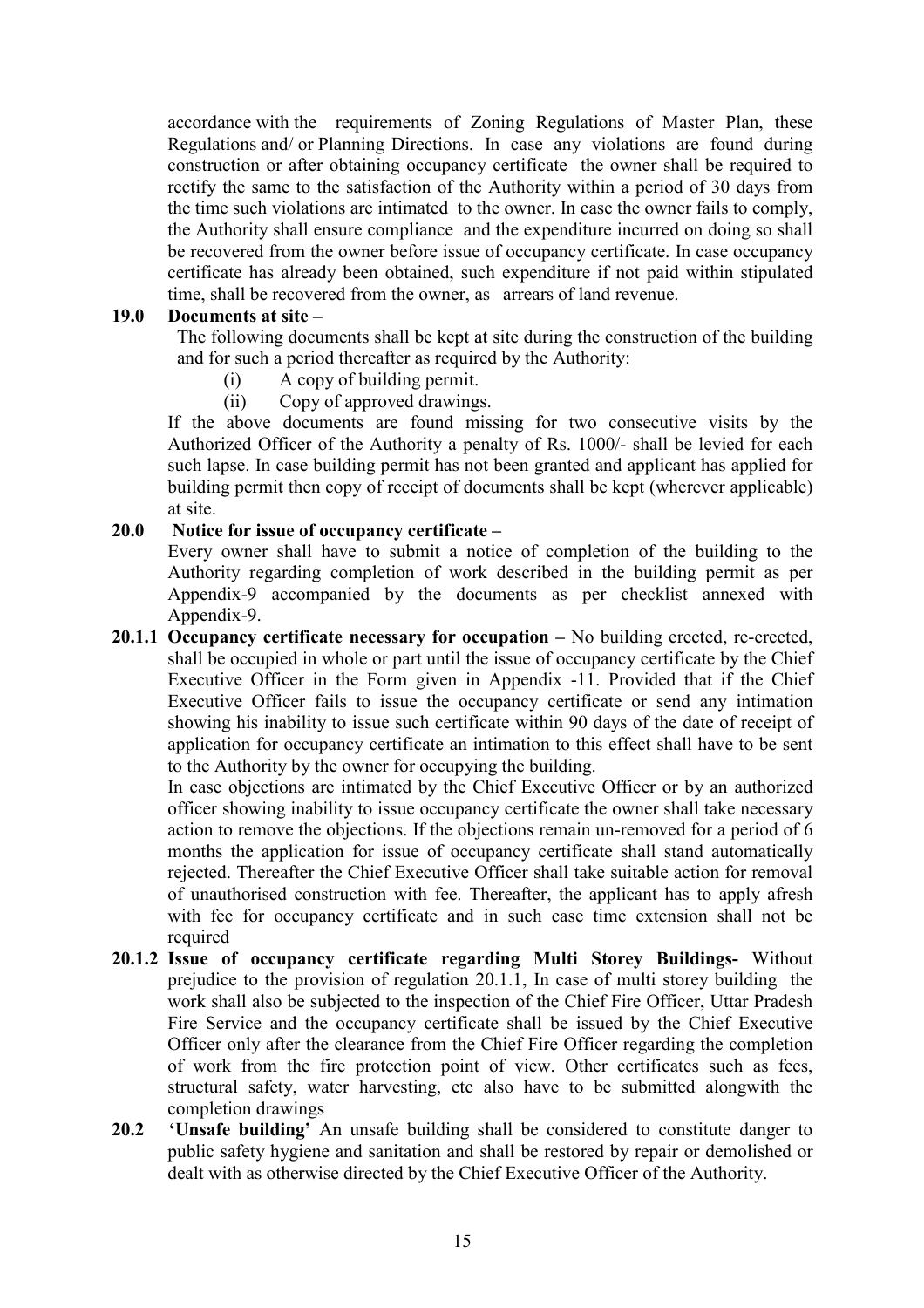- 20.3 'Unauthorised development' In case of unauthorised development, the Chief Executive Officer or an authorized officer by the Chief Executive Officer shall —
	- (i) Take suitable action which may include demolition of unauthorized works, sealing of premises, prosecution and criminal proceedings against the offenders in pursuance of relevant Acts in force.
	- (ii) Take suitable action against the technical person concerned.
	- 20.4 **Temporary occupation'** Where the Chief Executive Officer on the certificate of the technical personnel is satisfied that the temporary occupation of a building or any portion thereof before its completion does not adversely affect public welfare may permit temporary occupation in the Form given in Appendix-11A of such building or portion thereof as the case may be, for such period as he deems fit.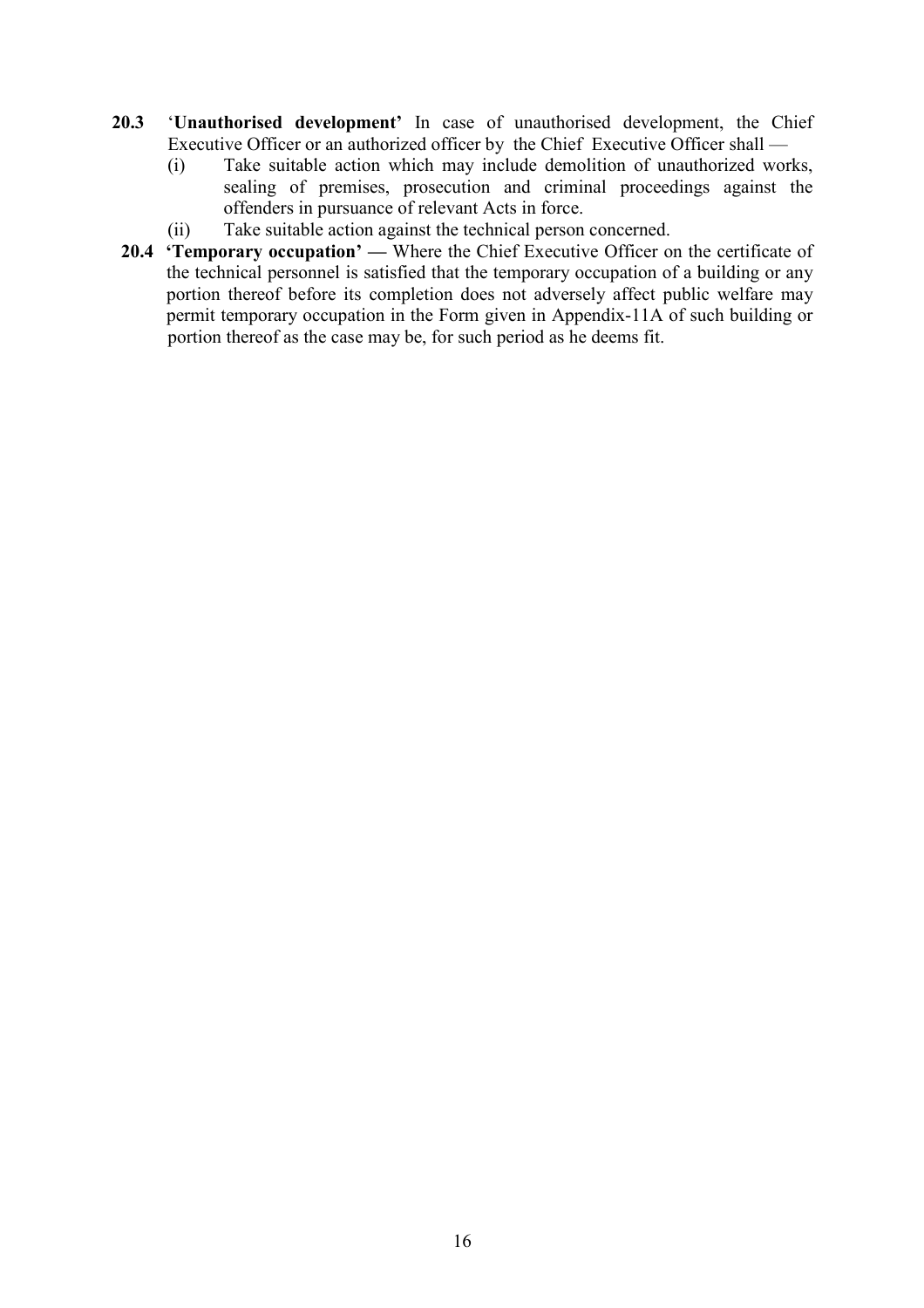## CHAPTER – III

# **GENERAL REQUIREMENTS** Site Requirements

#### 21.0 Distance from electric lines:

No verandah, balcony or like shall be allowed to be erected or any additions or alterations made to any building within the distance between the building and any overhead electric supply line as indicated below.

|                                                          | <b>Vertically</b>                                              | <b>Horizontally</b>                                                  |
|----------------------------------------------------------|----------------------------------------------------------------|----------------------------------------------------------------------|
| (a) Low and medium voltage                               | 2.4 metres                                                     | 1.2 metres                                                           |
| (b) High voltage lines upto and<br>including 33000 volts | 3.7 metres                                                     | 1.8 metres                                                           |
| (c) Extra high voltage lines                             | $3.7m + (0.305$ metres<br>for every additional<br>33000 vlots) | $1.8$ mtrs + $(0.305$ metres<br>for every additional<br>33000 volts) |

22.0. Site and land use pattern: Notwithstanding anything contained in these regulations, no building permit on any site shall be sanctioned if;-

- (i) the proposed land use does not correspond to the land use in the Development Plan/ Master Plan/Layout Plan
- (ii) the construction of any building is for public worship, which in the opinion of the Authority will affect the religious feelings of any class or persons in the vicinity thereof.
- (iii) the use of building or place will be a source of annoyance to, or injurious to the health of the inhabitants of the neighbourhood.
- 23.0. Means of Access: No building shall be erected so as to deprive any other building of the means of access.

#### 24.0 Ground coverage, Floor Area Ratio, Height and Setbacks:

#### 24.1 Residential Buildings on plots (other than flatted group housing)

- (1) Ground coverage, Floor Area Ratio, height and setbacks shall be as per Table-I appended to these regulations. However, the set back shall be applicable as per regulations prevailing at the time of initial allotment of sector.
- (2) Other provisions:
- (i) The directions of side, rear set back and gate shall be as per the Setback/ Layout Plan and directions prepared by the Authority from time to time.
- (ii) In case of plots being amalgamated with the approval of the Authority, the set back lines in front and adjoining property are to be followed as per Setback Plan.
- (iii)Subdivision of individual residential plot or building constructed on it shall not be allowed.
- (iv)Only two dwelling units and a servant quarter shall be allowed upto a plot size of 100sqmtrs. For plots above 100 sqmtrs and upto 500sqmtrs maximum three dwelling units shall be allowed. For plots above 500 sqmtrs. maximum four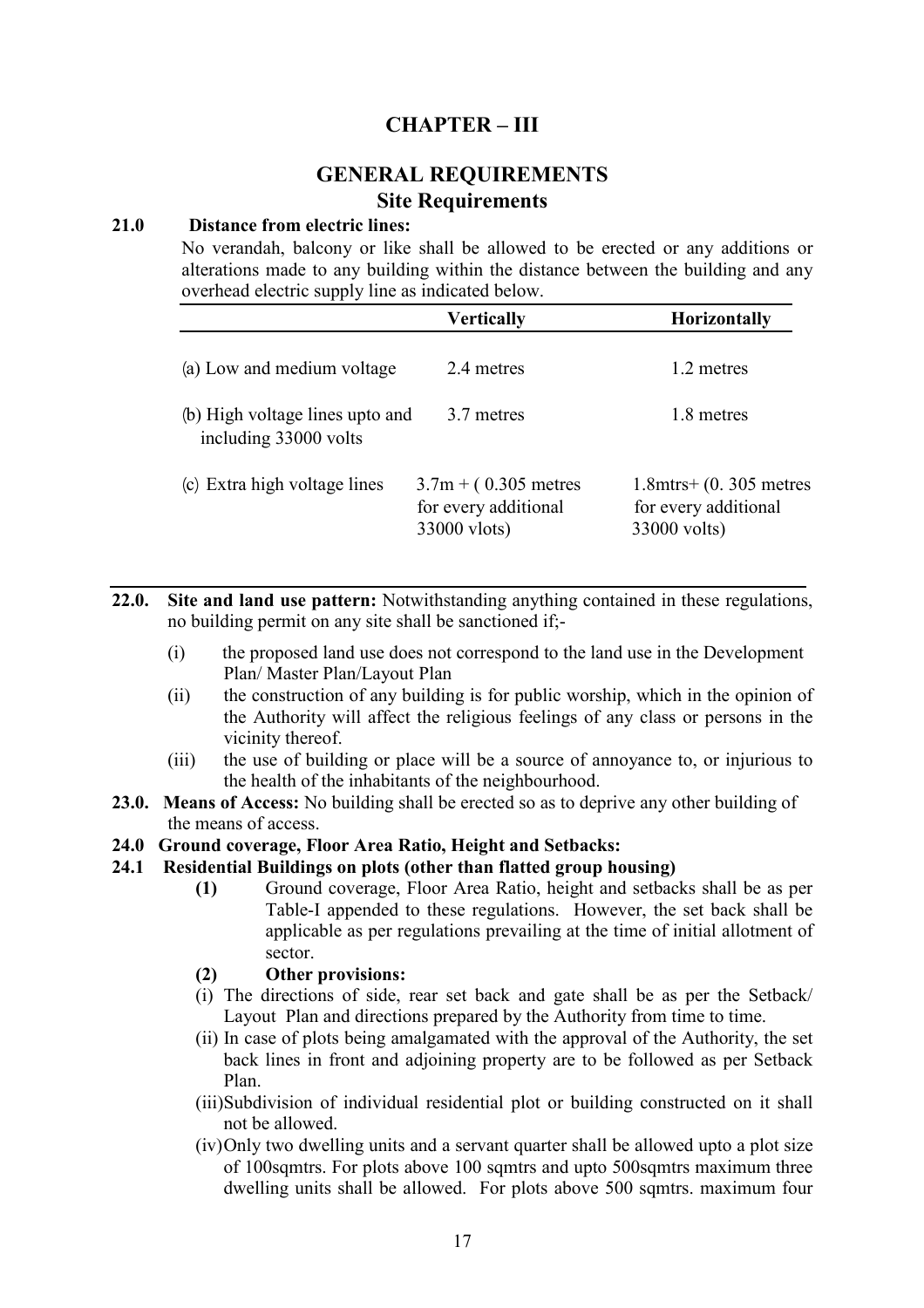dwelling units shall be allowed. In density calculation 4.5 person per dwelling unit shall be considered in all kind of residential plots. Each servant quarter shall be counted as half dwelling unit.

- (v) Stilt parking shall be allowed upto maximum height of 2.4 mtrs upto bottom of beam free from FAR for plot size of 112 sq mtrs and above. However, in case stilt is not provided, parking may be allowed in the setbacks.
- (vi)No construction of any kind shall be permitted beyond the building envelope (on set backs) except—

(a) A chajja (projection) of maximum width of 0.75 metres at lintel or rooflevel. No construction of any type shall be permitted over such projections.

- (b) Underground water tanks with top flush with the adjoining ground level.
- (c) In plots of 200 square metre and above, if required, a temporary guard room of porta cabin 1.5 metre x 1.5 metre shall be permitted after approval by the Authority.
- (d) Canopy projections of 4.5 metre X. 2.4 metre in front or side set backs (maximum 2 numbers) in plots where front set back is 4.5 metre or more and only one such canopy in side set back where front set back is less than 4.5 metre. No construction of any type shall be permitted over the canopy projection. The canopy may be supported by circular column of maximum 30 centimetres diametre or rectangular columns of 30 centimetres x 30 centimetre size.
- (e) Open Plinth steps:
	- (i) Open plinth steps and plinth ramp in front and rear setback.
	- (ii) Open plinth steps and plinth ramps beyond a depth of 6mtrs in side setback.
- (f) In case of corner plots upto 200 square metre category, load bearing columns max size 300 milimetre X 300 milimetre in side setback maximum 2 numbers may be permitted.
- (g) Other features as mentioned in Table 3.
- (h) Open ramps for movement of vehicles in side setback only.
- (i) Balcony upto 1.5 m width (upto 1.0 m width where setback is less than 3.0 m)
- (j) No enclousure of any type shall be allowed on the balcony, neither shall be compoundable.
- (k) The inner courtyard can be covered by a temprorary coverage, at a height of 1.5mtrs. above roof level. If covered at roof level, it shall not be permissible.
- (l) The internal changes within the building envelope are permissible without any revision submission.

#### (vii) FAR shall also include

- (i) Mezzanine
- (ii) Pergola shall be counted towards Floor Area Ratio calculation if closed from three or more than three sides.

#### (viii) Floor Area Ratio shall not include –

(i) A cantilever projection (in setbacks) of a width of 0.75 metre at any level. No construction of any type or any material shall be permitted over projections other than mentioned herewith.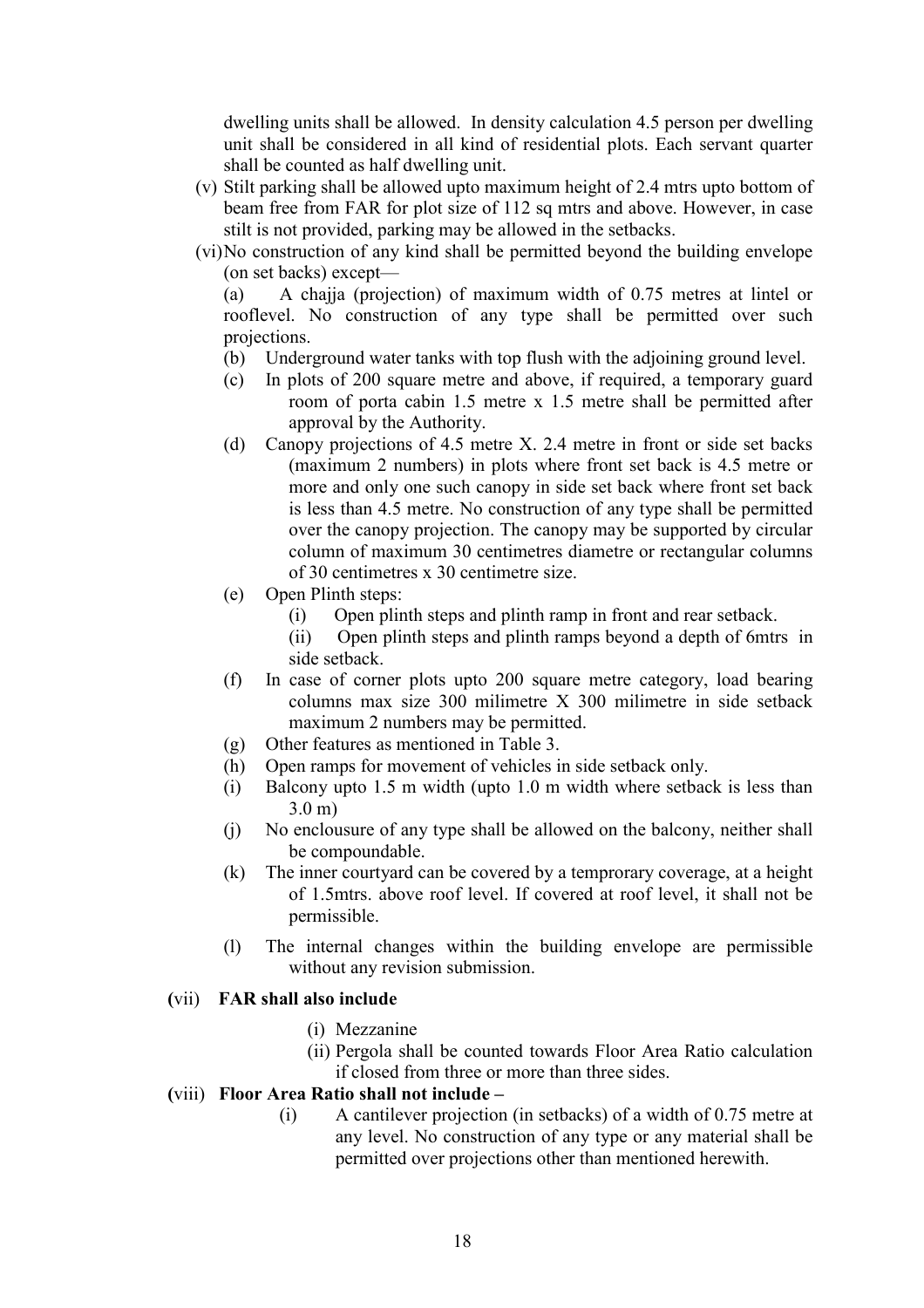- (ii) Canopy projections of 4.5 metre X 2.4 metre in front or side set back (maximum 2 numbers), in plots where front set back is 4.5 metre or more and only one such canopy in side setback where front setback is less than 4.5 metres.
- (iii) Basement, (only single basement) equivalent to ground coverage shall be permitted, if used for parking, services and storage.
- (iv) Stilt area of non-habitable height proposed to be used for parking, landscaping etc.
- (v) Loft upto 1.5 metre height
- (vi) Other features as mentioned in Table 3.
- (vii) Open ramps for movement of vehicles in side setback only.
- (viii) Balconies (upto 1.50mtrs. width, If Balcony of more than 1.50mtrs. width is proposed, then  $1/4<sup>th</sup>$  of its area shall be counted in FAR), Cupboard (0.60m wide), Staircase, Lift, Mumty for staircase, and Bay wndows.

## (ix) Basement:

- (i) Basement area shall not exceed beyond building envelope.
- (ii) The height of any basement shall be maximum 1.5 metre from bottom of the slab above the top level of the external drain.The maximum height of the basement from floor to ceiling shall be 4.5 metres.
- (iii) Basement shall be allowed upto a distance of 2.0 mtrs. from the adjacent plot on the basis of structure stability certificate.
- $(x)$  Minimum requirement for sanction / completion: 40 sqm or 50 percent of maximum permissible ground coverage(whichever is more) with provisions of a functional toilet / bath and kitchen Provision of following items in building shall be mandatory for issue of occupancy certificate.
	- (a) Flooring;
	- (b) Electrical wiring whereas electrical fittings shall not be mandatory.
	- (c) Plumbing and fittings in at least one toilet and kitchen
	- (d) Trees as per Table no. 6 or direction issued from time to time which ever is higher;
	- (e) Number plate;
	- (f) Boundary wall shall be mandatory.
	- (g) Internal and external finishing (Plastering and whitewashing shall not be mandatory);
	- (h) House shall be lockable i.e. all external doors and windows shall have to be provided with grill provided in the windows then fixing of glasses in the windows panes shall not be mandatory;
	- (i) No violation of Building Regulations, Zonal Plan Regulations and Master Plan should be there in the building at the time of issue of occupancy certificate.

## 24.2 GROUP HOUSING (Flatted and cluster type)

- (I) Minimum Plot Area- 2000 square metre. However, the Authority may revise this limit by recording the reason .
- (II) Maximum permissible –

| (i)  | Ground coverage  | 35 percent up to 40000 sq mtrs and 40% above<br>$40000$ sq.mtrs. |
|------|------------------|------------------------------------------------------------------|
| (ii) | Floor Area Ratio | 2.75                                                             |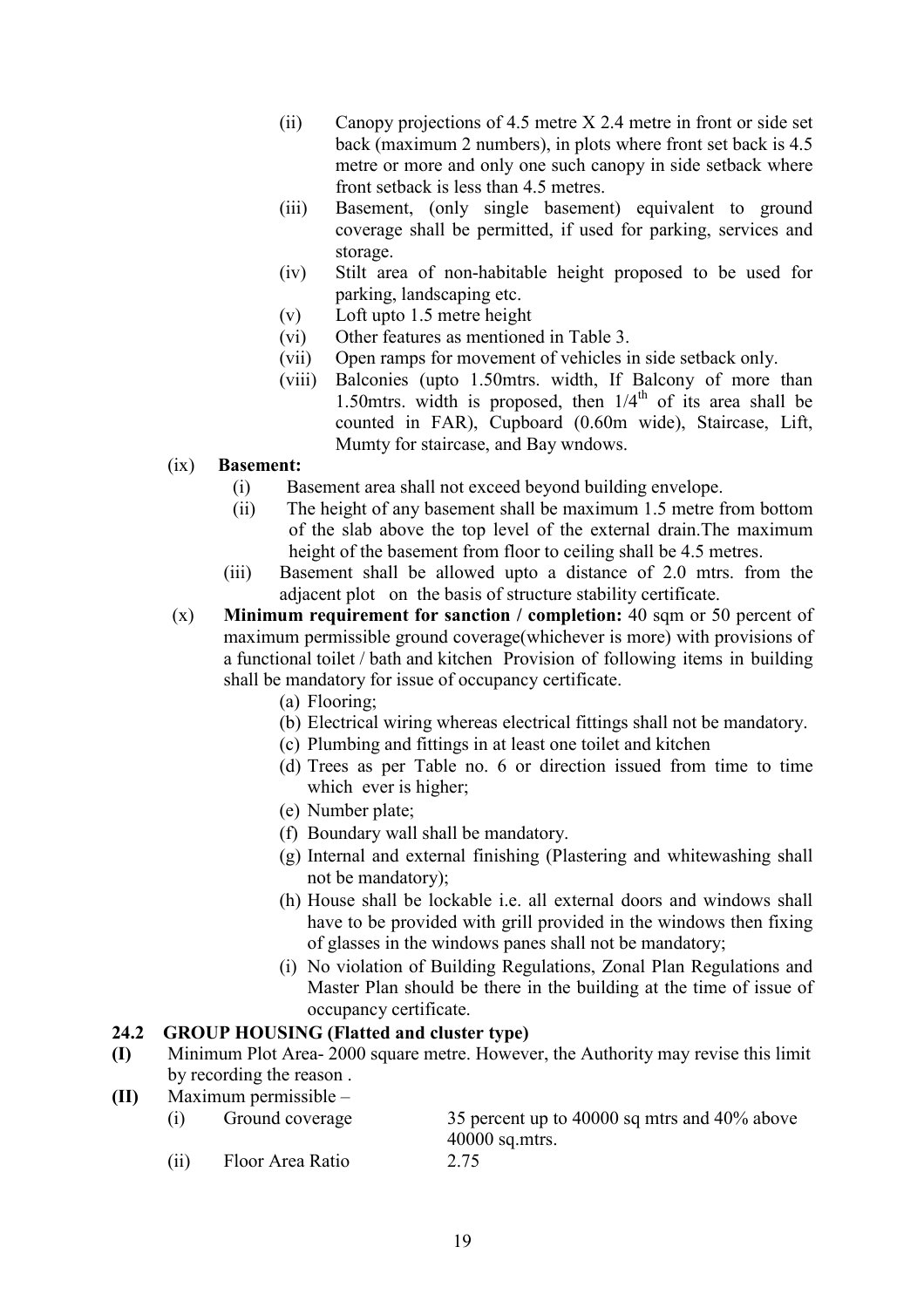| (111) | Height                    | No limit. For buildings above 30 metres in     |
|-------|---------------------------|------------------------------------------------|
|       |                           | height, clearance from Airport Authority shall |
|       |                           | have to be taken.                              |
| (iv)  | Density (Family size 4.5) | As mentioned in the sector Layout Plan or      |
|       |                           | decided by the Authority for a particular      |
|       |                           | scheme.                                        |

#### 24.2.1 Other Provisions:

 $(1)$  No construction of any kind shall be permitted beyond the building envelope

### (on setbacks) except

- (i) A Chajja (projection) of maximum width of 0.75 metre at lintel or roof level. No construction of any type or any material shall be permitted over projections other than mentioned herewith.
- (ii) Underground water tanks with top flush with the adjoining ground level.
- (iii) Watchman Shelters and Watch Towers with following provisions:
- (iv) No projection of watchman shelters and watch towers shall be allowed outside the plot line.
- (v) Maximum height of watchman shelter shall be 4 metres and for watch towers 15 metres. Total area, as mentioned below, under such shelters shall be split up in desired number of watch man shelter and watch towers as follows:

| Sr.            | <b>Plot Size</b>        | <b>Total area for</b> | <b>Maximum</b> area | <b>Maximum</b> |
|----------------|-------------------------|-----------------------|---------------------|----------------|
| No.            |                         | watchman shelter      | under each          | area under     |
|                |                         | and watch tower       | watchman            | each watch     |
|                |                         |                       | shelter             | tower          |
| 1              | Upto 0.5 acres          | 15 square metres      | 15 square           | 5 square       |
|                |                         |                       | metres              | metres         |
| 2              | Above 0.5 acres upto 10 | 30 square metres      | 24 square           | 5 square       |
|                | acres                   |                       | metres              | metres         |
| 3              | Above 10 acres upto 25  | 45 square metres      | 24 square           | 5 square       |
|                | acres                   |                       | metres              | metres         |
| $\overline{4}$ | Above 25 acres upto 50  | 60 square metres      | 24 square           | 5 square       |
|                | acres                   |                       | metres              | metres         |
| $\mathfrak{S}$ | Above 50 acres for an   | An additional 10      | 24 square           | 5 square       |
|                | additional 50 acres     | square metres and     | metres              | metres         |
|                |                         | part thereof          |                     |                |

(vi) The following features shall be permitted after leaving minimum 6 mtrs. open corridor for fire tenders.

- (a) Metre room as per norms of Electricity Authority..
- (b) Open transformers without any permanent enclosure keeping in view the necessary safety requirements.
- (c) Other features as mentioned in Table 3
- (d) Rockery, well and well structures, water pool, swimming pool (if uncovered), uncovered platform around tree, tank, fountain, bench, chabutra with open top and unenclosed by side walls, compound wall, gate, slide swing, culverts on drains.
- (e) Any other feature, primarily ornamental in nature, not enclosing or covering space of commercial use may be permitted by the Chief Executive Officer on case to case basis.
- (f) Open generator set, filtration plant, Electrical distribution equipments, feeder pillars, telephone distribution equipments may be permitted in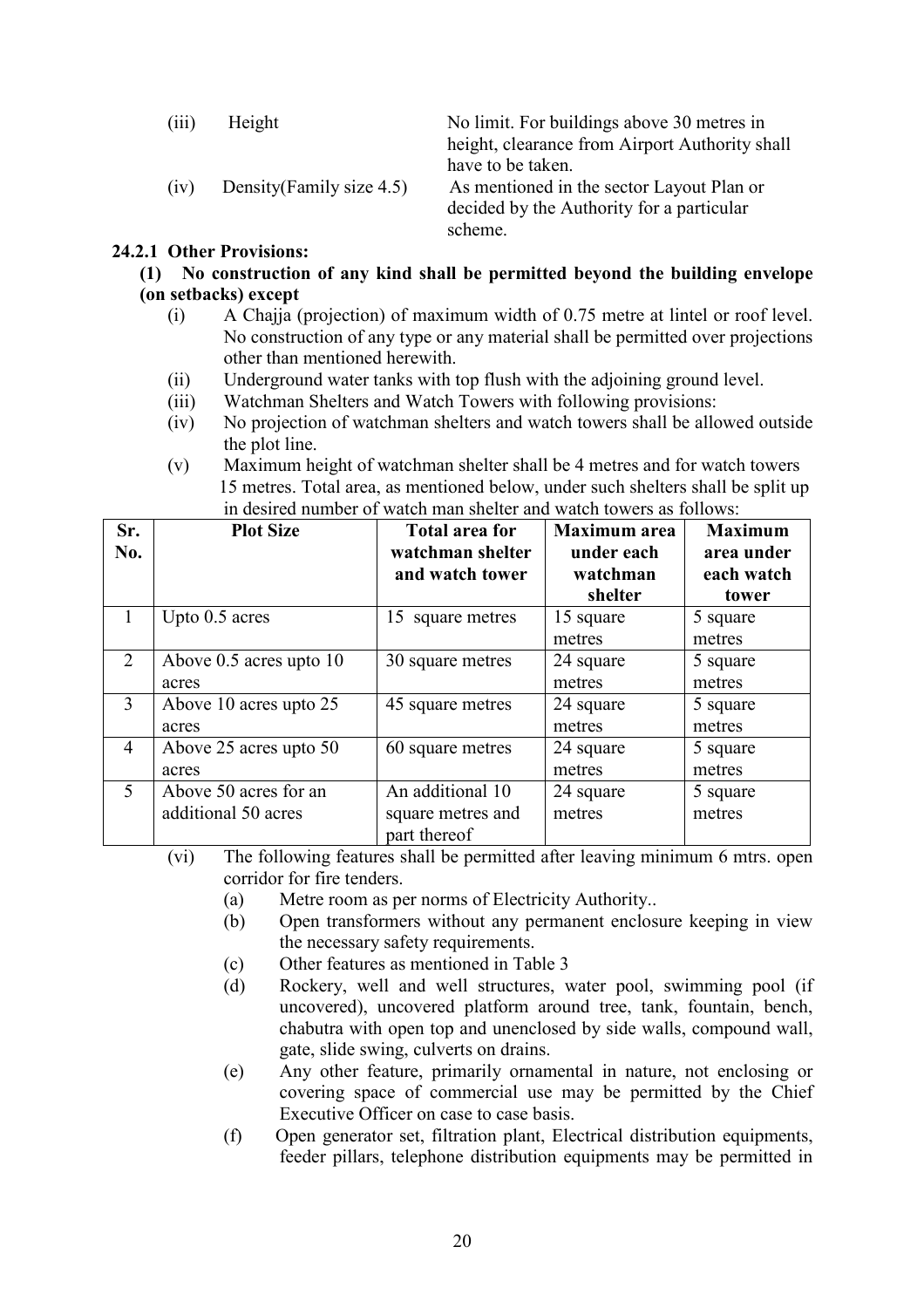open setback as a service utility provided after leaving clear space for fire tender.

## (2). Floor Area Ratio shall include

- (i) Mezzanine
- (ii) The shafts provided for lifts shall be taken for covered area calculations only on one floor and included in ground coverage.
- (iii) Pergola, shall be counted towards Floor Area Ratio if closed from three or more than three sides.
- (iv) Metre room as per Electricity Authority norms.

## (3). Floor Area Ratio shall not include:

- (i) A cantilever projection at any level (in setbacks) of a width of 0.75 metre . No construction of any type or any material shall be permitted over projections.
- (ii) Basement(s) , shall be permissible within the setback line on each floor. However maximum permissible area under basement shall be limited up to:
	- a) Basement area, if used for services, storage etc. then maximum area under such facilities shall be equivalent to maximum permissible ground coverage.
	- b) Basement area/ Podium parking as defined in parking table, if used for parking, then area equivalent to parking requirement shall be permitted.
	- c) In plots bigger than 10000 sq mtrs. The basement shall be allowed in setback area after leaving a minimum setback of 6.0 mtrs.
- (iii) Basement, if put to any use other than mentioned above, shall be included in the FAR of the building.
- (iv) Stilt area of non-habitable height 2.40 metres from bottom of beam proposed to be used for parking, landscaping etc.
- (v) Balconies upto 1.5 metre width free from FAR(in case it is more than 1.5 m,  $\frac{1}{2}$  of area beyond 1.5 m shall be included in FAR) may be projected in open setbacks provided 6 mtrs. clear space is available for fire tender movement.
- (vi) Other features as mentioned in Table 3.
- (vii) Rockery, well and well structures, water pool, swimming pool (if uncovered), uncovered platform around tree, tank, fountain, bench, chabutra with open top and unenclosed by side walls, compound wall, gate, slide, swing, uncovered staircase (unenclosed and uncovered on three sides except for 0.9 metre high railing/wall and open to sky), overhead tanks on top of buildings, open shafts, culverts on drains.
- (viii) Open ramps with no area enclosed below it of usable height. If used for approach to the entrance of the building, then the height as per requirement may be considered. The space under the ramp shall not be used for any commercial purpose, however it can be landscaped with approval of the Chief Executive Officer on case to case basis.
- (ix) Atrium shall be kept free from FAR and ground coverage. In case any commercial activity is proposed in Atrium or any saleable area or any other structure which is counted in FAR & ground coverage, its respective area shall be added in total FAR & ground coverage.
- (x) Any other feature purely ornamental in nature and not enclosing or covering space of commercial use may be permitted by the Chief Executive Officer on case to case basis.
- (xi) Additional 5% of the plot area as ground coverage will be allowed for dedicated multi level parking in plots bigger than 10000 sq mtrs.
- (xii) In multistorey buildings service floor may be allowed after 4 floors. Maximum of 3 service floors may be allowed in a building. Service floor shall not be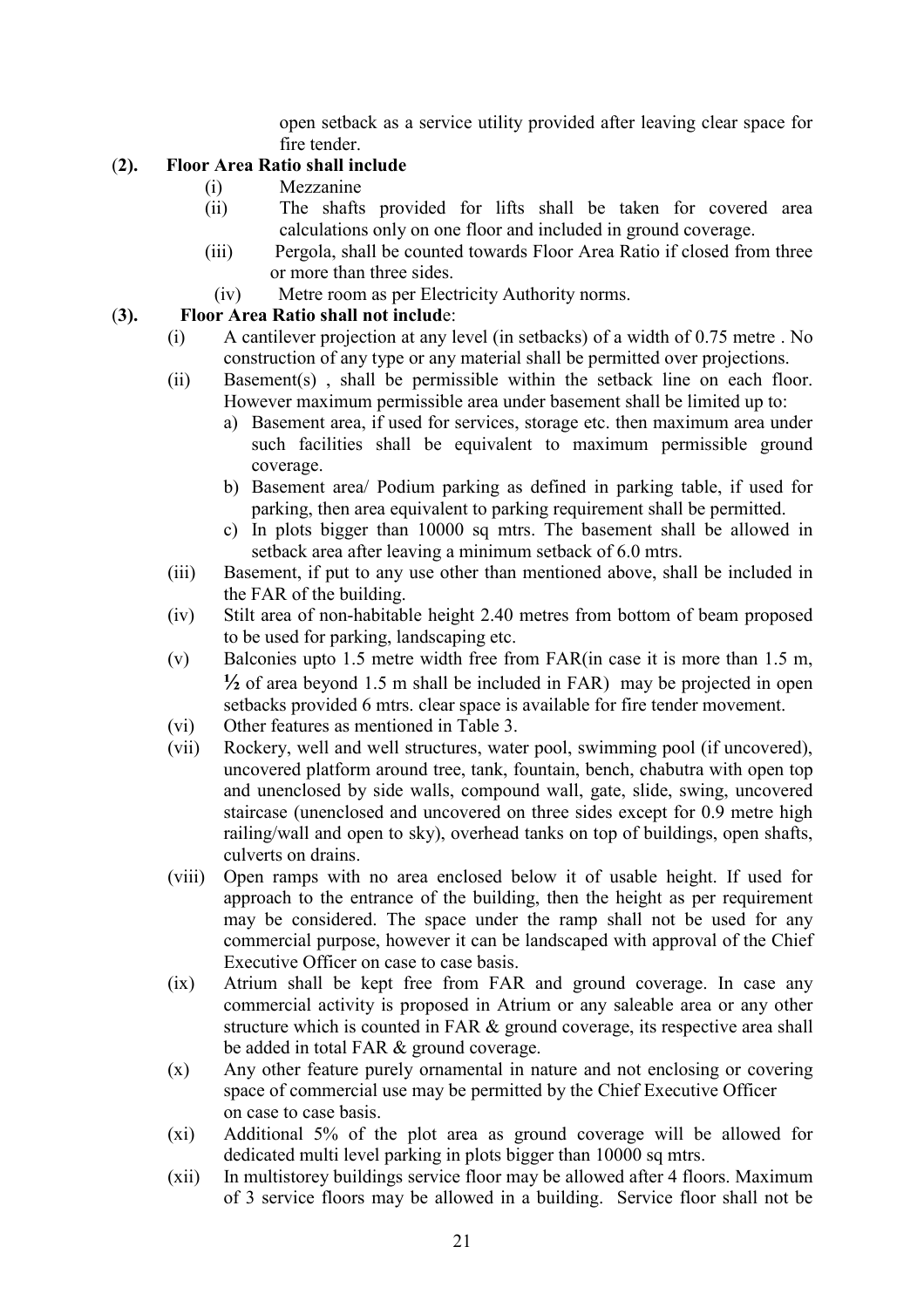counted in FAR and maximum height of service floor shall be 2.40 mtrs. from floor to bottom of the beam.

(4) All the common facilities prescribed below will have to be provided and shall be counted in the prescribed FAR of Group Housing

Shops and community facilities as per population norms as specified in the earlier lease deed. In case of plots where minimum population required for provision of convenient shopping is not achieved then:-

- (a) Area for shopping and commercial activities equivalent to 1.0 percent permissible FAR of the plot area shall be allowed.
- (b) Minimum four kiosks of 4 sq.m of carpet area and two shops of 10sqm carpet area shall be provided mandatorily.
- (c) Maximum height of shops and kiosks shall be 4.0 metre from floor to ceiling.
- (d) However shops may be allowed as integral part of Group housing building on the ground floor.
- (5) 15% of prescribed FAR shall be added towards common areas, which shall include the following built structures. The structures on ground will be counted in Ground Coverage
	- 1. Canopy projections of area as mentioned in table 4, no construction of any type shall be permitted over the canopy. Canopy, if cantilevered and no structure on it having a size of 2.4m x 4.5m shall not be counted in Ground Coverage.
	- 2. Loft up to maximum height of 1.5 metres.
	- 3. Air–conditioning plant, electrical installation, generator room, water works, water tank etc.
	- 4. Watchmen / Security shelters and watch towers
	- 5. Garbage shafts , lift shafts and 10 sq mtrs lobby infront of each lift (excluding area of corridor beyond the lift).
	- 6. Fire escape staircases
	- 7. Toilet blocks for visitors, drivers, guards etc on ground floor only.
	- 8. Mumty, machine room for lifts.
	- 9. Cupboards upto a depth of 0.60 mtr.and 1.80 mtrs.in length.
	- 10. Bay window upto a depth of 0.60mtr.and 2.0 mtrs length.
	- 11. Refuge area as per definition for fire evacuation in National Building Code, 2005.
	- 12. Sewage treatment plant, water treatment plant, garbage collection centre, Electric sub-station, service ducts, community hall, religious building, milk and vegetable booth, school & crèche.
	- 13. Covered walkways and pathways.
	- 14. Any other utilities and facilities as decided by the Chief Executive Officer depending upon its requirement.

## (6). Distance between two adjacent building blocks

- Distance between two adjacent building blocks shall be minimum 6 mtrs, to 16 mtrs, depending on the height of blocks. For building height up to 18 mtrs., the spacing shall be 6mtrs.and thereafter the spacing shall be increased by 1metre for every addition of 3 mtrs. in height of building subject to a maximum spacing of 16 mtrs. as per National Building Code -2005. If the blocks have dead-end sides facing each other, than the spacing shall be maximum 9 mtrs. instead of 16 mtrs. Moreover, the allottee may provide or propose more than 16 mtrs space between two blocks.
- (7). The Authority shall have a right to impose such restriction and limitations as to the number of storey and extent of height of the building as he considers fit where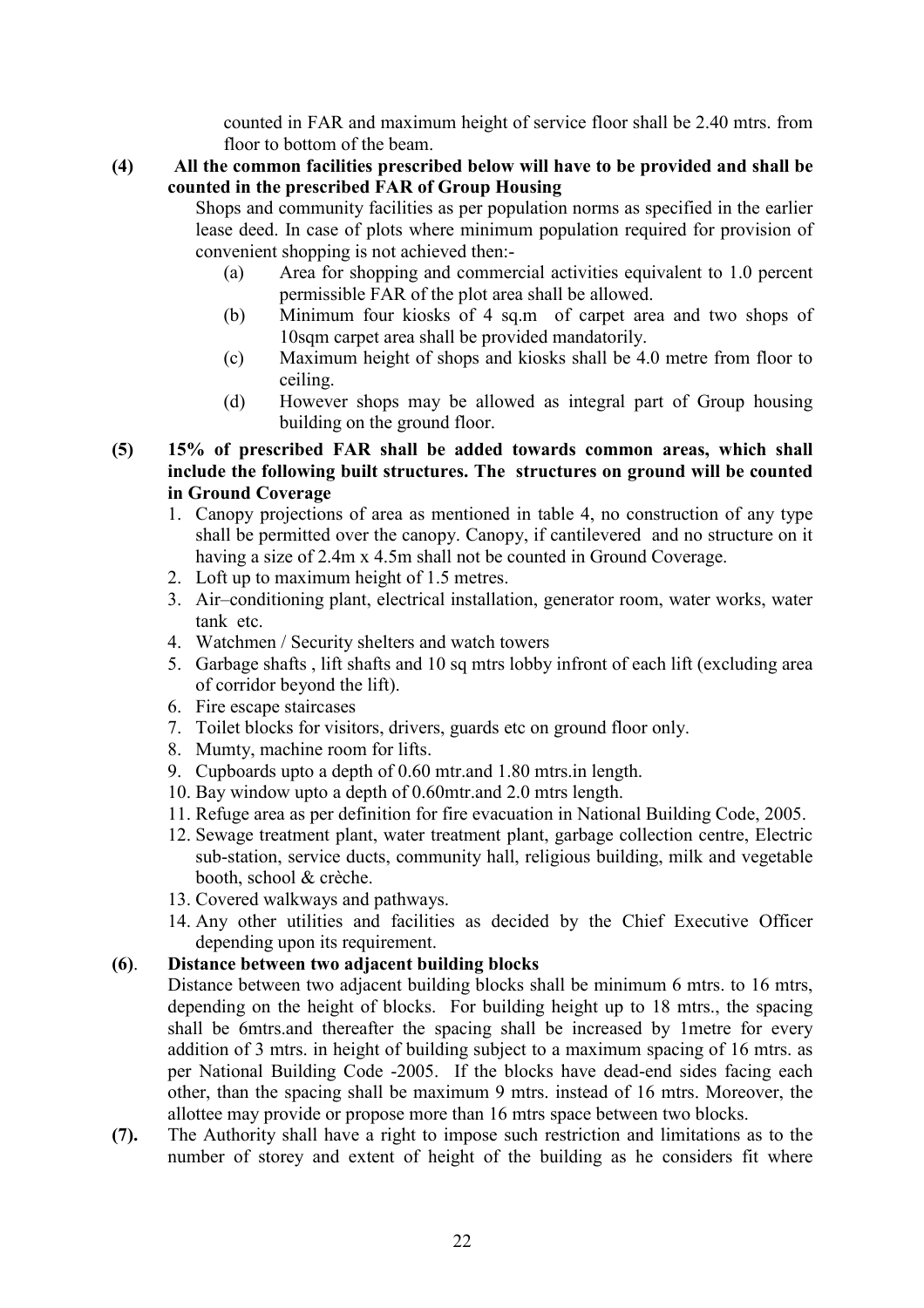protected areas, ancient or historical monuments lie within a radius of one and half kilometre from the boundary line of such buildings by recording the reasons.

- (8) In density calculation each servant quarter will be reckoned as half dwelling unit. (standard size of the family for a dwelling unit for density purpose is 4.5 persons)
- (9) A group housing shall conform to the provisions of the Sector Plan and Zonal Development Plan or scheme (if any) of the area, in terms of setbacks, ground coverage, Floor Area Ratio and height restrictions.
- (10) The provisions contained in this regulation shall not apply to housing for economically weaker sections and low income group schemes undertaken by the State Government, Authority or any other public body approved in this behalf by the State Government. The Authority may decide the norms for setback, Ground coverage F.A.R. height, density, parking etc. for specific projects of these groups depending upon the size of plot, width of Road, availability of infrastructure, etc. by recording the reasons.
- (11) The internal height of the basement (floor to ceiling) shall be minimum 2.4mtrrs from bottom of beam and maximum 4.5 metres, except wherever height of equipments such as electric generator, air conditioner, fire hydrant etc is more than 4.5 metres, additional height equivalent to height of equipments may be permitted. In case of Automatic/semi automatic/ mechanised parking facility also more than 4.5 mtrs, additional height may be allowed by the Chief Executive Officer depending upon the technology and requirement of space. .
- (12) The height of basement shall be maximum 1.5 metres upto bottom of the slab above the top of the drain. In case the basement is flush with the ground level adequate light and ventilation shall be ensured.
- (13) Toilet block for visitors, drivers etc. comprising of minimum a water closet, a bath and 2 urinals shall be provided on the ground floor.
- (14) In case of group housing having more than two storey, steps must be taken to ensure water at higher floors. For this purpose booster pumps and overhead tanks may be installed.
- (15) At least one of the lifts provided shall be of the specification of goods lift.
- (16) Minimum requirement for sanction/completion: Minimum covered area required for completion shall be as per lease deed or Memorandum of Understanding or as follows:-

| S.NO.            | SIZE OF PLOT(SQ. MTRS.)                           | MINIMUM BUILT UP AREA(AS %OF<br><b>TOTAL PERMISSIBLE FAR)</b> |
|------------------|---------------------------------------------------|---------------------------------------------------------------|
| $\mathbf{1}$ .   | Upto 4000 Sq. Mtrs.                               | 50%                                                           |
| $2$ .            | Exceeding 4000 Sq. Mtrs. but not exceeding 10000  | 40%                                                           |
|                  | Sq. Mtrs.                                         |                                                               |
| 3.               | Exceeding 10000 Sq. Mtrs. but not exceeding 20000 | 35%                                                           |
|                  | Sq. Mtrs.                                         |                                                               |
| $\overline{4}$ . | Exceeding 20000 Sq. Mtrs. but not exceeding       | 30%                                                           |
|                  | 100000 Sq. Mtrs.                                  |                                                               |
| 5.               | Exceeding 100000 Sq. Mtrs. but not exceeding      | 25%                                                           |
|                  | 200000 Sq. Mtrs.                                  |                                                               |
| 6.               | Exceeding 200000 Sq. Mtrs. but not exceeding      | 20%                                                           |
|                  | 400000 Sq. Mtrs.                                  |                                                               |
|                  | Above 400000 Sq. Mtrs.                            | 15%                                                           |

Note:  $\frac{(\text{i})}{(\text{i})}$ 

No further time extension shall be required if the completion has been taken by the allottee as per table mentioned above. The above mentioned completion requirement shall be applicable in all allotments. In the old allotments, the provisions of project report or lease deed or previous options may be followed.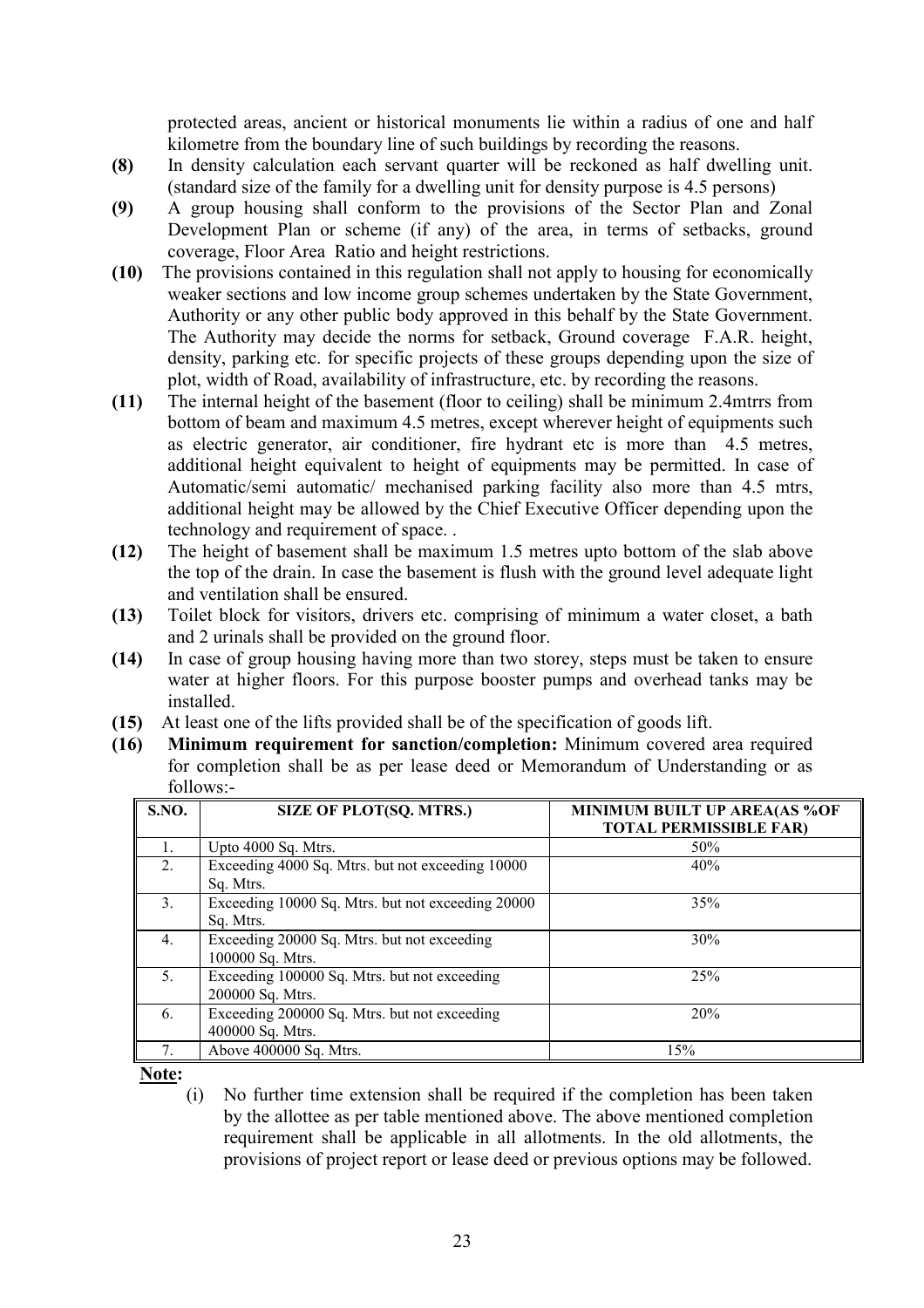- (ii) However validity of plans may be granted to the allottee in multiples of 5 years after taking completion of minimum area,
- (iii) In all the projects of 40 hactares and above, blockwise temprorary Occupancy may be allowed subject to a minimum of 1,00,000sqm built up area, the building completed with all mandatory provisions of services and the allottee shall segregate these blocks for the purpose of security during construction period.
- (17) Provision of following item in building shall be mandatory for issue of completion certificate:
	- (i) Flooring;/ i.e hard surface and completely finished floors for common areas or/and public use areas.
	- (ii) Electrical wiring;
	- (iii) Plumbing work to be complete.
	- (iv) Parking and landscaping as per Table no. 5 and Table no. 6 respectively or as per directions issued from time to time whichever is higher;
	- (v) Number plate and illumination board as per direction amended or direction issued from time-to-time;
	- (vi) Internal and external finishing (Plastering may not be mandatory);
	- (vii) Boundary wall and gates shall be mandatory;
	- (viii) Buildings shall be lockable i.e. all external doors and windows shall be provided. In case grill is provided in the windows the fixing of glass in the windows pane shall not be mandatory;
	- (ix) No violation should be there in the overall building or site at the time of issue of occupancy certificate;
	- (x) Any other special provision as mentioned in the lease deed;
	- (xi) In case of completion of whole project, all temporary structures to be removed. In case if any special clause is mentioned in the lease deed or Memorandum of Understanding then the requirement mentioned in the same shall be applicable.

## 24.3 INDUSTRIAL BUILDINGS:

#### Ground coverage, Floor Area Ratio and height

| S.No. | Plot Area (square metre)           | <b>Maximum</b>   | <b>Maximum</b>    | <b>Maximum</b> |
|-------|------------------------------------|------------------|-------------------|----------------|
|       |                                    | Ground           | <b>Floor Area</b> | Height in      |
|       |                                    | coverage $(\% )$ | Ratio             | mtrs           |
|       | Upto $1000$                        | 60               | 1.50              | 18             |
| 2.    | Above 1000 but not exceeding 12000 | 60               | 1.30              | 24             |
|       | Above 12000                        | 55               | 1.00              | No Limit       |
|       | <b>Flatted Factories</b>           | 35               | 1.40              | 24             |

## 24.3.1 Other Provisions:

## $(1)$  No construction of any kind shall be permitted beyond the building envelope (on setbacks) except

No construction of any type or any material shall be permitted over projections other than mentioned herewith.

- (ii) Underground water tanks with top flush with the adjoining ground level.
- (iii) Watchman Shelters and Watch Towers with following provisions:
- (iv) No projection of watchman shelters and watch towers shall be allowed outside the plot line.
- (v) Maximum height of watchman shelter shall be 4 metres and for watch towers 15 metres. Total area, as mentioned below, under such shelters shall be split up in desired number of watch man shelter and watch towers as follows: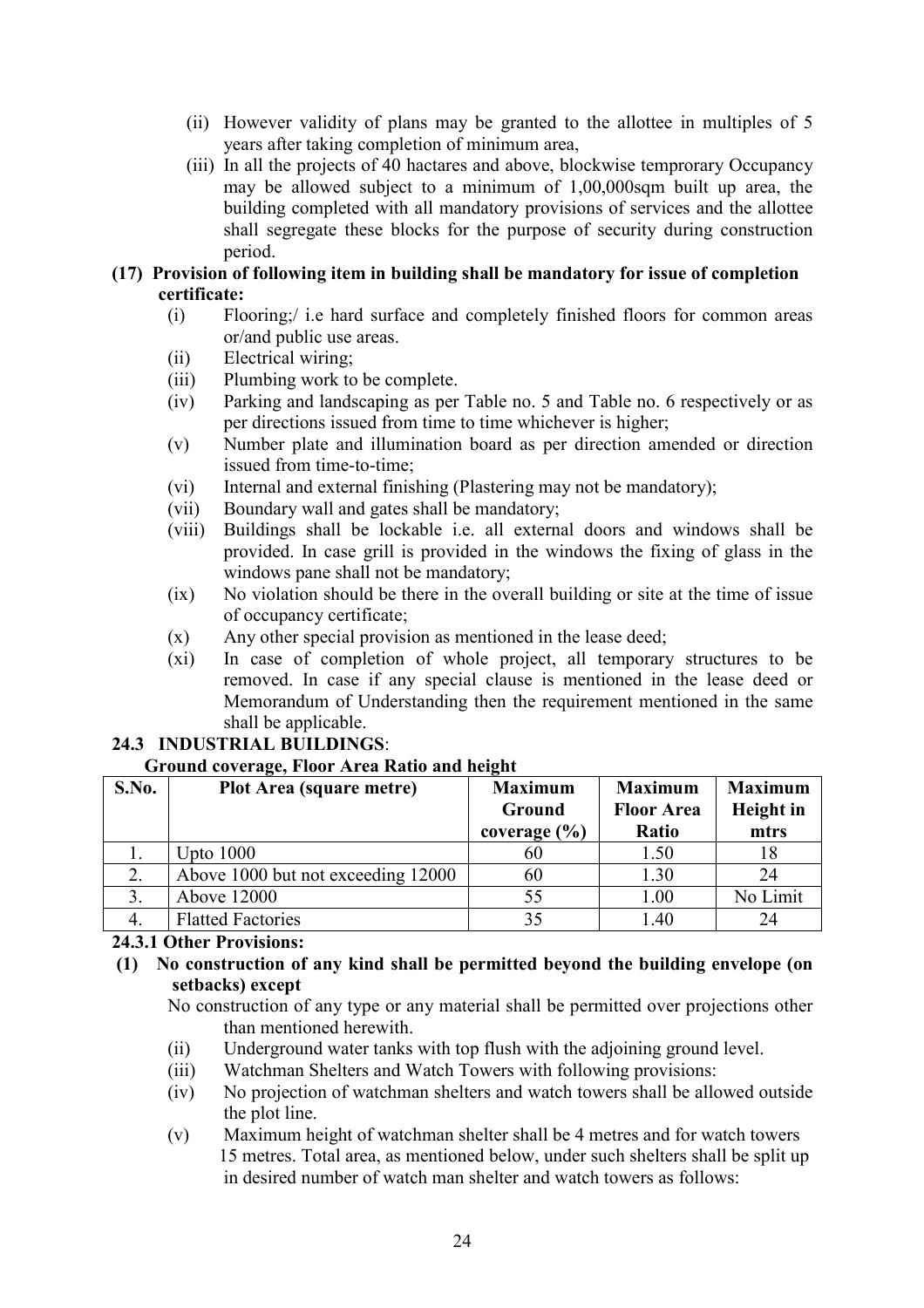| Sr.<br>No.     | <b>Plot Size</b>                             | <b>Total area for</b><br>watchman shelter<br>and watch tower | <b>Maximum</b> area<br>under each<br>watchman<br>shelter | <b>Maximum</b><br>area under<br>each watch<br>tower |
|----------------|----------------------------------------------|--------------------------------------------------------------|----------------------------------------------------------|-----------------------------------------------------|
| 1              | Upto 0.5 acres                               | 15 square metre                                              | 15 square metre                                          | 5 square<br>metre                                   |
| 2              | Above $0.5$ acres upto $10$<br>acres         | 30 square metre                                              | 24 square metre                                          | 5 square<br>metre                                   |
| 3              | Above 10 acres upto 25<br>acres              | 45 square metre                                              | 24 square metre                                          | 5 square<br>metre                                   |
| $\overline{4}$ | Above 25 acres upto 50<br>acres              | 60 square metre                                              | 24 square metre                                          | 5 square<br>metre                                   |
| 5              | Above 50 acres for an<br>additional 50 acres | An additional 10<br>square metre and<br>part thereof         | 24 square metre                                          | 5 square<br>metre                                   |

- (vi) The following features shall be permitted after leaving minimum 6 mtrs. open corridor for fire tenders.
	- (a) Metre room as per norms of Electricity Authority..
	- (b) Open transformers without any permanent enclosure keeping in view the necessary safety requirements.
	- (c) Other features as mentioned in Table 3
	- (d) Rockery, well and well structures, water pool, swimming pool (if uncovered), uncovered platform around tree, tank, fountain, bench, chabutra with open top and unenclosed by side walls, compound wall, gate, slide swing, culverts on drains.
	- (e) Any other feature, primarily ornamental in nature, not enclosing or covering space of commercial use may be permitted by the Chief Executive Officer on case to case basis.
	- (f) Open generator set, filtration plant, Electrical distribution equipments, feeder pillars, telephone distribution equipments may be permitted in open setback as a service utility provided after leaving clear space for fire tender.

## (2) Floor Area Ratio shall include

- (i) Mezzanine
- (ii) The shafts provided for lifts shall be taken for covered area calculations only on one floor and included in ground coverage.
- (iii) Pergola, shall be counted towards Floor Area Ratio if closed from three or more than three sides.
- iv) Metre room as per Electricity Authority norms.

## (3). Floor Area Ratio shall not include:

- (i) A cantilever projection at any level (in setbacks) of a width of 0.75 metre . No construction of any type or any material shall be permitted over projections.
- (ii) Basement(s) , shall be permissible within the setback line on each floor. However maximum permissible area under basement shall be limited up to:
	- (a) Basement area, if used for services, storage etc. then maximum area under such facilities shall be equivalent to maximum permissible ground coverage.
	- (b) Basement area/ Podium parking as defined in parking table, if used for parking, then area equivalent to parking requirement shall be permitted.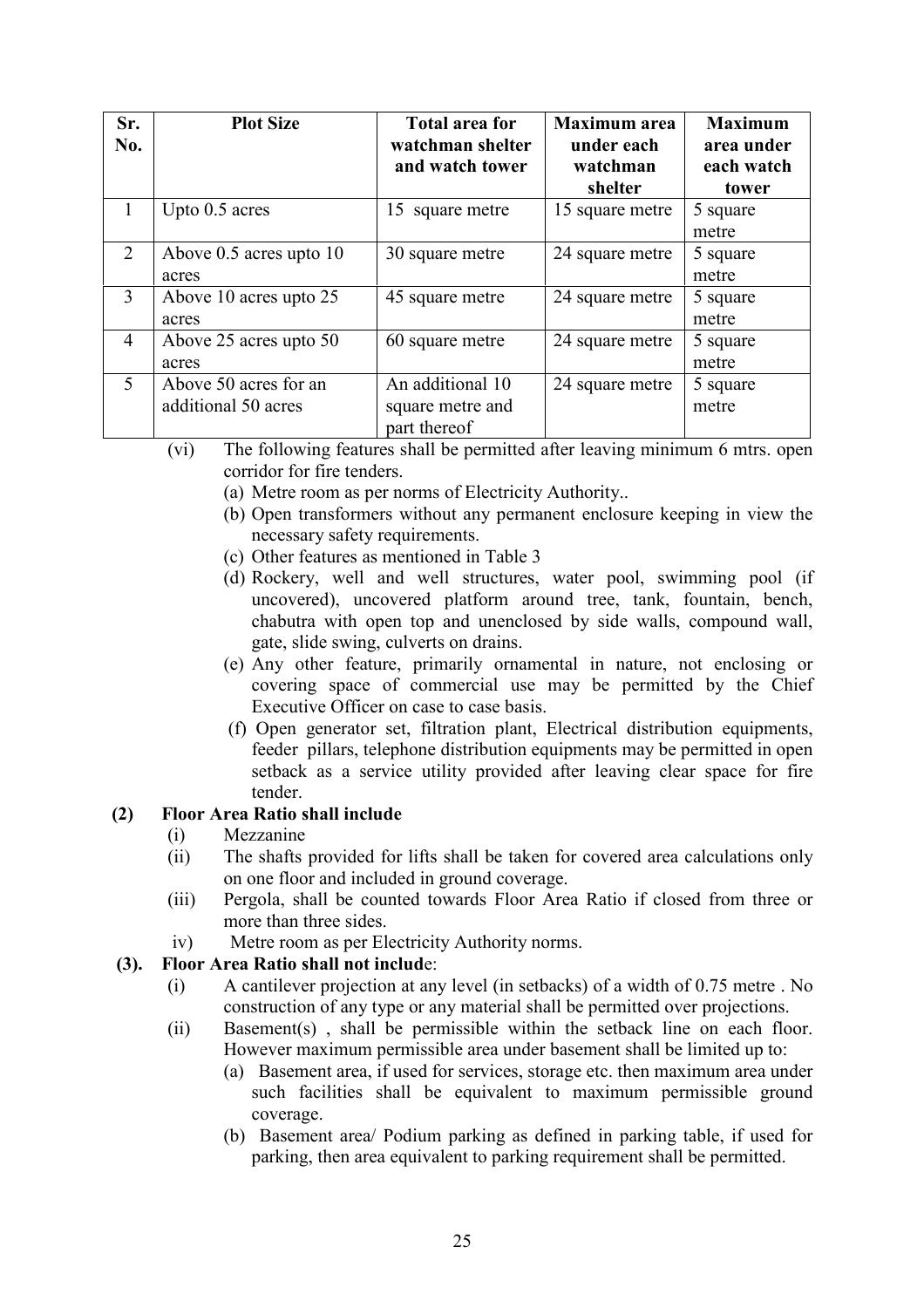- (c) In plots bigger than 10000 sq mtrs. The basement shall be allowed in setback area after leaving a minimum setback of 6.0 mtrs.
- (iii) Basement, if put to any use other than mentioned above, shall be included in the FAR of the building.
- (iv) Stilt area of non-habitable height 2.40 metres from bottom of beam proposed to be used for parking, landscaping etc.
- (v) Balconies (Upto 1.5 metres width free) from FAR may be projected in open setbacks provided 6 mtrs. clear space is available for fire tender movement.
- (vi) Other features as mentioned in Table 3.
- (vii) Rockery, well and well structures, water pool, swimming pool (if uncovered), uncovered platform around tree, tank, fountain, bench, chabutra with open top and unenclosed by side walls, compound wall, gate, slide, swing, uncovered staircase (unenclosed and uncovered on three sides except for 0.9 metre high railing/wall and open to sky), overhead tanks on top of buildings, open shafts, culverts on drains.
- (viii) Open ramps with no area enclosed below it of usable height. If used for approach to the entrance of the building, then the height as per requirement may be considered. The space under the ramp shall not be used for any commercial purpose. However it can be landscaped with approval of the Chief Executive Officer on case to case basis.
- (ix) Atrium shall be kept free from FAR and ground coverage. In case any commercial activity is proposed in Atrium or any saleable area or any other structure which is counted in FAR & ground coverage, its respective area shall be added in total FAR & ground coverage.
- (x) Any other feature purely ornamental in nature and not enclosing or covering space of commercial use may be permitted by the Chief Executive Officer on case to case basis.
- (xi) Additional 5% of the plot area as ground coverage will be allowed for dedicated multi level parking in plots bigger than 10000 sq mtrs (excluding green areas).
- (xii) In multistorey buildings service floor may be allowed after 4 floors. Maximum of 3 service floors may be allowed in a building. Service floor shall not be counted in FAR and maximum height of service floor shall be 2.40 mtrs. from floor to bottom of the beam.
- (4) 15% of prescribed FAR shall be added towards common areas, which shall include the following built structures. The structures on ground will be counted in Ground Coverage
	- 1. Canopy projections of area as mentioned in table 4, no construction of any type shall be permitted over the canopy. Canopy, if cantilevered and no structure on it having a size of 2.4m x 4.5m shall not be counted in Ground Coverage.
	- 2. Loft up to maximum height of 1.5 metre .
	- 3. Air–conditioning plant, electrical installation, generator room, water works, water tank etc.
	- 4. Watchmen/ Security shelters and watch towers
	- 5. Garbage shafts , lift shafts and 10 sq mtr lobby infront of each lift.
	- 6. Fire escape staircases
	- 7. Toilet blocks for visitors, drivers, guards etc on ground floor only.
	- 8. Mumty, machine room for lifts.
	- 9. Cupboards upto a depth of 0.60 mtr and 1.80 mtrs.in length.
	- 10. Refuge area as per definition for fire evacuation in NATIONAL BUILDING CODE, 2005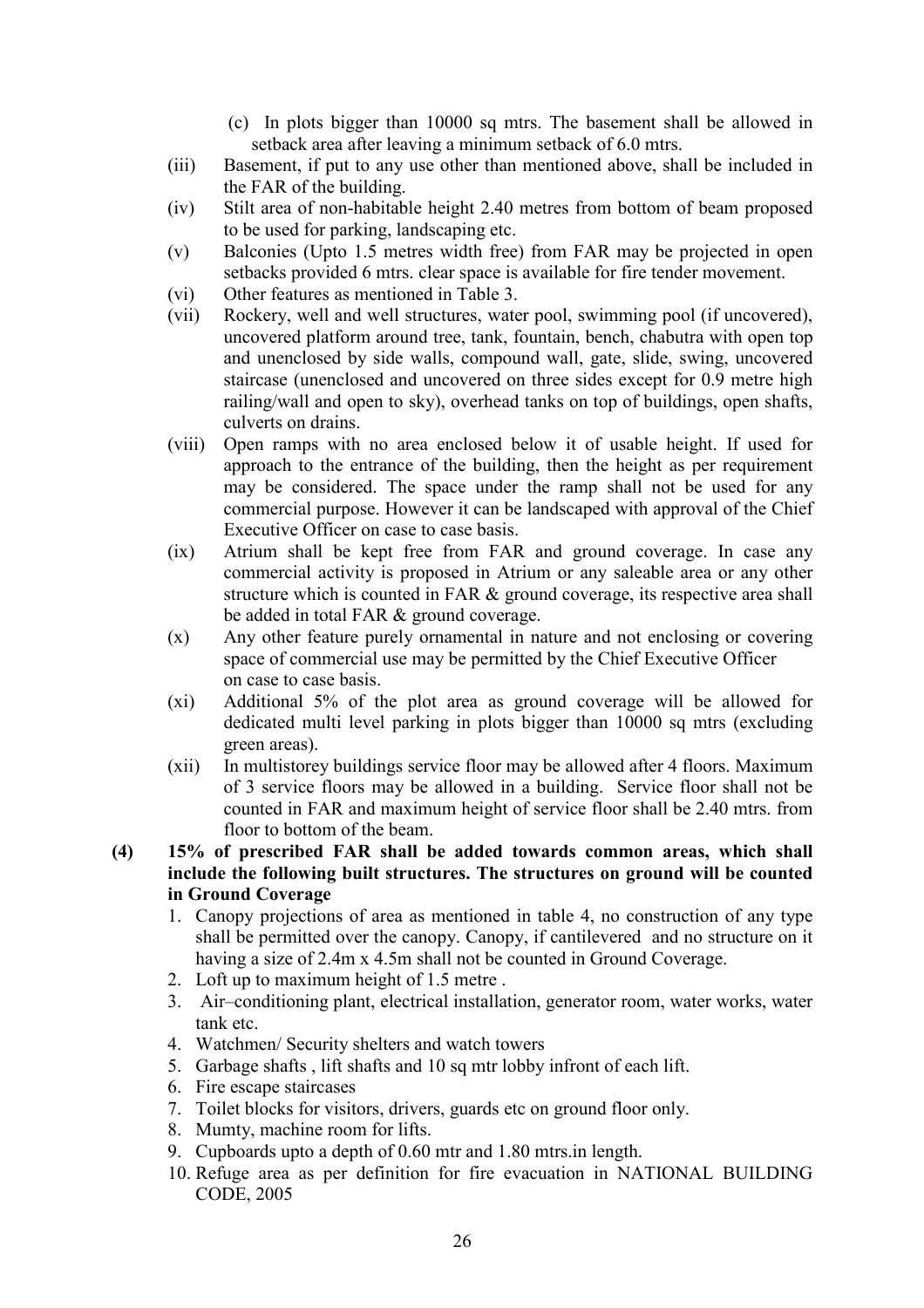- 11. Sewage treatment plant, water treatment plant, garbage collection centre, Electric sub-station, service ducts.
- 12. Covered walkways and pathways.
- 13. Any other utilities and facilities as decided by the Chief Executive Officer depending upon its requirement.

## (5) Distance between two adjacent building blocks

Distance between two adjacent building blocks shall be minimum 6 mtrs, to 16 mtrs, depending on the height of blocks. For building height up to 18 mtrs., the spacing shall be 6mtrs.and thereafter the spacing shall be increased by 1metre for every addition of 3 mtrs. in height of building subject to a maximum spacing of 16 mtrs. as per NATIONAL BUILDING CODE, 2005. If the blocks have dead-end sides facing each other, than the spacing shall be maximum 9 mtrs. instead of 16 mtrs. Moreover, the allottee may provide or propose more than 16 mtrs space between two blocks.

- (6) The Authority shall have a right to impose such restriction and limitations as to the number of storey and extent of height of the building as he considers fit where protected areas, ancient or historical monuments lie within a radius of one and half kilometre from the boundary line of such buildings by recording the reasons.
- (7) The internal height of the basement (floor to ceiling) shall be minimum 2.4 mtrs from bottom of beam and maximum 4.5 metre. Except wherever height of equipments such as electric generator, air conditioner, fire hydrant etc. is more than 4.5 metre, additional height equivalent to height of equipments may be permitted. In case of Automatic/semi automatic/ mechanised parking facility also more than 4.5 mtrs, additional height may be allowed by the Chief Executive Officer depending upon the technology and requirement of space. .
- (8) The height of basement shall be maximum 1.5 metres upto bottom of the slab above the top of the drain. In case the basement is flush with the ground level adequate light and ventilation shall be ensured.
- (9) Toilet block for visitors, drivers etc. comprising of minimum a water closet, a bath and 2 urinals shall be provided on the ground floor.
- (10) At least one of the lifts provided shall be of the specification of goods lift.
- (11) Minimum requirement for sanction/completion: Minimum covered area required for completion shall be as per lease deed or Memorandum of Understanding or as follows:-

| <b>S.NO.</b>   | SIZE OF PLOT (SQ. MTRS.)                                         | MINIMUM BUILT UP AREA(AS %OF TOTAL<br>PERMISSIBLE FAR) |
|----------------|------------------------------------------------------------------|--------------------------------------------------------|
| $\mathbf{1}$ . | Upto 4000 Sq. Mtrs.                                              | 50%                                                    |
| 2.             | Exceeding 4000 Sq. Mtrs. but not exceeding 10000<br>Sq. Mtrs.    | 40%                                                    |
| 3 <sub>1</sub> | Exceeding 10000 Sq. Mtrs. but not exceeding 20000<br>Sq. Mtrs.   | 35%                                                    |
| 4.             | Exceeding 20000 Sq. Mtrs. but not exceeding<br>100000 Sq. Mtrs.  | 30%                                                    |
| 5 <sub>1</sub> | Exceeding 100000 Sq. Mtrs. but not exceeding<br>200000 Sq. Mtrs. | 25%                                                    |
| 6.             | Exceeding 200000 Sq. Mtrs. but not exceeding<br>400000 Sq. Mtrs. | 20%                                                    |
| 7.             | Above 400000 Sq. Mtrs.                                           | 15%                                                    |

Note:

(i) No further time extension shall be required if the completion has been taken by the allottee as per table mentioned above. The above mentioned completion requirement shall be applicable in all allotments. In the old allotments, the provisions of project report or lease deed or previous options may be followed.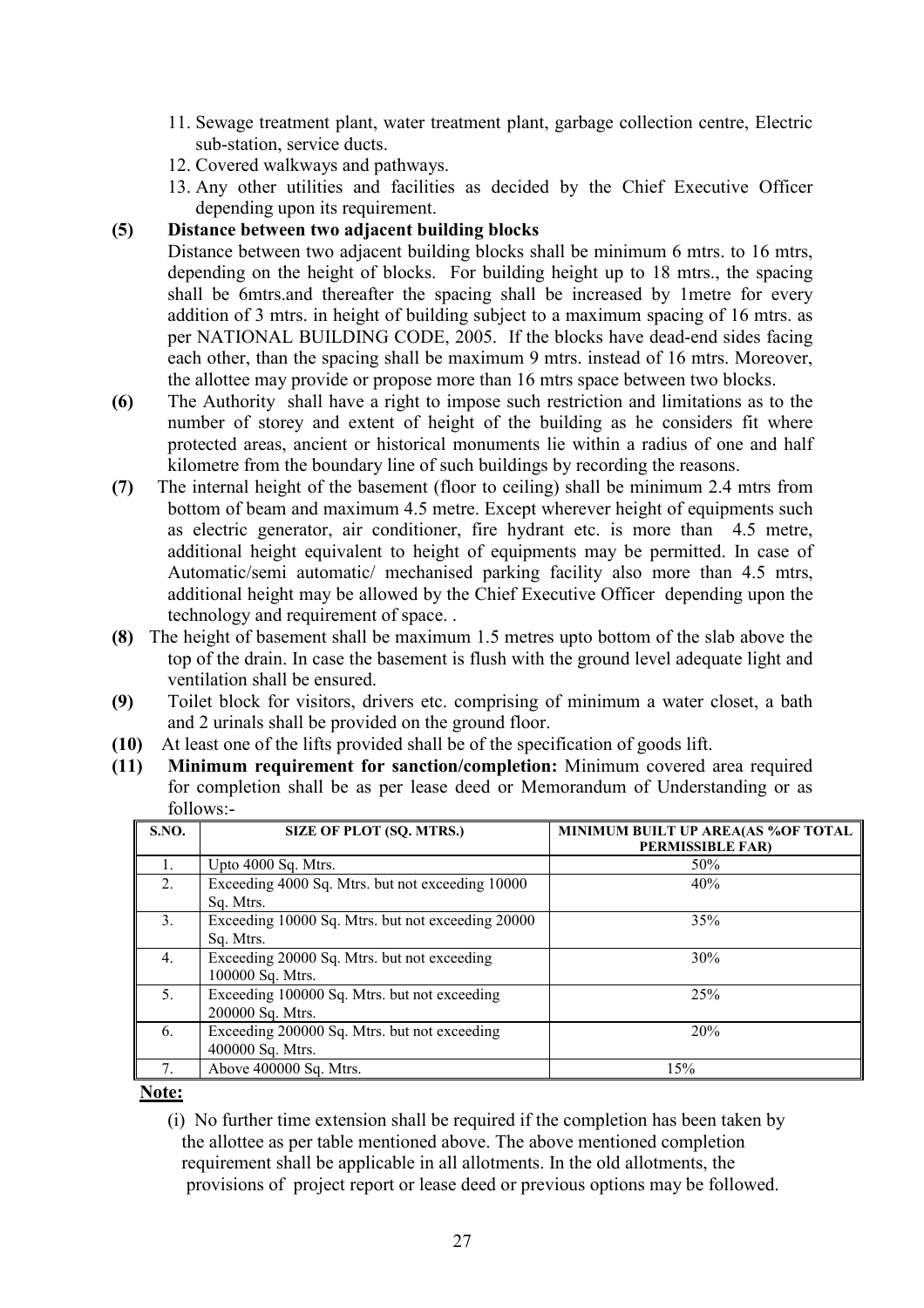- (ii) However validity of plans may be granted to the allottee in multiples of 5 years after taking completion of minimum area,
- (iii) In all the projects of 40 hactares and above, blockwise temprorary Occupancy may be allowed subject to a minimum of 1,00,000 sqm built up area, the building completed with all mandatory provisions of services and the allottee shall segregate these blocks for the purpose of security during construction period.

### (12) Provision of following item in building shall be mandatory for issue of completion certificate:

- (i) Flooring;/ i.e hard surface and completely finished floors for common areas or/and public use areas.
- (ii) Electrical wiring;
- (iii) Plumbing work to be complete.
- (iv) Parking and landscaping as per Table no. 5 and Table no. 6 respectively or as per directions issued from time to time whichever is higher;
- (v) Number plate and illumination board as per direction amended or direction issued from time-to-time;
- (vi) Internal and external finishing (Plastering may not be mandatory);
- (vii) Boundary wall and gates shall be mandatory;
- (viii) Buildings shall be lockable i.e. all external doors and windows shall be provided. In case grill is provided in the windows the fixing of glass in the windows pane shall not be mandatory;
- (ix) No violation should be there in the overall building or site at the time of issue of occupancy certificate;
- (x) Any other special provision as mentioned in the lease deed;
- (xi) In case of completion of whole project, all temporary structures to be removed. In case if any special clause is mentioned in the lease deed or Memorandum of Understanding then the requirement mentioned in the same shall be applicable.

## 24.4 COMMERCIAL BUILDINGS

#### Ground coverage, Floor Area Ratio and height

| SI.<br>No. | Use                                                                                                                                                                                                                                          | <b>Maximum</b> ground<br>coverage | <b>Maximum FAR</b>     | <b>Maximum</b><br>height in<br>metres |
|------------|----------------------------------------------------------------------------------------------------------------------------------------------------------------------------------------------------------------------------------------------|-----------------------------------|------------------------|---------------------------------------|
|            | <b>Convenient Shopping Centre</b>                                                                                                                                                                                                            | 40%                               | 2.00                   | 24.0                                  |
| 2          | Sector Shopping                                                                                                                                                                                                                              | 40%                               | 2.00                   | 24.0                                  |
| 3          | Sub District Centre, Shopping/commercial uses<br>along MP roads and other Master Plan level<br>Shopping/commercial Centres in the sectors<br>situated on:-<br>upto 60 mtrs. wide road<br>$\overline{1}$<br>ii) more than 60 mtrs. wide roads | 30%<br>30%                        | 3.00<br>4.00           | No limit<br>No limit                  |
| 4.         | Hotel                                                                                                                                                                                                                                        | 30%                               | 3.00                   | No limit                              |
| 5          | <b>Banks</b>                                                                                                                                                                                                                                 | 30%                               | 1.50                   | No limit                              |
| 6          | Cinema/Multiplex/Cineplex                                                                                                                                                                                                                    | 30%                               | As per govt.<br>policy | No limit                              |
|            | Warehousing/Godowns                                                                                                                                                                                                                          | 60%                               | 1.50                   | No limit                              |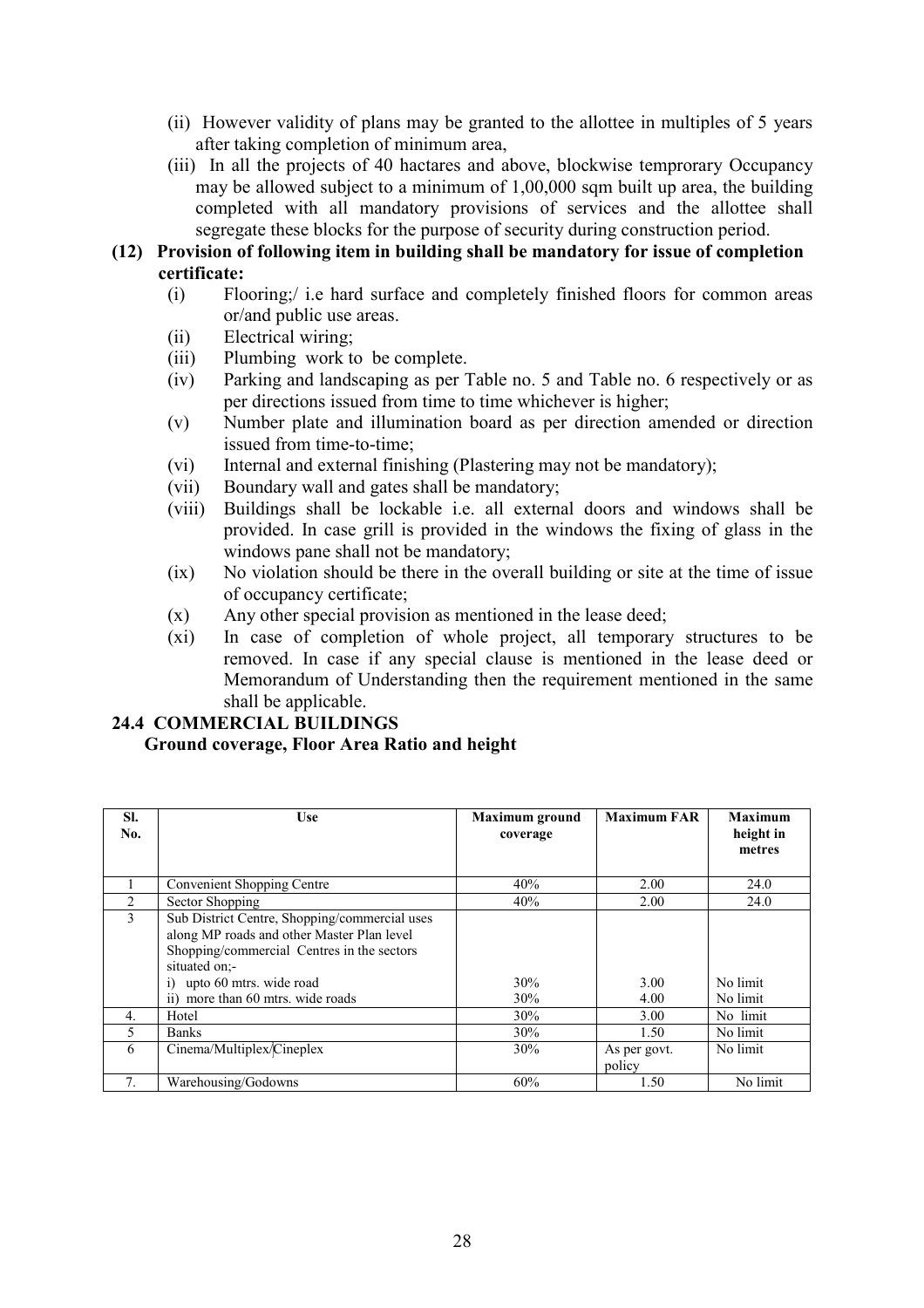## 24.4.1 Other Provisions:

- $(1)$  No construction of any kind shall be permitted beyond the building envelope (on setbacks) except
	- (i) A Chajja (projection) of maximum width of 0.75 metre at lintel or roof level. No construction of any type or any material shall be permitted over projections other than mentioned herewith.
	- (ii) Underground water tanks with top flush with the adjoining ground level.
	- (iii) Watchman Shelters and Watch Towers with following provisions:
	- (iv) No projection of watchman shelters and watch towers shall be allowed outside the plot line.
	- (v) Maximum height of watchman shelter shall be 4 metres and for watch towers 15 metres. Total area, as mentioned below, under such shelters shall be split up in desired number of watch man shelter and watch towers as follows:

| Sr.<br>No.     | <b>Plot Size</b>                             | <b>Total area for</b><br>watchman shelter and<br>watch tower | <b>Maximum</b> area<br>under each<br>watchman<br>shelter | <b>Maximum</b> area<br>under each<br>watch tower |
|----------------|----------------------------------------------|--------------------------------------------------------------|----------------------------------------------------------|--------------------------------------------------|
|                | Upto 0.5 acres                               | 15 square metre                                              | 15 square metre                                          | 5 square metre                                   |
| 2              | Above 0.5 acres upto 10<br>acres             | 30 square metre                                              | 24 square metre                                          | 5 square metre                                   |
| 3              | Above 10 acres upto 25 acres                 | 45 square metre                                              | 24 square metre                                          | 5 square metre                                   |
| $\overline{4}$ | Above 25 acres upto 50 acres                 | 60 square metre                                              | 24 square metre                                          | 5 square metre                                   |
| $\mathfrak{S}$ | Above 50 acres for an<br>additional 50 acres | An additional 10 square<br>metre and part thereof            | 24 square metre                                          | 5 square metre                                   |

- (vi) The following features shall be permitted after leaving minimum 6 mtrs. open corridor for fire tenders.
	- (a) Metre room as per norms of Electricity Authority..
	- (b) Open transformers without any permanent enclosure keeping in view the necessary safety requirements.
	- (c) Other features as mentioned in Table 3
	- (d) Rockery, well and well structures, water pool, swimming pool (if uncovered), uncovered platform around tree, tank, fountain, bench, chabutra with open top and unenclosed by side walls, compound wall, gate, slide swing, culverts on drains.
	- (e) Any other feature, primarily ornamental in nature, not enclosing or covering space of commercial use may be permitted by the Chief Executive Officer on case to case basis.
	- (f) Open generator set, filtration plant, Electrical distribution equipments, feeder pillars, telephone distribution equipments may be permitted in open setback as a service utility provided after leaving clear space for fire tender.

## (2). Floor Area Ratio shall include

- (i) Mezzanine
- (ii) The shafts provided for lifts shall be taken for covered area calculations only on one floor and included in ground coverage.
- (iii) Pergola, shall be counted towards Floor Area Ratio if closed from three or more than three sides.
- ¼iv) Metre room as per Electricity Authority norms.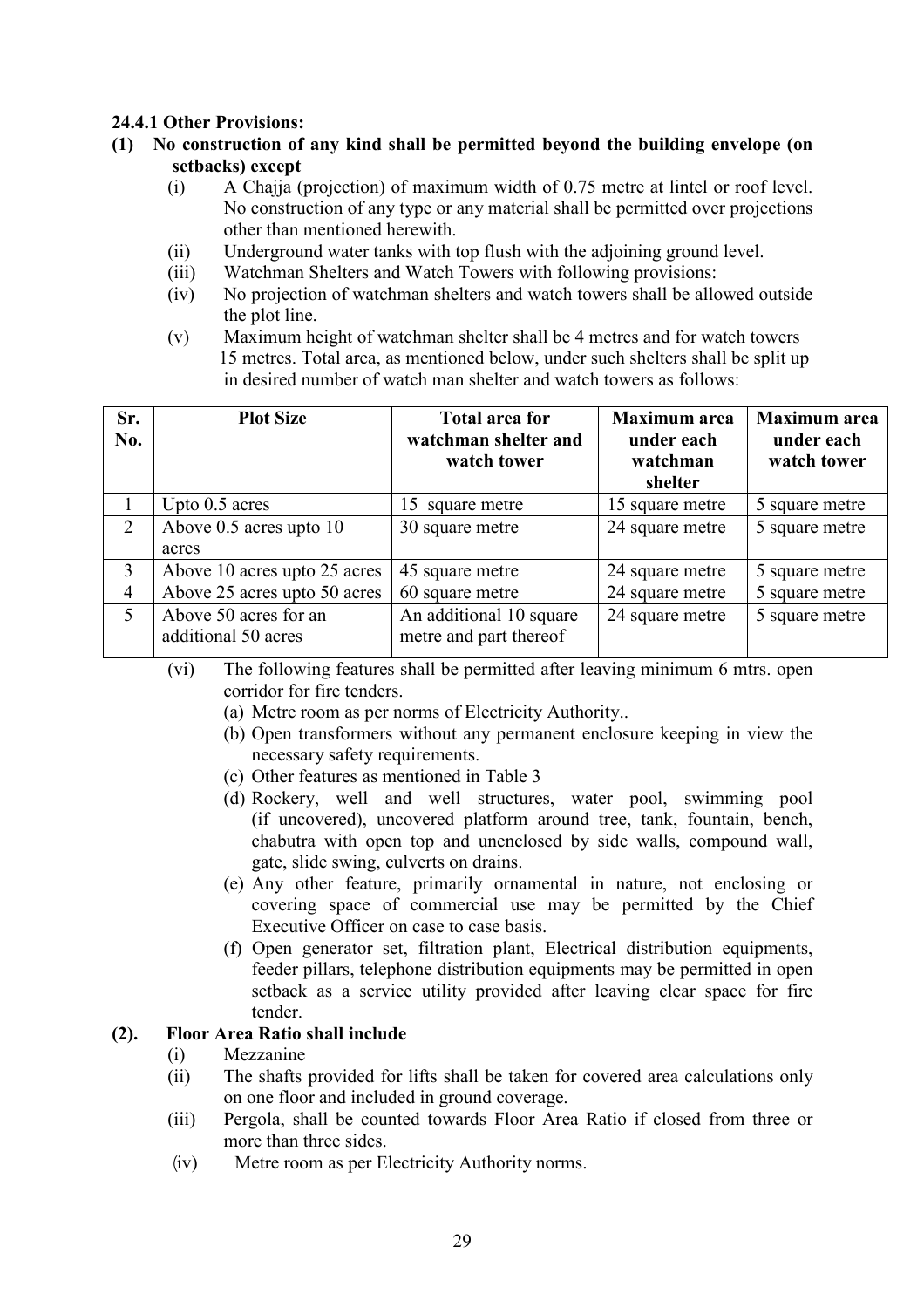### (3) Floor Area Ratio shall not include:

- (i) A cantilever projection at any level (in setbacks) of a width of 0.75 metre . No construction of any type or any material shall be permitted over projections.
- (ii) Basement(s) shall be permissible within the setback line on each floor. However maximum permissible area under basement shall be limited up to:
	- (a) Basement area, if used for services, storage etc. then maximum area under such facilities shall be equivalent to maximum permissible ground coverage.
	- (b) Basement area/ Podium parking as defined in parking table, if used for parking, then area equivalent to parking requirement shall be permitted.
	- (c) In plots bigger than 10000 sq mtrs. The basement shall be allowed in setback area after leaving a minimum setback of 6.0 mtrs.
- (iii) Basement, if put to any use other than mentioned above, shall be included in the FAR of the building.
- (iv) Stilt area of non-habitable height 2.40 metres from bottom of beam proposed to be used for parking, landscaping etc.
- (v) Balconies (upto 1.5 metre width) free from FAR may be projected in open setbacks provided 6 mtrs. clear space is available for fire tender movement.
- (vi) Other features as mentioned in Table 3.
- (vii) Rockery, well and well structures, water pool, swimming pool (if uncovered), uncovered platform around tree, tank, fountain, bench, chabutra with open top and unenclosed by side walls, compound wall, gate, slide, swing, uncovered staircase (unenclosed and uncovered on three sides except for 0.9 metre high railing/wall and open to sky), overhead tanks on top of buildings, open shafts, culverts on drains.
- (viii) Open ramps with no area enclosed below it of usable height. If used for approach to the entrance of the building, then the height as per requirement may be considered. The space under the ramp shall not be used for any commercial purpose, however it can be landscaped with approval of the Chief Executive Officer on case to case basis.
- (ix) Atrium shall be kept free from FAR and ground coverage. In case any commercial activity is proposed in Atrium or any saleable area or any other structure which is counted in FAR & ground coverage, its respective area shall be added in total FAR & ground coverage.
- (x) Any other feature purely ornamental in nature and not enclosing or covering space of commercial use may be permitted by the Chief Executive Officer on case to case basis.
- (xi) Additional 5% of the plot area as ground coverage will be allowed for dedicated multi level parking in plots bigger than 10000 sq mtrs (excluding green areas).
- (xii) In multistorey buildings service floor ,may be allowed after 4 floors. Maximum of 3 service floors may be allowed in a building. Service floor shall not be counted in FAR and maximum height of service floor shall be 2.40 mtrs. from floor to bottom of the beam.

## (4) 15% of prescribed FAR shall be added towards common areas, which shall include the following built structures. The structures on ground will be counted in Ground Coverage

1. Canopy projections of area as mentioned in table 4, no construction of any type shall be permitted over the canopy. Canopy, if cantilevered and no structure on it having a size of 2.4m x 4.5m shall not be counted in Ground Coverage.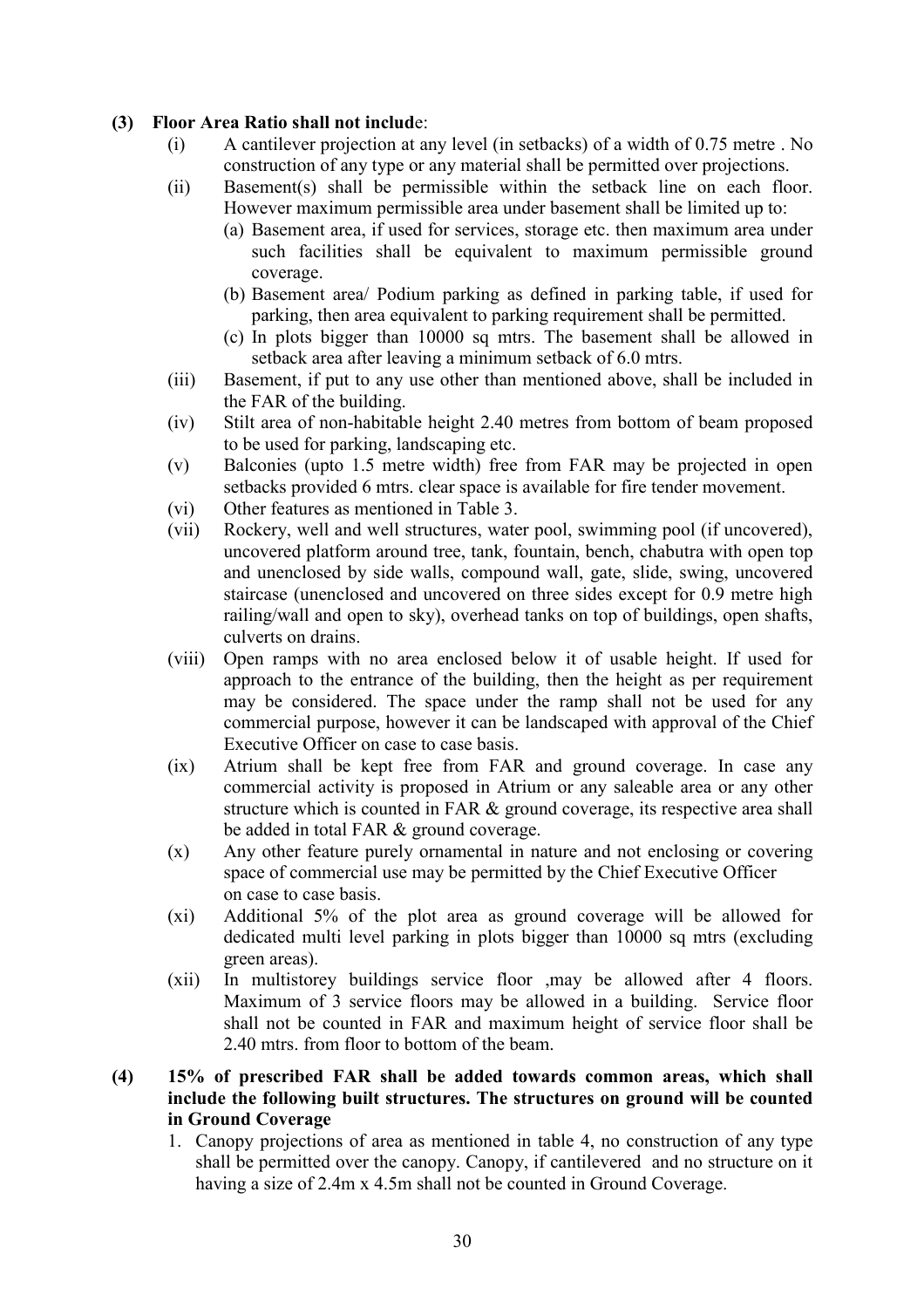- 2. Loft up to maximum height of 1.5 metre .
- 3. Air–conditioning plant, electrical installation, generator room, water works, water tank etc.
- 4. Watchmen/ Security shelters and watch towers
- 5. Garbage shafts , lift shafts and 10 sq mtr lobby infront of each lift (excluding area of corridor beyond the lift).
- 6. Fire escape staircases
- 7. Toilet blocks for visitors, drivers, guards etc on ground floor only.
- 8. Mumty, machine room for lifts.
- 9. Cupboards upto a depth of 0.60 mtr and 1.80 mtrs.in length.
- 10. Refuge area as per definition for fire evacuation in National Building Code, 2005.
- 11. Sewage treatment plant, water treatment plant, garbage collection centre Electric sub-station, service ducts.
- 12. Covered walkways and pathways.
- 13. Any other utilities and facilities as decided by Chief Executive Officer depending upon its requirement.

### (5). Distance between two adjacent building blocks

Distance between two adjacent building blocks shall be minimum 6 mtrs, to 16 mtrs, depending on the height of blocks. For building height up to 18 mtrs., the spacing shall be 6mtrs.and thereafter the spacing shall be increased by 1metre for every addition of 3 mtrs. in height of building subject to a maximum spacing of 16 mtrs. as per NATIONAL BUILDING CODE, 2005. If the blocks have dead-end sides facing each other, than the spacing shall be maximum 9 mtrs. instead of 16 mtrs. Moreover, the allottee may provide or propose more than 16 mtrs space between two blocks.

- (6) The Authority shall have a right to impose such restriction and limitations as to the number of storey and extent of height of the building as he considers fit where protected areas, ancient or historical monuments lie within a radius of one and half kilometre from the boundary line of such buildings by recording reasons.
- (7) The internal height of the basement (floor to ceiling) shall be minimum 2.4 mtrs from bottom of beam and maximum 4.5 metre. Except wherever height of equipments such as electric generator, air conditioner, fire hydrant etc. is more than 4.5 mete, additional height equivalent to height of equipments may be permitted. In case of Automatic/semi automatic/ mechanised parking facility also more than 4.5 mtrs, additional height may be allowed by the Chief Executive Officer depending upon the technology and requirement of space.
- (8). The height of basement shall be maximum 1.5 metres upto bottom of the slab above the top of the drain. In case the basement is flush with the ground level adequate light and ventilation shall be ensured.
- (9) Toilet block for visitors, drivers etc. comprising of minimum a water closet, a bath and 2 urinals shall be provided on the ground floor.
- (10) At least one of the lifts provided shall be of the specification of goods lift.
- (11) Minimum requirement for sanction/completion: Minimum covered area required for completion shall be as per lease deed or Memorandum of Understanding or as follows:-

| <b>S.NO.</b> | <b>SIZE OF PLOT(SQ. MTRS.)</b>                    | MINIMUM BUILT UP AREA(AS %OF<br><b>TOTAL PERMISSIBLE FAR)</b> |
|--------------|---------------------------------------------------|---------------------------------------------------------------|
|              | Upto 4000 Sq. Mtrs.                               | 50%                                                           |
|              | Exceeding 4000 Sq. Mtrs. but not exceeding 10000  | 40%                                                           |
|              | Sq. Mtrs.                                         |                                                               |
|              | Exceeding 10000 Sq. Mtrs. but not exceeding 20000 | 35%                                                           |
|              | Sq. Mtrs.                                         |                                                               |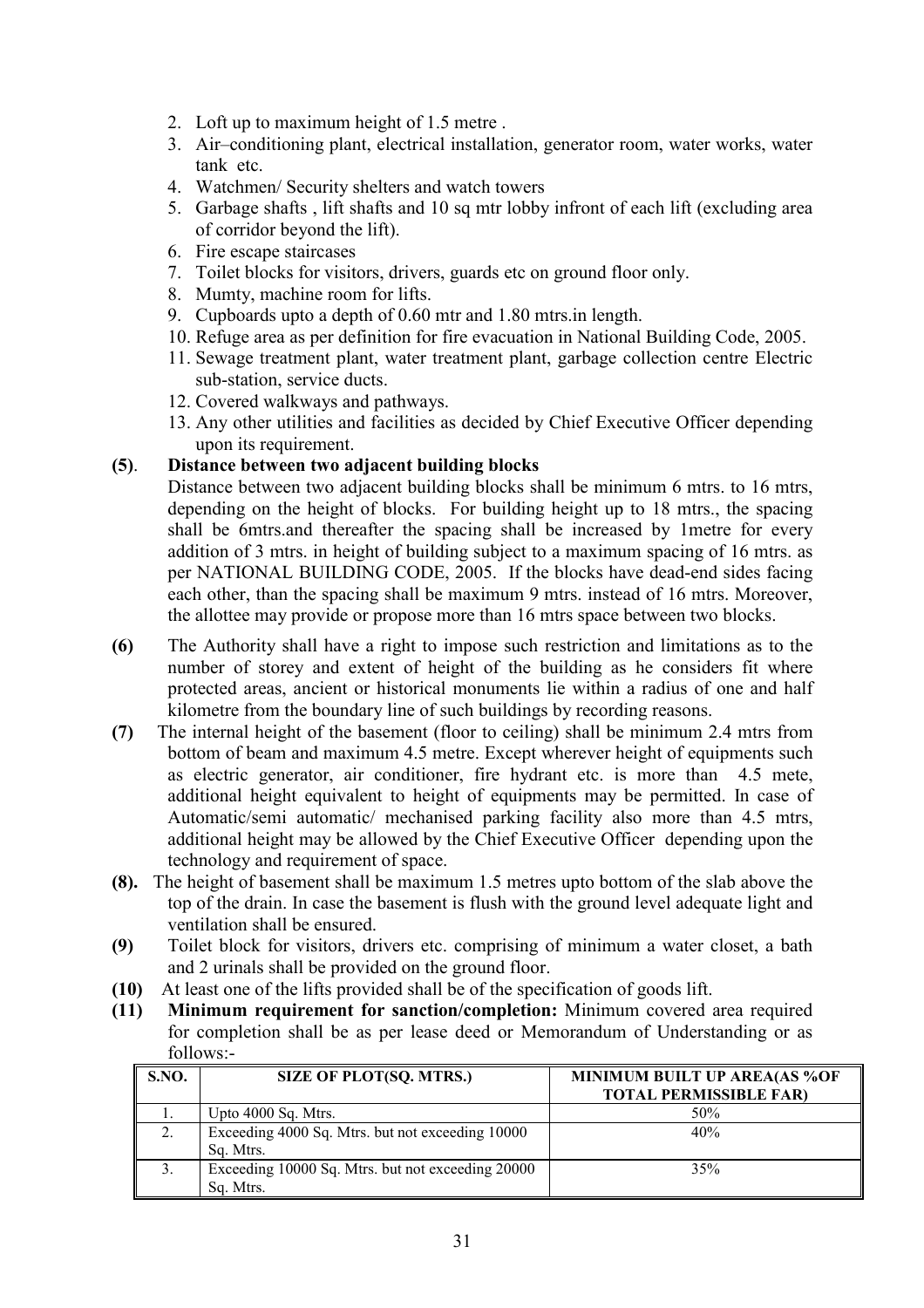|            | Exceeding 20000 Sq. Mtrs. but not exceeding  | 30% |
|------------|----------------------------------------------|-----|
|            | 100000 Sq. Mtrs.                             |     |
|            | Exceeding 100000 Sq. Mtrs. but not exceeding | 25% |
|            | 200000 Sq. Mtrs.                             |     |
| $\sigma$ . | Exceeding 200000 Sq. Mtrs. but not exceeding | 20% |
|            | 400000 Sq. Mtrs.                             |     |
|            | Above 400000 Sq. Mtrs.                       | 15% |

Note:

- (i) No further time extension shall be required if the completion has been taken by the allottee as per table mentioned above. The above mentioned completion requirement shall be applicable in all allotments. In the old allotments, the provisions of project report or lease deed or previous options may be followed.
- (ii) However validity of plans may be granted to the allottee in multiples of 5 years after taking completion of minimum area,
- (iii) In all the projects of 40 hactares and above, blockwise temprorary Occupancy may be allowed subject to a minimum of 1,00,000 sqm built up area, the building completed with all mandatory provisions of services and the allottee shall segregate these blocks for the purpose of security during construction period.

## (12) Provision of following item in building shall be mandatory for issue of completion certificate:

- (i) Flooring;/ i.e hard surface and completely finished floors for common areas or/and public use areas.
- (ii) Electrical wiring;
- (iii) Plumbing work to be complete.
- (iv) Parking and landscaping as per Table no. 5 and Table no. 6 respectively or as per directions issued from time to time whichever is higher;
- (v) Number plate and illumination board as per direction amended or direction issued from time-to-time;
- (vi) Internal and external finishing (Plastering may not be mandatory);
- (vii) Boundary wall and gates shall be mandatory;
- (viii) Buildings shall be lockable i.e. all external doors and windows shall be provided. In case grill is provided in the windows the fixing of glass in the windows pane shall not be mandatory;
- (ix) No violation should be there in the overall building or site at the time of issue of occupancy certificate;
- (x) Any other special provision as mentioned in the lease deed;
- (xi) In case of completion of whole project, all temporary structures to be removed. In case if any special clause is mentioned in the lease deed or Memorandum of Understanding then the requirement mentioned in the same shall be applicable.

| <b>Sl. No.</b> | Use                                       | <b>Maximum</b> | <b>Maximum</b> | <b>Maximu</b> |
|----------------|-------------------------------------------|----------------|----------------|---------------|
|                |                                           | ground         | <b>FAR</b>     | m height      |
|                |                                           | coverage       |                | in metres     |
|                | All Higher Educational Institutions, e.g. | 35%            | 1.50           | No limit      |
|                | Engineering, Management, Degree           |                |                |               |
|                | college, Research and Training Centre,    |                |                |               |
|                | Film/ Audio/ Vedio Studio, University,    |                |                |               |

## 24.5 INSTITUTIONAL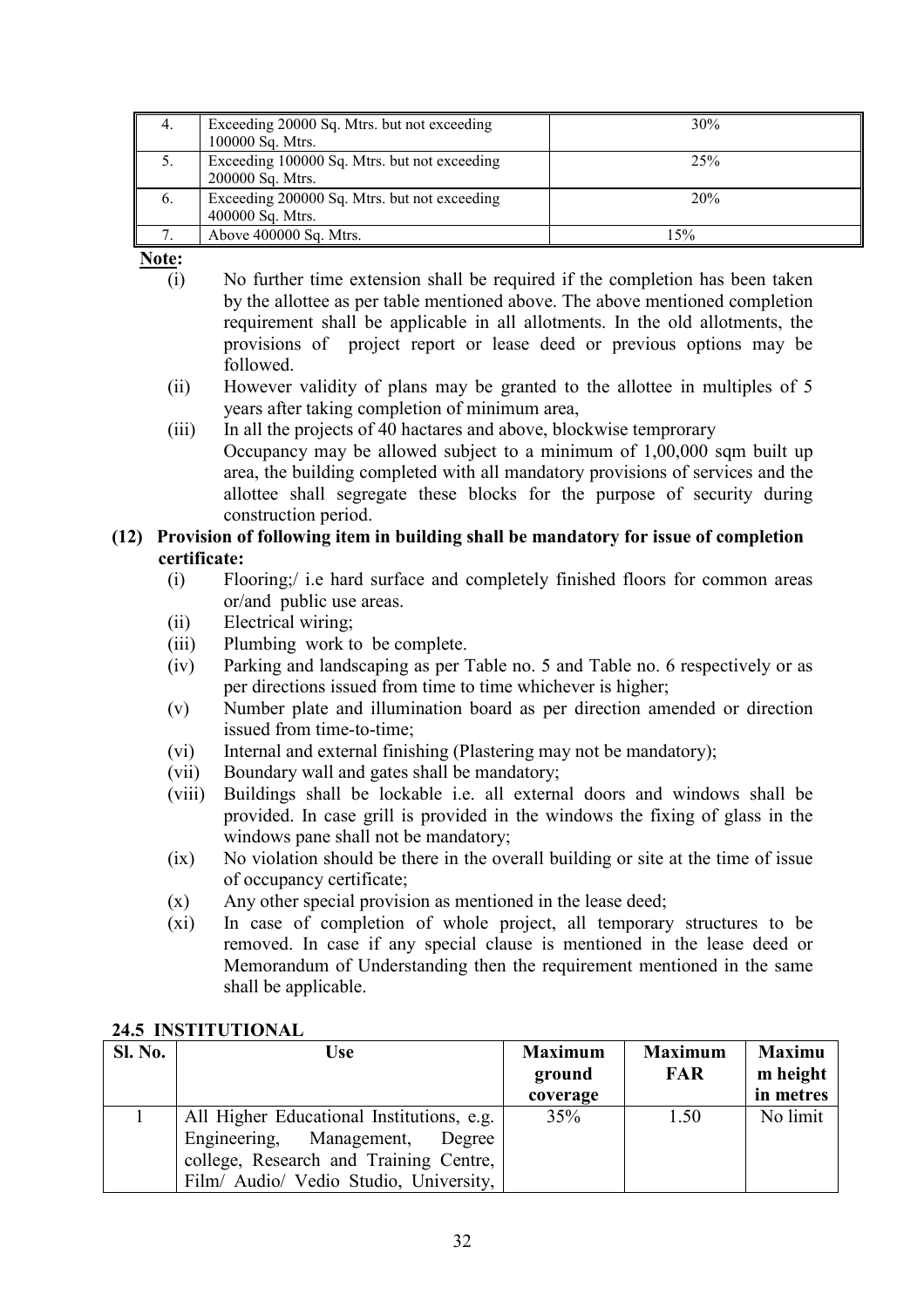|                | vocational institute ,etc.                  |     |      |          |
|----------------|---------------------------------------------|-----|------|----------|
| $\overline{2}$ | <b>Higher Secondary School</b>              | 40% | 1.50 | 24.0     |
| $\overline{3}$ | Nursery School/Creche/Primary School        | 40% | 1.50 | 15.0     |
| 4.             | Religious Building                          | 35% | 1.20 | No limit |
| 5.             | Dispensary /Health care & Social            | 30% | 1.50 | 20.0     |
|                | Assistance services, & Clinic, Clinical     |     |      |          |
|                | lab                                         |     |      |          |
| 6.             | Hospital in any system of medicine,         | 30% | 2.75 | No limit |
|                | Naturopathy centre, Nursing Home            |     |      |          |
|                | Specialized Health Centre, Trauma           |     |      |          |
|                | Centre.                                     |     |      |          |
| 7.             | Government, Semi-Government,                | 30% | 2.00 | No limit |
|                | Corporate Offices & other offices.          |     |      |          |
| 8.             | Museum, Art Gallery and Exhibition          | 30% | 1.50 | No limit |
|                | Centre, Art Centre.                         |     |      |          |
| 9.             | Information Technology and Information      | 30% | 2.00 | No limit |
|                | <b>Technology Enabled Services, Biotech</b> |     |      |          |
|                | Park                                        |     |      |          |
| 10.            | Community Centre, Club Building and         | 30% | 1.50 | 24.0     |
|                | Barat Ghar/Gym, Spa/Health Club, Fire       |     |      |          |
|                | Station, Police Station, Post Office,       |     |      |          |
|                | Library & other such facilities.            |     |      |          |
| 11.            | Dharamshala/Lodge/Guest House/Hostel        | 30% | 2.50 | No Limit |
| 12.            | Dharam Kanta, Petrol Pump & Gas             | 30% | 0.50 | 15.0     |
|                | godown                                      |     |      |          |
| 13.            | Old age home, orphanage, reformatory        | 30% | 1.50 | 15.0     |
| 14.            | Convention/ Conference/ Socio Cultural/     | 30% | 1.50 | No Limit |
|                | Social Welfare Centre                       |     |      |          |
| 15.            | <b>Other Utilities</b>                      | 30% | 1.00 | 15.0     |

24.5.1 Other Provisions:

- $(1)$  No construction of any kind shall be permitted beyond the building envelope (on setbacks) except
	- (i) A Chajja (projection) of maximum width of 0.75 metre at lintel or roof level. No construction of any type or any material shall be permitted over projections other than mentioned herewith.
	- (ii) Underground water tanks with top flush with the adjoining ground level.
	- (iii) Watchman Shelters and Watch Towers with following provisions:
	- (iv) No projection of watchman shelters and watch towers shall be allowed outside the plot line.
	- (v) Maximum height of watchman shelter shall be 4 metres and for watch towers 15 metres. Total area, as mentioned below, under such shelters shall be split up in desired number of watch man shelter and watch towers as follows:

| Sr.<br>No. | <b>Plot Size</b>                     | <b>Total area for</b><br>watchman shelter<br>and watch tower | <b>Maximum</b> area<br>under each<br>watchman<br>shelter | <b>Maximum</b><br>area under<br>each watch<br>tower |
|------------|--------------------------------------|--------------------------------------------------------------|----------------------------------------------------------|-----------------------------------------------------|
|            | Upto 0.5 acres                       | 15 square metre                                              | 15 square metre                                          | 5 square<br>metre                                   |
|            | Above $0.5$ acres upto $10$<br>acres | 30 square metre                                              | 24 square metre                                          | 5 square<br>metre                                   |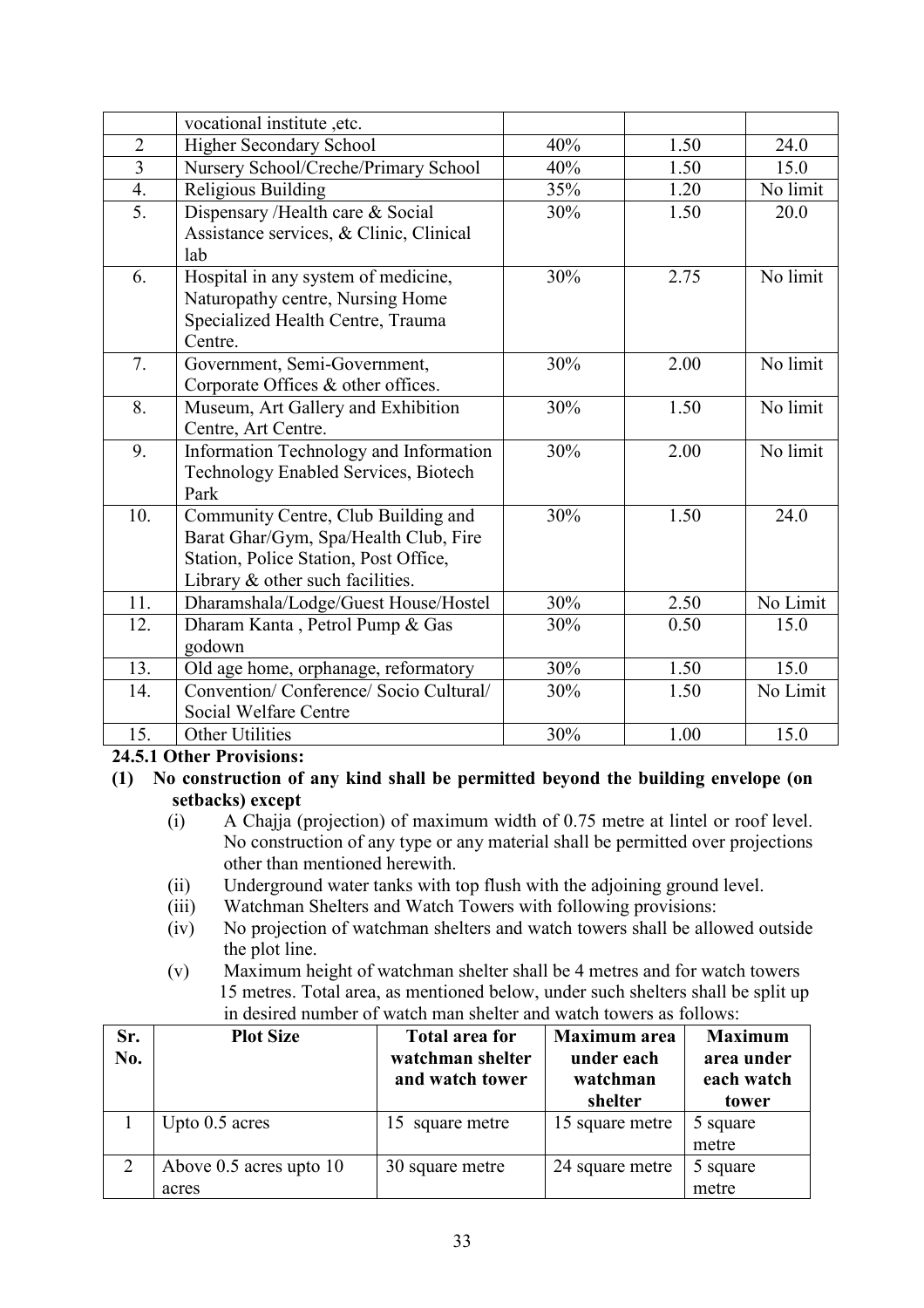| Above 10 acres upto 25 | 45 square metre  | 24 square metre | 5 square |
|------------------------|------------------|-----------------|----------|
| acres                  |                  |                 | metre    |
| Above 25 acres upto 50 | 60 square metre  | 24 square metre | 5 square |
| acres                  |                  |                 | metre    |
| Above 50 acres for an  | An additional 10 | 24 square metre | 5 square |
| additional 50 acres    | square metre and |                 | metre    |
|                        | part thereof     |                 |          |

- (vi) The following features shall be permitted after leaving minimum 6 mtrs. open corridor for fire tenders.
	- (a) Metre room as per norms of Electricity Authority..
	- (b) Open transformers without any permanent enclosure keeping in view the necessary safety requirements.
	- (c) Other features as mentioned in Table 3
	- (d) Rockery, well and well structures, water pool, swimming pool (if uncovered), uncovered platform around tree, tank, fountain, bench, chabutra with open top and unenclosed by side walls, compound wall, gate, slide swing, culverts on drains.
	- (e) Any other feature, primarily ornamental in nature, not enclosing or covering space of commercial use may be permitted by the Chief Executive Officer on case to case basis.
	- (f) Open generator set, filtration plant, Electrical distribution equipments, feeder pillars, telephone distribution equipments may be permitted in open setback as a service utility provided after leaving clear space for fire tender.

## (2) Floor Area Ratio shall include

- (i) Mezzanine
- (ii) The shafts provided for lifts shall be taken for covered area calculations only on one floor and included in ground coverage.
- (iii) Pergola, shall be counted towards Floor Area Ratio if closed from three or more than three sides.
- (iv) Metre room as per Electricity Authority norms.

## (3) Floor Area Ratio shall not include:

- (i) A cantilever projection at any level (in setbacks) of a width of 0.75 metre . No construction of any type or any material shall be permitted over projections.
- (ii) Basement(s) , shall be permissible within the setback line on each floor. However maximum permissible area under basement shall be limited up to:
	- (a) Basement area, if used for services, storage etc. then maximum area under such facilities shall be equivalent to maximum permissible ground coverage.
	- (b) Basement area/ Podium parking as defined in parking table, if used for parking, then area equivalent to parking requirement shall be permitted.
	- (c) In plots bigger than 10000 sq mtrs. The basement shall be allowed in setback area after leaving a minimum setback of 6.0 mtrs.
- (iii) Basement, if put to any use other than mentioned above, shall be included in the FAR of the building.
- (iv) Stilt area of non-habitable height 2.40 metres from bottom of beam proposed to be used for parking, landscaping etc.
- (v) Balconies (upto 1.5metre width) free from FAR may be projected in open setbacks provided 6 mtrs. clear space is available for fire tender movement.
- (vi) Other features as mentioned in Table 3.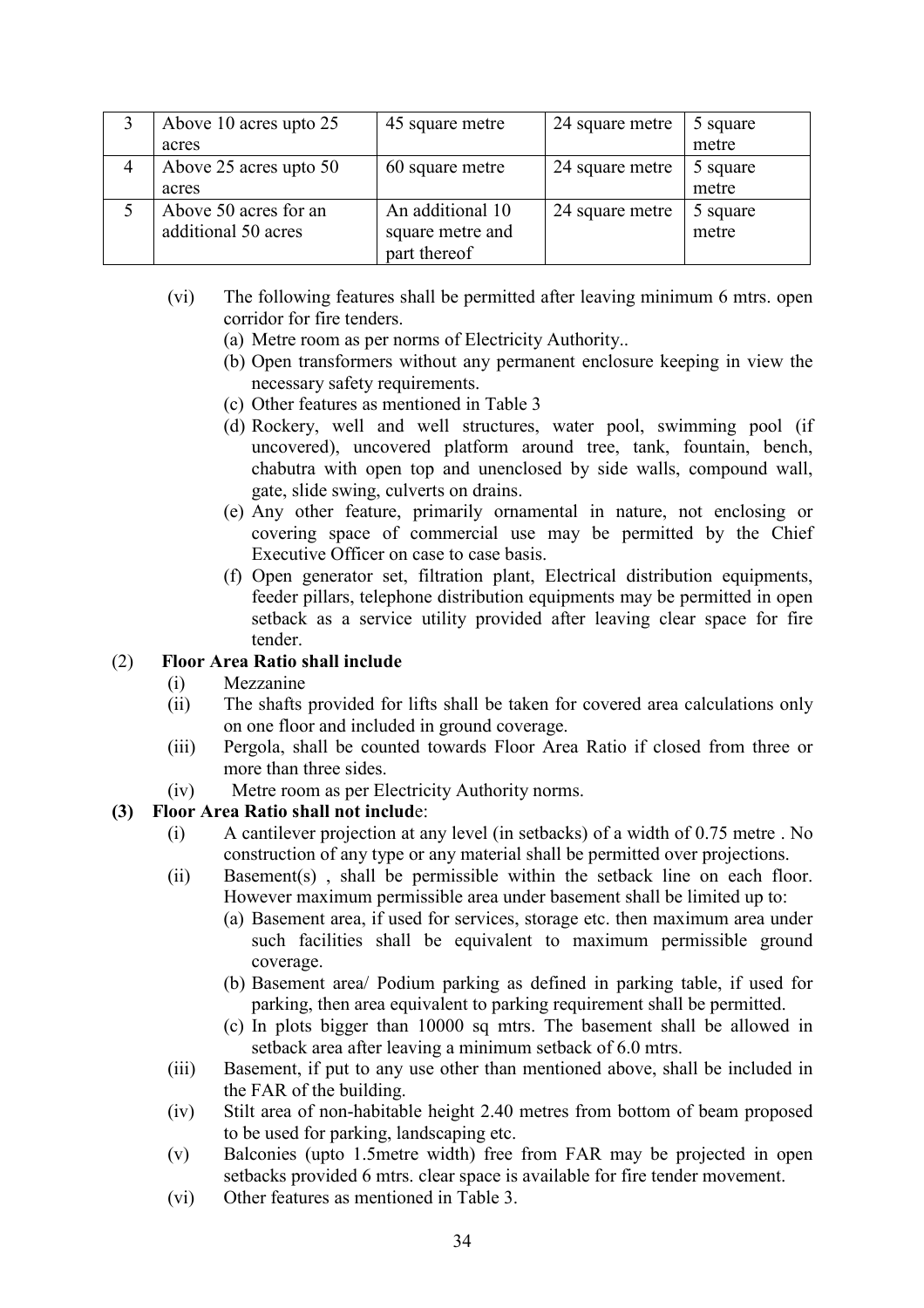- (vii) Rockery, well and well structures, water pool, swimming pool (if uncovered), uncovered platform around tree, tank, fountain, bench, chabutra with open top and unenclosed by side walls, compound wall, gate, slide, swing, uncovered staircase (unenclosed and uncovered on three sides except for 0.9 metre high railing/wall and open to sky), overhead tanks on top of buildings, open shafts, culverts on drains.
- (viii) Open ramps with no area enclosed below it of usable height. If used for approach to the entrance of the building, then the height as per requirement may be considered. The space under the ramp shall not be used for any commercial purpose, however it can be landscaped with approval of the Chief Executive Officer on case to case basis.
- (ix) Atrium shall be kept free from FAR and ground coverage. In case any commercial activity is proposed in Atrium or any saleable area or any other structure which is counted in FAR & ground coverage, its respective area shall be added in total FAR & ground coverage.
- (x) Any other feature purely ornamental in nature and not enclosing or covering space of commercial use may be permitted by the Chief Executive Officer on case to case basis.
- (xi) Additional 5% of the plot area as ground coverage will be allowed for dedicated multi level parking/ podium parking in plots bigger than 10000 sq mtrs (excluding green areas).
- (xii) In multistorey buildings service floor may be allowed after 4 floors. Maximum of 3 service floors may be allowed in a building. Service floor shall not be counted in FAR and maximum height of service floor shall be 2.40 mtrs. from floor to bottom of the beam.

## (4) 15% of prescribed FAR shall be added towards common areas, which shall include the following built structures. The structures on ground will be counted in Ground Coverage

- 1. Canopy projections of area as mentioned in table 4, no construction of any type shall be permitted over the canopy. Canopy, if cantilevered and no structure on it having a size of 2.4m x 4.5m shall not be counted in Ground Coverage.
- 2. Loft up to maximum height of 1.5 metre .
- 3. Air–conditioning plant, electrical installation, generator room, water works, water tank etc.
- 4. Watchmen/ Security shelters and watch towers
- 5. Garbage shafts , lift shafts and 10 sq mtr lobby infront of each lift (excluding area of corridor beyond the lift).
- 6. Fire escape staircases
- 7. Toilet blocks for visitors, drivers, guards etc on ground floor only.
- 8. Mumty, machine room for lifts.
- 9. Cupboards upto a depth of 0.60mtrs.and 1.80mtrs.in length.
- 10. Bay window upto a depth of 0.60mtrs.and 2.0mlength.
- 11. Refuge area as per definition for fire evacuation and National Building Code, 2005.
- 12. Sewage treatment plant, water treatment plant, garbage collection centre, Electric sub-station, service ducts.
- 13. Covered walkways and pathways.
- 14. Any other utilities and facilities as decided by Chief Executive Officer depending on its requirement.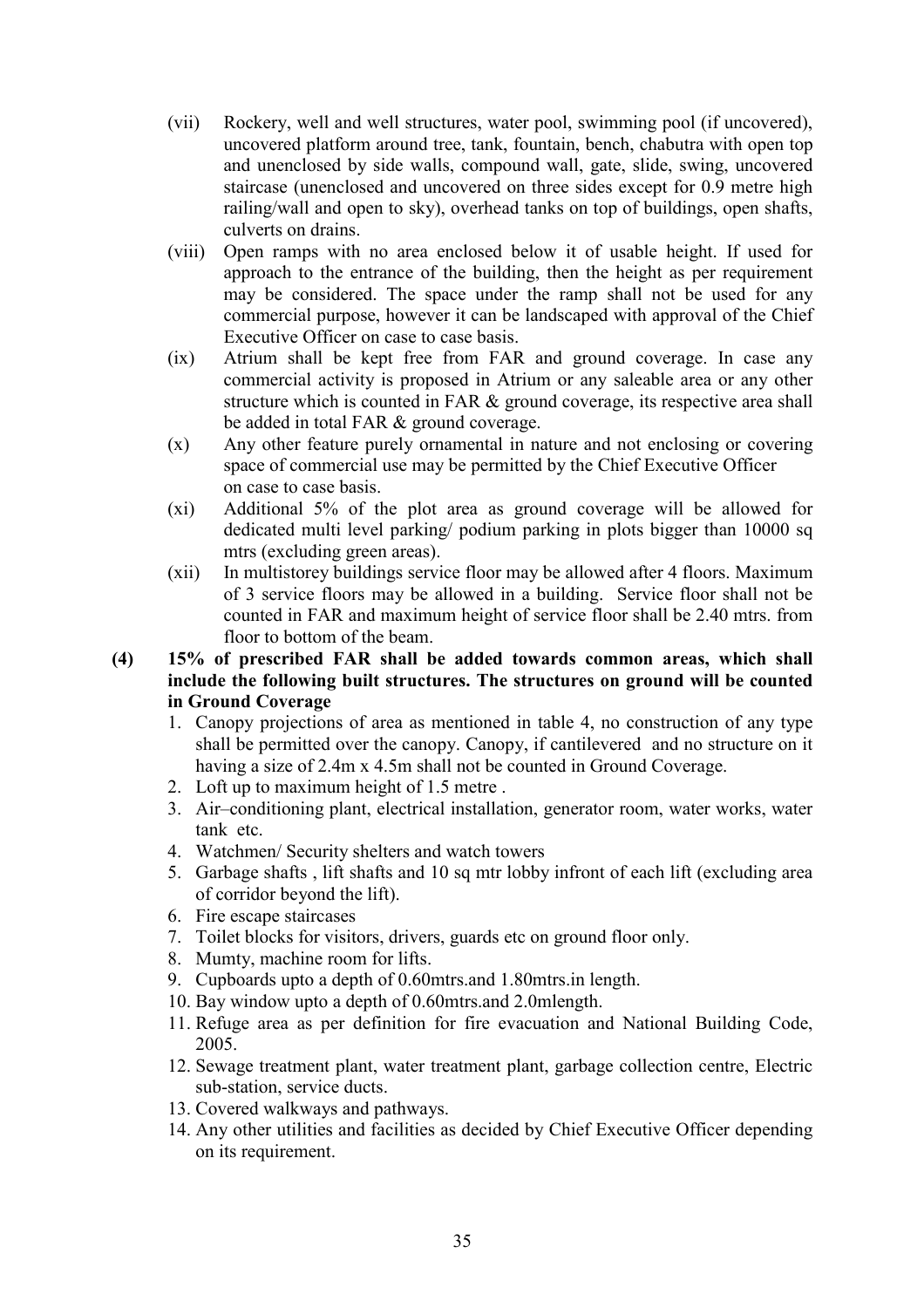## (5). Distance between two adjacent building blocks

- Distance between two adjacent building blocks shall be minimum 6 mtrs, to 16 mtrs, depending on the height of blocks. For building height up to 18 mtrs., the spacing shall be 6mtrs.and thereafter the spacing shall be increased by 1metre for every addition of 3 mtrs. in height of building subject to a maximum spacing of 16 mtrs. as per NATIONAL BUILDING CODE, 2005. If the blocks have dead-end sides facing each other, than the spacing shall be maximum 9 mtrs. instead of 16 mtrs. Moreover, the allottee may provide or propose more than 16 mtrs space between two blocks.
- (6) The Authority shall have a right to impose such restriction and limitations as to the number of storey and extent of height of the building as he considers fit where protected areas, ancient or historical monuments lie within a radius of one and half kilometre from the boundary line of such buildings by recording the reasons.
- (7) The internal height of the basement (floor to ceiling) shall be minimum 2.4 mtrs from bottom of beam and maximum 4.5 metre. Except wherever height of equipments such as electric generator, air conditioner, fire hydrant etc. is more than 4.5 metre additional height equivalent to height of equipments may be permitted. In case of Automatic/semi automatic/ mechanised parking facility also more than 4.5 mtrs, additional height may be allowed by the Chief Executive Officer depending upon the technology and requirement of space. .
- (8) The height of basement shall be maximum 1.5 metres upto bottom of the slab above the top of the drain. In case the basement is flush with the ground level adequate light and ventilation shall be ensured.
- (9) Toilet block for visitors, drivers etc. comprising of minimum a water closet, a bath and 2 urinals shall be provided on the ground floor.
- (10) At least one of the lifts provided shall be of the specification of goods lift.
- (11) Minimum requirement for sanction/completion: Minimum covered area required for completion shall be as per lease deed or Memorandum of Understanding or as follows:-

| S.NO.            | <b>SIZE OF PLOT(SQ. MTRS.)</b>                                   | <b>MINIMUM BUILT UP</b><br><b>AREA(AS %OF TOTAL</b><br>PERMISSIBLE FAR) |
|------------------|------------------------------------------------------------------|-------------------------------------------------------------------------|
| 1.               | Upto 4000 Sq. Mtrs.                                              | 50%                                                                     |
| $\overline{2}$ . | Exceeding 4000 Sq. Mtrs. but not exceeding<br>10000 Sq. Mtrs.    | 40%                                                                     |
| 3 <sub>1</sub>   | Exceeding 10000 Sq. Mtrs. but not<br>exceeding 20000 Sq. Mtrs.   | 35%                                                                     |
| $\overline{4}$ . | Exceeding 20000 Sq. Mtrs. but not<br>exceeding 100000 Sq. Mtrs.  | 30%                                                                     |
| 5.               | Exceeding 100000 Sq. Mtrs. but not<br>exceeding 200000 Sq. Mtrs. | 25%                                                                     |
| 6.               | Exceeding 200000 Sq. Mtrs. but not<br>exceeding 400000 Sq. Mtrs. | 20%                                                                     |
| 7.               | Above 400000 Sq. Mtrs.                                           | 15%                                                                     |

Note:

(i) No further time extension shall be required if the completion has been taken by the allottee as per table mentioned above. The above mentioned completion requirement shall be applicable in all allotments. In the old allotments, the provisions of project report or lease deed or previous options may be followed.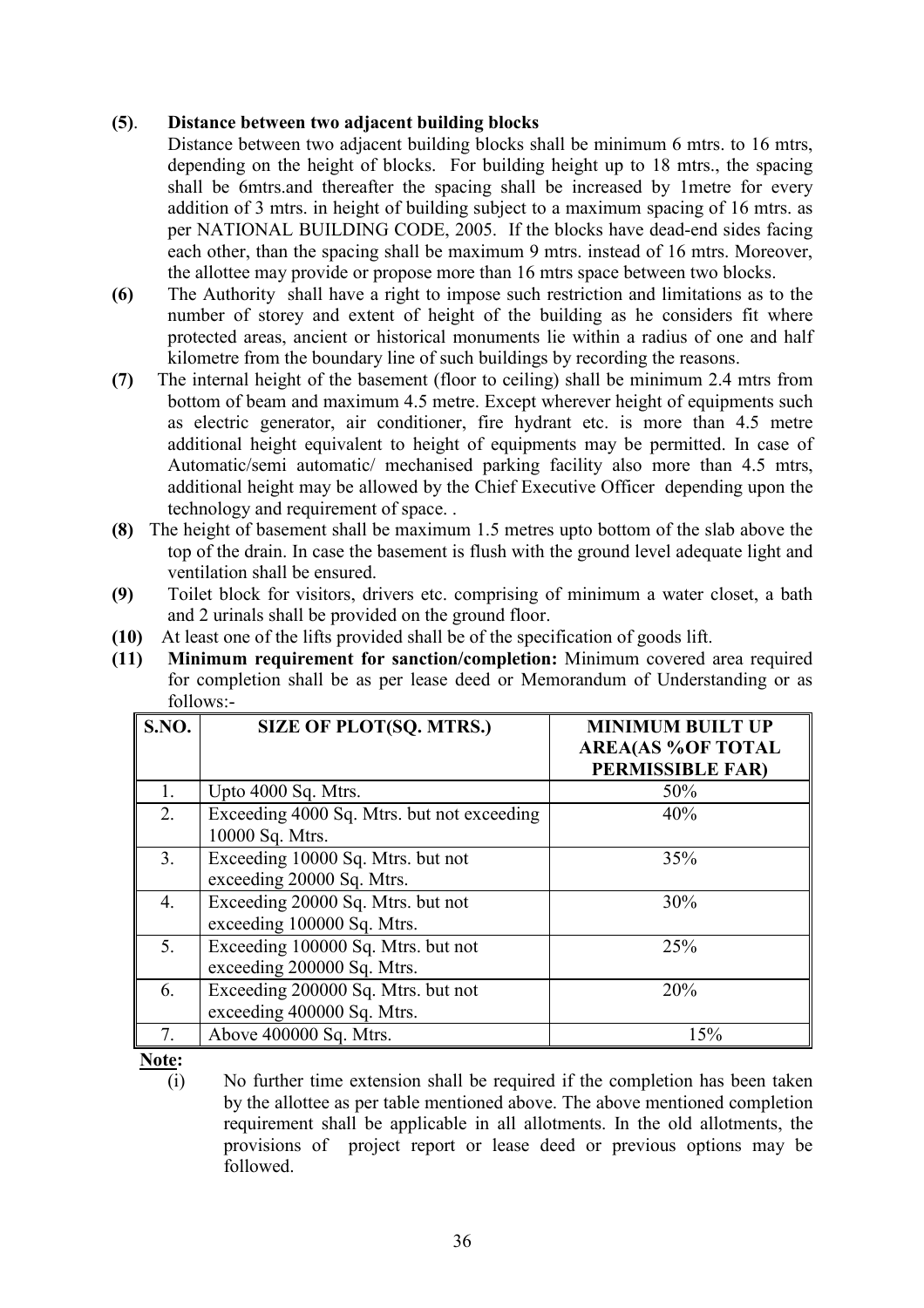- (ii) However validity of plans may be granted to the allottee in multiples of 5 years after taking completion of minimum area,
- (iii) In all the projects of 40 hactares and above, blockwise temprorary Occupancy may be allowed subject to a minimum of  $1,00,000$  sqm built up area, the building completed with all mandatory provisions of services and the allottee shall segregate these blocks for the purpose of security during construction period.
- (12) Provision of following item in building shall be mandatory for issue of completion certificate:
	- (i) Flooring;/ i.e hard surface and completely finished floors for common areas or/and public use areas.
	- (ii) Electrical wiring;
	- (iii) Plumbing work to be complete.
	- (iv) Parking and landscaping as per Table no. 5 and Table no. 6 respectively or as per directions issued from time to time whichever is higher;
	- (v) Number plate and illumination board as per direction amended or direction issued from time-to-time;
	- (vi) Internal and external finishing (Plastering may not be mandatory);
	- (vii) Boundary wall and gates shall be mandatory;
	- (viii) Buildings shall be lockable i.e. all external doors and windows shall be provided. In case grill is provided in the windows the fixing of glass in the windows pane shall not be mandatory;
	- (ix) No violation should be there in the overall building or site at the time of issue of occupancy certificate;
	- (x) Any other special provision as mentioned in the lease deed;
	- (xi) In case of completion of whole project, all temporary structures to be removed. In case if any special clause is mentioned in the lease deed or Memorandum of Understanding then the requirement mentioned in the same shall be applicable.

| SI.<br>No.     | <b>Use</b>                                                                                                                           | <b>Maximum</b><br>ground<br>coverage | <b>Maximum</b><br><b>FAR</b> | <b>Maximum</b><br>height in<br>metres |
|----------------|--------------------------------------------------------------------------------------------------------------------------------------|--------------------------------------|------------------------------|---------------------------------------|
|                | Sports and Amusement Complex,<br>Stadia, Swimming Pool, Shooting<br>Range, Recreational Green/Park<br>complex with sports facilities | 20%                                  | $0.40 + 0.20$<br>purchasable | 24.0                                  |
| $\overline{2}$ | Low Density Sports & Amusement<br>Complex, Recreational Club, Social<br><b>Cultural Centre</b>                                       | 10%                                  | $0.20 + 0.10$<br>purchasable | 24.0                                  |
| $\mathbf{3}$   | <b>Institutional Green</b>                                                                                                           | 35%                                  | $0.80 + 0.20$<br>Purchasable | only for<br>Institutional<br>activity |
| 4              | Nursery                                                                                                                              | 50sqmtrs                             | 50sqmts.                     | 6.0                                   |

# 24.6 GREEN AREAS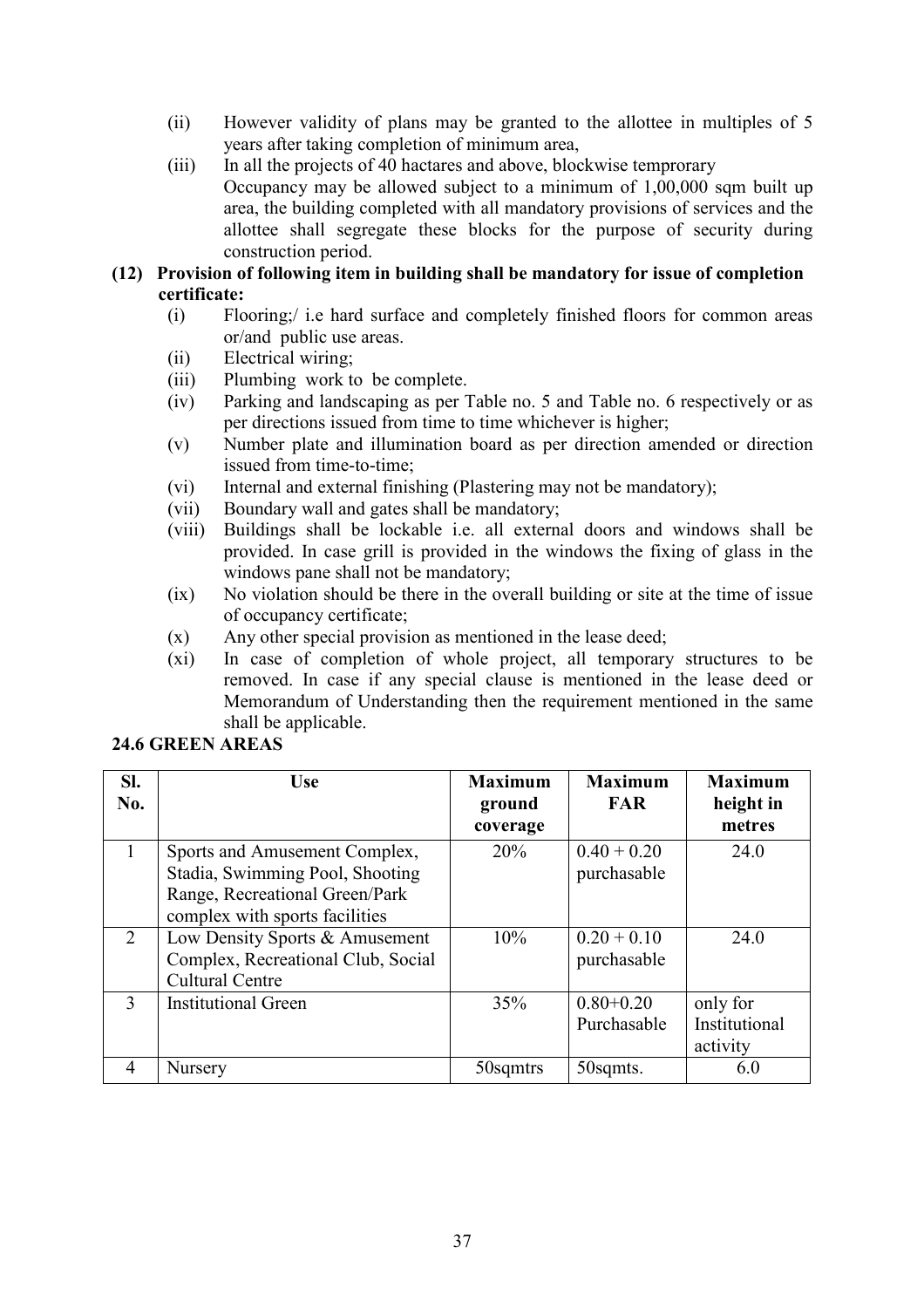#### 24.6.1 Other Provisions:

#### $(1)$  No construction of any kind shall be permitted beyond the building envelope (on setbacks) except

- (i) A Chajja (projection) of maximum width of 0.75 metre at lintel or roof level. No construction of any type or any material shall be permitted over projections other than mentioned herewith.
- (ii) Underground water tanks with top flush with the adjoining ground level.
- (iii) Watchman Shelters and Watch Towers with following provisions:
- (iv) No projection of watchman shelters and watch towers shall be allowed outside the plot line.
- (v) Maximum height of watchman shelter shall be 4 metres and for watch towers 15 metres. Total area, as mentioned below, under such shelters shall be split up in desired number of watch man shelter and watch towers as follows:

| Sr.<br>No. | <b>Plot Size</b>        | <b>Total area for</b><br>watchman shelter<br>and watch tower | <b>Maximum</b> area<br>under each<br>watchman<br>shelter | <b>Maximum</b><br>area under<br>each watch<br>tower |
|------------|-------------------------|--------------------------------------------------------------|----------------------------------------------------------|-----------------------------------------------------|
|            | Upto 0.5 acres          | 15 square metres                                             | 15 square                                                | 5 square                                            |
|            |                         |                                                              | metres                                                   | metres                                              |
| 2          | Above 0.5 acres upto 10 | 30 square metres                                             | 24 square                                                | 5 square                                            |
|            | acres                   |                                                              | metres                                                   | metres                                              |
| 3          | Above 10 acres upto 25  | 45 square metres                                             | 24 square                                                | 5 square                                            |
|            | acres                   |                                                              | metres                                                   | metres                                              |
| 4          | Above 25 acres upto 50  | 60 square metres                                             | 24 square                                                | 5 square                                            |
|            | acres                   |                                                              | metres                                                   | metres                                              |
| 5          | Above 50 acres for an   | An additional 10                                             | 24 square                                                | 5 square                                            |
|            | additional 50 acres     | square metre and                                             | metres                                                   | metres                                              |
|            |                         | part thereof                                                 |                                                          |                                                     |

- (vi) The following features shall be permitted after leaving minimum 6 mtrs. open corridor for fire tenders.
	- (a) Metre room as per norms of Electricity Authority..
	- (b) Open transformers without any permanent enclosure keeping in view the necessary safety requirements.
	- (c) Other features as mentioned in Table 3
	- (d) Rockery, well and well structures, water pool, swimming pool (if uncovered), uncovered platform around tree, tank, fountain, bench, chabutra with open top and unenclosed by side walls, compound wall, gate, slide swing, culverts on drains.
	- (e) Any other feature, primarily ornamental in nature, not enclosing or covering space of commercial use may be permitted by the Chief Executive Officer on case to case basis.
	- (f) Open generator set, filtration plant, Electrical distribution equipments, feeder pillars, telephone distribution equipments may be permitted in open setback as a service utility provided after leaving clear space for fire tender.

#### (2) Floor Area Ratio shall include

- (i) Mezzanine
- (ii) The shafts provided for lifts shall be taken for covered area calculations only on one floor and included in ground coverage.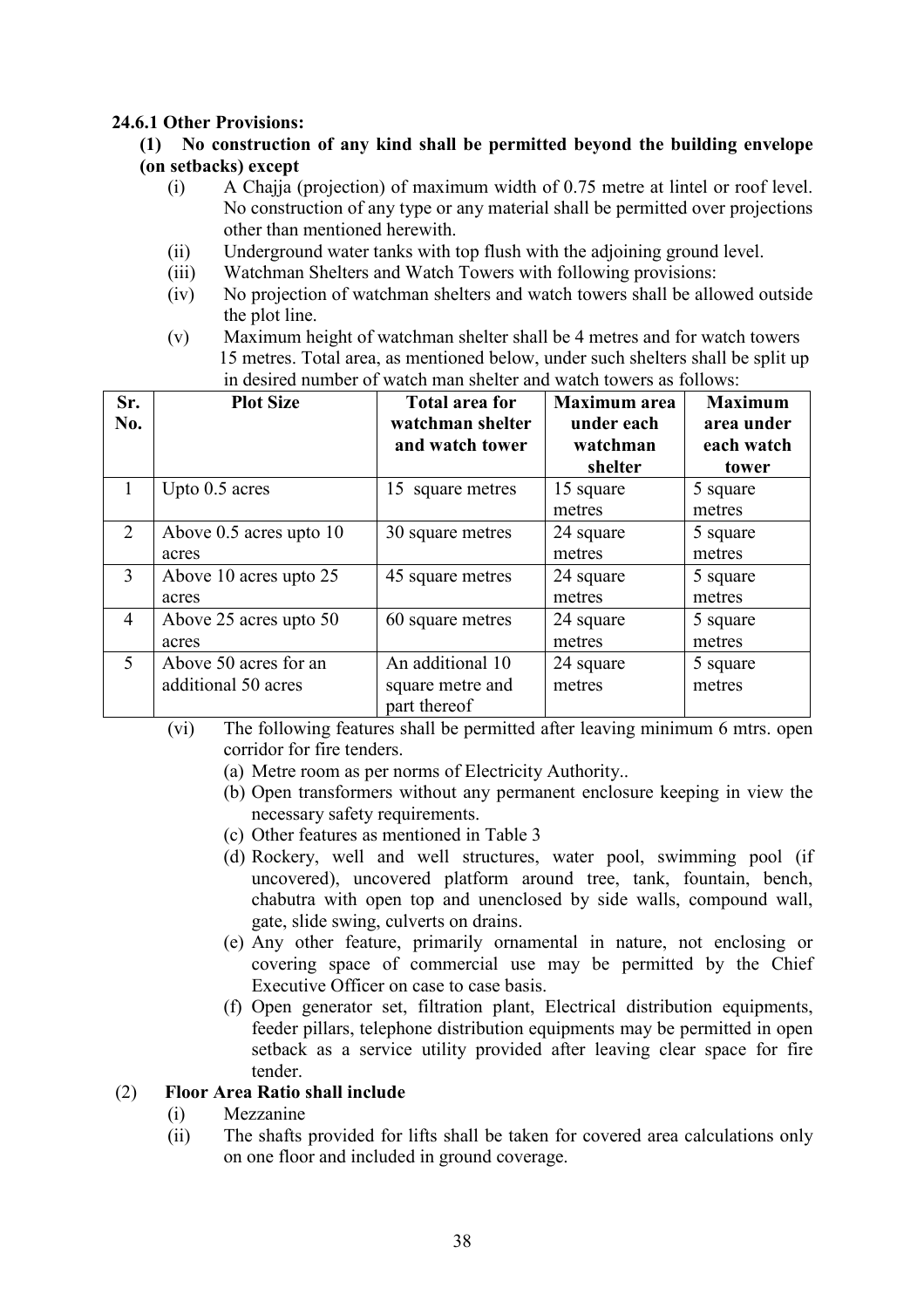- (iii) Pergola, shall be counted towards Floor Area Ratio if closed from three or more than three sides.
- iv) Metre room as per Electricity Authority norms.

#### (3) Floor Area Ratio shall not include:

- (i) A cantilever projection at any level (in setbacks) of a width of 0.75 metre . No construction of any type or any material shall be permitted over projections.
- (ii) Basement area equivalent to maximum permissible ground coverage for services, storage and parking.
- (iii) Basement, if put to any use other than mentioned above, shall be included in the FAR of the building.
- (iv) Stilt area of non-habitable height 2.40 metres from bottom of beam proposed to be used for parking, landscaping etc.
- (v) Balconies (upto 1.5metre width) free from FAR may be projected in open setbacks provided 6 mtrs. clear space is available for fire tender movement.
- (vi) Other features as mentioned in Table 3.
- (vii) Rockery, well and well structures, water pool, swimming pool (if uncovered), uncovered platform around tree, tank, fountain, bench, chabutra with open top and unenclosed by side walls, compound wall, gate, slide, swing, uncovered staircase (unenclosed and uncovered on three sides except for 0.9 metre high railing/wall and open to sky), overhead tanks on top of buildings, open shafts, culverts on drains.
- (viii) Open ramps with no area enclosed below it of usable height. If used for approach to the entrance of the building, then the height as per requirement may be considered. The space under the ramp shall not be used for any commercial purpose, however it can be landscaped with approval of the Chief Executive Officer on case to case basis.
- (ix) Any other feature purely ornamental in nature and not enclosing or covering space of commercial use may be permitted by the Chief Executive Officer on case to case basis.
- (4) 15% of prescribed FAR shall be added towards common areas, which shall include the following built structures. The structures on ground will be counted in Ground Coverage
	- 1. Canopy projections of area as mentioned in table 4, no construction of any type shall be permitted over the canopy. Canopy, if cantilevered and no structure on it having a size of 2.4m x 4.5m shall not be counted in Ground Coverage.
	- 2. Loft up to maximum height of 1.5 metre .
	- 3. Air–conditioning plant, electrical installation, generator room, water works, water tank etc.
	- 4. Watchmen/ Security shelters and watch towers
	- 5. Garbage shafts , lift shafts and 10 sq mtr lobby infront of each lift( excluding area of corridor beyond the lift).
	- 6. Fire escape staircases
	- 7. Toilet blocks for visitors, drivers, guards etc on ground floor only.
	- 8. Mumty, machine room for lifts.
	- 9. Cupboards upto a depth of 0.60 mtr and 1.80 mtrs. in length.
	- 10. Bay window upto a depth of 0.60 mtr and 2.0 m length.
	- 11. Refuge area as per definition for fire evacuation in National Building Code, 2005.
	- 12. Sewage treatment plant, water treatment plant, garbage collection centre Electric sub-station, service ducts.
	- 13. Covered walkways and pathways.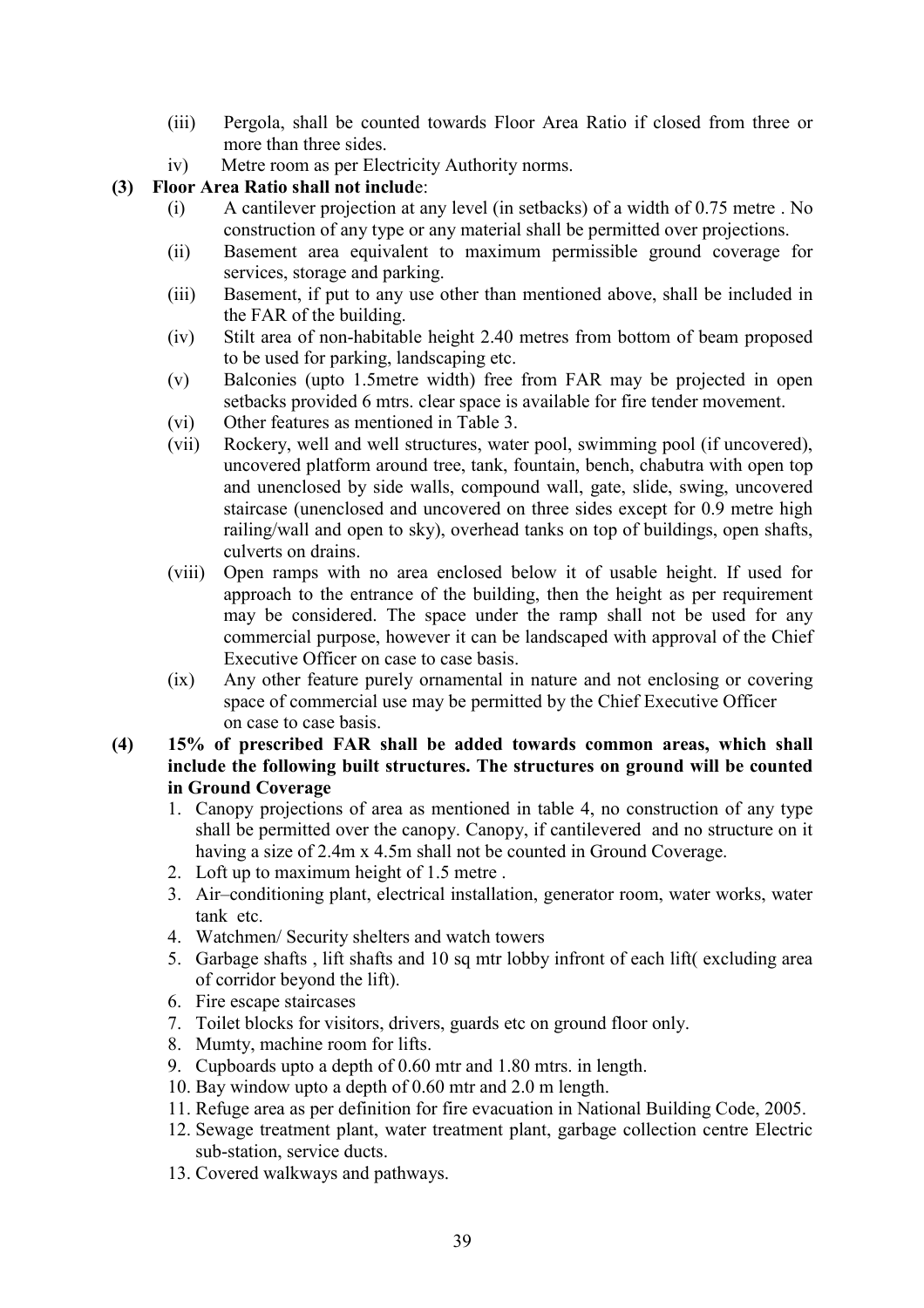- 14. Any other utilities and facilities as decided by Chief Executive Officer depending upon its requirement.
- (5) Distance between two adjacent building blocks

Distance between two adjacent building blocks shall be minimum 6 mtrs. to 16 mtrs, depending on the height of blocks. For building height up to 18 mtrs., the spacing shall be 6mtrs.and thereafter the spacing shall be increased by 1metre for every addition of 3 mtrs. in height of building subject to a maximum spacing of 16 mtrs. as per NATIONAL BUILDING CODE, 2005. If the blocks have dead-end sides facing each other, than the spacing shall be maximum 9 mtrs. instead of 16 mtrs. Moreover, the allottee may provide or propose more than 16 mtrs space between two blocks.

- (6) The Authority shall have a right to impose such restriction and limitations as to the number of storey and extent of height of the building as he considers fit where protected areas, ancient or historical monuments lie within a radius of one and half kilometre from the boundary line of such buildings by recording the reasons.
- (7) The internal height of the basement (floor to ceiling) shall be minimum 2.4 mtrs from bottom of beam and maximum 4.5 metre. Except wherever height of equipments such as electric generator, air conditioner, fire hydrant etc. is more than 4.5 metre, additional height equivalent to height of equipments may be permitted. In case of Automatic/semi automatic/ mechanised parking facility also more than 4.5 mtrs, additional height may be allowed by the Chief Executive Officer depending upon the technology and requirement of space. .
- (8) The height of basement shall be maximum 1.5 metres upto bottom of the slab above the top of the drain. In case the basement is flush with the ground level adequate light and ventilation shall be ensured.
- (9) Toilet block for visitors, drivers etc. comprising of minimum a water closet, a bath and 2 urinals shall be provided on the ground floor.
- (10) At least one of the lifts provided shall be of the specification of goods lift.
- (11) Minimum requirement for sanction/completion: Minimum covered area required for completion shall be as per lease deed or Memorandum of Understanding or as follows:-

| S.NO.          | <b>SIZE OF PLOT(SQ. MTRS.)</b>             | <b>MINIMUM BUILT UP AREA(AS</b><br>% OF TOTAL PERMISSIBLE FAR) |
|----------------|--------------------------------------------|----------------------------------------------------------------|
|                |                                            |                                                                |
| 1.             | Upto 4000 Sq. Mtrs.                        | 50%                                                            |
| 2.             | Exceeding 4000 Sq. Mtrs. but not exceeding | 40%                                                            |
|                | 10000 Sq. Mtrs.                            |                                                                |
| 3 <sub>1</sub> | Exceeding 10000 Sq. Mtrs. but not          | 35%                                                            |
|                | exceeding 20000 Sq. Mtrs.                  |                                                                |
| 4.             | Exceeding 20000 Sq. Mtrs. but not          | 30%                                                            |
|                | exceeding 100000 Sq. Mtrs.                 |                                                                |
| 5.             | Exceeding 100000 Sq. Mtrs. but not         | 25%                                                            |
|                | exceeding 200000 Sq. Mtrs.                 |                                                                |
| 6.             | Exceeding 200000 Sq. Mtrs. but not         | 20%                                                            |
|                | exceeding 400000 Sq. Mtrs.                 |                                                                |
|                | Above 400000 Sq. Mtrs.                     | 15%                                                            |

Note:

(i) No further time extension shall be required if the completion has been taken by the allottee as per table mentioned above. The above mentioned completion requirement shall be applicable in all allotments. In the old allotments, the provisions of project report or lease deed or previous options may be followed.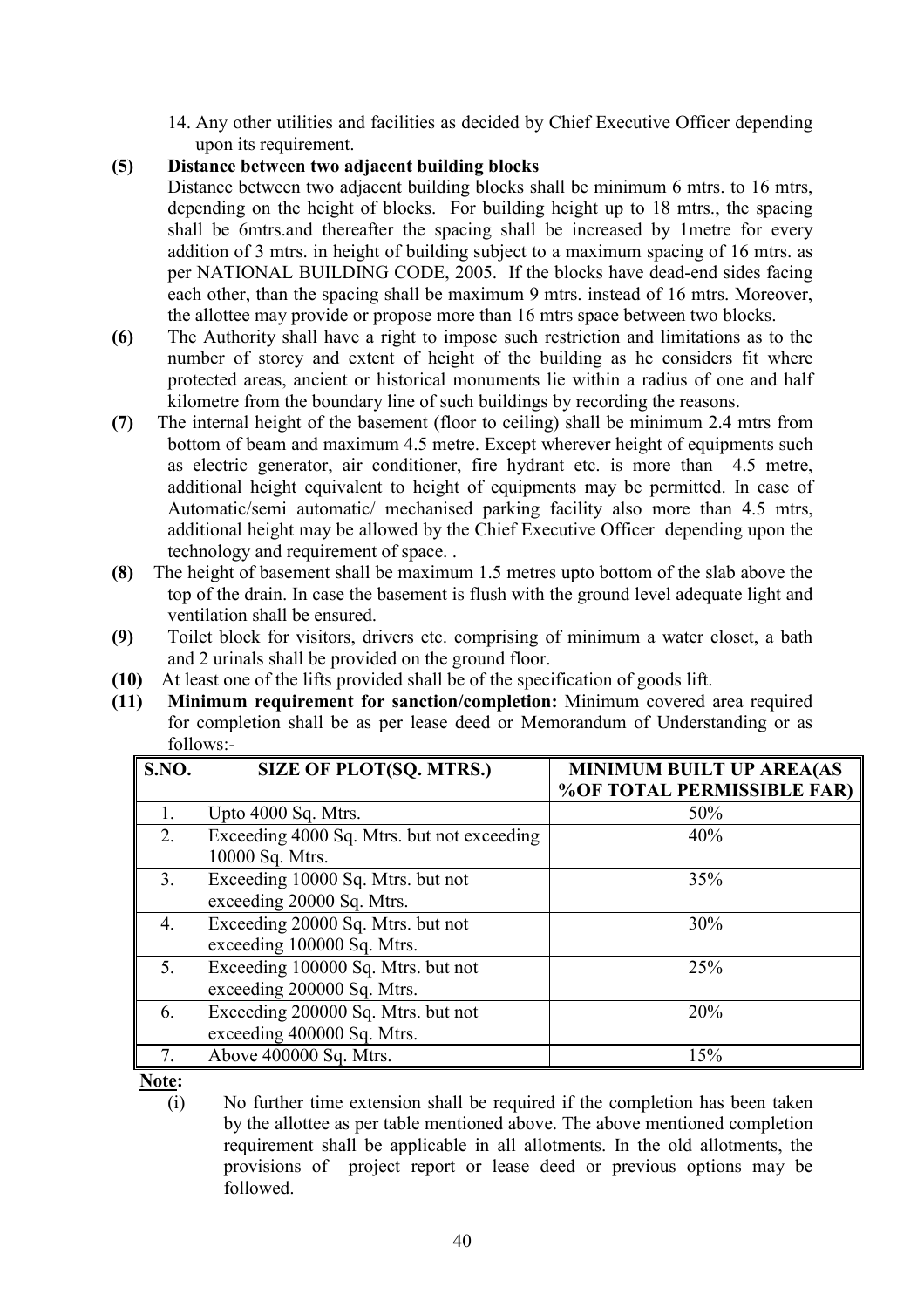- (ii) However validity of plans may be granted to the allottee in multiples of 5 years after taking completion of minimum area,
- (iii) In all the projects of 40 hactares and above, blockwise temprorary Occupancy may be allowed subject to a minimum of  $1,00,000$  sqm built up area, the building completed with all mandatory provisions of services and the allottee shall segregate these blocks for the purpose of security during construction period.
- (12). Provision of following item in building shall be mandatory for issue of completion certificate:
	- (i) Flooring;/ i.e hard surface and completely finished floors for common areas or/and public use areas.
	- (ii) Electrical wiring;
	- (iii) Plumbing work to be complete.
	- (iv) Parking and landscaping as per Table no. 5 and Table no. 6 respectively or as per directions issued from time to time whichever is higher;
	- (v) Number plate and illumination board as per direction amended or direction issued from time-to-time;
	- (vi) Internal and external finishing (Plastering may not be mandatory);
	- (vii) Boundary wall and gates shall be mandatory;
	- (viii) Buildings shall be lockable i.e. all external doors and windows shall be provided. In case grill is provided in the windows the fixing of glass in the windows pane shall not be mandatory;
	- (ix) No violation should be there in the overall building or site at the time of issue of occupancy certificate;
	- (x) Any other special provision as mentioned in the lease deed;
	- (xi) In case of completion of whole project, all temporary structures to be removed. In case if any special clause is mentioned in the lease deed or Memorandum of Understanding then the requirement mentioned in the same shall be applicable

| SI.<br>No.     | <b>Use</b>                                                                                                                     | <b>Maximum</b><br>ground<br>coverage | <b>Maximum</b><br><b>FAR</b>         | <b>Maximum</b><br>height in<br>metres   |
|----------------|--------------------------------------------------------------------------------------------------------------------------------|--------------------------------------|--------------------------------------|-----------------------------------------|
|                | Bus Terminal, ISBT, Light Rail<br><b>Transit Terminal</b> , Bus<br>Depots/workshop, Booking Offices,<br><b>Transport Nagar</b> | 30%                                  | 2.00                                 | No limit                                |
| $\overline{2}$ | Any other item not covered in this<br>table<br>$171$ $\Omega$ $\Gamma$                                                         | To be decided<br>by the<br>Authority | To be decided<br>by the<br>Authority | To be<br>decided by<br>the<br>Authority |

# 24.7 TRANSPORTATION

#### 24.7.1 Other Provisions:

- (1) No construction of any kind shall be permitted beyond the building envelope (on setbacks) except
	- (i) A Chajja (projection) of maximum width of 0.75 metre at lintel or roof level. No construction of any type or any material shall be permitted over projections other than mentioned herewith.
	- (ii) Underground water tanks with top flush with the adjoining ground level.
	- (iii) Watchman Shelters and Watch Towers with following provisions: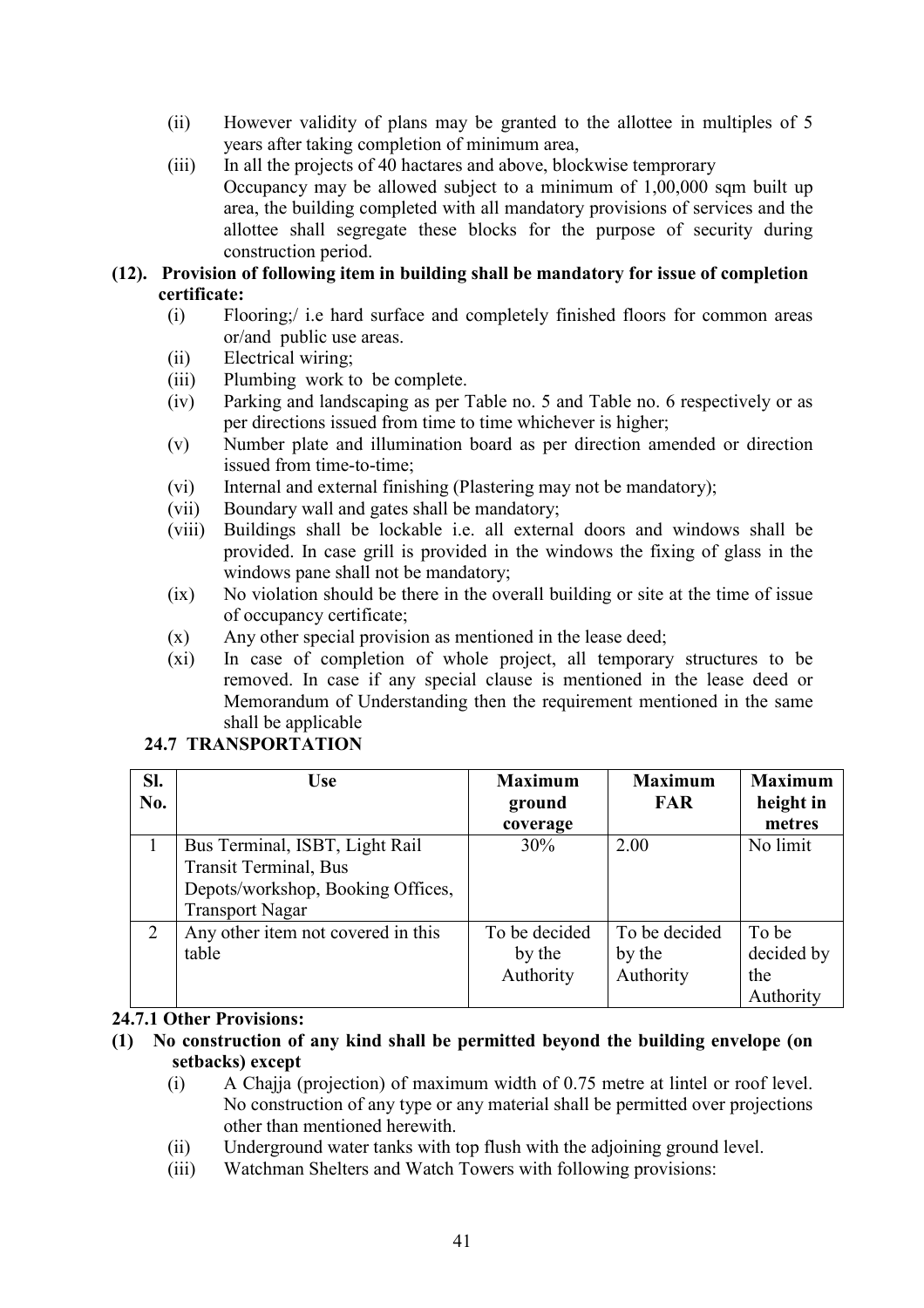- (iv) No projection of watchman shelters and watch towers shall be allowed outside the plot line.
- (v) Maximum height of watchman shelter shall be 4 metres and for watch towers 15 metres. Total area, as mentioned below, under such shelters shall be split up in desired number of watch man shelter and watch towers as follows:

| Sr.<br>No.     | <b>Plot Size</b>        | <b>Total area for</b><br>watchman shelter<br>and watch tower | <b>Maximum</b> area<br>under each<br>watchman<br>shelter | <b>Maximum</b><br>area under<br>each watch<br>tower |
|----------------|-------------------------|--------------------------------------------------------------|----------------------------------------------------------|-----------------------------------------------------|
| 1              | Upto 0.5 acres          | 15 square metres                                             | 15 square                                                | 5 square                                            |
|                |                         |                                                              | metres                                                   | metres                                              |
| $\overline{2}$ | Above 0.5 acres upto 10 | 30 square metres                                             | 24 square                                                | 5 square                                            |
|                | acres                   |                                                              | metres                                                   | metres                                              |
| 3              | Above 10 acres upto 25  | 45 square metres                                             | 24 square                                                | 5 square                                            |
|                | acres                   |                                                              | metres                                                   | metres                                              |
| $\overline{4}$ | Above 25 acres upto 50  | 60 square metres                                             | 24 square                                                | 5 square                                            |
|                | acres                   |                                                              | metres                                                   | metres                                              |
| 5              | Above 50 acres for an   | An additional 10                                             | 24 square                                                | 5 square                                            |
|                | additional 50 acres     | square metres and                                            | metres                                                   | metres                                              |
|                |                         | part thereof                                                 |                                                          |                                                     |

(vi) The following features shall be permitted after leaving minimum 6 mtrs. open corridor for fire tenders.

- (a) Metre room as per norms of Electricity Authority..
- (b) Open transformers without any permanent enclosure keeping in view the necessary safety requirements.
- (c) Other features as mentioned in Table 3
- (d) Rockery, well and well structures, water pool, swimming pool (if uncovered), uncovered platform around tree, tank, fountain, bench, chabutra with open top and unenclosed by side walls, compound wall, gate, slide swing, culverts on drains.
- (e) Any other feature, primarily ornamental in nature, not enclosing or covering space of commercial use may be permitted by the Chief Executive Officer on case to case basis.
- (f) Open generator set, filtration plant, Electrical distribution equipments, feeder pillars, telephone distribution equipments may be permitted in open setback as a service utility provided after leaving clear space for fire tender.

#### (2) Floor Area Ratio shall include

#### (i) Mezzanine

- (ii) The shafts provided for lifts shall be taken for covered area calculations only on one floor and included in ground coverage.
- (iii) Pergola, shall be counted towards Floor Area Ratio if closed from three or more than three sides.
- iv) Metre room as per Electricity Authority norms.

#### (3) Floor Area Ratio shall not include:

- (i) A cantilever projection at any level (in setbacks) of a width of 0.75 metre . No construction of any type or any material shall be permitted over projections.
- (ii) Basement(s) shall be permissible within the setback line on each floor. However maximum permissible area under basement shall be limited up to: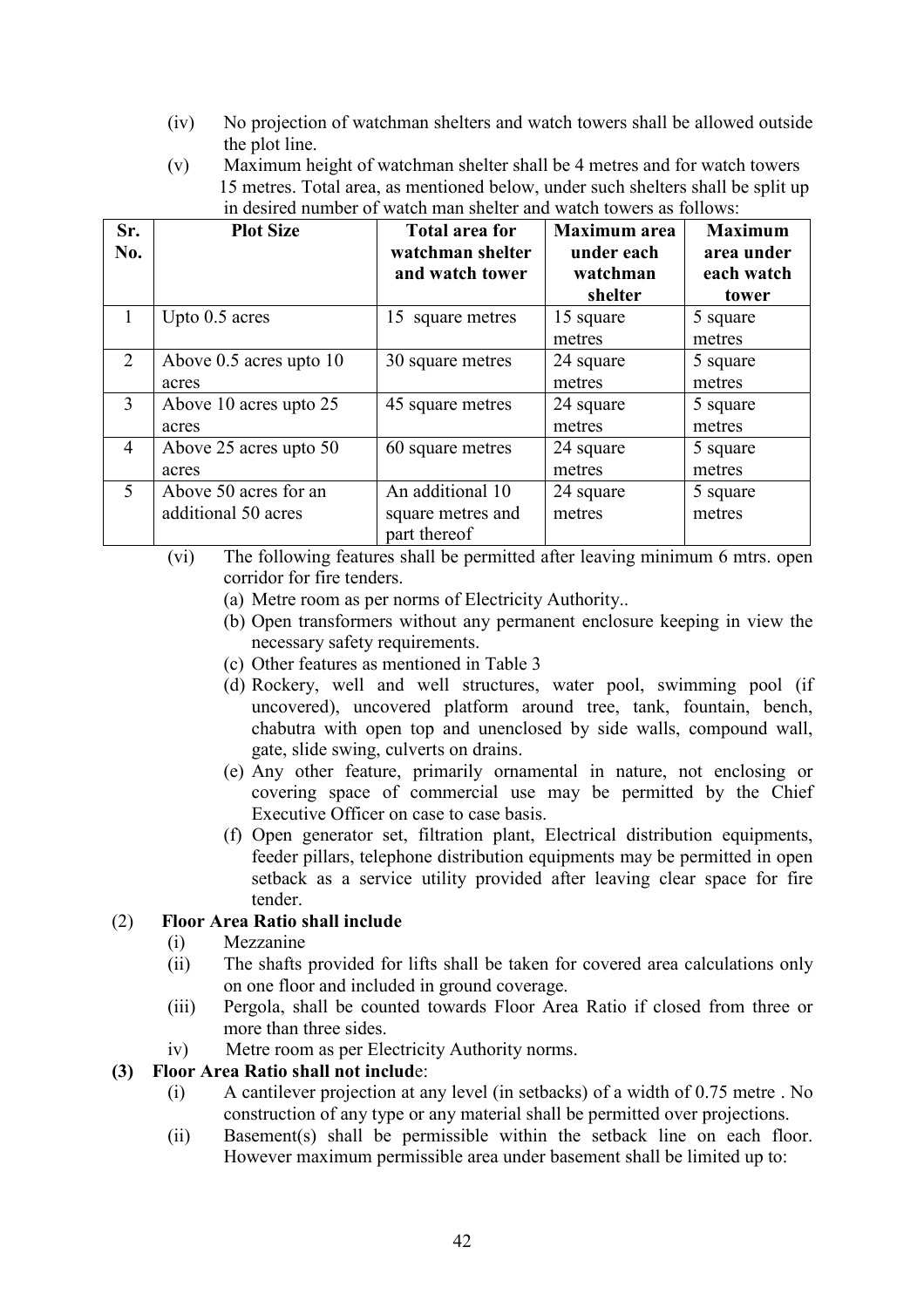- (a) Basement area, if used for services, storage etc. then maximum area under such facilities shall be equivalent to maximum permissible ground coverage.
- (b) Basement area/ Podium parking as defined in parking table, if used for parking, then area equivalent to parking requirement shall be permitted.
- (c) In plots bigger than 10000 sq mtrs. The basement shall be allowed in setback area after leaving a minimum setback of 6.0 mtrs.
- (iii) Basement, if put to any use other than mentioned above, shall be included in the FAR of the building.
- (iv) Stilt area of non-habitable height 2.40 metres from bottom of beam proposed to be used for parking, landscaping etc.
- (v) Balconies (upto 1.5metre width) free from FAR may be projected in open setbacks provided 6 mtrs. clear space is available for fire tender movement.
- (vi) Other features as mentioned in Table 3.
- (vii) Rockery, well and well structures, water pool, swimming pool (if uncovered), uncovered platform around tree, tank, fountain, bench, chabutra with open top and unenclosed by side walls, compound wall, gate, slide, swing, uncovered staircase (unenclosed and uncovered on three sides except for 0.9 metre high railing/wall and open to sky), overhead tanks on top of buildings, open shafts, culverts on drains.
- (viii) Open ramps with no area enclosed below it of usable height. If used for approach to the entrance of the building, then the height as per requirement may be considered. The space under the ramp shall not be used for any commercial purpose, however it can be landscaped with approval of the Chief Executive Officer on case to case basis.
- (ix) Atrium shall be kept free from FAR and ground coverage. In case any commercial activity is proposed in Atrium or any saleable area or any other structure which is counted in FAR & ground coverage, its respective area shall be added in total FAR & ground coverage.
- (x) Any other feature purely ornamental in nature and not enclosing or covering space of commercial use may be permitted by the Chief Executive Officer on case to case basis.
- (xi) Additional 5% of the plot area as ground coverage will be allowed for dedicated multi level parking in plots bigger than 10000 sq mtrs (excluding green areas).
- (xii) In multistorey buildings service floor ,may be allowed after 4 floors. Maximum of 3 service floors may be allowed in a building. Service floor shall not be counted in FAR and maximum height of service floor shall be 2.40 mtrs. from floor to bottom of the beam.
- (4) 15% of prescribed FAR shall be added towards common areas, which shall include the following built structures. The structures on ground will be counted in Ground Coverage
	- 1. Canopy projections of area as mentioned in table 4, no construction of any type shall be permitted over the canopy.Canopy, if cantilevered and no structure on it having a size of 2.4m x 4.5m shall not be counted in Ground Coverage.
	- 2. Loft up to maximum height of 1.5 metre .
	- 3. Air–conditioning plant, electrical installation, generator room, water works, water tank etc.
	- 4. Watchmen/ Security shelters and watch towers
	- 5. Garbage shafts , lift shafts and 10 sq mtr lobby infront of each lift (excluding area of corridor beyond the lift).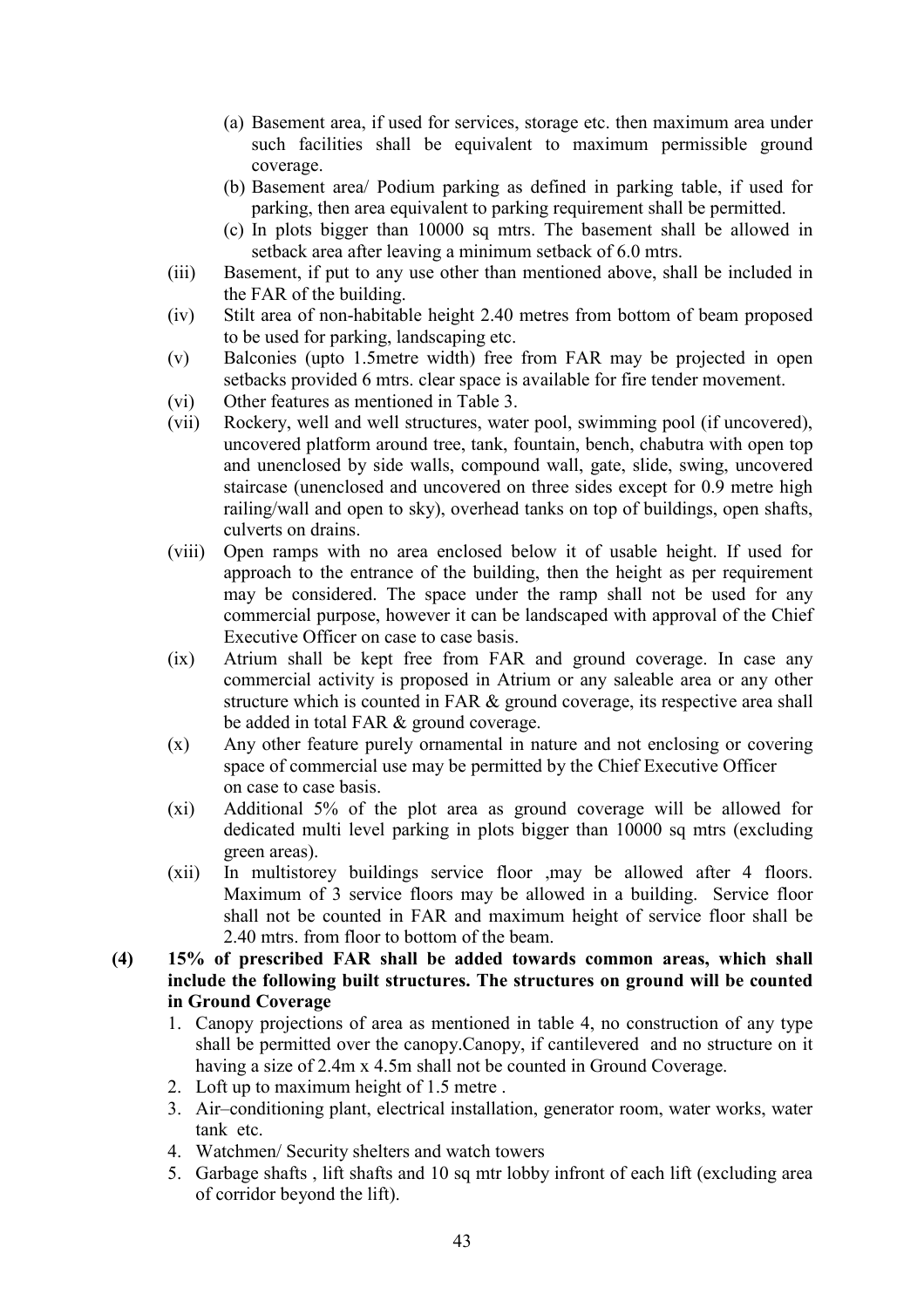- 6. Fire escape staircases
- 7. Toilet blocks for visitors, drivers, guards etc on ground floor only.
- 8. Mumty, machine room for lifts.
- 9. Cupboards upto a depth of 0.60 mtr and 1.80 mtrs. in length.
- 10. Refuge area as per definition for fire evacuation in National Building Code, 2005.
- 11. Sewage treatment plant, water treatment plant, garbage collection centre, Electric sub-station, service ducts.
- 12. Covered walkways and pathways.
- 13. Any other utilities and facilities as decided by Chief Executive Officer depending upon its requirement.

#### (5) Distance between two adjacent building blocks

- Distance between two adjacent building blocks shall be minimum 6 mtrs. to 16 mtrs, depending on the height of blocks. For building height up to 18 mtrs., the spacing shall be 6mtrs.and thereafter the spacing shall be increased by 1metre for every addition of 3 mtrs. in height of building subject to a maximum spacing of 16 mtrs. as per NATIONAL BUILDING CODE, 2005. If the blocks have dead-end sides facing each other, than the spacing shall be maximum 9 mtrs. instead of 16 mtrs. Moreover, the allottee may provide or propose more than 16 mtrs space between two blocks.
- (6) The Authority shall have a right to impose such restriction and limitations as to the number of storey and extent of height of the building as he considers fit where protected areas, ancient or historical monuments lie within a radius of one and half kilometre from the boundary line of such buildings by recording the reasons.
- (7) The internal height of the basement (floor to ceiling) shall be minimum 2.4 mtrs from bottom of beam and maximum 4.5 metre. Except wherever height of equipments such as electric generator, air conditioner, fire hydrant etc. is more than 4.5 metre, additional height equivalent to height of equipments may be permitted. In case of Automatic/semi automatic/ mechanised parking facility also more than 4.5 mtrs, additional height may be allowed by the Chief Executive Officer depending upon the technology and requirement of space. .
- (8) The height of basement shall be maximum 1.5 metres upto bottom of the slab above the top of the drain. In case the basement is flush with the ground level adequate light and ventilation shall be ensured.
- (9) Toilet block for visitors, drivers etc. comprising of minimum a water closet, a bath and 2 urinals shall be provided on the ground floor.
- (10) At least one of the lifts provided shall be of the specification of goods lift.
- (11) Minimum requirement for sanction/completion: Minimum covered area required for completion shall be as per lease deed or Memorandum of Understanding or as follows:-

| <b>S.NO.</b> | <b>SIZE OF PLOT(SQ. MTRS.)</b>             | <b>MINIMUM BUILT UP AREA(AS</b> |
|--------------|--------------------------------------------|---------------------------------|
|              |                                            | % OF TOTAL PERMISSIBLE FAR)     |
|              | Upto 4000 Sq. Mtrs.                        | 50%                             |
| 2.           | Exceeding 4000 Sq. Mtrs. but not exceeding | 40%                             |
|              | 10000 Sq. Mtrs.                            |                                 |
| 3.           | Exceeding 10000 Sq. Mtrs. but not          | 35%                             |
|              | exceeding 20000 Sq. Mtrs.                  |                                 |
| 4.           | Exceeding 20000 Sq. Mtrs. but not          | 30%                             |
|              | exceeding 100000 Sq. Mtrs.                 |                                 |
| 5.           | Exceeding 100000 Sq. Mtrs. but not         | 25%                             |
|              | exceeding 200000 Sq. Mtrs.                 |                                 |
| 6.           | Exceeding 200000 Sq. Mtrs. but not         | 20%                             |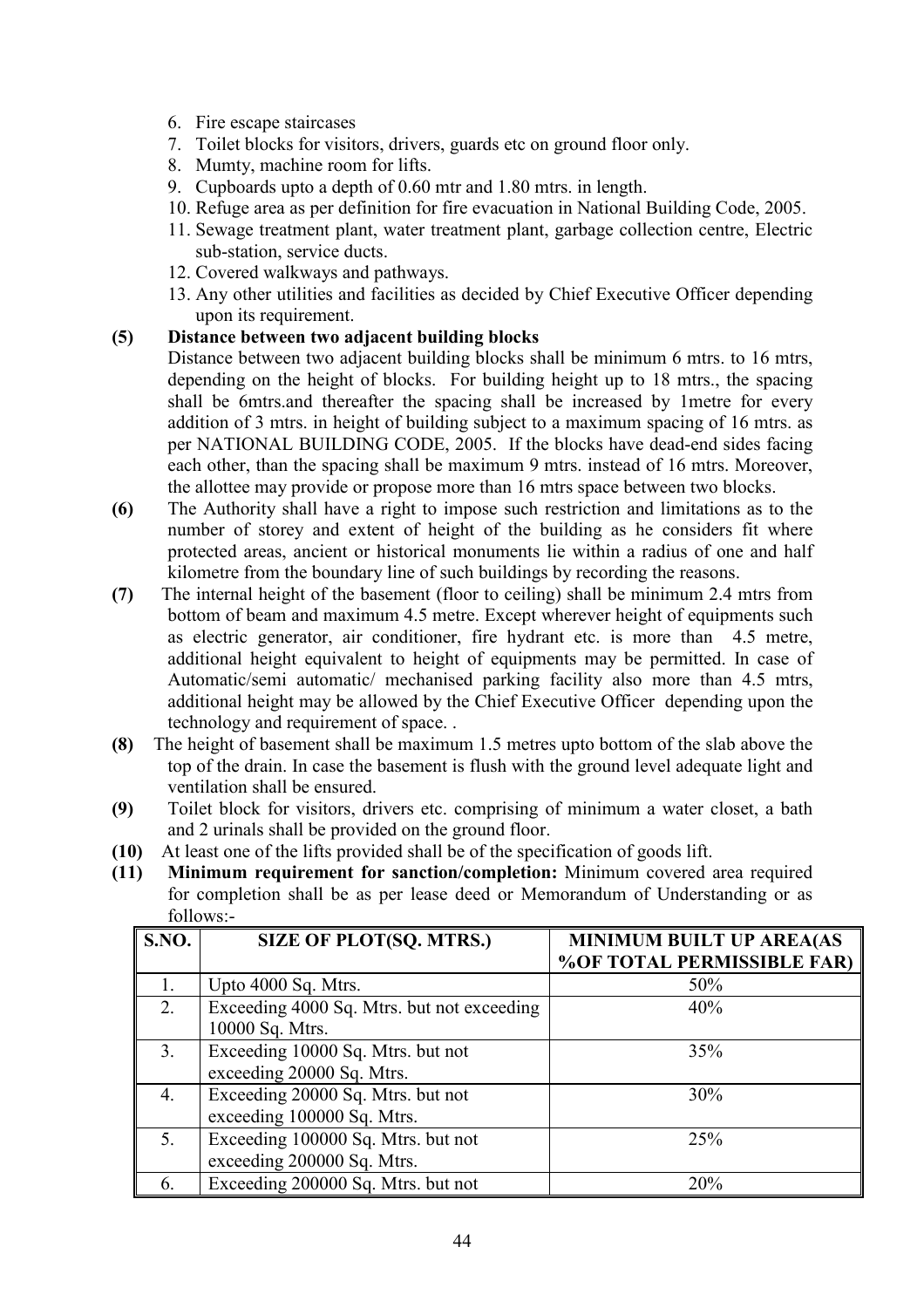| exceeding 400000 Sq. Mtrs. |    |
|----------------------------|----|
| Above 400000 Sq. Mtrs.     | 5% |

Note:

- (i) No further time extension shall be required if the completion has been taken by the allottee as per table mentioned above. The above mentioned completion requirement shall be applicable in all allotments. In the old allotments, the provisions of project report or lease deed or previous options may be followed.
- (ii) However validity of plans may be granted to the allottee in multiples of 5 years after taking completion of minimum area,
- (iii) In all the projects of 40 hactares and above, blockwise temprorary Occupancy may be allowed subject to a minimum of 1,00,000 sqm built up area, the building completed with all mandatory provisions of services and the allottee shall segregate these blocks for the purpose of security during construction period.

#### (12) Provision of following item in building shall be mandatory for issue of completion certificate:

- (i) Flooring;/ i.e hard surface and completely finished floors for common areas or/and public use areas.
- (ii) Electrical wiring;
- (iii) Plumbing work to be complete.
- (iv) Parking and landscaping as per Table no. 5 and Table no. 6 respectively or as per directions issued from time to time whichever is higher;
- (v) Number plate and illumination board as per direction amended or direction issued from time-to-time;
- (vi) Internal and external finishing (Plastering may not be mandatory);
- (vii) Boundary wall and gates shall be mandatory;
- (viii) Buildings shall be lockable i.e. all external doors and windows shall be provided. In case grill is provided in the windows the fixing of glass in the windows pane shall not be mandatory;
- (ix) No violation should be there in the overall building or site at the time of issue of occupancy certificate;
- (x) Any other special provision as mentioned in the lease deed;
- (xi) In case of completion of whole project, all temporary structures to be removed. In case if any special clause is mentioned in the lease deed or Memorandum of Understanding then the requirement mentioned in the same shall be applicable.
- 24.8 General Provisions for Building /projects in regulations 24.1, 24.2, 24.3, 24.4, 24.5 24.6, 24.7
- (1) (i) Category of buildings mentioned in the above regulations is indicative only. If there is any variation in he zoning regulations of Development Plan/ Master Plan, the provisions of Master Plan shall prevail.
	- ( ii) In case of mixed land use Ground coverage and F.A.R shall be determined on the basis of prime use/ activity as decided in the scheme.
- (2) Total height shall be counted from top of external drain to top of the building except for
	- Illuminated boards
	- Water Tanks, mumty and machine room
	- Other such structures with non usable height.
- (3) Minimum permissible setbacks shall be as per Table no. 1 and 2. If there is no mention in the lease deed then as per Building Regulations prevailing at the time of allotment.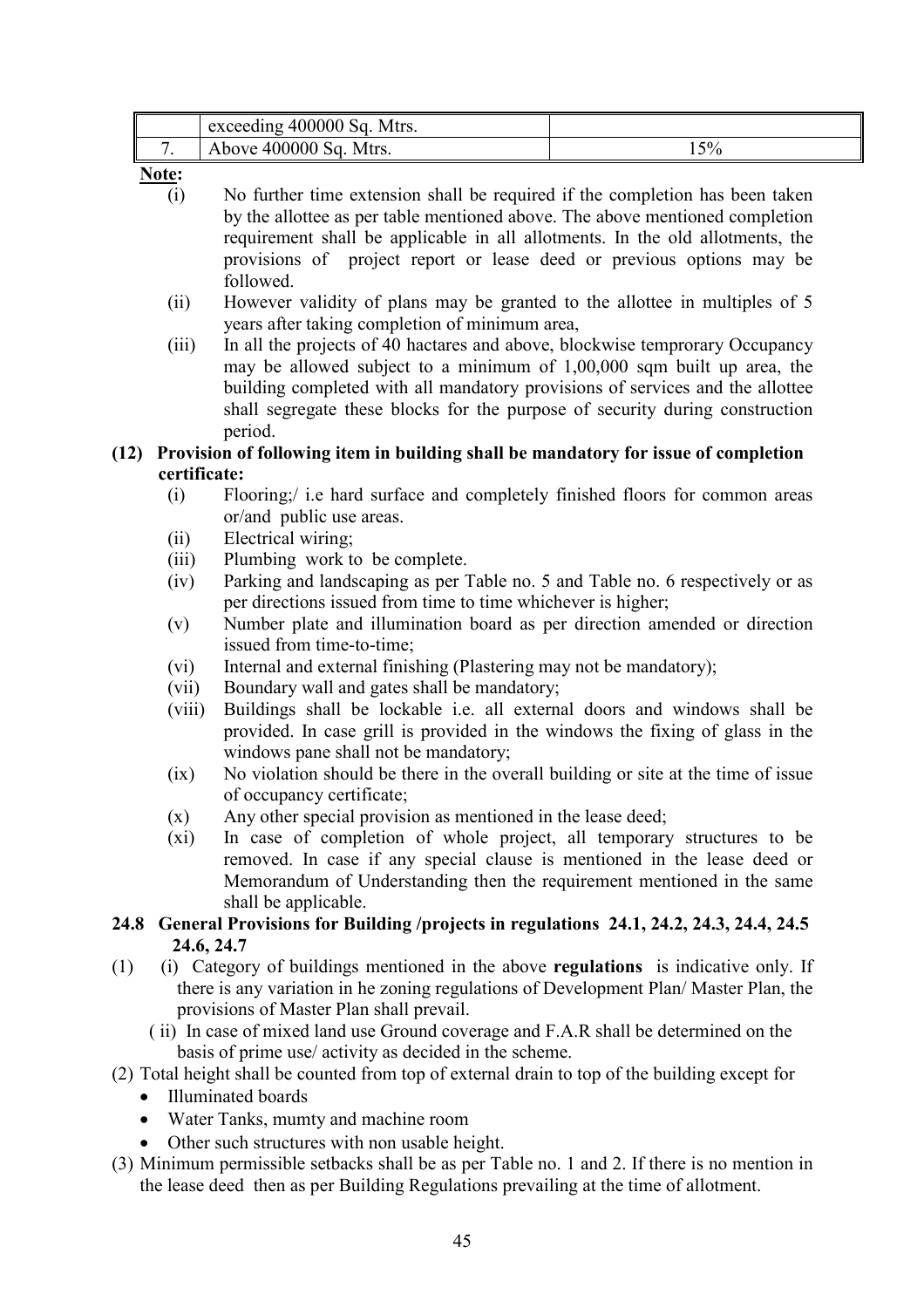- (4) Maximum permissible density shall be as per lease deed. Maximum density variation of 50 percent and +5 percent shall be allowed in Group Housing.
- (5) The above regulations are for general applications.<br>(6) The Authority shall however prepare as
- (6) The Authority shall however prepare and provide Architectural control drawing/Architectural control for each commercial project.
- (7) Notwithstanding anything contained in these regulations, the Authority may where it considers expedient to do so, having regard to the special features of a particular zone/ sector and the width of road abutting and the Development Plan, permit such ground coverage FAR, height and setback in relation to a building or a group of buildings by recording the reasons.
- (8). Provisions of Ground coverage, FAR, building height, parking etc., for Information Technology (IT) and Information Technology and Enabled Services in Industrial plots shall be applicable as per the provisions for Information Technology and Information Technology and Enabled Services in Institutional plots. This provision is applicable for those plots which were originally allotted for IT/ITES.
- (9). In case of any activity other than listed above mentioned regulations (24.1 to 24.7), the ground coverage and FAR shall be decided by the Authority keeping in view the similar kind of activities mentioned in these regulations.
- (10)For buildings of height above, 30 metres necessary clearance from Airport Authority of India shall be taken. Total height of the building shall be counted from the top of the external drain to top of the building without exemption.
- (11)The above regulations are for general applications.
- (12)Purchasable FAR shall be available only for those allottees whose allotment was based on specific FAR.
- (13)For Horticulture Nursery, the following provisions shall be applicable:
	- (i) Green house up to maximum 10 percent of plot area.
	- (ii) Watchman shelters as per clause (v) of sub clause (I) of 24.6.1 and also permitted in setbacks.
	- (iii) Metre room as per norms of Electricity Authority and shall also be permitted in setbacks.
	- (iv) Shops and support facilities shall be permitted maximum upto 15 sq mtrs included in permitted Ground Coverage.
	- (v) Setback shall be as per Table 2.
- (14) The applicant who shall construct Green Building on a plot of 5000 sq mtrs and above for any use may be allowed an additional FAR of 5% of the permissible/ availed FAR (excluding additional 15% of prescribed FAR for services), free of cost, provided that the applicant fulfils the following conditions:-
	- (i) The Building is completed and rated by Leadership in Energy and Environmental Design Leadership in energy and Environmetal Design as 'Gold or Platinum'.
	- (ii) The Building is recommended by the Bureau of Energy Efficiency Government of India for the provision of energy efficiency.
	- (iii) The Building has been completed fulfilling the parking and landscaping norms of the prevailing regulations.
	- (iv) The applicant has made sufficient provisions for using the additional FAR.

Note: The applicant has to submit a certificate of compliance of green building from Leadership in Energy and Environmental Design (LEED)/ Bureau Energy of Efficiency after every three years. In case he fails to submit this certificate the Authority, after giving him one month notice, may charge the compounding fees of the FAR given free of cost at the rate of 200% of the cos of purchasable FAR.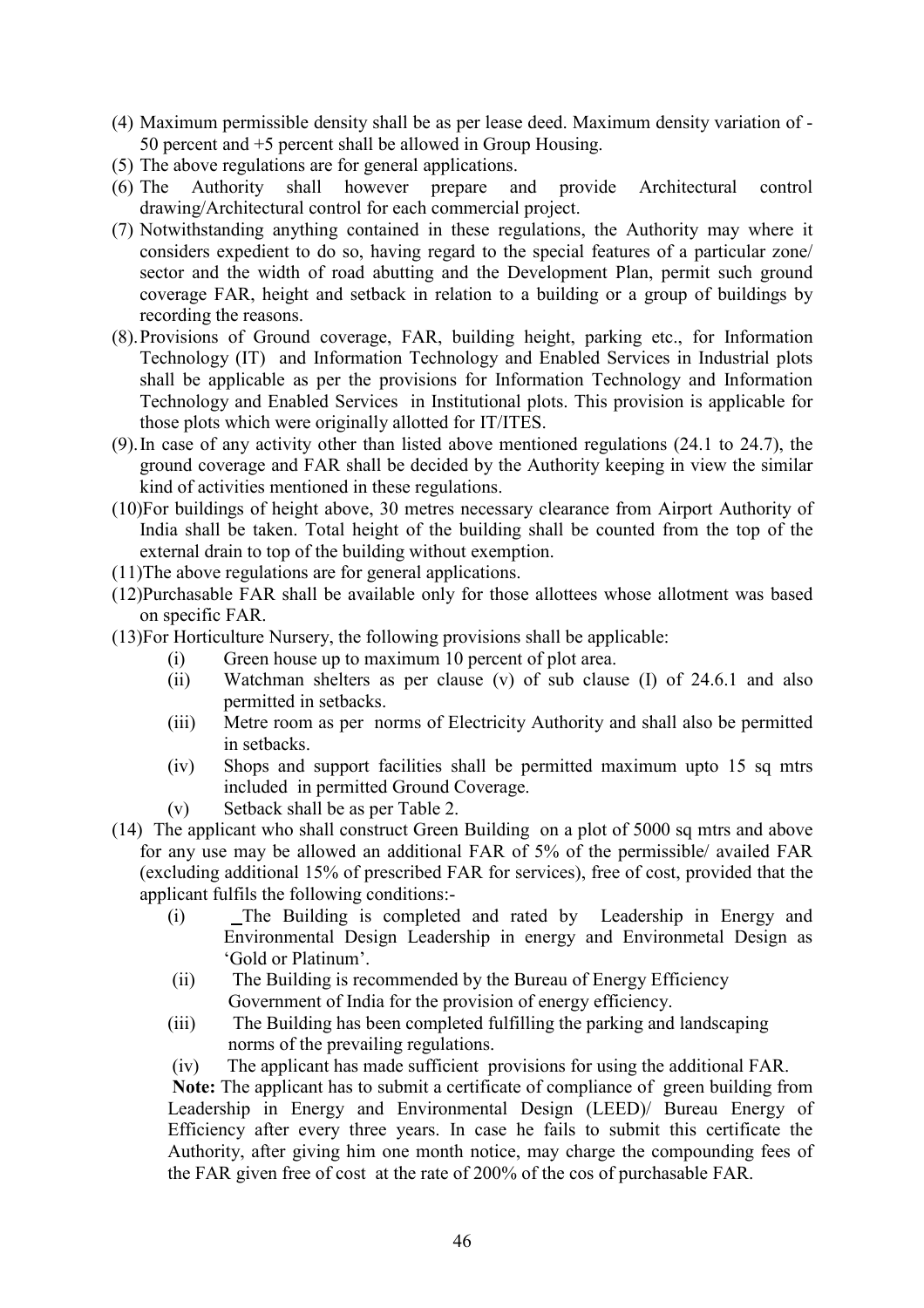- (15) The Authority is authorized to permit additional height at focal points wherever it is considered appropriate by recording the reasons.
- (16) Enclosure of balcony in any type of building shall not be permitted or / and compounded. Enclosure shall be considered as illegal construction.

| (1) | <b>Plotted Development</b> |                                             |                      |                                        |  |  |
|-----|----------------------------|---------------------------------------------|----------------------|----------------------------------------|--|--|
|     | I.                         | <b>Plot Size</b>                            |                      | 20-25 square metre                     |  |  |
|     | $\overline{\text{II}}$ .   | <b>Ground Coverage</b>                      |                      | 80 percent                             |  |  |
|     | III.                       | FAR                                         |                      | 2.00                                   |  |  |
|     | IV.                        | Height                                      |                      | 10 metre maximum                       |  |  |
|     | V.                         | Setback                                     |                      | 1.5 metre in front                     |  |  |
|     | VI.                        | Roads                                       |                      | Main vehicular roads shall not be less |  |  |
|     |                            |                                             |                      | than 9.0 metres and access to plots    |  |  |
|     |                            |                                             |                      | shall be provided through              |  |  |
|     |                            |                                             |                      | roads/passages not less than 6.0       |  |  |
|     |                            |                                             |                      | metres.                                |  |  |
|     | VII.                       | Open space                                  |                      | May be provided in a group or          |  |  |
|     |                            |                                             |                      | Cluster                                |  |  |
|     |                            |                                             |                      |                                        |  |  |
| (2) |                            | <b>Flatted Development</b>                  |                      |                                        |  |  |
|     | Ī.                         | Ground coverage                             |                      | 40 percent                             |  |  |
|     | II.                        | FAR                                         |                      | 2.00                                   |  |  |
|     | III.                       | Setback                                     |                      | 9.0 front 3.0 metre rear and 3.0 metre |  |  |
|     |                            |                                             |                      | side setback                           |  |  |
|     | IV.                        | Height                                      |                      | No Limit                               |  |  |
|     | V.                         | Balcony                                     |                      | 0.9 metre wide.                        |  |  |
|     | VI.                        | Roads                                       |                      | Main vehicular roads 12 metre          |  |  |
|     | VII.                       | Other spaces                                |                      | 60 percent (Open + Roads + Parks)      |  |  |
|     | VIII.                      | Individual toilets or group may be provided |                      |                                        |  |  |
| (3) | <b>Dormitory</b>           |                                             |                      |                                        |  |  |
|     | I.                         | Ground coverage/FAR                         | $\vdots$             | $40$ percent/ $1.60$                   |  |  |
|     | II.                        | Setback                                     | $\ddot{\phantom{1}}$ | 9.0 in front 3.0 metre and 3.0 in side |  |  |
|     |                            |                                             |                      | setback                                |  |  |
|     | III.                       | Height                                      | $\ddot{\cdot}$       | 15 metre (Maximum)                     |  |  |
|     | IV.                        | Balcony                                     |                      | 0.9 metre wide.                        |  |  |

24.9 INFORMAL SECTOR

#### Common facilities for development

- (i) Toilet blocks.
- (ii). Proposed plantation on road side has to be ever green trees planted 10 metre centre to centre.
- (iii)Provisions for community facilities like Creche, Balwadi, Health care centre etc. to be made as per population requirement.
- (iv) The population size of unit shall be 2.5 person per unit or as decided by the Authority.
- ¼v.½ The number of Dwelling Units permissible will be equivalent to number of members in the registered society or as decided by the Authority with the maximum variation of  $\pm 10$  percent.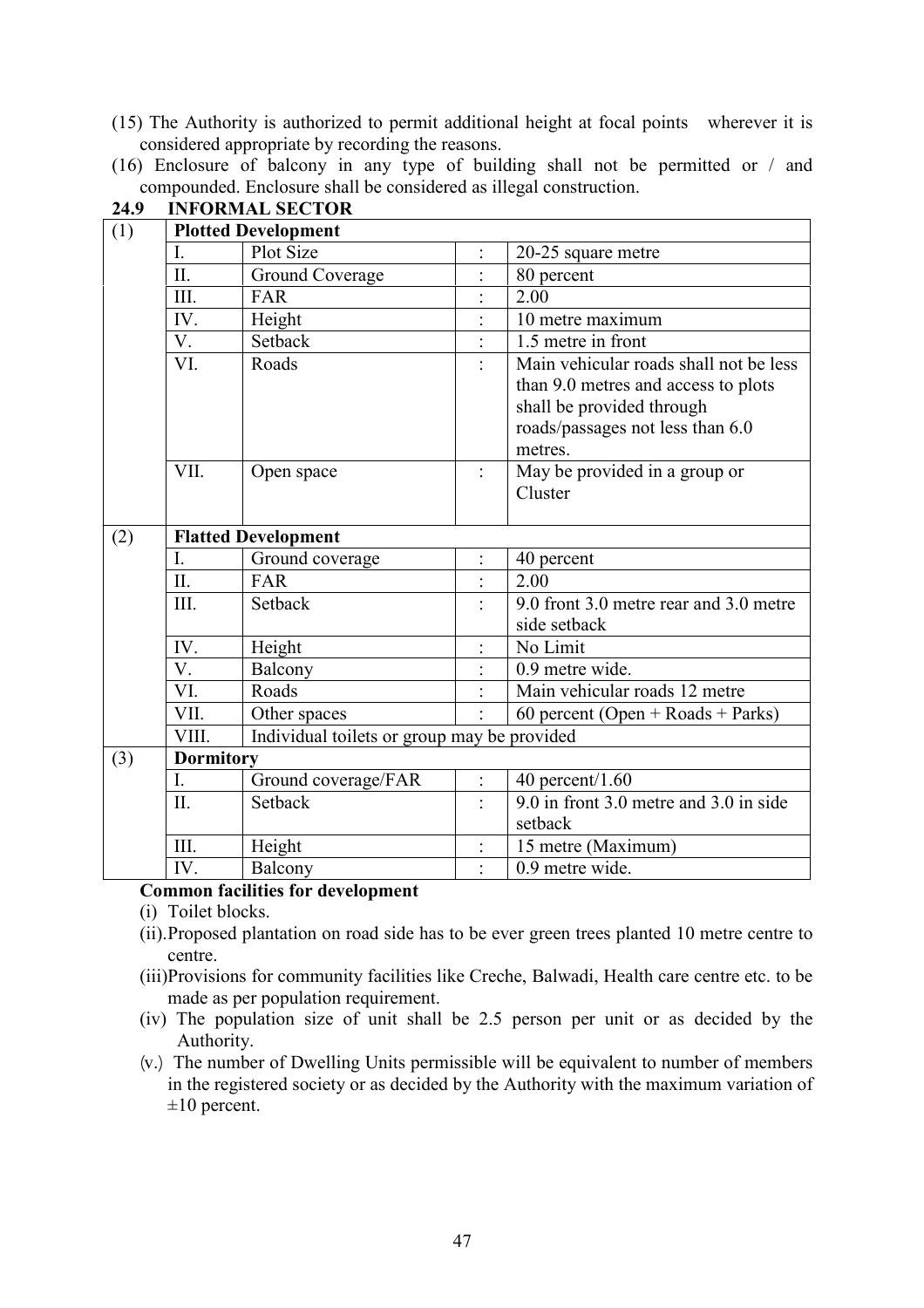#### 24.10 LAYOUT AND SUB-DIVISION OF LAND:

- 1. All provisions shall be as per sub-division regulations in master plan approved by the Authority. In case of any special provision in lease deed, the conditions of lease deed shall prevail.
- 2. Setbacks, FAR, ground coverage and height permissible on the sub divided plot shall be as per maximum permissible in each individual use in these Regulations

24.11 Standards for facilities for group housing projects as per following population norms:

| S.No.    |           | <b>Use premises</b>               | Service population | <b>Minimum</b><br>area |
|----------|-----------|-----------------------------------|--------------------|------------------------|
|          |           |                                   | per unit           | per unit (in ha)       |
| a)       |           | <b>Education</b>                  |                    |                        |
|          | 1.        | Nursery school / crèche           | 10000              | 0.10                   |
|          | 2.        | Senior Secondary school           | 20000-30000        | 0.80                   |
|          | 3.        | College                           | 80000-100000       | 1.0                    |
| b)       |           | <b>Health</b>                     |                    |                        |
|          | 1.        | Nursing home / Dispensary         | 15000-20000        | 0.10                   |
|          | 2.        | Hospital                          | 100000             | 2.0                    |
| c)       |           | Socio – Cultural                  |                    |                        |
|          | 1.        | Community Hall and library        | 25000              | 0.40                   |
|          | 2.        | Recreational club                 | 100000             | 1.00                   |
| d)       |           | <b>Shopping</b>                   |                    |                        |
|          | 1.        | Convenient shopping/              | 1% of permissible  |                        |
|          |           | Local / sector shopping           | group housing FAR  |                        |
| e)       |           | <b>Other community facilities</b> |                    |                        |
|          | 1.        | Milk booths                       | 10000-15000        | 0.020                  |
|          | 2.        | Religious building                | 25000-35000        | 0.100                  |
| f        |           | <b>Recreation / Green Parks</b>   |                    |                        |
|          | $\cdot$ 1 | Park and Play Ground              | 15% of plot area   |                        |
|          |           |                                   |                    |                        |
| $\bf{g}$ |           | <b>Utilities</b>                  |                    |                        |
|          | 1.        | Overhead tank                     | As per requirement |                        |
|          | 2.        | Electric sub station              | As per requirement |                        |
|          | 3.        | Auto cum taxi stand               | 25000              | 0.050                  |
|          | 4.        | Police Chowki                     | 25000              | 0.050                  |
|          | 5.        | Petrol pump/ Gas station          | 50000-100000       | 0.200                  |

- Note : (i) Provision of these facilities is mandatory in Group Housing/Residential schemes. However, the Authority may allow more numbers for social/community facilities (Non-commercial) and more areas as per requirement of any project within the limits of permissible FAR.
	- (ii)For facilities like Nursery School/ Creche, Nursing Home, Dispensary, convenient shops, etc. instead of earmarking plots, the permissible FAR may be planned on Ground Floor of Group housing Blocks or as separate building blocks within the permissible ground coverage. The allottee shall be free to plan the facilities either in the form of plots or building blocks.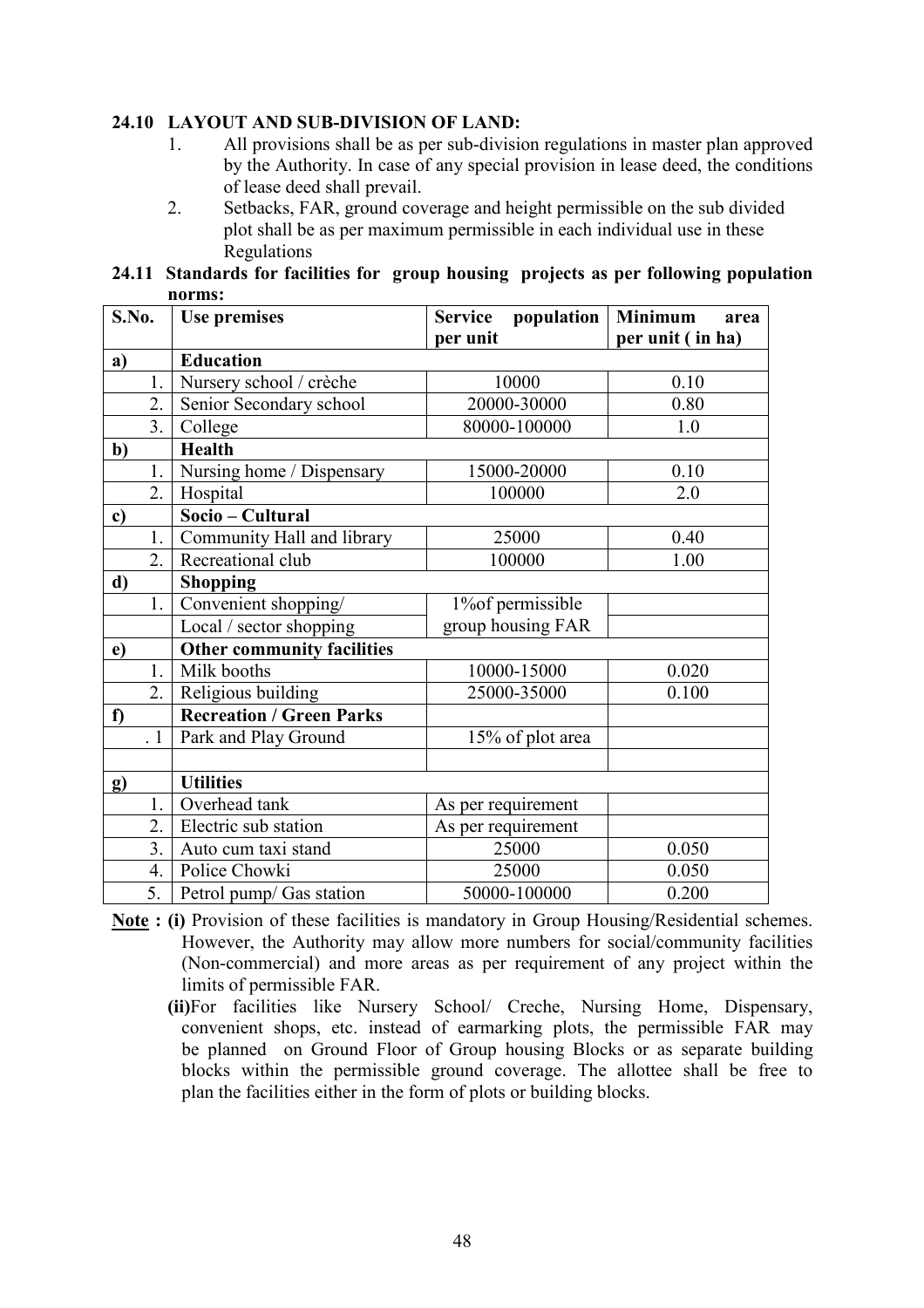24.12 Provision of Social and Physical Infrastructure at Sector Level (Zone R) (If facilities are provided as per sector norms then in individual group housing pockets the facilities indicated in regulation 24.11 shall not be applicable)

| SI.                       | <b>Use Premises</b>               | <b>Service Population</b> | <b>Unit Area</b> |
|---------------------------|-----------------------------------|---------------------------|------------------|
| No.                       |                                   | Per Unit                  | in Ha            |
| a)                        | <b>Education</b>                  |                           |                  |
| $\overline{1}$ .          | <b>Creche and Day Care</b>        | 5000-25,000               | 0.100            |
|                           | Centre                            |                           |                  |
| 2.                        | <b>Nursery School</b>             | $5,000 - 7,500$           | 0.100            |
| $\overline{\mathbf{3}}$ . | <b>Primary School</b>             | 7,500-15,000              | 0.200            |
| $\overline{4}$ .          | <b>Senior Secondary School</b>    | $15,000 - 25,000$         | 0.800            |
|                           |                                   |                           |                  |
| $rac{b}{1}$               | Health                            |                           |                  |
|                           | <b>Dispensary</b>                 | $7,500 - 15,000$          | 0.100            |
| 2.                        | <b>Nursing Home</b>               | $5,000 - 7,500$           | 0.100            |
|                           |                                   |                           |                  |
| c)                        | <b>Shopping</b>                   |                           |                  |
| 1.                        | <b>Convenient Shopping</b>        | $7,500 - 15,000$          | 0.5000           |
|                           | <b>Centres, sector shopping</b>   |                           |                  |
|                           | cum service centre                |                           |                  |
| 2.                        | Kiosks/hawker area                |                           |                  |
|                           |                                   |                           |                  |
| d)                        | <b>Other Community</b>            |                           |                  |
|                           | <b>Facilities</b>                 |                           |                  |
| 1.                        | <b>Community Centre</b>           | $7,500 - 15,000$          | 0.4000           |
| 2.                        | <b>Milk and Vegetable Booth</b>   | $5,000 - 7,500$           | 0.020            |
|                           |                                   |                           |                  |
| e)                        | <b>Recreation</b>                 |                           |                  |
| 1.                        | <b>Park and Playground</b>        | 15% of plot/sector        | Min area         |
|                           |                                   |                           | per unit         |
|                           |                                   |                           | 0.2500           |
|                           |                                   |                           |                  |
| f)                        | <b>Utilities</b>                  |                           |                  |
| $\overline{1}$ .          | <b>Electric Sub-Station 11 KV</b> | As per requirement        | 0.050            |
| $\overline{2}$ .          | <b>Auto Cum Taxi Stand</b>        | As per requirement        | 0.050            |

#### 24.13 Note :-

In special circumstances the Authority may, relax any of the provisions mentioned herewith in the regulation no. 24.12 by recording the reasons. .

#### 24.14 Note :-

 Provisions of minimum parking and landscaping requirement shall be as per Table 5 and Table 6 respectively. However, the Authority may stipulate higher provisions in future as per requirement and issue directions in this regard .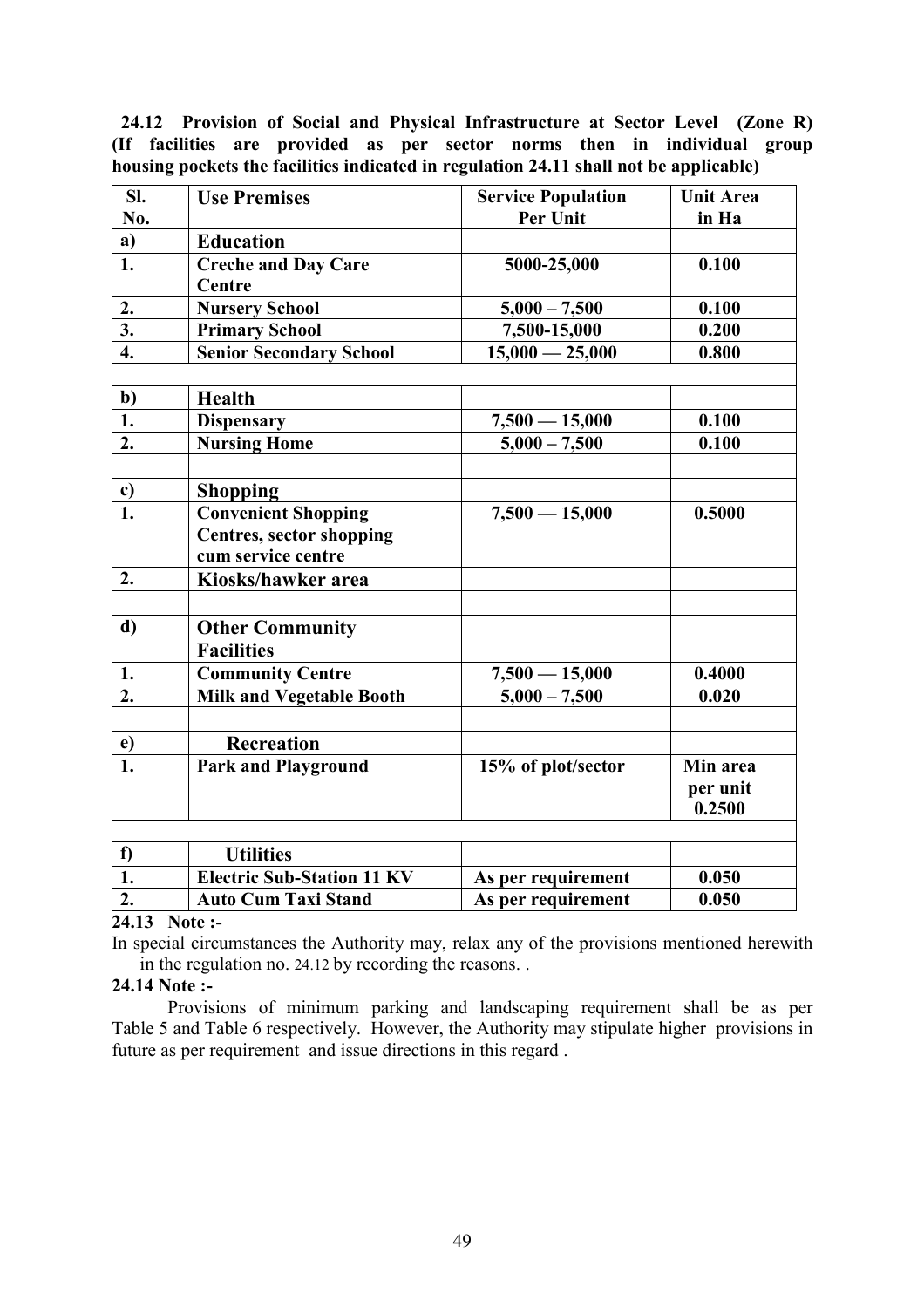# CHAPTER – IV

# 25.0 Structural Safety – Fire Safety and Service<br>25.1 Fire Safety Requirements

#### **Fire Safety Requirements**

- (a) Building shall be so planned, designed and constructed so as to ensure fire safety and this shall be done in accordance with Part IV 'Fire Protection' of the National Building Code of India as amended from time to time.
- (b) In case of multi-storeyed buildings above 15 metre in height, building which are more than three storeys and building with more than 400 square metres ground floor coverage and all other buildings of industrial, storage, assembly and hazardous type building scheme, provisions of Uttar Pradesh Agni Nivaran aur Agni Suraksha Adhinium (Act no. 6 of 2005) shall apply.

#### 25.2 Structural Design

 The structural design of any item of masonry, timber, plain concrete and steel in a building shall be carried out in accordance with Part VI (Structural Design, Section-1, Boards, Section-2, Section-5,Contrete, Section-6 Steel, as the case may be) of National Building Code of India NATIONAL BUILDING CODE, 2005 prepared by Indian Standard Institution and as prevalent at the time of execution of the works.

#### 25.3 Quality of Material and Workmanship

 All materials and workmanship shall be of good quality conforming generally to accepted standards of Public Work Department of Uttar Pradesh, Indian Standards Specifications and Codes as included in Part V Building Materials and Part VII Constructional Practices and Safety of National Building Code of India 2005 as amended from time to time.

#### 25.4 Building Services

 The planning design and installation of electrical installations, air-conditioning and heating work, installation of lifts and escalators in a building shall be carried out in accordance with Part VIII (Building Services, Section 2, Electrical Installations, Section 3, Air-conditioning and heating, Section-5, Installation of lifts and escalators, as the easy may be) of National Building Code of India 2005 prepared by Indian Standard Institution and as prevalent at the time of execution of the work.

#### 25.5 Plumbing

 The planning design, construction and installation of water supply, drainage and sanitation and gas supply system in building shall be in accordance with the Part IX (Plumbing Services Section I, Water Supply Section 1, Drainage and Sanitation, Section-1, Gas Supply, section 2) of National Building Code of India prepared by Indian Standard Institution as amended from time to time.

#### 25.6 Water supply requirements

 The requirements of water supply in a building shall be in accordance with the provision of National Building Code as amended from time to time.

#### 25.7 Sanitary Fitting

- (1) Subject to the provision of any law for the time being in force, the sanitary fittings and installations in building shall be in accordance with the provisions of National Building Code as amended from time to time.
- (2) Every factory building within the area shall be provided with such latrines and urinals as may be prescribed by or under the provisions of the Factories Act 1948 as amended from time to time.

#### 25.8 Structural Safety for Natural Hazard Protection-

 For buildings more than three storeys (including ground floor) or more than 12.0 metre height and important facilities like water works, overhead tank, telephone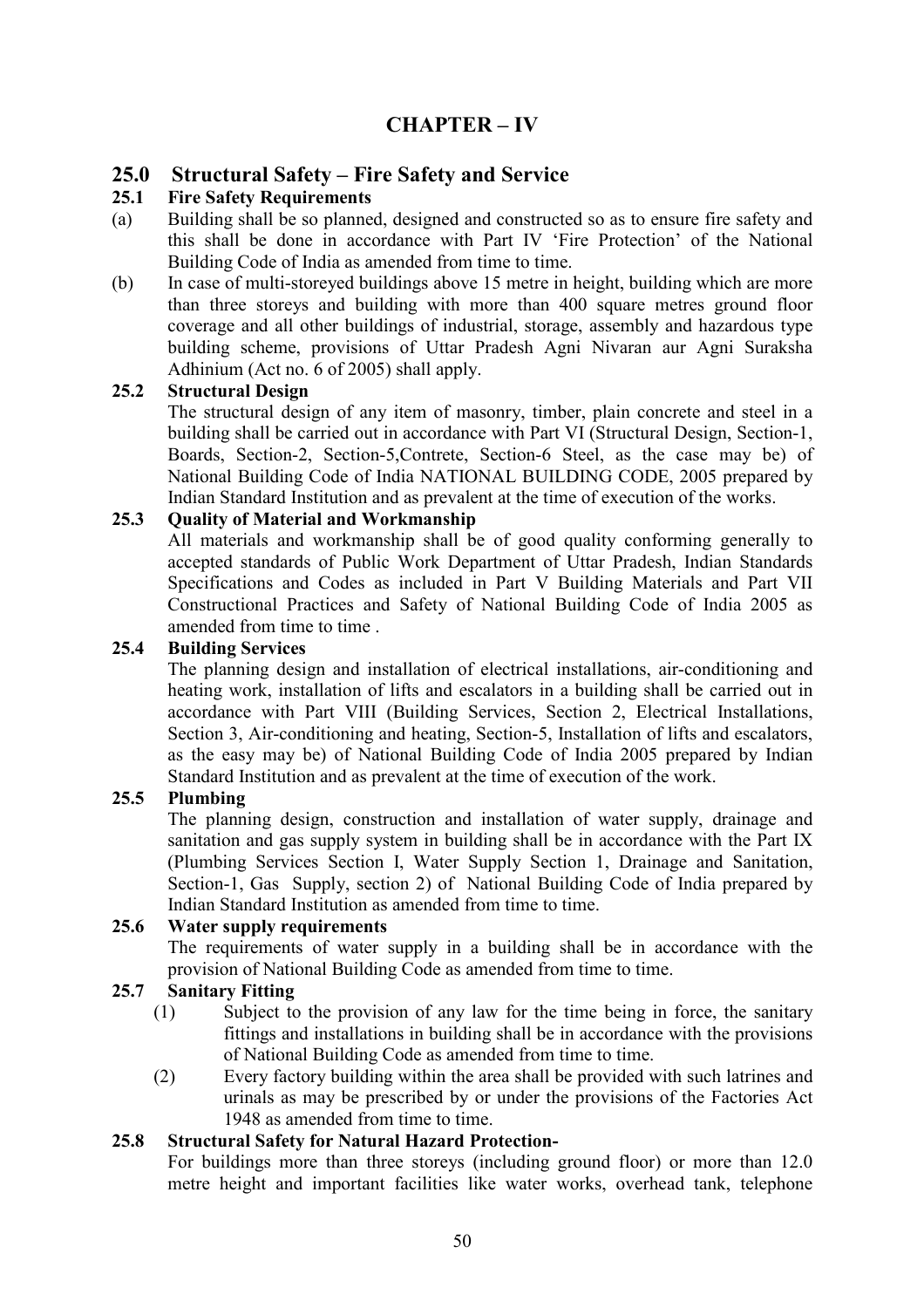exchange, bridges and culverts, electric substation, transmission towers, the requirements specified in the Indian Standard Code and Guidelines and other documents shall be observed for structural safety and natural hazards protection of buildings. The details of the relevant codes and guidelines are given in Appendix 8-  $A/B/C/D$ .

#### 25.9 Provision for Physically Handicapped

 Provisions for physically handicapped persons shall be made in all buildings and facilities used by public in accordance with the provision of Part III, Annex D of National Building Code -2005.

- 25.10 Note:- All the provisions made in the building which are not specifically provided in these regulations shall be as per the provisions of National Building Code, Indian Standard Institution Code as ammended from time to time. The technical person shall be responsible for ensuring the same as per Appendix-4.
- 25.11 Note:- The Owner, Technical Person shall be fully responsible for all provisions to be made in accordance with clause 25.1, 25.2, 25.3, 25.4, 25.5, 25.6, 25.7, 25.8, 25.9 & 25.10. A certificate to this effect shall be given as per Appendix-4.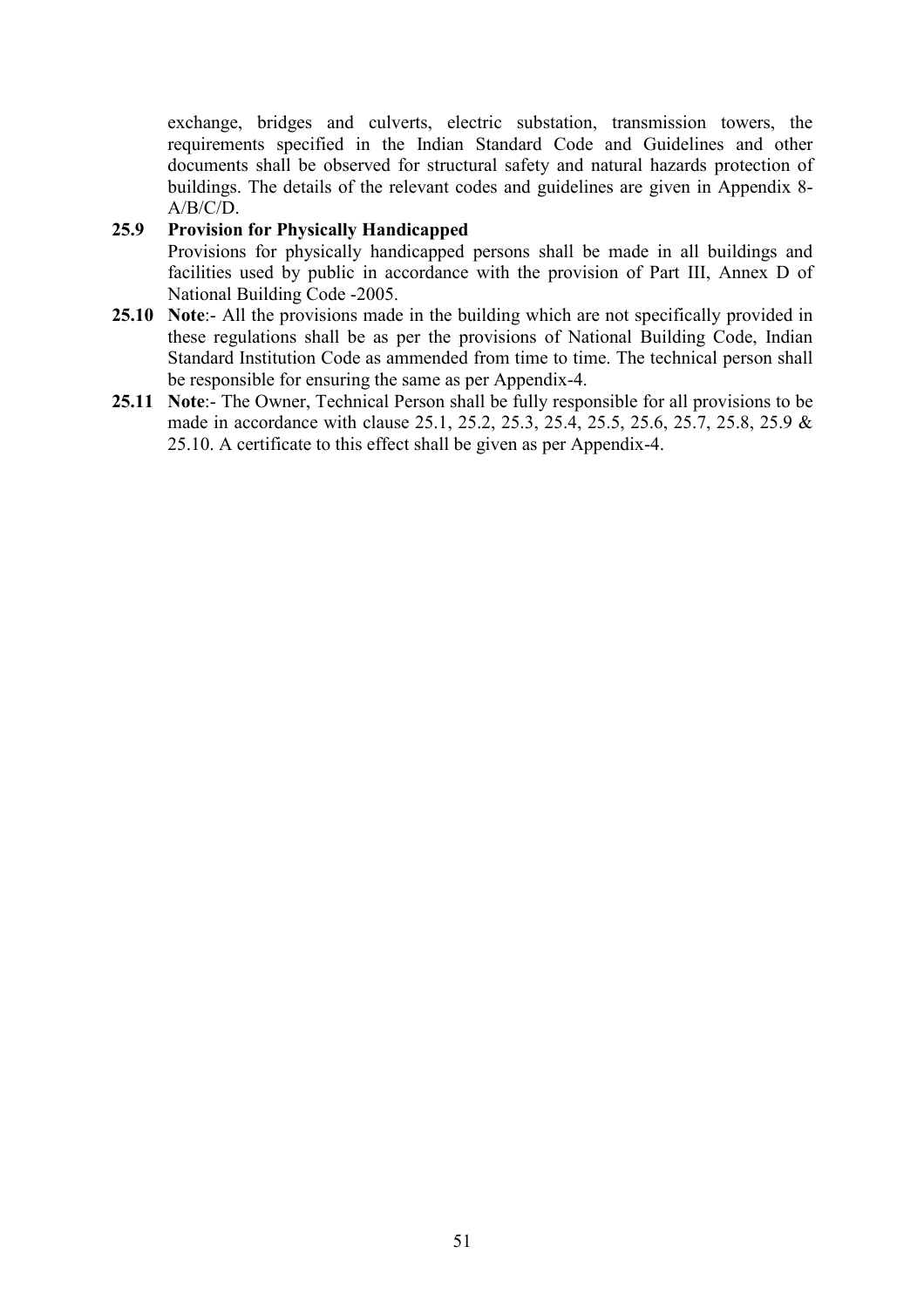# CHAPTER –V

# 26.0 Construction of Farm House Building in Agricultural Use Zone—

# 26.1 Minimum size of plot-

Minimum size of a plot for farm house shall not be less than 1.0 hectare.

### 26.2 Maximum coverage and FAR

| $\left( \text{a}\right)$ | Maximum permissible ground coverage for all types of activity | 10 percent          |
|--------------------------|---------------------------------------------------------------|---------------------|
| (b)                      | Maximum permissible FAR                                       | 0.15                |
| (c)                      | Residential accommodation of watch and ward/maintenance       | 15 percent of       |
|                          | staff                                                         | permissible FAR     |
| (d)                      | Maximum height                                                | 10.0 <sub>m</sub>   |
| (e)                      | <b>Setbacks</b>                                               | Front/side          |
|                          |                                                               | abutting road       |
|                          |                                                               | 15.0 metre and      |
|                          |                                                               | all other sides 9.0 |
|                          |                                                               | metre               |

#### 26.3 Other provisions

- (a) The maximum permissible floor area includes the area of mezzanine floor also.
	- (b) The maximum height of boundary wall shall be 3.0 mtrs from external drain top.
	- (c) Running creeper or flowering creeper will be planted all along the wall.
	- (d) Minimum 50 percent of the total area of the farm house shall be under plantation/cultivation. At least 100 trees per hectares have to be planted out of which at least 50 percent shall be evergreen trees.
	- (e) Basement within the outerwalls of the buildings equivalent to the area of ground coverage shall be allowed. In the event of open areas falling within the outer walls of the buildings, maximum area of the basement may be allowed equivalent to double the area of the ground coverage.
	- (f) Minimum requirement for sanction and completion shall be 25% of permissible FAR.

# 26.4 Water supply, sewerage and drainage:

- (a) In case of a plot for a farm house having dwelling unit the owner thereof shall be responsible to make lawful arrangements for potable water in the farm house.
- (b) The owner shall be responsible to provide drains in the farm house to be used for rain water and in case of dairy farm, open or closed sanitary drains to clean sheds, as may be required by the Authority.
- (c) The owner shall be responsible to provide septic tank with necessary dispersion trenches for disposal of human and animal wastes in the farm house within his own premises.

# 26.5 Electrification

The owner of a farm house shall obtain electric connection directly from the appropriate authority authorised for distribution on such terms and conditions and at his own cost as decided by the appropriate authority.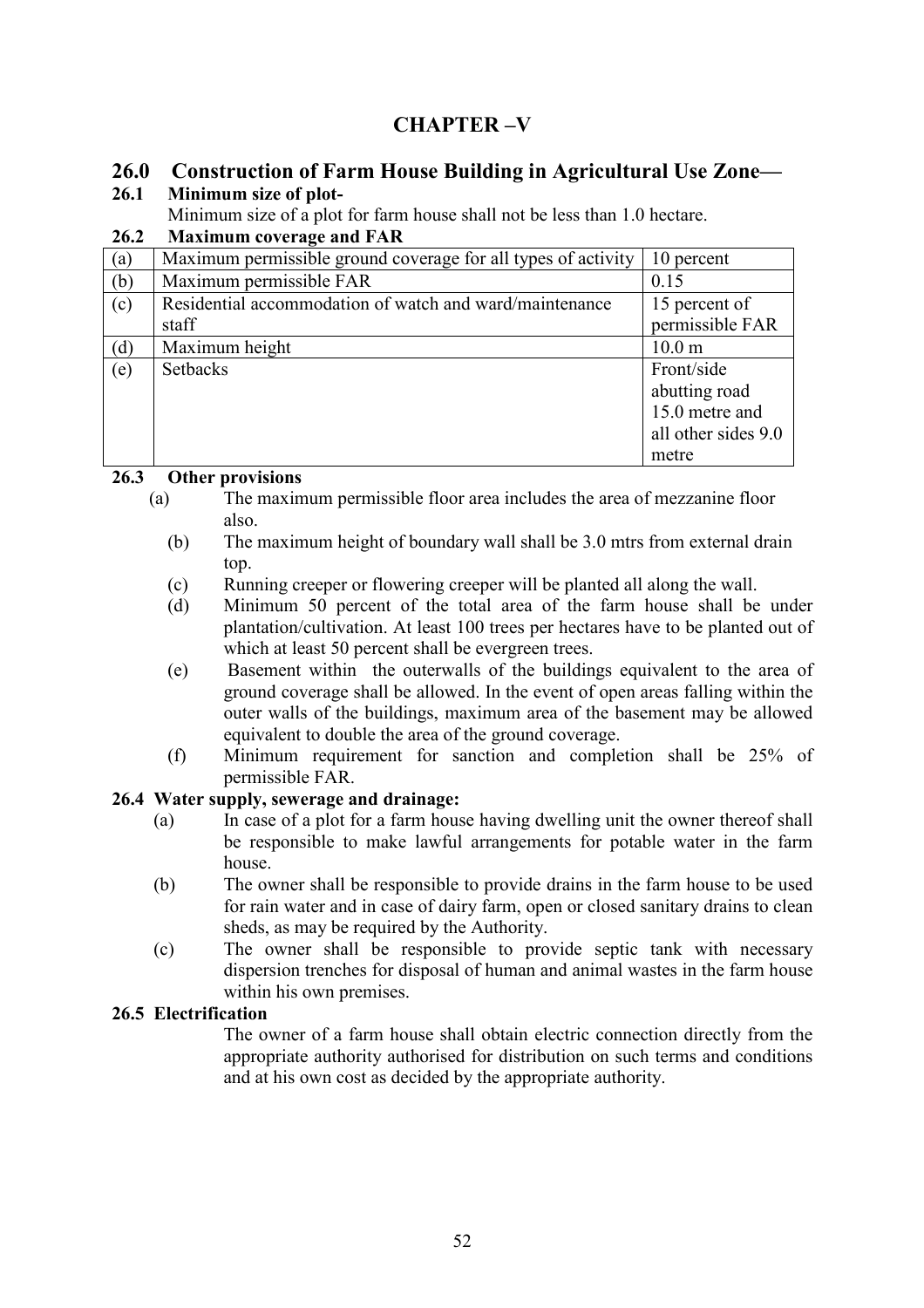#### 26.6 Other Provisions:

- (1) No construction of any kind shall be permitted beyond the building envelope (on setbacks) except
	- (i) A Chajja (projection) of maximum width of 0.75 metre at lintel or roof level. No construction of any type or any material shall be permitted over projections other than mentioned herewith.
	- (ii) Underground water tanks with top flush with the adjoining ground level.
	- (iii) Watchman Shelters and Watch Towers with following provisions:
	- (iv) No projection of watchman shelters and watch towers shall be allowed outside the plot line.
	- (v) Maximum height of watchman shelter shall be 4 metres and for watch towers 15 metres. Total area, as mentioned below, under such shelters shall be split up in desired number of watch man shelter and watch towers as follows:

| Sr.<br>No.     | <b>Plot Size</b>        | <b>Total area for</b><br>watchman shelter<br>and watch tower | <b>Maximum</b> area<br>under each<br>watchman | <b>Maximum</b><br>area under<br>each watch |
|----------------|-------------------------|--------------------------------------------------------------|-----------------------------------------------|--------------------------------------------|
|                |                         |                                                              | shelter                                       | tower                                      |
| 1              | Upto 0.5 acres          | 15 square metre                                              | 15 square metre                               | 5 square                                   |
|                |                         |                                                              |                                               | metre                                      |
| 2              | Above 0.5 acres upto 10 | 30 square metre                                              | 24 square metre                               | 5 square                                   |
|                | acres                   |                                                              |                                               | metre                                      |
| 3              | Above 10 acres upto 25  | 45 square metre                                              | 24 square metre                               | 5 square                                   |
|                | acres                   |                                                              |                                               | metre                                      |
| $\overline{4}$ | Above 25 acres upto 50  | 60 square metre                                              | 24 square metre                               | 5 square                                   |
|                | acres                   |                                                              |                                               | metre                                      |
| 5              | Above 50 acres for an   | An additional 10                                             | 24 square metre                               | 5 square                                   |
|                | additional 50 acres     | square metre and                                             |                                               | metre                                      |
|                |                         | part thereof                                                 |                                               |                                            |

- (vi) The following features shall be permitted after leaving minimum 6 mtrs. open corridor for fire tenders.
	- (a) Metre room as per norms of Electricity Authority.
	- (b) Open transformers without any permanent enclosure keeping in view the necessary safety requirements.
	- (c) Other features as mentioned in Table 3
	- (d) Rockery, well and well structures, water pool, swimming pool (if uncovered), uncovered platform around tree, tank, fountain, bench, chabutra with open top and unenclosed by side walls, compound wall, gate, slide swing, culverts on drains.
	- (e) Any other feature, primarily ornamental in nature, not enclosing or covering space of commercial use may be permitted by the Chief Executive Officer on case to case basis.
	- (f) Open generator set, filtration plant, Electrical distribution equipments, feeder pillars, telephone distribution equipments may be permitted in open setback as a service utility provided after leaving clear space for fire tender.

#### (2) Floor Area Ratio shall include

- (i) Mezzanine
- (ii) The shafts provided for lifts shall be taken for covered area calculations only on one floor and included in ground coverage.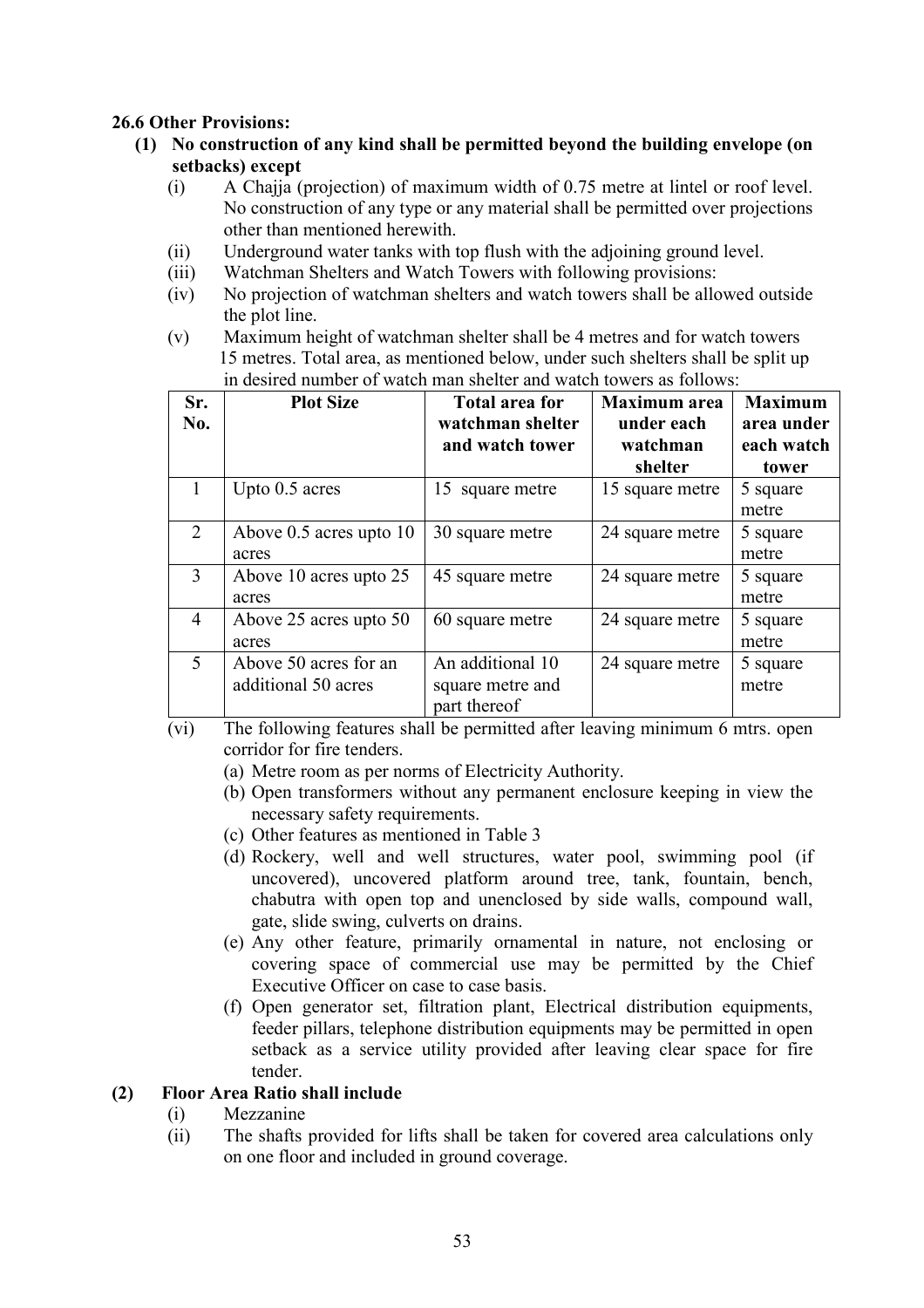- (iii) Pergola, shall be counted towards Floor Area Ratio if closed from three or more than three sides.
- (iv) Metre room as per Electricity Authority norms.

#### (3) Floor Area Ratio shall not include:

- (i) A cantilever projection at any level (in setbacks) of a width of 0.75 metre . No construction of any type or any material shall be permitted over projections.
- (ii) Basement shall be for storage, services and parking only. It shall not be more than permissible ground coverage.
- (iii) Basement, if put to any use other than mentioned above, shall be included in the FAR of the building.
- (iv) Stilt area of non-habitable height 2.40 metres from bottom of beam proposed to be used for parking, landscaping etc.
- (v) Balconies (upto 1.5metre width) free from FAR may be projected in open setbacks provided 6 mtr clear space is available for fire tender movement.
- (vi) Other features as mentioned in Table 3.
- (vii) Rockery, well and well structures, water pool, swimming pool (if uncovered), uncovered platform around tree, tank, fountain, bench, chabutra with open top and unenclosed by side walls, compound wall, gate, slide, swing, uncovered staircase (unenclosed and uncovered on three sides except for 0.9 metre high railing/wall and open to sky), overhead tanks on top of buildings, open shafts, culverts on drains.
- (viii) Open ramps with no area enclosed below it of usable height. If used for approach to the entrance of the building, then the height as per requirement may be considered. The space under the ramp shall not be used for any commercial purpose, however it can be landscaped with approval of the Chief Executive Officer on case to case basis.
- (ix) Any other feature purely ornamental in nature and not enclosing or covering space of commercial use may be permitted by the Chief Executive Officer on case to case basis.

#### (4) 15% of prescribed FAR shall be added towards common areas, which shall include the following built structures. The structures on ground will be counted in Ground Coverage

- 1. Canopy projections of area as mentioned in table 4, no construction of any type shall be permitted over the canopy. Canopy, if cantilevered and no structure on it having a size of 2.4m x 4.5m shall not be counted in Ground Coverage.
- 2. Loft up to maximum height of 1.5 metre .
- 3. Air–conditioning plant, electrical installation, generator room, water works, water tank etc.
- 4. Watchmen/ Security shelters and watch towers
- 5. Garbage shafts , lift shafts and 10 sq mtr lobby infront of each lift (excluding area of corridor beyond the lift).
- 6. Fire escape staircases
- 7. Toilet blocks for visitors, drivers, guards etc on ground floor only.
- 8. Mumty, machine room for lifts.
- 9. Cupboards upto a depth of 0.60 mtr and 1.80 mtrs. in length.
- 10. Bay window upto a depth of 0.60 mtr and 2.0 m length.
- 11. Sewage treatment plant, water treatment plant, garbage collection centre Electric sub-station, service ducts.
- 12. Covered walkways and pathways.
- 13. Any other utilities and facilities as decided by the Chief Executive Officer depending upon its requirement.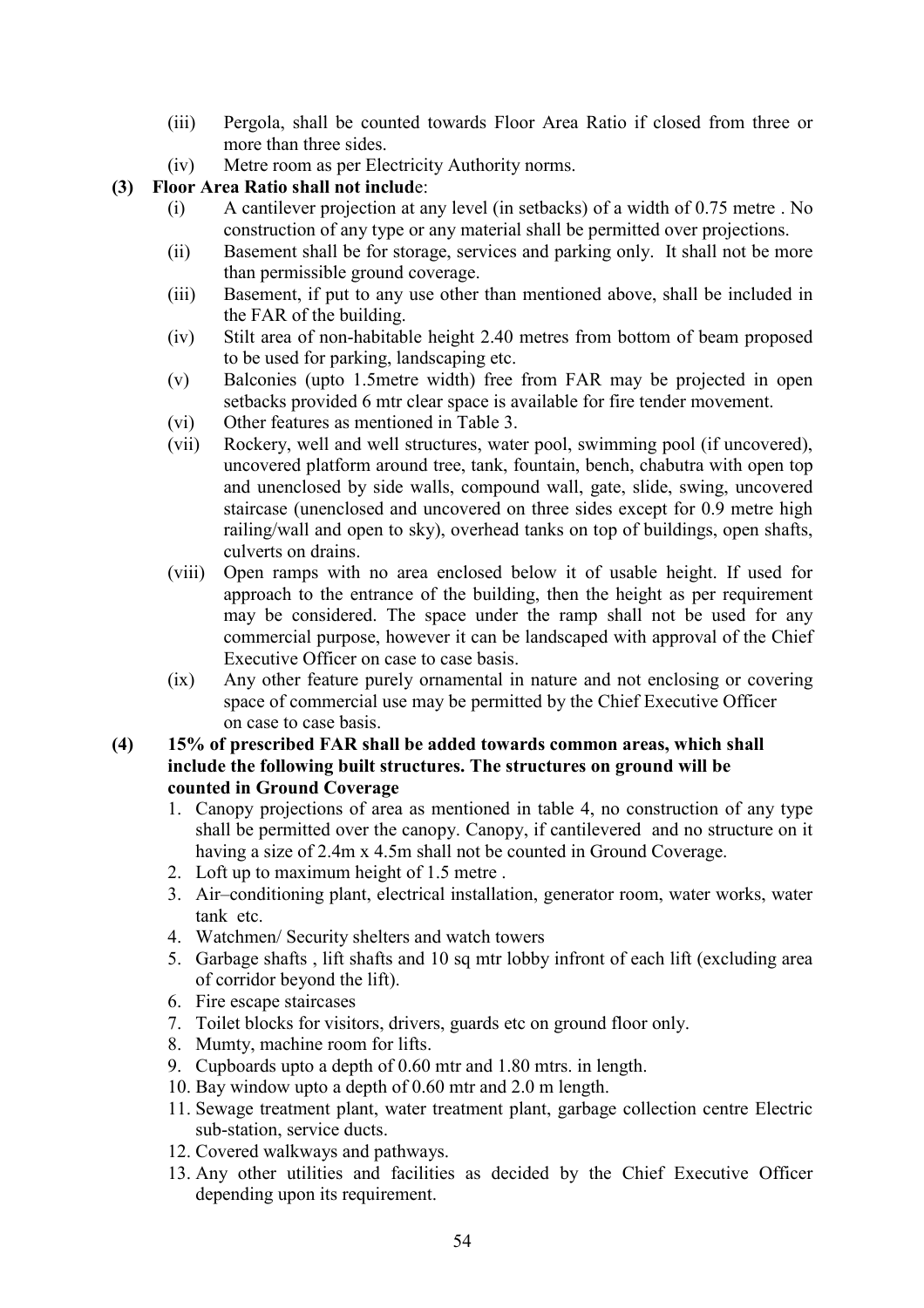- (5) The Authority shall have a right to impose such restriction and limitations as to the number of storey and extent of height of the building as he considers fit where protected areas, ancient or historical monuments lie within a radius of one and half kilometre from the boundary line of such buildings by recording the reasons.
- (6) The height of basement shall be maximum 1.5 metres upto bottom of the slab above the top of the drain. In case the basement is flush with the ground level adequate light and ventilation shall be ensured.
- (7) Provision of following item in building shall be mandatory for issue of completion certificate:
	- (i) Flooring;/ i.e hard surface and completely finished floors for common areas.
	- (ii) Electrical wiring;
	- (iii) Plumbing work to be complete.
	- (iv) Parking and landscaping as per Table no. 5 and Table no. 6 respectively or as per directions issued from time to time whichever is higher;
	- (v) Number plate and illumination board as per direction amended or direction issued from time-to-time;
	- (vi) Internal and external finishing (Plastering may not be mandatory);
	- (vii) Boundary wall and gates shall be mandatory;
	- (viii) Buildings shall be lockable i.e. all external doors and windows shall be provided. In case grill is provided in the windows the fixing of glass in the windows pane shall not be mandatory;
	- (ix) No violation should be there in the overall building or site at the time of issue of occupancy certificate;
	- (x) Any other special provision as mentioned in the lease deed;
	- (xi) In case of completion of whole project, all temporary structures to be removed. In case if any special clause is mentioned in the lease deed or Memorandum of Understanding then the requirement mentioned in the same shall be applicable.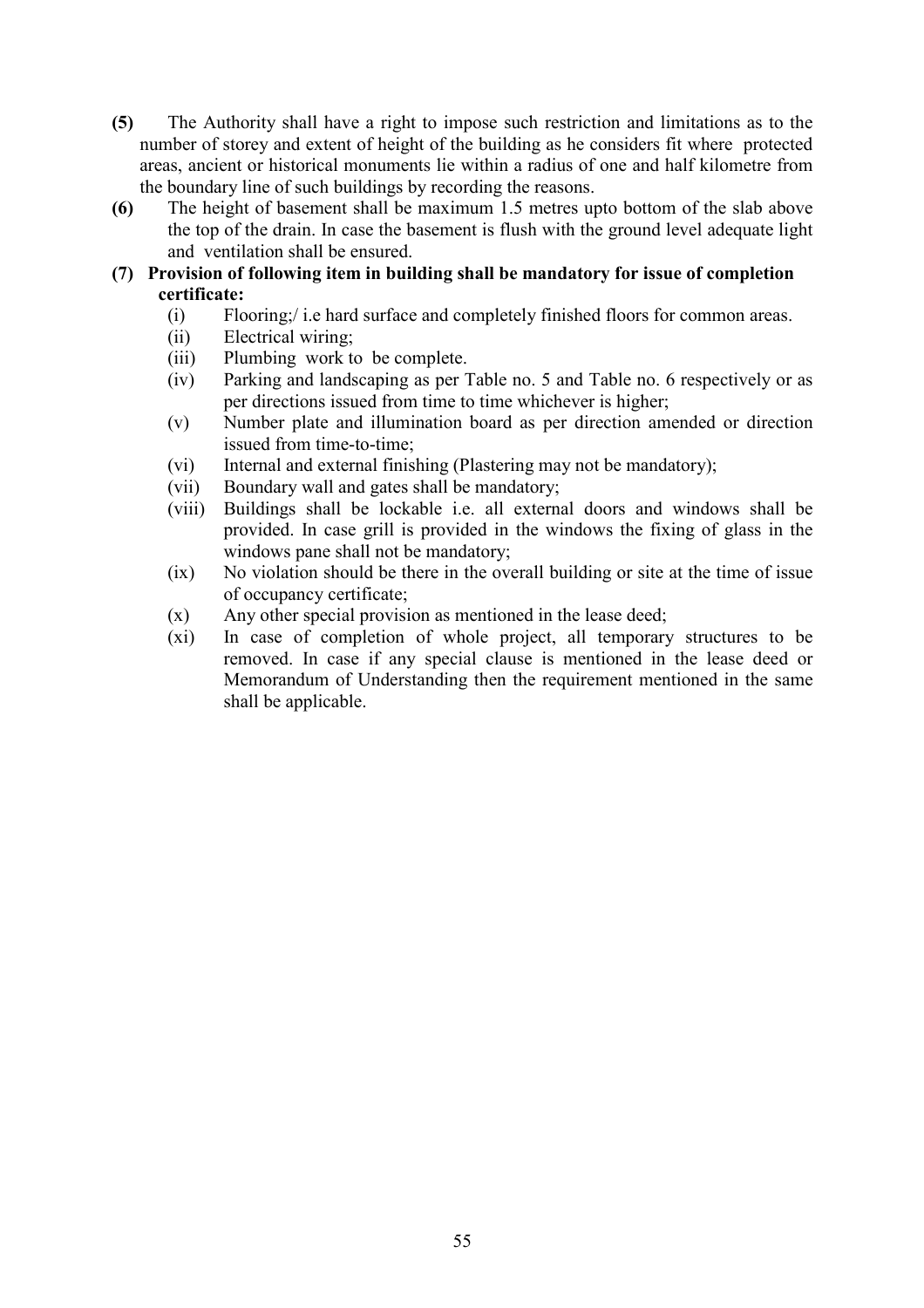# CHAPTER-VI

| 27.0 Construction on Plots allotted to the farmers against land acquisition (5% or |  |
|------------------------------------------------------------------------------------|--|
| $6\%$ or $7\%$ ) in planned village abadi Expansion scheme or in sectors           |  |

| S.<br>No.      | Size of<br><b>Plot</b><br>(Sqmtr.) | Ground<br>Coverage<br>(In %age) | <b>Front</b><br><b>Setback</b><br>(Mtr.) | Rear<br><b>Setback</b><br>(Mtr.) | <b>Side</b><br><b>Setback</b><br>(Mtr.) | <b>Maximum</b><br><b>FAR</b> |
|----------------|------------------------------------|---------------------------------|------------------------------------------|----------------------------------|-----------------------------------------|------------------------------|
| $\mathbf{1}$   | Upto 50.0                          | 75                              | 1.5                                      | 1.5                              |                                         | 1.8                          |
| $\overline{2}$ | 51 to 75                           | 75                              | 1.5                                      | 2.0                              |                                         | 1.8                          |
| 3              | 76 to 120                          | 75                              | 2.0                                      | 2.4                              |                                         | 1.8                          |
| 4              | 121 to 200                         | 75                              | 3.0                                      | 2.4                              |                                         | 1.8                          |
| 5              | 201 to 300                         | 75                              | 3.5                                      | 3.0                              |                                         | 1.8                          |
| 6              | 301 to 400                         | 65                              | 4.0                                      | 3.0                              | 3.0                                     | 1.8                          |
| $\overline{7}$ | 401 to 500                         | 65                              | 4.5                                      | 3.5                              | 3.0                                     | 1.8                          |
| 8              | 501 to 750                         | 60                              | 5.0                                      | 3.5                              | 3.0                                     | 1.5                          |

27.1 Setback Ground coverage and FAR shall be as per the following table :-

#### Note:-

(i) Maximum building height in all size of plots shall be 15 Metres.

(ii) Total height shall be counted from top of drain to top of building without exeption.

(iii) In case the pemissible groud coverage is not achieved within setbacks, the setbacks of the preceding category may be followed. In special cases where ground coverage is not achieved in the preceding category also, then Chief Executive Officer may relax the setbacks to the extent he considers fit.

(iv) In the Residential Plots with in the permissible FAR and Ground Coverage equivalent of 40 % area of rear Set Back construction shall be allowed on either side/both side in the rear set back.

27.2 Note:- Basement shall be permitted within the building line only i.e. area after leaving setbacks. The internal height of the basement (floor to ceiling) shall be minimum 2.4 metre and maximum 4.5 metre and shall be used for parking and storage only.

 All formalities as per clause (viii) of sub regulation (2) of regulation 24.1will have to be completed for construction of basement.

#### 27.3 Use of the Plot

On plots allotted in planned village expansion scheme or in sectors (5% or 6%or 7%): Non – Residential activities shall be allowed maximum upto 50 percent of the total permissible ground coverage on payment of prescribed charges and it should be a part of the following activities--

- 1. Dharmshala/Night shelter/baratghar
- 2. Dispensary/clinic/laboratory
- 3. Hostel
- 4. Guest House/lodging house
- 5. Motor garage and workshop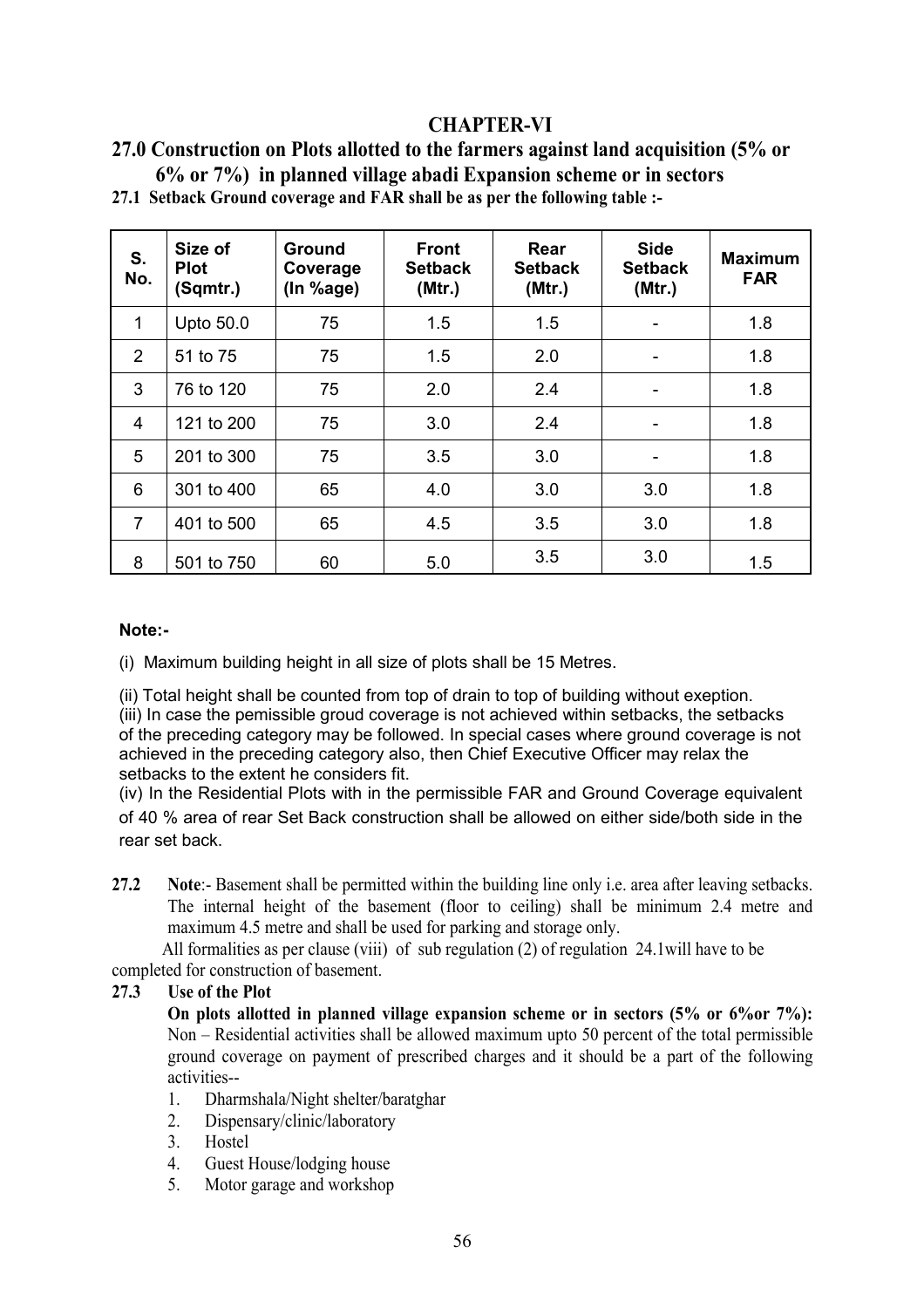- 6. Office for professionals out of which minimum 50% of the space shall be used for self use.
- 7. Restaurant
- 8. Vending booth/kiosks
- 9. Bank
- 10. Post Office
- 11. Telegraph Office
- 12. Creche and Day-care centre
- 13. Retail shop
- 14. Telecommunication tower (only ground based)

No activity whatsoever other than those mentioned above shall be allowed. Allottees under this category will intimate in advance and provide an undertaking to the Authority that the proposal is in conformity with the bye-laws and other regulations prevalent at that time.

#### 27.4 Fees for Conversion of use

- (i) On roads of ROW upto 12.00 metre -prevailing residential rate revised from time to time.
- (ii) On roads of ROW above 12.0 metre and up to 18.0 metres. 1.25 times of the prevailing residential rate revised from time to time.
- (iii) On roads of ROW above 18.0 metre and up to 24.0 metres. 1.50 times of the prevailing residential rate revised from time to time.
- (iv) On roads of ROW above 24.0 metre and up to 45.0 metres. 2.00 times of the prevailing reserved residential rate as per plot size, revised from time to time.
- (v) For corner plot 5% additional of above mentioned charges shall be levied.

#### 27.5 OTHER PROVISIONS

- (i) Safety requirements shall be as per National Building Code and Uttar Pradesh Agani Nivaran avam Agani Suraksha Adhiniyam, 2005 .
- (ii) Items permissible in the setback and calculation of Floor Area Ratio shall be done as per regulation 24.
- (iii) Provisions of parking, loading and unloading spaces:
	- (a) Parking space to be provided for motor vehicles, shall not be less than 20 square metres in open area ( under stilts; 30square metre) and for scooters and cycles the parking spaces provided shall not be less than 3 square metres and 1.40metre respectively.
	- (b) parking space for other vehicles shall be provided as per table-5.
- (iv) Boundary wall height provision shall be as per prevailing direction issued by the Authority from time to time.
- 27.6 Fees for Sanction and completion of building plans:-
	- Plan processing fees shall be as per regulation 10
- 27.7 Regarding Commercial activities -

¼1½ On plots situated along the 30.0m and above wide roads, commercial activities shall be allowed in addition to the activities as mentioned in regulation 27.3.

¼2½ The activities as mentioned in sub regulation (i) above and in regulation 27.3 shall also be allowed on the allotted plots of those farmers whose land was acquired and due to any special circumstances a part of land has been returned to them as per lease back policy of the Authority.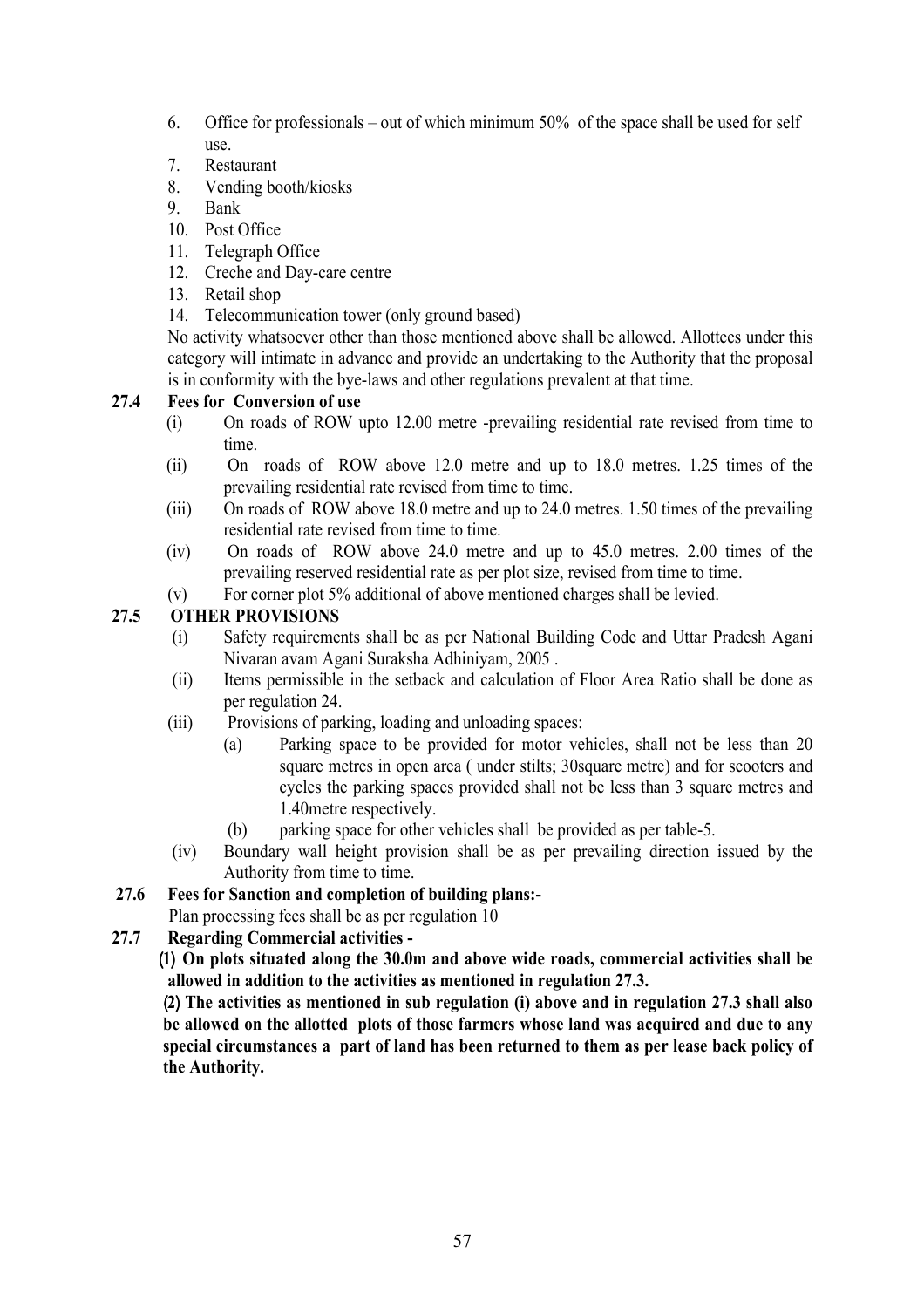# CHAPTER-VII

### 28.0 PURCHASABLE FAR

- 28.1 Note:- Provision of purchasable FAR in Group Housing, Commercial, Institutional, Industrial, Sport and amusement complex, recreational greens and Low Density Sports plot may be considered, where:
	- (i) The Plots exist on 24 mtrs. and above wide road.
	- (ii) The construction has not started.

#### OR

The allottee wants to construct a new additional building within the limits of permissible ground coverage.

OR

The allottee wants to construct new building on the vacant plot.

OR

The allottee has already constructed building within purchasable F.A.R limits

#### OR

Purchaseable F.A.R may be allowed on minimum 18.0 mtrs. and above road width for instituational and industrial use.

Note: The Purchasable FAR shall be allowed up to the maximum limit of the applicable FAR in the Building Regulations. .

#### 28.2 Purchasable FAR shall be allowed with the following provisions/ conditions:-

(i) No construction shall be allowed beyond the limit of maximum permissible ground Coverage.

(ii) Parking facilities shall be provided within the plot as per the provisions of thebuilding bylaws.

(iii) No objection certificate from the Airport Authority of India/ Competent Authority shall be obtained for the height of the building.

(iv) Structural design duly checked and verified by the I.I.T/ N.I.T./ Government Engineering College shall be submitted along with the proposal in case where additional floors are being proposed.

(v) No objection certificate from Fire Safety and Environmental Clearance shall be obtained from the Competent Authorities.

(vi) Purchasable FAR shall be applicable only on the basis of assessment of planned and available physical infrastructure.

(vii) Use of purchaseable FAR shall be governed by the terms and conditions of lease deed.

(viii) In case where purchasable FAR is allowed, the Authority shall permit increase in the height of building as per requirement.

(ix) Additional Propotionate residential units shall be allowed on the purchaseable FAR for Group Housing.

Note:-

- (i) Purchasable FAR is an enabling provision. It shall not be allowed to any Allottee as a matter of right.
- (ii) With the consideration of Traffic density, conditions of approach road, availability of physical infrastructure, distance from the protected area and heritage sites or in the light of planning the Authority may identify the zones/ areas where purchasable FAR shall not be allowed.

(iii) In case of mixed land use permitted in any pocket/plot:

(a) Permissible FAR for various uses shall be as applicable for respective use including the purchasable FAR.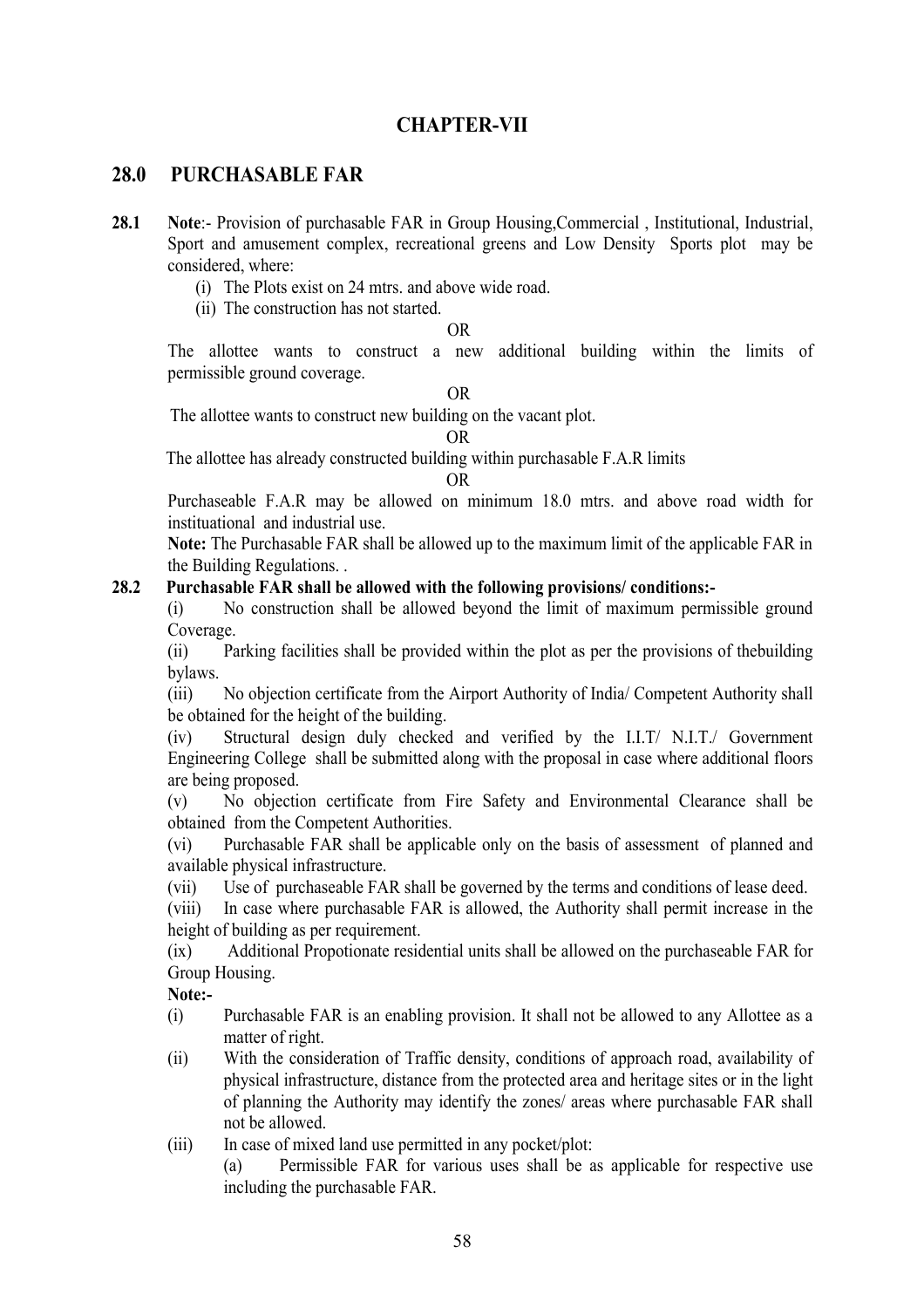(b) The total FAR in the pocket/plot shall be subject to the overall permissible FAR for the pocket/plot.

(c) Purchasable FAR shall be calculated on the basis of the FAR of the individual uses within that pocket/plot.

### 28.3 Calculation Method for the rate of charges of Purchasable FAR:-

Rate assessment for purchasable FAR shall be calculated in proportion to the land requirement for additional built up area. The Fraction of land value shall be charged from the allottee on the basis of following formula:-

C=Le xRcx P

C=Charge

Le=Proportionate Land required against purchasable FAR

i.e. Fp x 100/FAR

Fp = Allowed Additional covered area(sq.mtr.) as per purchasable FAR.

FAR=Permissible Floor Area Ratio as per BuildingRegulations.

 Rc= Prevailing sector rate or allotment rate of related plot (on the basis of auction/sealed bid) whichever is higher.

P=Value of purchasable Factor is as follows:-

| Group Housing | $=0.40$ |
|---------------|---------|
|---------------|---------|

 $Commercial$  =0.60

Institutional /Institutional green\* =0.30

Industrial  $=0.30$ 

Green/sport/recreational Areas =0.20

28.4 Note:- $*(i)$  The purchasable FAR in institutional green plot shall only be permissible for the institutional use in the plot.

> (ii) The purchaseable FAR shall be allowed to a maximum permissible FAR allowed for the particular use above the constructed building. If the allottee has done the construction before sanctioning, the compounding charge of un-sanctioned area shall be payable at the rate of Rs. 200/-per sqmtr. This penalty shall be over and above the fee charged for purchaseable FAR. In case the construction is beyond the limit of purchasable F.A.R the allottee will have to first remove the extra construction beyond permitted F.A.R., then allottee may be allowed the extra purchasable F.A.R.

(iii) The Authority may also allow additional ground coverage with purchaseable

 F.A.R upto the maximum limit of 40% in commercial plots of more than 5000 sq. mtr. area on the basis of additional charges.

Additional Charges for Purchasable Ground Coverage shall be calculated as follows:

 $C = L x 0.30 x R$ 

C= Cost of additional purchasable ground coverage

 $L =$  Land required under ground cover for additional ground coverage

R= Rate of land per sq.mt.( current reserve price or auction/ bid/allotment rate whichever is higher)

0.30 is a constant factor for purchasable ground coverage.

However, additional coverage will not be considered in the setback area.

 (iv) Increase in FAR of industrial plots prior to the commencement of these regulations shall continue to be allowed free of cost. But the increase of FAR of industrial plots notified in these Regulations shall be allowed on purchasable basis. Purchasable FAR may be allowed up to 2.0 FAR in the Industrial plots.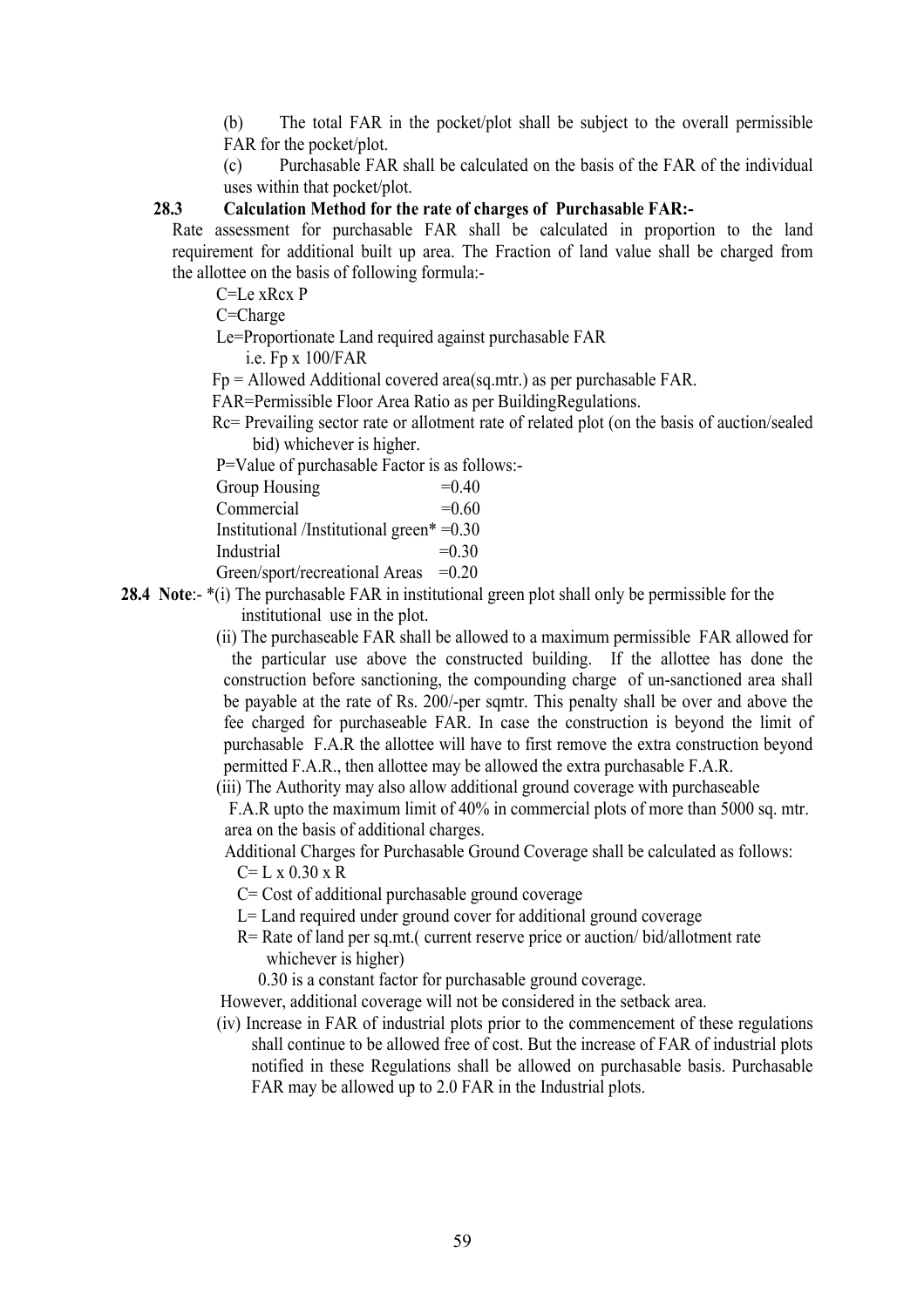#### CHAPTER VIII

# 29.0 Provisions of parking, loading and unloading spaces –

Parking may be provided in open, under stilt, or underground in basements or separate block plots for multi level parking through mechanized methods or conventional ramps. Other option in selected areas is through podium parking. Creation of underground parking below parks and open spaces without disturbing the green areas on the surface may be considered only in exceptional cases as per policy approved by the Authority. Surface parking shall be allowed in setback after leaving clear space of 7.5mtrs., and fulfilling the requirement of tree plantation and Fire Tender movement.

### 29.1 Other Provisions

#### (1) Multi-level Parking plots -

- (i) Multi-level parking facility should preferably be developed in the designated parking spaces/plots.
- (ii) In order to compensate the cost of multi level parking in designated areas and also to fulfill the growing need of parking spaces within urban areas, a maximum 25% of ground floor covered area may be utilized as commercial space. The balance covered area may be utilized on top floors for office use on a plot designated or planned for parking facility.
- (iii) In addition to the required parking spaces for maximum permissible FAR, 3 times additional space for parking component shall be provided.
- (iv) Maximum ground coverage shall be 70%.
- (v) For development of multilevel parking, models should be worked out to encourage the private sector initiative without commercial component.
- (vi) Multi level parking facility shall be allowed in all type of plots.

# (2) Basement Parking

- (i) In plots larger than 10000 sq.mtrs., the basement shall be allowed upto minimum setback of 6.0mtrs. There will be no restriction on the number of levels of basement subject to mechanical ventilation as per provisions in National Building code - 2005, water proofing and structural safety. Evergreen trees shall have to be planted in setback as per landscaping norms of these byelaws.
- (ii) Height of first basement above ground level will be maximum 1.5 mtrs below the roof slab. Where stilt or podium parking is permitted, the first basement roof will be levelled with the ground and the roof slab of the extended basement up to envelop line shall be designed for the fire tender load.
- (iii) The height of basements from floor to ceiling shall be maximum up to 4.5 mtrs.
- (iv) The ramp within setbacks shall be permissible subject to free and convenient movement of fire tender.
- (v) Adequate fire safety, light and ventilation and air change through mechanical means shall be provided as per provisions in National Building Code, 2005.
- (vi) The basements may be used only for parking, services like fire rooms and storage of non-hazardous materials.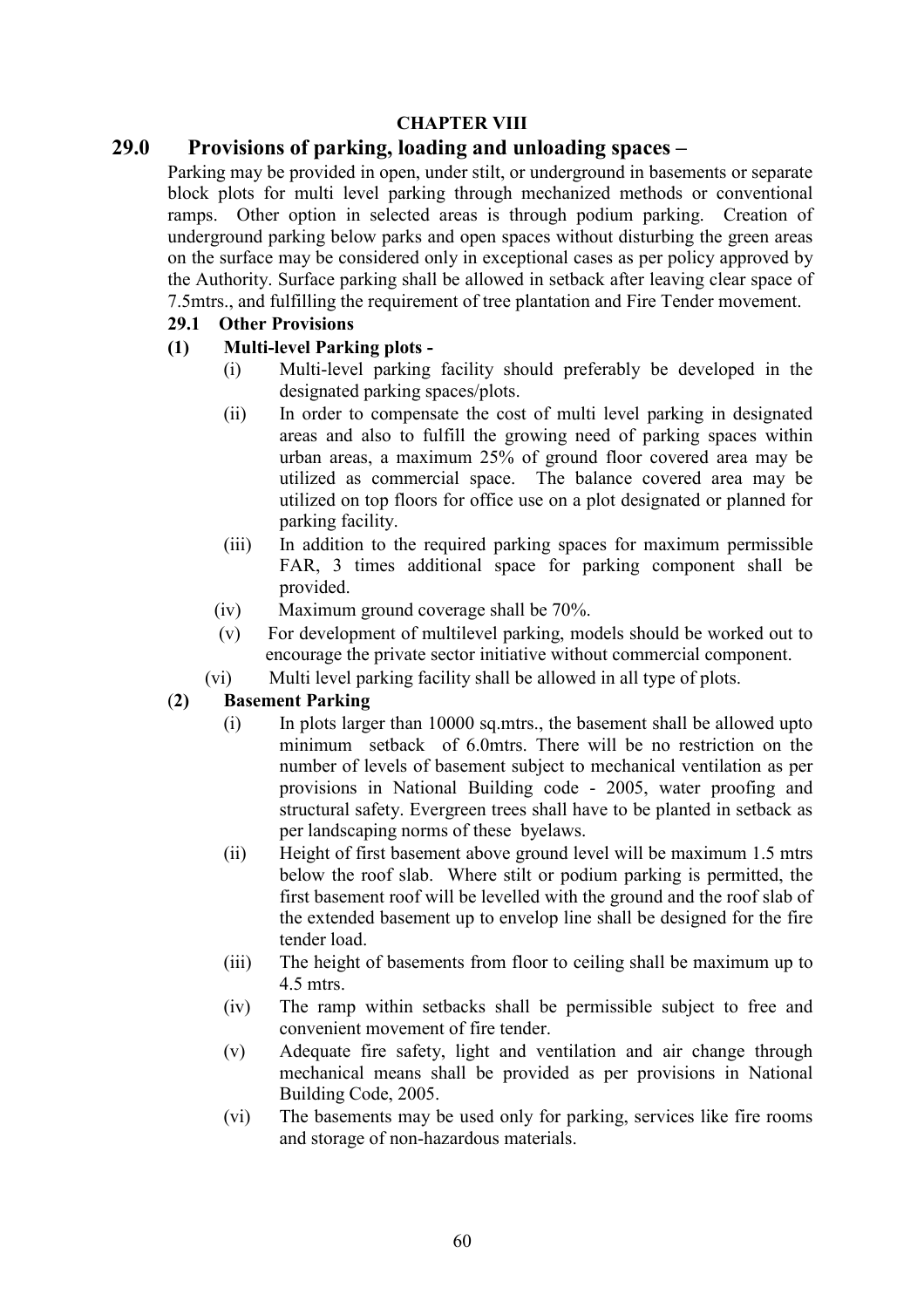# (3) Podium Parking

For adequate parking space, podium parking up to maximum two floors may be permitted within the envelope line, only for parking, with the following conditions;

- (i) Minimum plot area  $= 10000$  sqmtrs.
- (ii) Minimum width of the road  $= 18$  mtrs.
- (iii) Minimum set back at the ground level will be 7.5 mtrs. all around where stilt and one storey podium will be permitted, however, other floors of podium parking may be permitted with larger set back.
- (iv) The height of one level of podium will be maximum 2.4mtrs.from floor to the bottom of beam.
- (v) Podium levels will not be enclosed by any material on the outer periphery except with one metre high metal Jali/mesh for safety.
- (vi) Adequate sprinklers, exits, ramps and fire fighting provisions as per provisions in National Building Code - 2005 will be provided.
- (vii ) Structural safety measures as per BIS codes and for fire tender movement will be ensured.
- (viii) Ramp for podium shall not be allowed in the setback.
- (ix) Services and storage shall be allowed upto the extent of permissible ground coverage.

#### (4) Mechanised Parking

- (i) Mechanized multi level parking will be permitted subject to the following;
- (ii) Minimum plot size  $= 1000$  sq.mtrs.
- (iii) Minimum width of road  $= 18$ mtrs.
- $(iv)$  ECS = 18 sq. mtrs. or as per the design and Technology.
- (v) Clear Height of one level  $= 2.1$  mtrs.
- (vi) Adequate safety measures for mechanical equipments.
- (vii) Backup of electricity through automatic generators.
- (viii) The company shall ensure proper maintenance, structural safety equipment and machinery.

#### (5) Underground Parking

Parking facilities can be created under the open spaces/parks (except heritage park), playground without disturbing the green areas on the surface and surrounding environment. The approvals from the concerned Authority are mandatory after following due process of public hearing before taking up such works. The guidelines for approval are as follows:

- (i) Minimum area of open spaces/park/playground = 5000 sq.mtrs.
- (ii) Minimum width of abutting road = 18mtrs.
- (iii) Up to 50% of the area to be utilized for underground parking with minimum two basements.
- (iv) Ramps to be provided with not more than 1:10 slope.
- (v) Maximum height from the road level shall be 0.5 mtrs with provision for mechanized light and ventilation.

 (vi) Minimum set back from the boundary of the park will be 1.5 mtrs for the purpose of staircase and ramps.

(vii) Fire & structural safety measures shall be as per National Building Code, - 2005.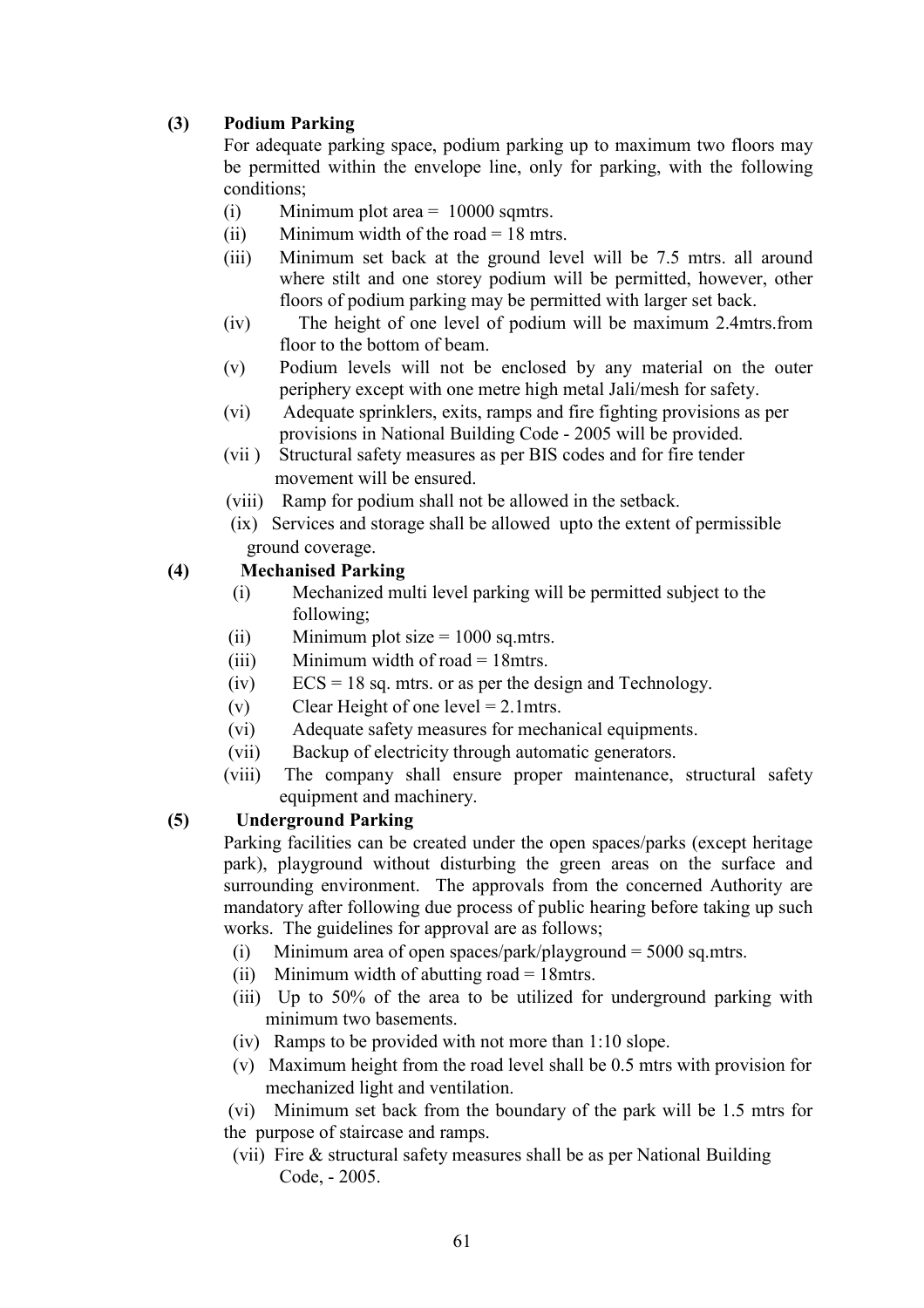(viii) Minimum depth of the earth shall be 0.5mtrs.for planting shrubs and grass.

 (ix) Adequate drainage for irrigation facilities and for water proofing shall be mandatory.

- (x) The Authority may consider to relax the minimum area limit depending upon the requirement in a particular area.
- (a) When parking space is to be provided for motor vehicles, it shall not be less than 20 square metre in open area and 30 square metre in basement and in stilts and for scooters and cycles the parking spaces provided shall not be less than 3 square metres and 1.40 square metres respectively.
- (b) For buildings of different types, parking space for vehicles shall be provided as specified in table No.5-
- 6. Extended Basment: The basement shall be allowed within the setback only for parking purpose all around the plot boundary after leaving a minimum setback of 6.0mtrs. for fire tender movement. The top of the slab shall be flushed with the ground level and the roof shall be designed to take the load of the fire tender with mechanized ventilation.

**Enclosure:-1.** Tables  $(1to 6)$ 

2. Appendix  $(1 \text{ to } 12)$ 

 $(V.N. Garg)$ Principal secretary.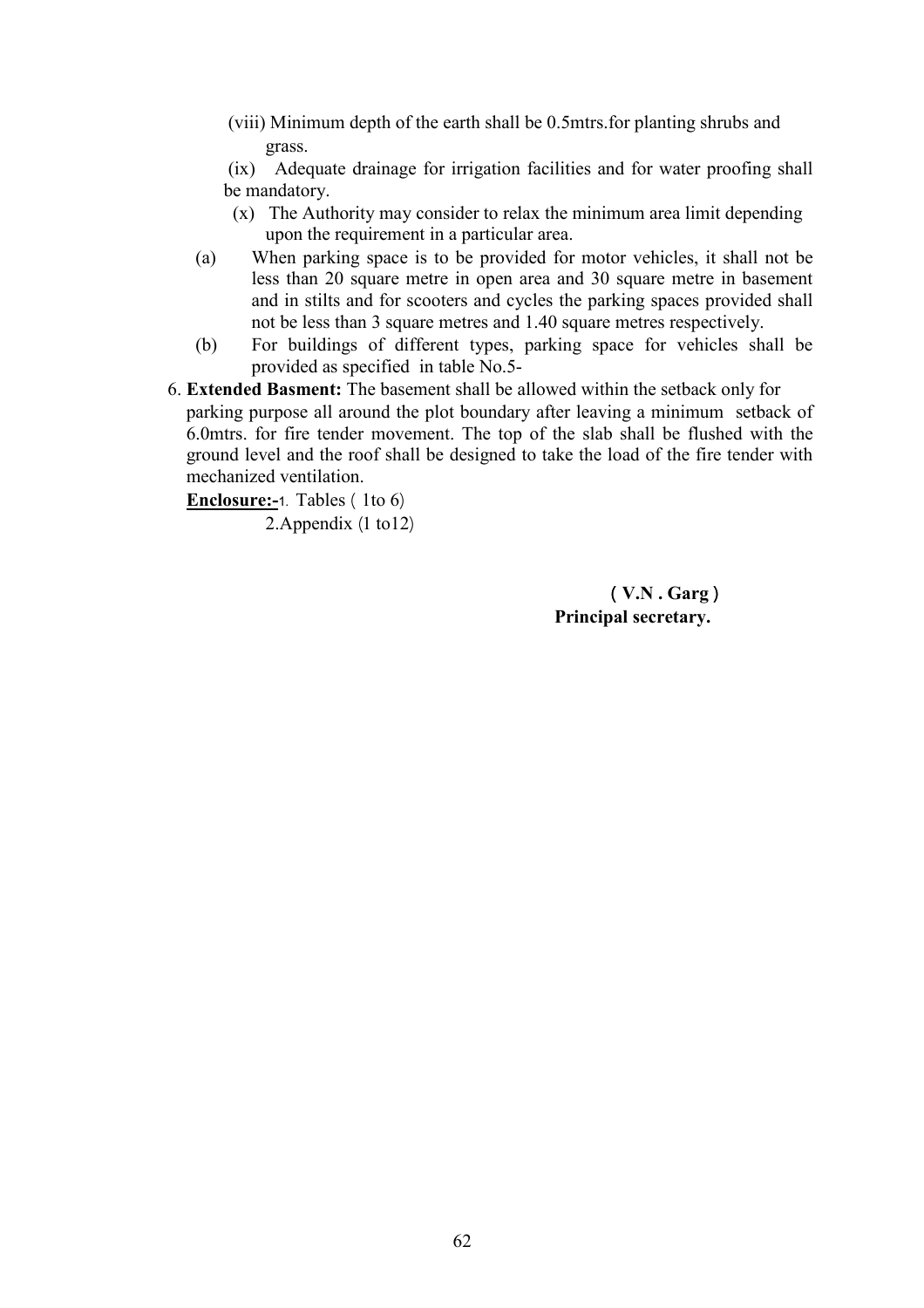#### TABLE No. 1 (See regulation 24.1)

| S.<br>No.       | <b>Size of Plot</b><br>(Sqmtr.) | Ground<br>Coverage<br>(In %age) | Front<br><b>Setback</b><br>(Mtr.) | Rear<br><b>Setback</b><br>(Mtr.) | <b>Side</b><br><b>Setback</b><br>(Mtr.) | <b>Maximum FAR</b> |
|-----------------|---------------------------------|---------------------------------|-----------------------------------|----------------------------------|-----------------------------------------|--------------------|
| $\mathbf{1}$    | Upto $50.0$                     | 75                              | 1.5                               | 1.5                              | $\overline{\phantom{a}}$                | 1.8                |
| 2               | 51 to 75                        | 75                              | 1.5                               | 2.0                              | -                                       | 1.8                |
| $\overline{3}$  | 76 to 120                       | 75                              | 2.0                               | 2.4                              | $\overline{\phantom{a}}$                | 1.8                |
| $\overline{4}$  | 121 to 200                      | 75                              | 3.0                               | 2.4                              | ۰                                       | 1.8                |
| 5               | 201 to 300                      | 75                              | 3.5                               | 3.0                              | -                                       | 1.8                |
| 6               | 301 to 400                      | 65                              | 4.0                               | 3.0                              | 3.0                                     | 1.8                |
| $7\overline{ }$ | 401 to 500                      | 65                              | 4.5                               | 3.5                              | 3.0                                     | 1.8                |
| 8               | 501 to 750                      | 60                              | 5.0                               | 3.5                              | 3.0                                     | 1.5                |

# Ground Coverage, FAR and Setbacks in Residential Plots

Note:-

(i) Maximum building height in all size of plots shall be 15 Metres.

(ii) Total height shall be counted from top of drain to top of building without exeption. (iii) In case the pemissible groud coverage is not achieved within setbacks, the setbacks of the preceding category may be followed. In special cases where ground coverage is not achieved in the preceding category also, then Chief Executive Officer may relax the setbacks to the extent he considers fit. (iv) In the Residential Plots with in the permissible FAR and Ground Coverage equivalent of 40 % area of rear Set Back construction shall be allowed on either side/both side in the rear set back.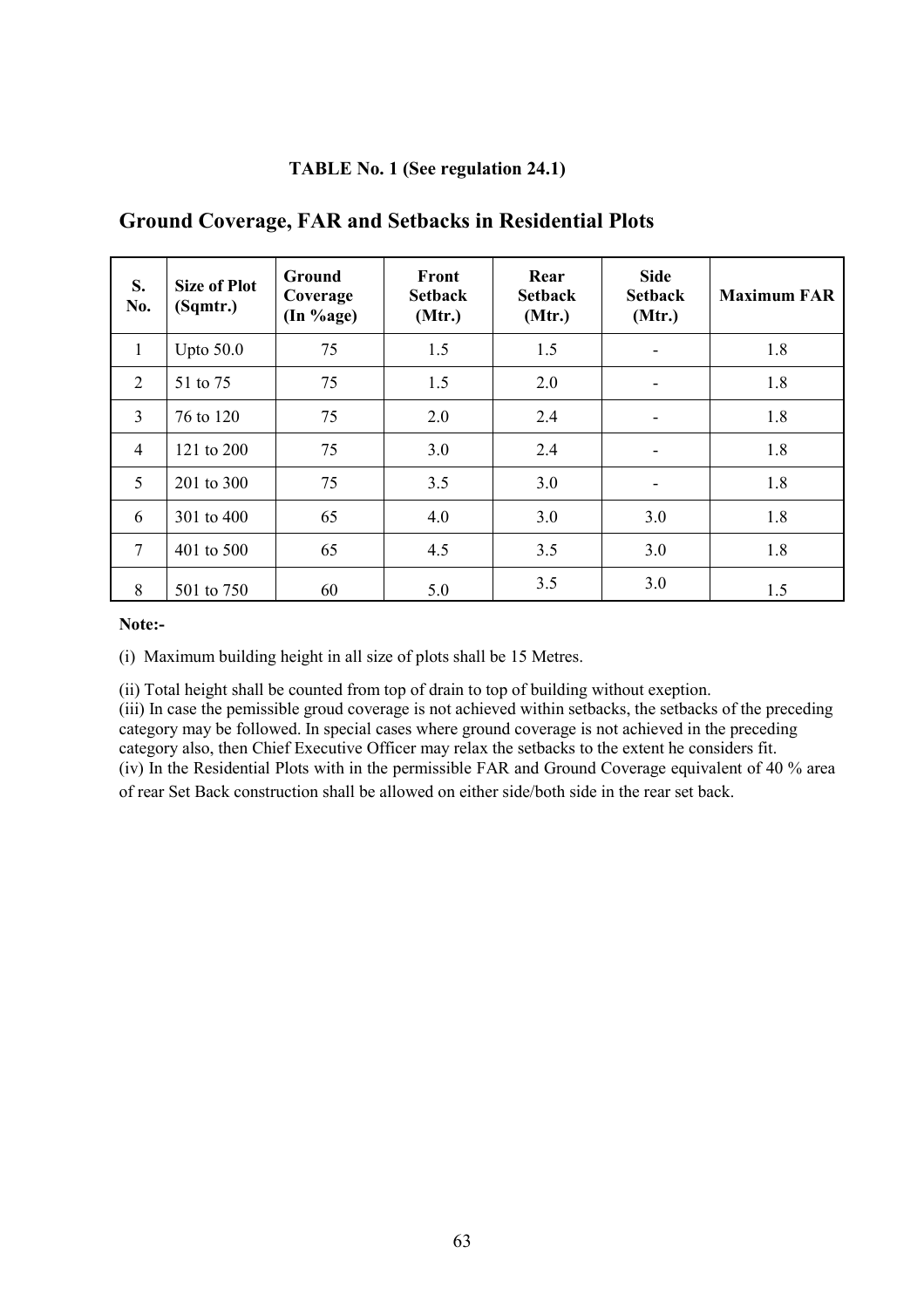# TABLE  $No. - 2$ (See regulation 24.2, 24.3, 24.4, 24.5, 24.6, 24.7) Setbacks for all category and uses of plots other than individual residential Plots

| S.No.          | Plot Size (in square metre) | Front  | Rear       | Side $(1)$ | Side $(2)$     |
|----------------|-----------------------------|--------|------------|------------|----------------|
|                |                             | (in    | (in metre) | (in metre) | (in metre)     |
|                |                             | metre) |            |            |                |
| 1.             | Up to $150$                 | 3.0    | 1.5        |            | $\Omega$       |
| 2.             | Above 151 upto 300          | 3.0    | 3.0        |            | $\Omega$       |
| 3 <sub>1</sub> | Above $301$ upto $500$      | 4.5    | 3.0        | 3.0        | $\overline{0}$ |
| 4.             | Above 501 upto 2000         | 6.0    | 3.0        | 3.0        | 3.0            |
| 5.             | Above 2001 upto 6000        | 7.5    | 6.0        | 4.5        | 4.5            |
| 6.             | Above $6001$ upto $12000$   | 9.0    | 6.0        | 6.0        | 6.0            |
| 7.             | Above 12001 upto 20,000     | 12.0   | 7.5        | 7.5        | 7.5            |
| 8.             | Above 20,001 upto 40,000    | 15.0   | 9.0        | 9.0        | 9.0            |
| 9.             | Above 40,001                | 16.0   | 12.0       | 12.0       | 12.0           |

#### Notes:

- $\overline{(1)}$  Specific setbacks shall be as per scheme/layout/zonal plan prepared by the Authority whenever such a plan is prepared by the Authority.
- (2) In case the permissible coverage is not achieved within setbacks, the setbacks of the preceding category may be followed.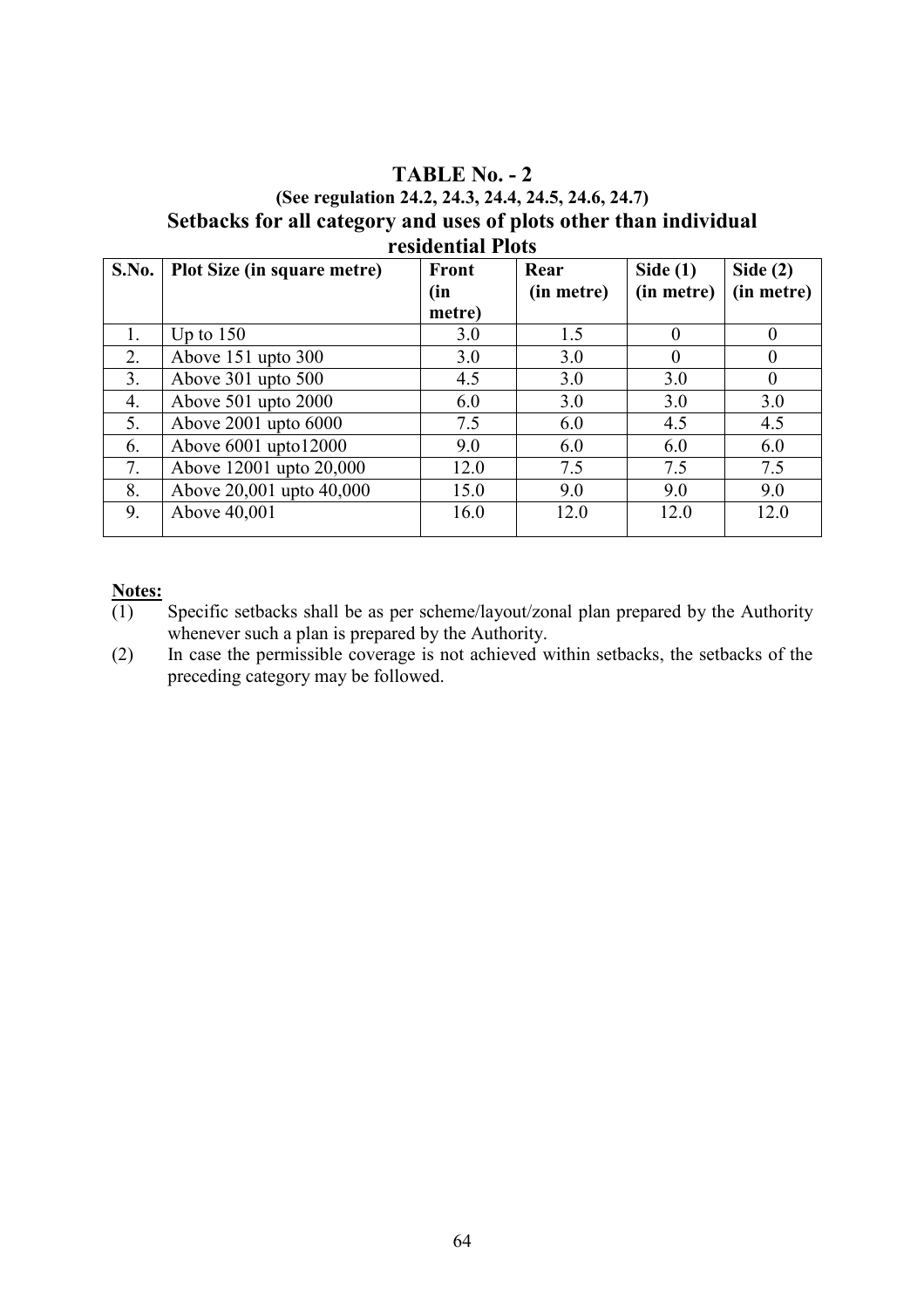# TABLE  $No. - 3$ (See regulation 24.2, 24.3, 24.4, 24.5, 24.6, 24.7)

#### Features permitted in the setbacks of the plots after leaving 6.0m clear space for fire tender

| S.No.            | <b>Features</b>        | <b>Description</b>                                               |  |  |
|------------------|------------------------|------------------------------------------------------------------|--|--|
|                  | Decorative Column      | Columns purely decorative and not load bearing shall be          |  |  |
|                  |                        | permitted in setback. Such columns of any material and number    |  |  |
|                  |                        | shall be permitted but maximum size of each column shall not     |  |  |
|                  |                        | exceed 0.30mtrs x 0.30mtrs                                       |  |  |
| 2.               | <b>Buttresses</b>      | Buttresses, any number, shall be permitted in setback up to      |  |  |
|                  |                        | maximum width of 0.750 mtrs in setback.                          |  |  |
| 3 <sub>1</sub>   | Moulding,              | Murals, moulding and cornices if provided along under any        |  |  |
|                  | Cornices and           | projection shall be permitted upto a maximum width of 150        |  |  |
|                  | <b>Murals</b>          | millimetre over and above the maximum permissible                |  |  |
|                  |                        | dimensions of a projection or a canopy.                          |  |  |
| $\overline{4}$ . | Planters and Sun       | Projection in form of planter, cantilevered fins, egg crates and |  |  |
|                  | <b>Control Devices</b> | other sun control devices shall be permitted in setback upto     |  |  |
|                  |                        | maximum width of 0.750 metre. Maximum depth of such              |  |  |
|                  |                        | planters shall not exceed 0.600 metre.                           |  |  |
| 5 <sub>1</sub>   | Jali                   | Jali of any material shall be permitted over projections which   |  |  |
|                  |                        | are primarily meant to cover window Air-conditioning units       |  |  |
|                  |                        | and dessert cooler. Maximum width of such jalies shall not be    |  |  |
|                  |                        | more than 0.75 mtrs.                                             |  |  |
| 6.               | Casing Enclosure       | Casing/enclosures of any material to cover rain water pipe shall |  |  |
|                  | to cover Rain          | be permitted in setback upto depth of maximum 0.50mtrs and       |  |  |
|                  | Water pipe             | maximum width of 0.75mtrs                                        |  |  |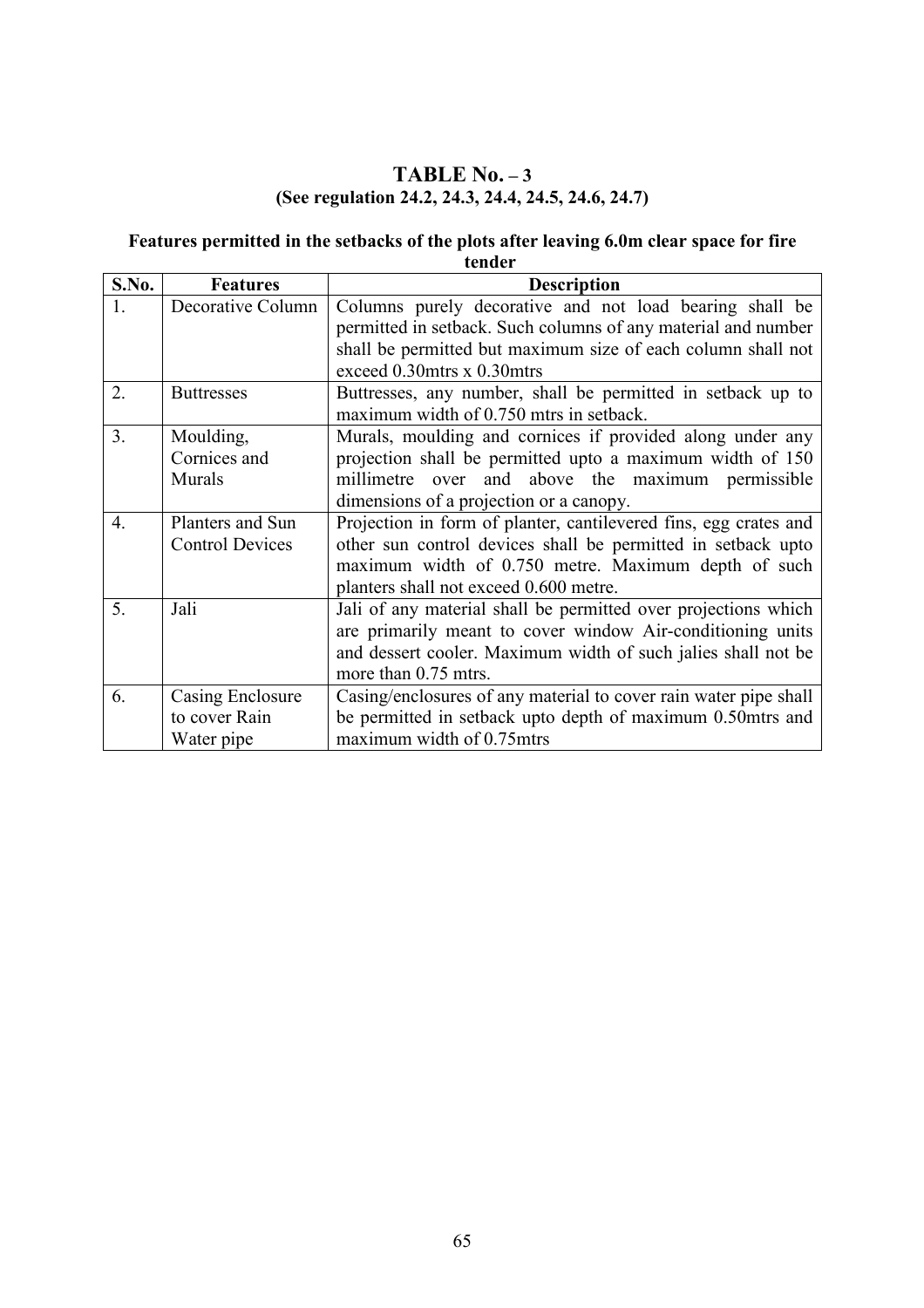# Table No.  $-4$ (See regulation 24.2, 24.3, 24.4, 24.5, 24.6, 24.7)

# Area under canopy in buildings other than residential buildings

| S.No. | Plot size (in square metre) | Maximum area under canopy |
|-------|-----------------------------|---------------------------|
|       |                             | (in sqmtrs.)              |
|       | Upto $150$                  | Nil                       |
| 2.    | Above 150 upto 300          | 12 (only in side setback) |
| 3.    | Above 300 upto 500          | 25                        |
| 4.    | Above 500 upto 2000         | 40                        |
| 5.    | Above 2000 upto 4000        | 55                        |
| 6.    | Above 4000 upto 10,000      | 70                        |
| 7.    | Above 10,000 upto 20,000    | 85                        |
| 8.    | Above 20,000 upto 40,000    | 100                       |
| 9.    | Above 40,000                | 115                       |

Note: Minimum width of canopy shall be 1.8 mtrs.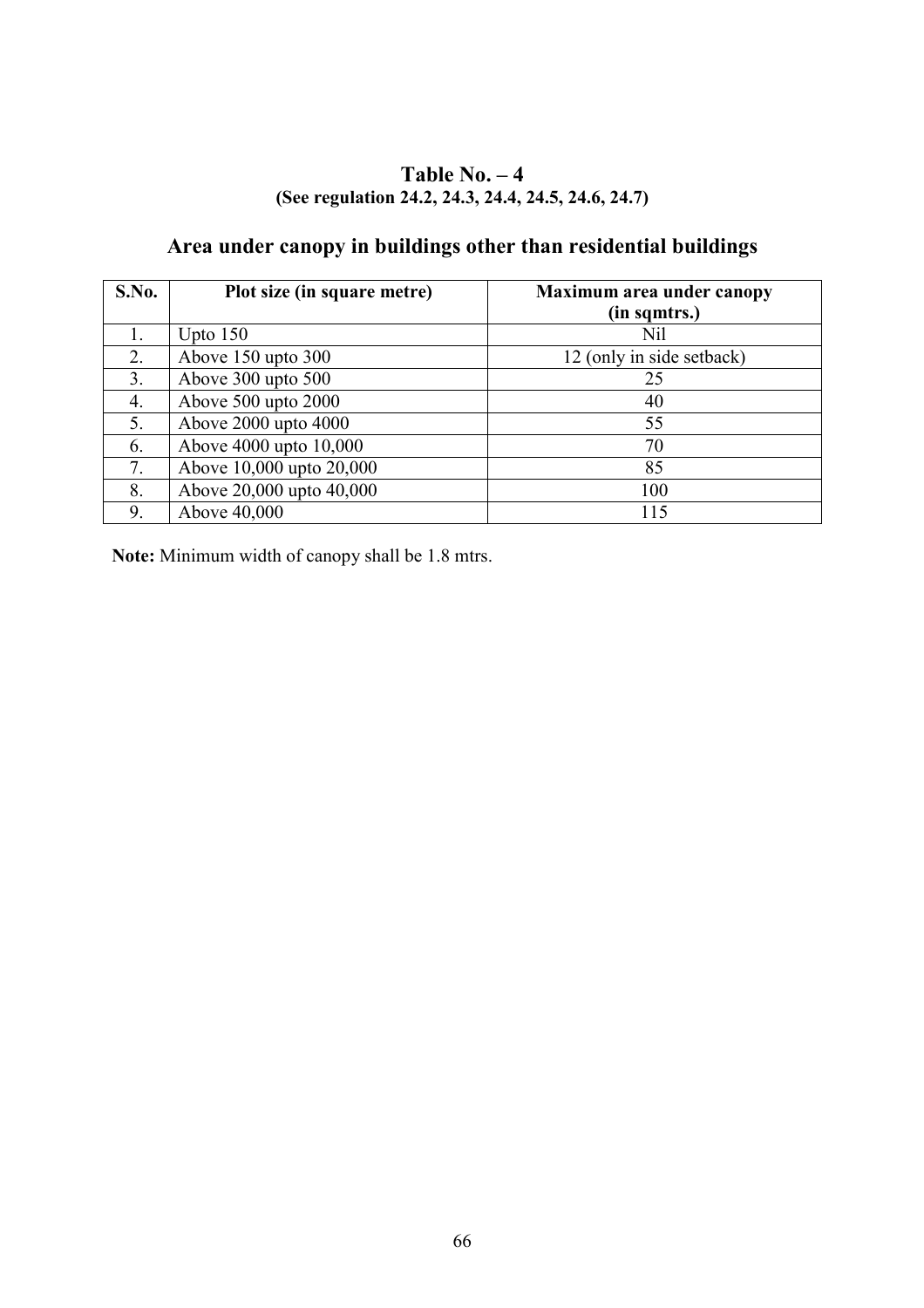# TABLE No.  $-5$ **Provision of Parking Requirement**

| <u>SI. No.</u> |     | <b>Building/plot</b>             | <b>Parking space</b>                                                                                                                                                                                                                                                                                                                                                             |
|----------------|-----|----------------------------------|----------------------------------------------------------------------------------------------------------------------------------------------------------------------------------------------------------------------------------------------------------------------------------------------------------------------------------------------------------------------------------|
|                | 1.  | (a) Group Housing                | One ECS/parking space per 80 square<br>metres of permissible FAR area.                                                                                                                                                                                                                                                                                                           |
|                |     | (b) Hostel, Lodges,              | One parking space for every 2 guest<br>rooms.                                                                                                                                                                                                                                                                                                                                    |
|                |     | Guest house Hotel.               |                                                                                                                                                                                                                                                                                                                                                                                  |
|                | 2.  | <b>Educational Building</b>      | One parking space for every 100 square<br>metres of permissible FAR area.                                                                                                                                                                                                                                                                                                        |
|                |     | (a) IT/ ITES, Offices,           | One parking space for 50 square metre of                                                                                                                                                                                                                                                                                                                                         |
|                |     | and Institution                  | permissble FAR area.                                                                                                                                                                                                                                                                                                                                                             |
|                |     | (b) Auditorium                   | One Parking space per 15 seats                                                                                                                                                                                                                                                                                                                                                   |
|                |     | (c) Bus parking                  | One bus parking per 750 square metre of<br>permissible FAR area.                                                                                                                                                                                                                                                                                                                 |
|                |     | (d) Off street parking           | Higher Secondary School 4.5 mtrs. off-<br>street parking depth in the entire frontage<br>with boundary wall shifted back and front<br>set back will be considered from property<br>line and in other institutions upto 4.5<br>mtrs. in half the width of the front of the<br>plot would be required for providing off-<br>street parking on roads of 18.0 mtrs or<br>more width. |
|                |     | e) Residential area              | One parking space per 150 sq mtrs. of<br>permissible FAR area, in plot size of 112<br>sq mtrs. and above.                                                                                                                                                                                                                                                                        |
|                | 3.  | Medical                          | One parking space for every 65 sq mtrs.<br>of permissible FAR area.<br>One ambulance for every 375 sq mtrs of                                                                                                                                                                                                                                                                    |
|                | 4.  | Commercial                       | permissible FAR area.<br>One parking space for 30 sq mtrs of<br>permissible FAR area.                                                                                                                                                                                                                                                                                            |
|                | 5.  | Industrial                       | One parking space per 100 sq mtrs of<br>permissible FAR area.                                                                                                                                                                                                                                                                                                                    |
|                | 6.  | Storage                          | One parking space for 100 sq mtrs of<br>permissible FAR area.                                                                                                                                                                                                                                                                                                                    |
|                | 7.  | Loading/Unloading                | One parking space for every 100 sq mtrs.<br>for industries and storage building                                                                                                                                                                                                                                                                                                  |
|                | 8.  | Multiplex / Cinema               | One parking space per 15 seats.                                                                                                                                                                                                                                                                                                                                                  |
|                | 9.  | Religious                        | One parking space per 100 sq mtrs of<br>permissible FAR area.                                                                                                                                                                                                                                                                                                                    |
|                | 10. | Utilities (Fire Station, Police) | One parking space per 100 sq mtrs of<br>permissible FAR area.                                                                                                                                                                                                                                                                                                                    |
|                |     | Stations, Post Office, Taxi      |                                                                                                                                                                                                                                                                                                                                                                                  |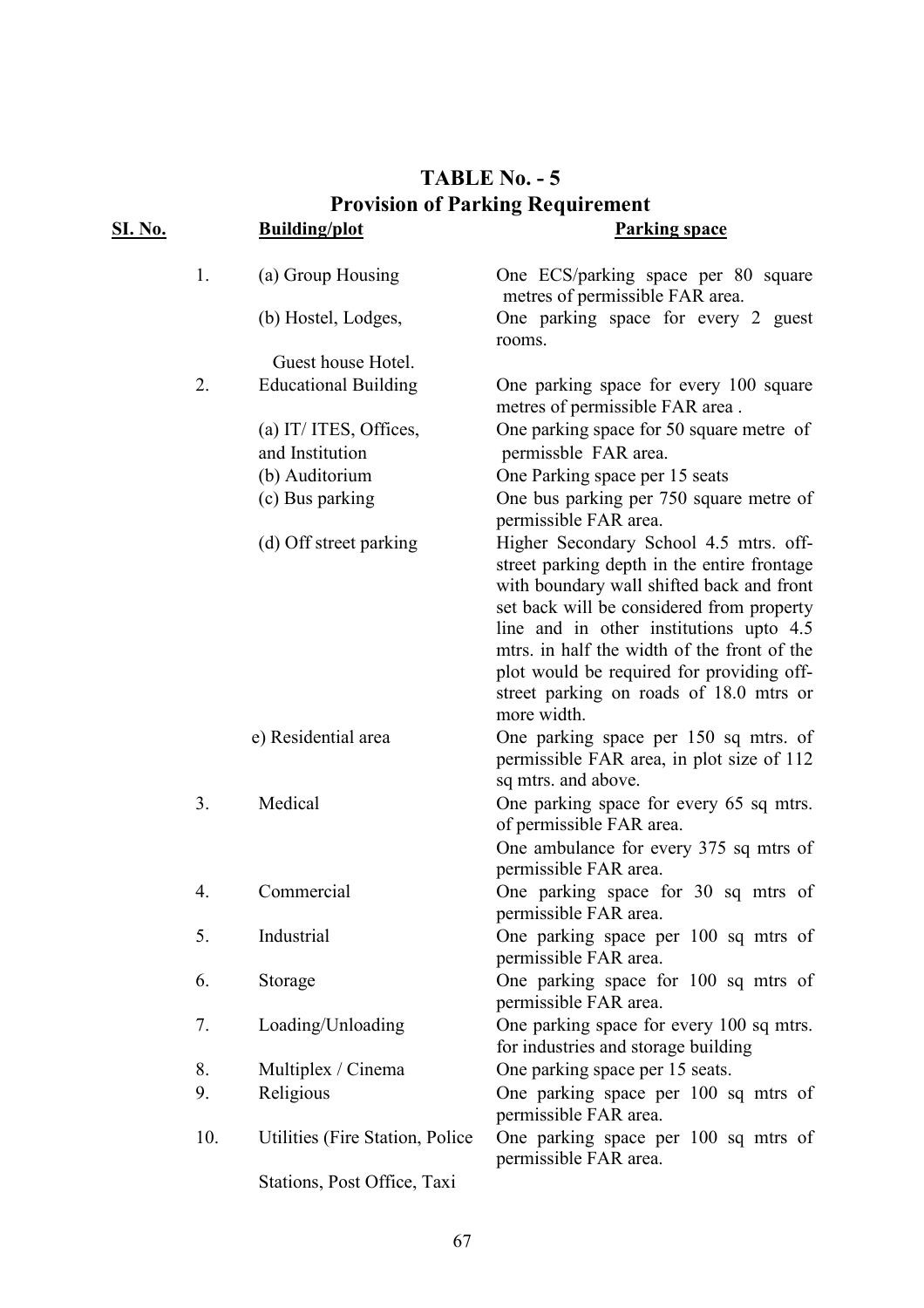Stand etc.)

 11. Recreational One parking space per 50 sq mtrs of permissible FAR area. 12. One ECS  $=13.75$  sqmtrs, 13. Area Requirement 30 sq mtrs. per ECS in basement/stilt/ podium/ covered parking and 20 sq mtrs

for surface parking

- Note: (I) Notwithstanding anything contained in these directions/regulations the Chief Executive Officer may where having regard to the features of a particular sector and the width of a road abutting any building / plot and the master plan consider it expedient to do so order for the preparation of architectural control detailed drawing for any of all the major projects specifically, especially of non residential character which may or may not deviate partly or wholly from the provisions of these regulations. For such purpose, Chief Executive Officer may constitute a committee, which shall submit its report to him for final decision.
- (II) Helipad may be permitted on the roof top of buildings above 60 mtrs. height subject to the clearance from Airport Authority and structural safety from I.I.T/ N.I.T.
- (III) Development of parking facilities may be permitted proportionately on the basis of proposed phasewise development. However, provision of parking facilities has to be made on the basis of maximum permissible F.A.R.
- (IV) Parking norms are revised from time to time. Parking facilities have to be provided on the basis of revised norms for new proposed construction. Parking facility developed on the basis of old norms for old construction may be allowed to continue. If no parking facility has been developed, provisions have to be made on the basis of new norms for the entire old and proposed construction.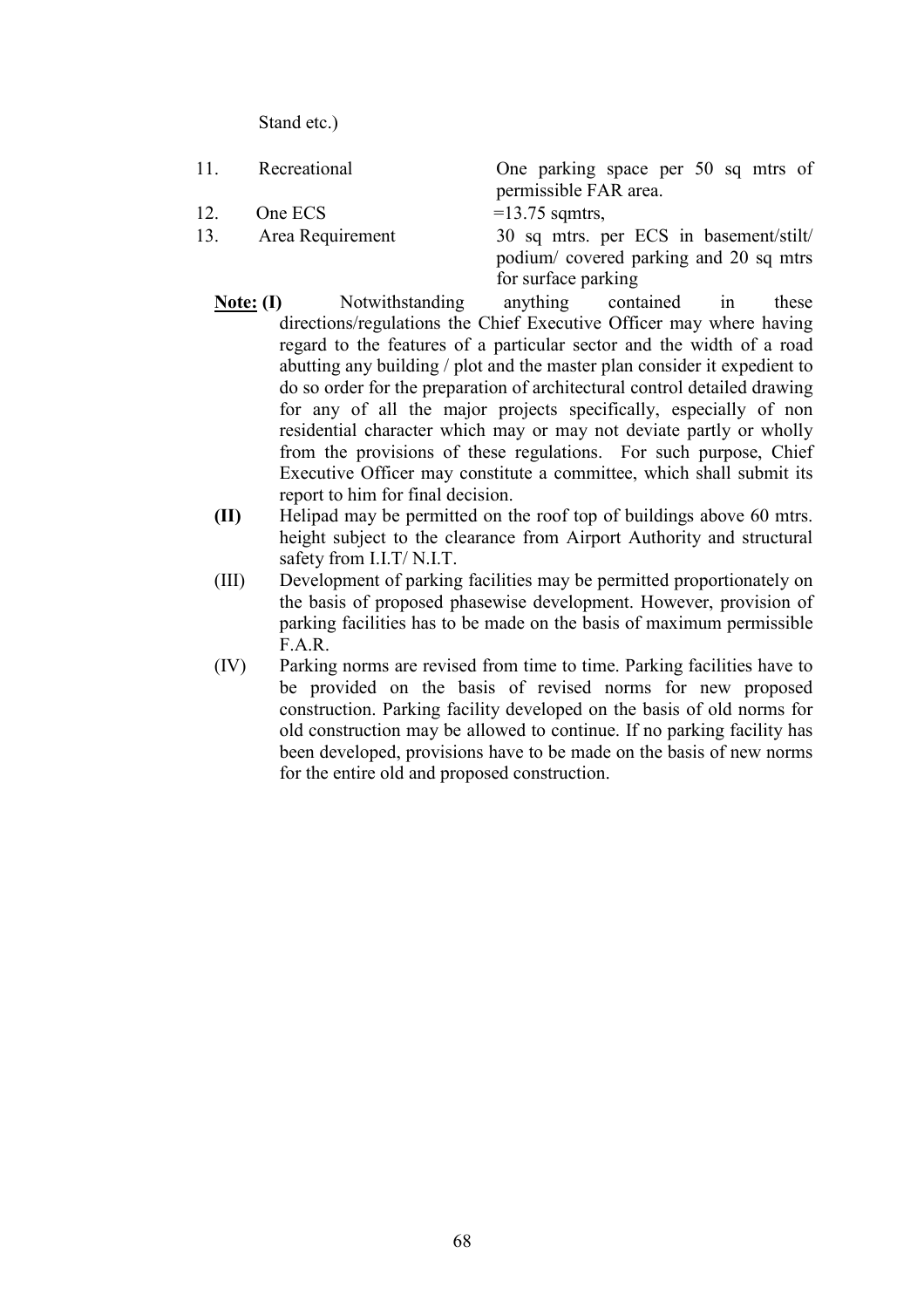# TABLE No.  $-6$ Provisions for Landscaping

1 (a) Institutional, commercial, office / Industrial units / group housing, farm house shall be required to plant a minimum number of trees in their premises as follows.

| <b>Plot size</b>       | Number of trees required                                                                                                                                             | Minimum open space to be kept                                                                       |  |  |
|------------------------|----------------------------------------------------------------------------------------------------------------------------------------------------------------------|-----------------------------------------------------------------------------------------------------|--|--|
| (in square             |                                                                                                                                                                      | for landscaping                                                                                     |  |  |
| metre)                 |                                                                                                                                                                      |                                                                                                     |  |  |
| <b>Upto 2000</b>       | One tree per 100 square metre of<br>open space out of which minimum<br>50 percent to be in the category of<br>evergreen trees.*                                      | 25 percent of open area. In case of<br>industrial<br>plots<br>soft<br>no<br>landscaping is required |  |  |
| Above 2000 to<br>12000 | One tree per 100 square metre of $\vert$ 25 percent of open area<br>open space out of which minimum<br>50 percent trees to be in the<br>category of evergreen trees. |                                                                                                     |  |  |
| More than<br>12000-    | One tree per 100 square metre of<br>open space out of which minimum<br>50 percent to be in the category of<br>evergreen trees.                                       | 50 percent of open area                                                                             |  |  |

(b) In case of plotted development in group housing plantation provision shall be as per Landscape Master Plan and following norms shall be followed.

- (i) On 18.0 metre and 24.0 metre wide road, alternate variety of evergreen and ornamental trees shall be planted  $\omega$  7.5 metre centre to centre.
- (ii) On road upto 12 metre ornamental trees will be planted  $\omega$ , 5 metre centre to centre of single variety in each pocket.
- (c) Recreational, Institutional Green: In addition to the requirement as mentioned in clause (a) detailed landscape plan will have to be got approved by the Authority as per specification in Landscape Master Plan and landscape manual approved by the Authority.
- 2. Residential plots other than group housing (flatted) :-
	- (i) One tree in every plot for plot size upto 120 square metre.
	- (ii) Two trees in every plot for plot size above 120 and upto 300 square metre.
	- (iii) One tree additional in every100sqm for plot above 300 square metre.
- 3. The minimum height of plantation of sapling should be 3.6 mtrs at the time of occupancy.
- \* Evergreen Tree: Tree that remains green for most part of the year and sheds leave slowly throughout the year, having height more than 2.0 mtrs, with a well distinguished trunk,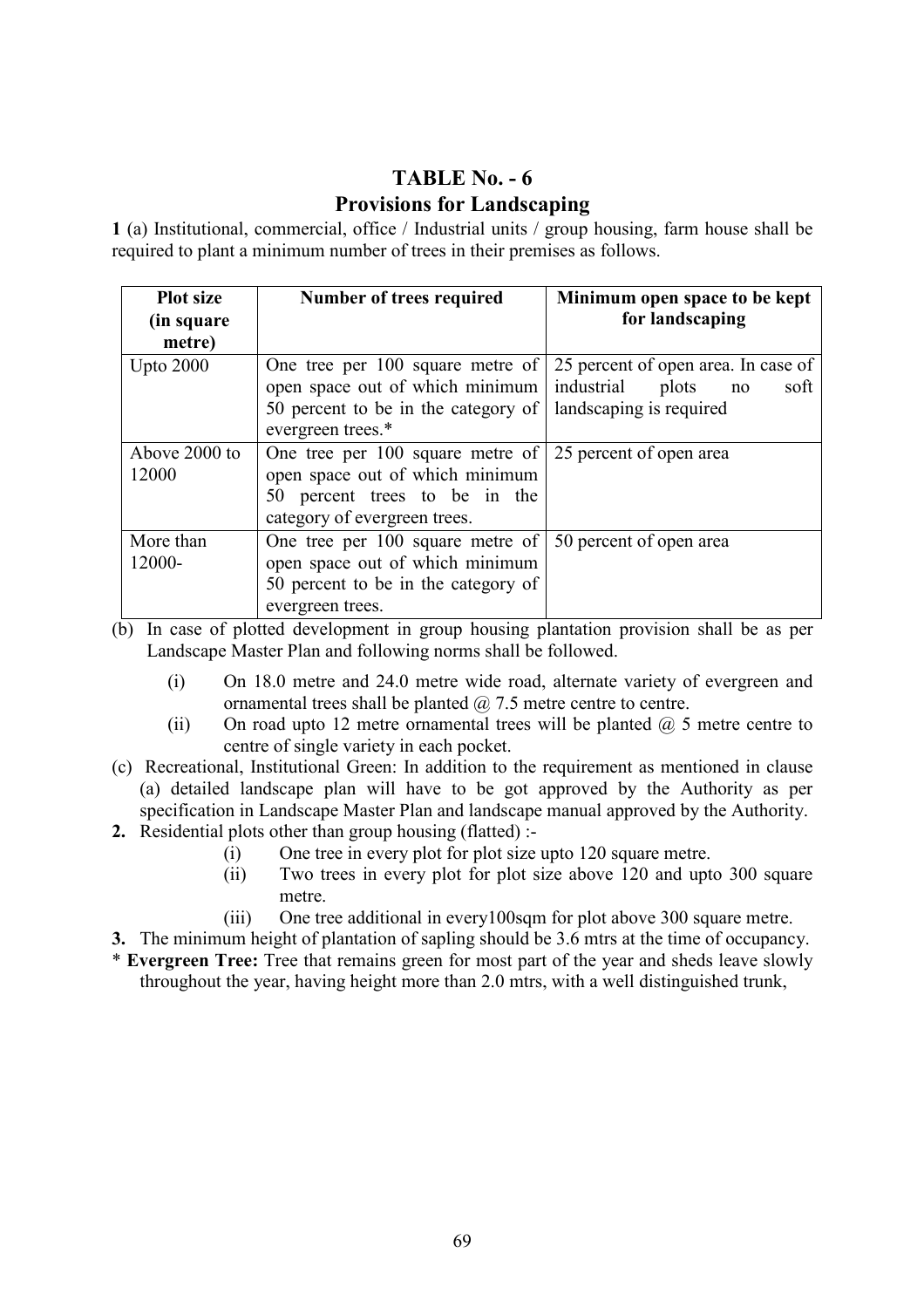# **APPENDIX-I**

{See regulation 5}

# Form for first application to erect, re-erect, demolish or to make material alteration in a building

To,

The Chief Executive Officer, New Okhla Industrial Development Authority,

Noida, Uttar Pradesh.

Sir,

I hereby make application that I intend to erect/re-erect/demolish or to make material alteration in the building on Plot No …………………………. in Sector-------------------------- -- , Noida in accordance with the New Okhla Industrial Development Area Building Regulations and Planning and Development Directions and I enclose herewith the documents as per checklist 1-A/ 1-B/1-C/1-D annexed to this application.

l request that the construction may be approved and permission accorded to me to execute the work.

Signature of the applicant

#### Name of applicant (in Block letters).

Address of the applicant : Dated :-

(i) NOTE—Strike out which is not applicable.

#### CHECKLIST -1 A (For buildings on individual residential plots)

- (i) Ownership documents; copies of allotment letter ( transfer letter/memo or mutation letter in case of transfer) possession certificate, the lease deed (transfer deed in case of transfer), and dimension plan issued by the Authority.
- (ii) Form for first application to erect, re-erect, demolish or to make material alteration in a building (Appendix 1)
- (iii) Certificate prescribed in Appendix- 2 for undertaking the supervision by the Technical Person. Any change of the technical personnel during construction work shall be intimated to the Chief Executive Officer in writing.
- (iv) Structural stability certificate from the Architect/Structural Engineers as per Appendix-3.
- (v) Certificate for sanction of Building Plan as per Appendix-4.
- (vi) Where basement is proposed to be constructed, Indemnity bond on Rs. 100/- stamp paper duly attested by a Notary, shall have to be submitted.
- (vii) Specification of proposed building as per Appendix -6.
- (viii) Application for drainage of premises as per Appendix-7.
- (ix) Photocopy of the registration of the Technical Person as per Appendix 12 duly authenticated with plot number for which it is submitted.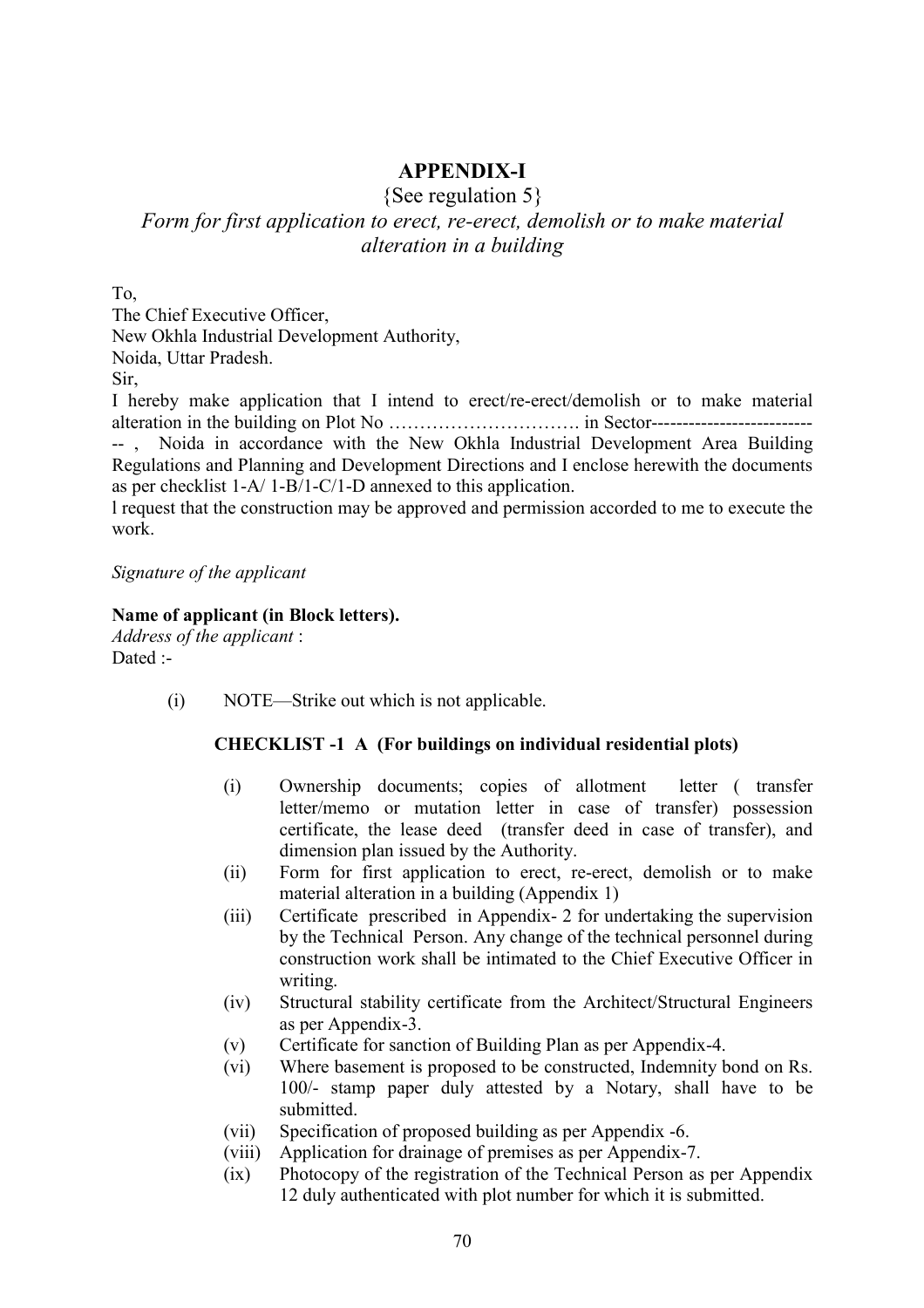- $(x)$  In case of demolition photo of existing building.
- (xi) Soft copy of drawings in CD.
- (xii) In case of revalidation and revision original sanctioned plan to be submitted.
- (xiii) Photocopy of receipt of fees deposited, and such other charges, if any, as required by the Authority from time to time.
- (xiv) Three copies of drawings (one cloth mounted) duly signed by the Technical Person and Owner.
- (xv) Any other document as may be required by the Authority from time to time.

CHECKLIST -1 B (For buildings other than those on individual residential plots)

- (i) Ownership documents; copies of allotment letter, possession certificate, the lease deed (transfer deed in case of transfer), and dimension plan issued by the authority.
- (ii) Form for first application to erect, re-erect, demolish or to make material alteration in a building (Appendix 1).
- (iii) Certificate prescribed in Appendix- 2 for undertaking the supervision by the Technical Person. Any change of the technical personnel during construction work shall be intimated to the Chief Executive Officer in writing.
- (iv) Structural stability certificate from the Architect/Structural Engineers as per Appendix-3.
- (v) Certificate for sanction of Building Plan as per Appendix-4.
- (vi) Where basement is proposed to be constructed, Indemnity bond on Rs. 100/- stamp paper duly attested by a Notary, shall have to be submitted.
- (vii) Specification of proposed building as per Appendix -6.
- (viii) Application for drainage of premises as per Appendix-7.
- (ix) Photocopy of the registration of the Technical Person as per Appendix 12 duly authenticated with Plot No. for which it is submitted.
- (x) Photocopy of receipt of fees deposited, and such other charges, if any, as required by the Authority from time to time.
- (xi) Three copies of drawings (one cloth mounted) duly signed by the Technical Person and owner.
- (xii) Certificate of registered structural engineer and owner regarding earthquake resistance of the building as per Appendix  $8(A)/8(B)/8(C)$ , where-ever applicable.
- (xiii) Two copies of the drawings giving details of provisions for fire safety, security as per National Building Code.
- (xiv) Approval from the competent authority in case of hazardous buildings.
- (xv) Soft copies of the drawings in compact disc.
- (xvi) Valid time extension ,where- ever applicable.
- (xvii) NOC from Airport Authority if building is more than 30.0 mtrs high.
- (xviii) NOC from Ministry of environment if covered area is more than 20,000 sq mtrs.
- (xix) Any other document as may be required by the Authority from time to time.
- (xx) In case of revision and revalidation original sanction plan to be surrendered/ submitted as the case may be.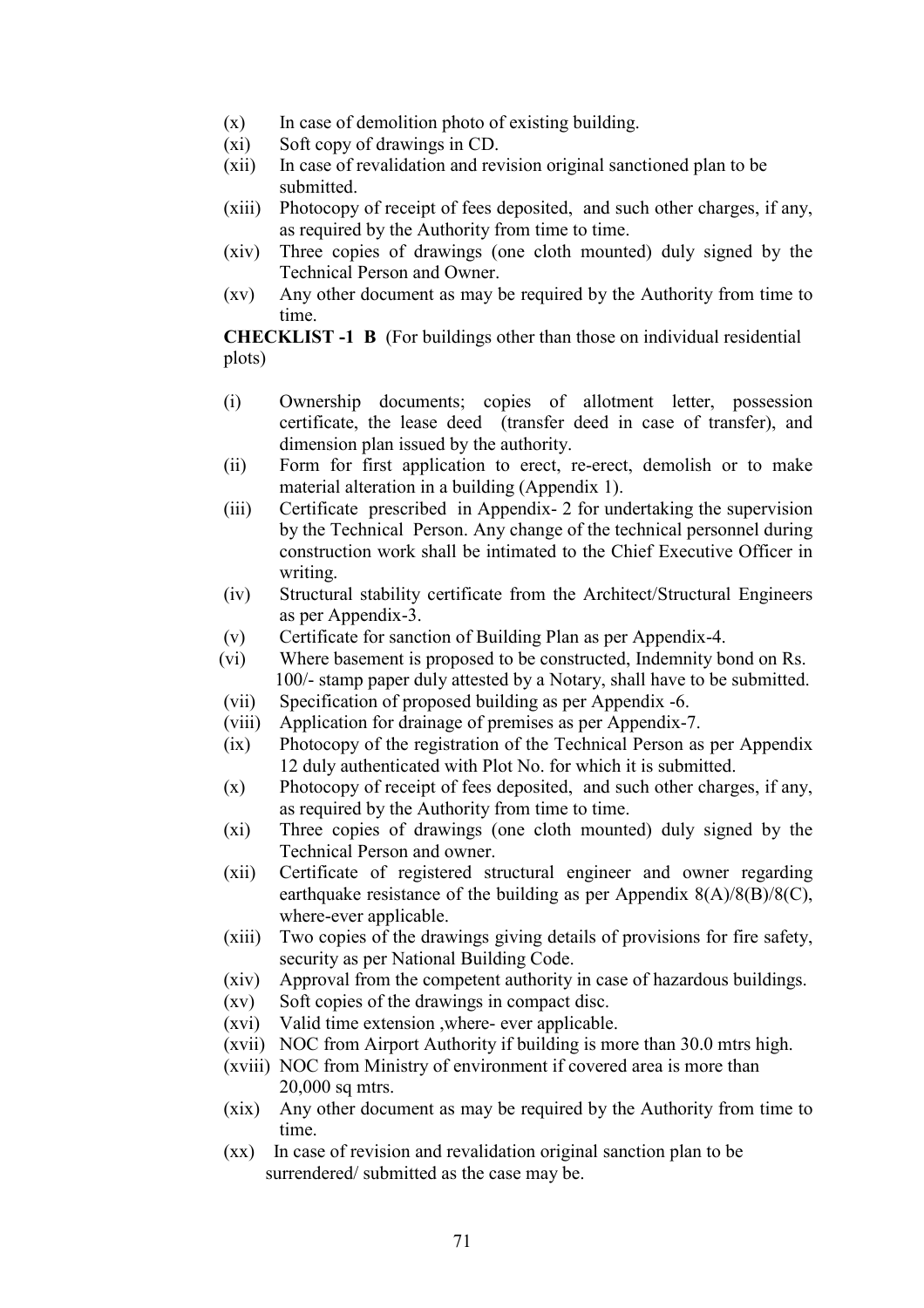#### CHECKLIST - 1C (For layouts and sub-division of plots)

- (i) Ownership documents; copies of allotment letter (transfer/mutation letter in case of transfer) possession certificate, lease deed (transfer deed in case of transfer), and dimension plan issued by the Authority.
- (ii) Form for first application to develop, redevelop or to make material alteration. (Appendix 1).
- (iii) Certificate prescribed in Appendix- 2 for undertaking the supervision by the Technical Person. Any change of the technical personnel during development work shall be intimated to the Chief Executive Officer in writing.
- (iv) Structural stability certificate from the Architect/Structural Engineers as per Appendix-3.
- (v) Certificate for sanction of Layout Plan as per Appendix-4.
- (vi) Specification of proposed layout development as per Appendix -6.
- (vii) Application for drainage of premises as per Appendix-7.
- (viii) Photocopy of the registration of the Technical Person as per Appendix 12 duly authenticated with Plot number for which it is submitted.
- (ix) Application form for water and sewer connection (where-ever applicable).
- (x) Photocopy of receipt of fees deposited, and such other charges, if any, as required by the Authority from time to time.
- (xi) Three copies of drawings (one cloth mounted) duly signed by the Licensed Technical Person and owner.
- (xii) Certificate of registered structural engineer and owner regarding earthquake resistance of the building as per Appendix 8(A)/8(B)/8(C), where-ever applicable.
- (xiii) Three copies of the drawings giving details of provisions for fire safety, security as per National Building Code.
- (xiv) Soft copies of the drawings.
- (xv) Valid time extension letter, where-ever applicable.
- (xvi) Any other document as may be required by the Authority from time to time.
- (xvii) In case of revision and revalidation original sanction plan to be surrendered/ submitted as the case may be.

#### CHECKLIST – 1D (For Temporary Structures)

- (i) Ownership documents; copies of allotment letter (transfer letter in case of transfer) possession certificate, lease deed (transfer deed in case of transfer), and dimension plan issued by the Authority.
- (ii) Form for first application to erect, re-erect, demolish or to make material alteration in a building (Appendix 1).
- (iii) Certificate prescribed in Appendix- 2 for undertaking the supervision by the technical person. Any change of the technical personnel during construction work shall be intimated to the Chief Executive Officer in writing.
- (iv) Certificate for sanction of Building Plan as per Appendix-4.
- (v) Specification of proposed building as per Appendix -6.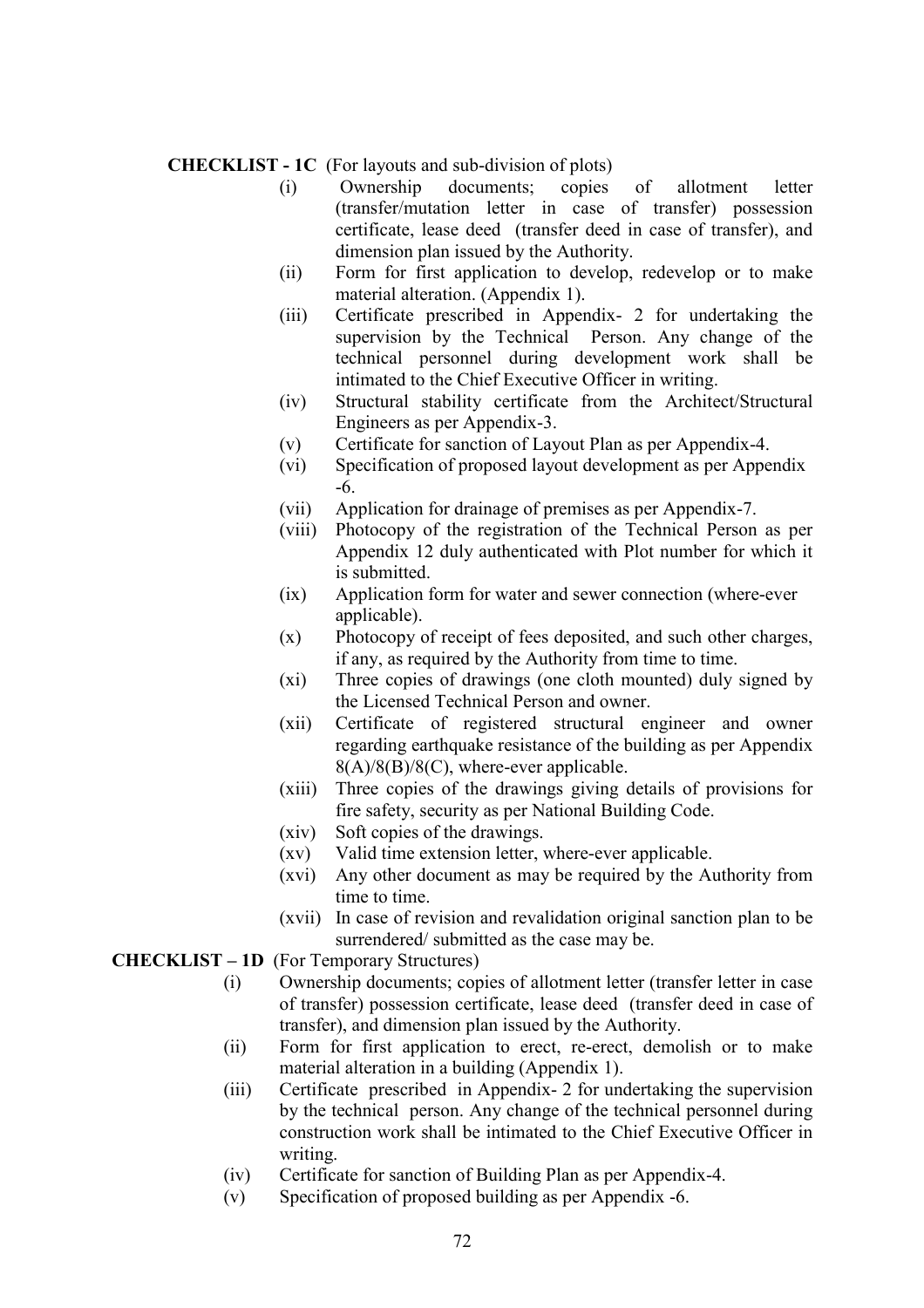- (vi) Photocopy of the registration of the Technical Person as per Appendix 12 duly authenticated with Plot number for which it is submitted.
- (vii) Application form for water and sewer connection (where-ever applicable).
- (viii) Photocopy of receipt of fees deposited, and such other charges, if any, as required by the Authority from time to time.
- (ix) Three copies of drawings (one cloth mounted) duly signed by the Technical Person and owner.
- (x) Valid time extension letter , if applicable.
- ¼xi) Any other document as may be required by the Authority from time to time.
- ¼xii) In case of revision and revalidation original sanction plan to be surrendered/ submitted as the case may be.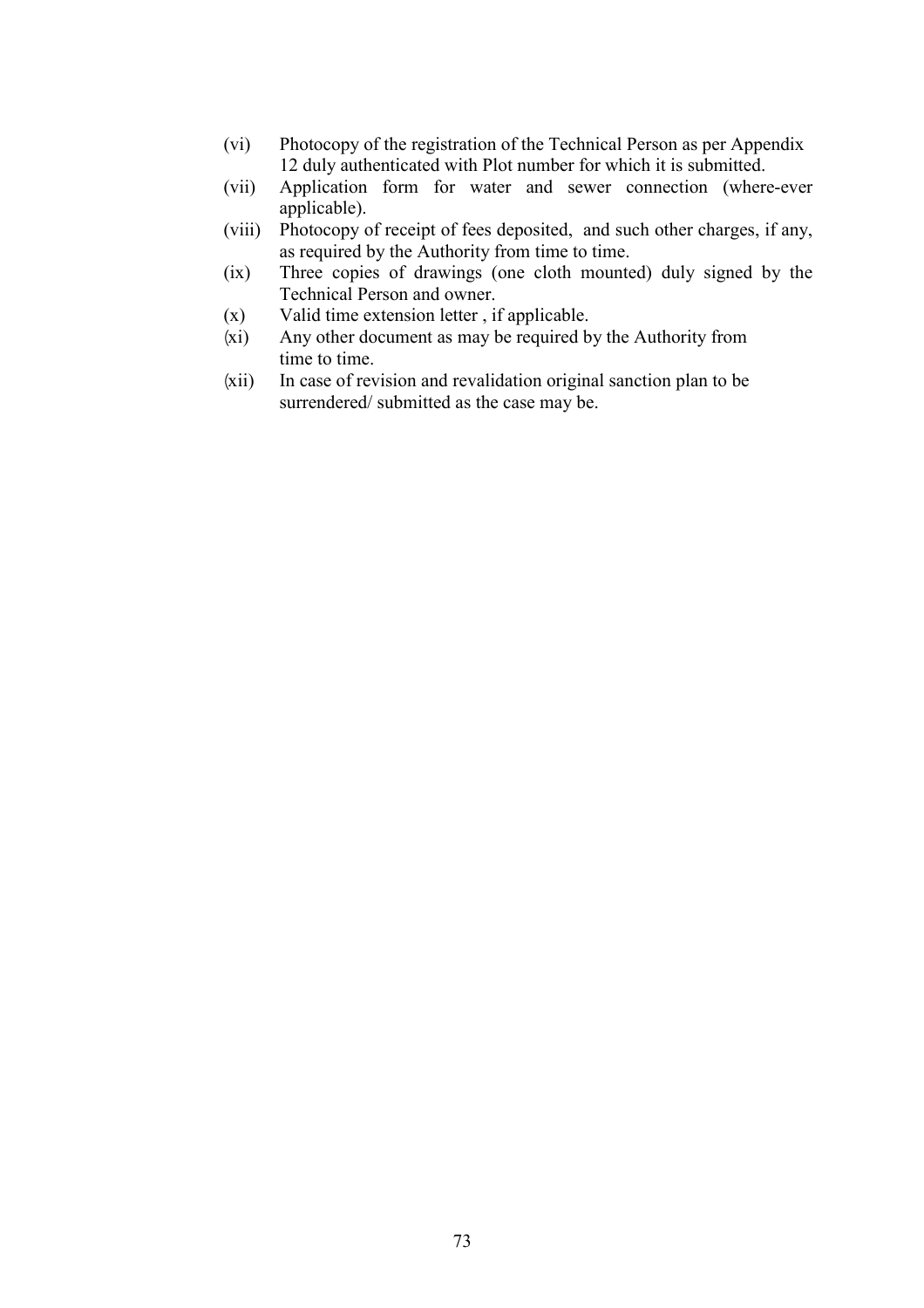# APPENDIX-2 (See Appendix-1 Checklist 1A, 1B, 1C and 1D) Form for supervision of Building Work

To,

The Chief Executive Officer, New Okhla Industrial Development Authority, Noida, Uttar Pradesh.

Sir,

 I hereby certify that the erection/re-erection and material alteration/demolition in/of building/site on Plot number ………………………in Sector-------------------- , Noida shall be carried out under my supervision and I certify that all the material (type and grade) and the workmanship of the work shall be generally in accordance with the general and detailed specifications submitted along with and that the work shall be carried out according to the sanctioned plan.

| Date: |
|-------|

NOTE—Strike out which is not applicable.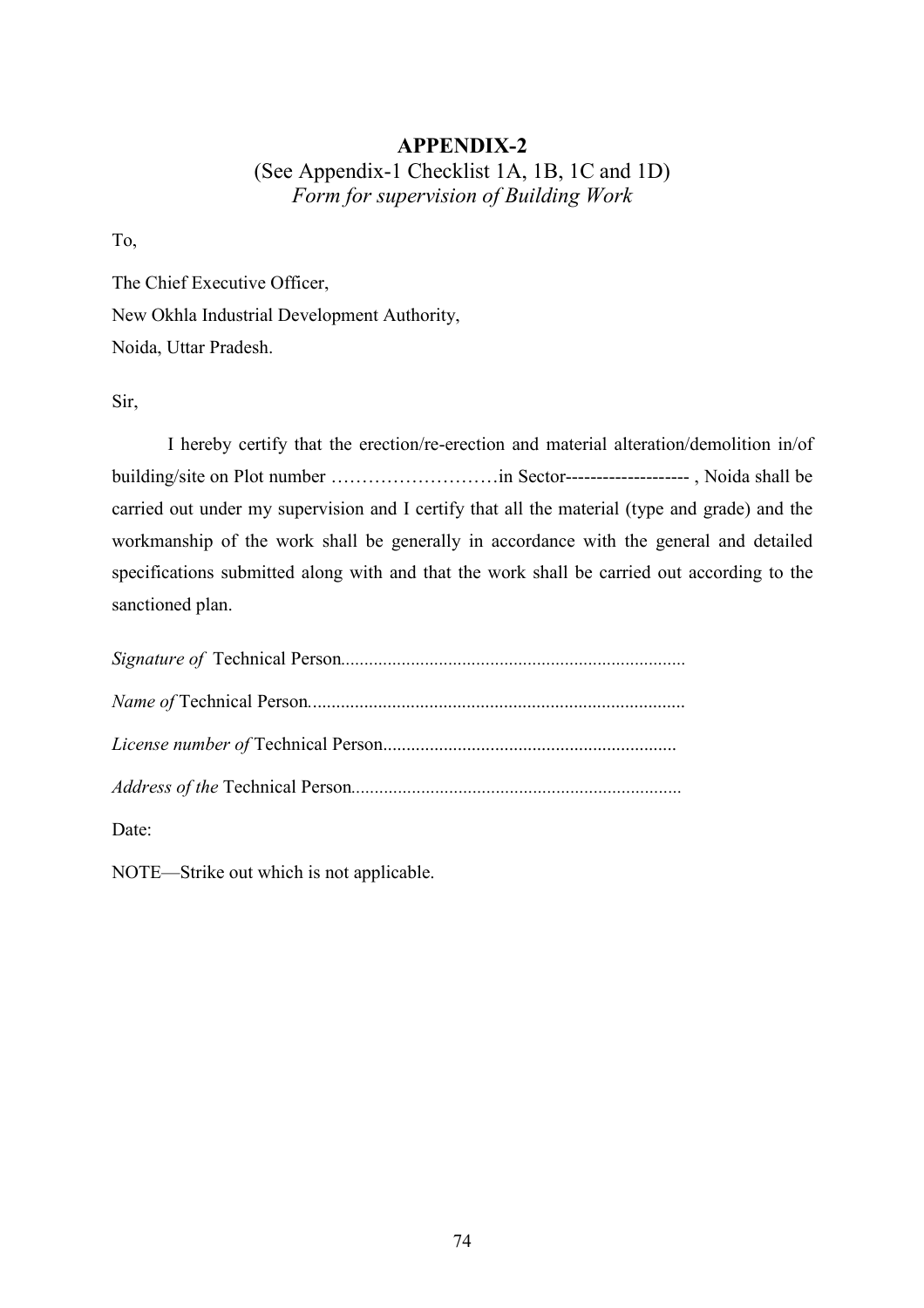# APPENDIX—3 (See Appendix-1 Checklist 1A, 1B and 1C) For Structural Stability Certificate

To.

The Chief Executive Officer,

New Okhla Industrial Development Authority,

Noida, Uttar Pradesh.

Sir,

 I hereby certify that the structural design of the Building on Plot number……………………………….in Sector------------------------------, Noida shall be done by me/us and carried out in accordance with Part/IV structural design of National Building code of India corrected upto date.

Signature of Technical Person ............................................................... ame of the Technical Person................................................................ License numberof the Technical Person................................................ Address of Technical Person...................................................................

Dated: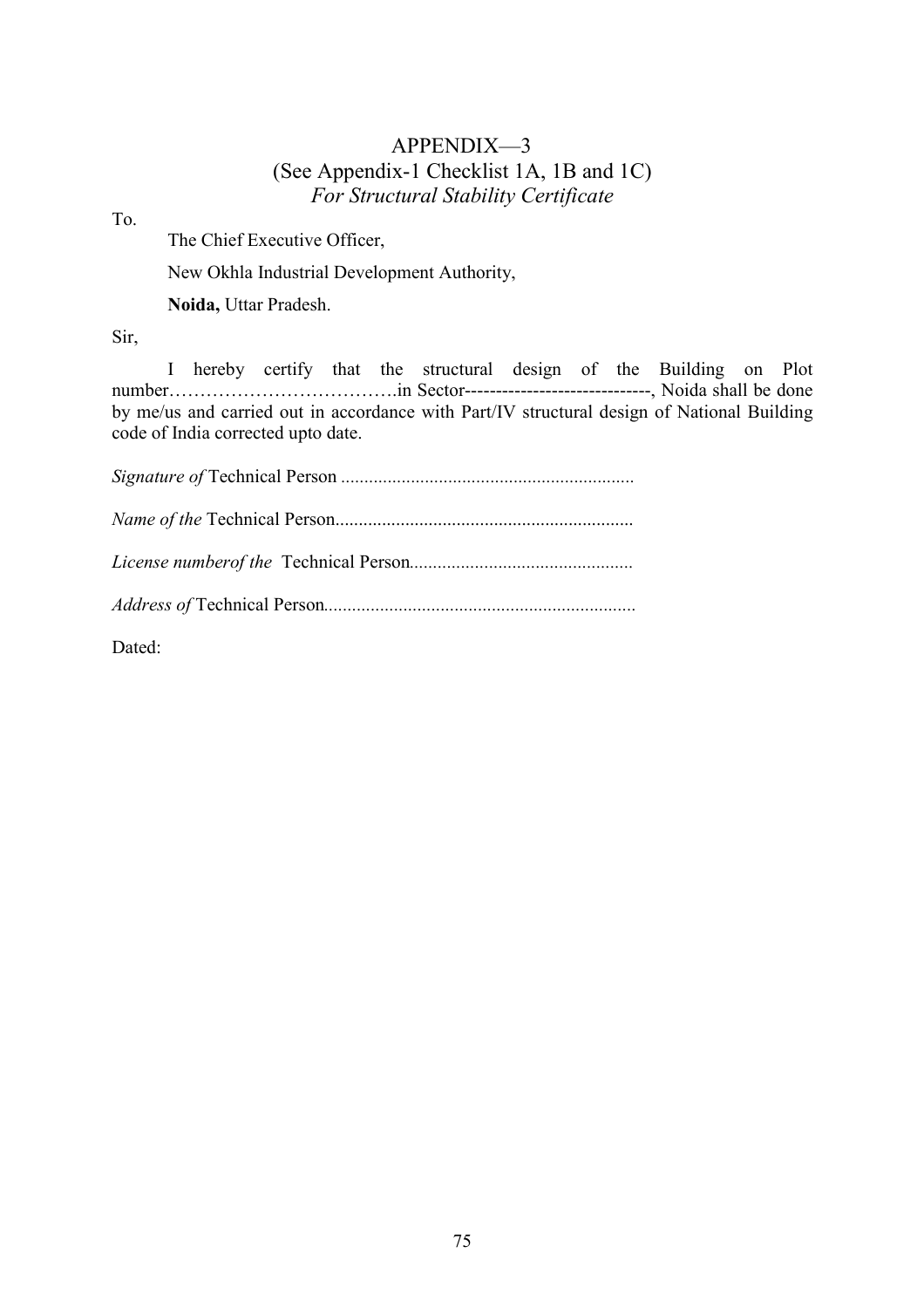## Appendix - 4 (See regulation 25.10& 25.11) Certificate of Sanction of Layout Plan/ Building Plan (To be given by Technical Person as per Appendix 12)

 It is certified that the plans and all other drawings submitted for approval for building/Layout Plan on Plot number ………………………. in Sector ………………………. , Noida have been prepared in accordance with the New Okhla Industrial Area Development Regulations and the ----------------------- Planning and Development Directions (as amended upto date), National Building Code, Indian Standard Institution Code and all other provisions as given in Chapter V, as applicable. Signature of Technical Person …………………………………

Name of the Technical Person ………………………………….

Registration number ……………………………………………

Address of Technical Person ……………………………………

Enclosure

- Attested photocopy of the certificate of Technical Person.
- Building Plan and all prescribed documents.

Dated :

Place ·

## APPENDIX-5

## (See Appendix Number 1 Checklist 1A, 1B and 1C)

## Indemnity Bond

In consideration of the New Okhla Industrial Development Authority, a body constituted under section—3 read with Section 2(d) of the Uttar Pradesh Industrial Area Development Act, 1976 (U.P. Act no. 6 of 1976) (hereinafter referred to as 'the promisee' - which expression shall unless the context otherwise require, includes its successors and assigns) having sanctioned the construction of the basement in the building plans of the House/Factory building to be constructed on Industrial/Residential/Institutional/Commercial/Recreational Plot number …………………... in Sector ………………………, Noida situated in the New Okhla Industrial Development Area in District Gautam Budhnagar, Uttar Pradesh. On production of the bond of Indemnity by………………………… son of ………………………………………………aged about ……… years resident of …………………………………………………………………. (hereinafter called the 'promisor' which expression shall unless the context otherwise require includes his/her heirs, executors, administrators, representatives and permitted assigns) to implement the promises of any loss or damage caused in respect of construction of basement referred to above the promisor hereby agrees to execute this bond of Indemnity. NOW THEREFORE THIS DEED WITNESSETH AS FOLLOWS In consideration of the promisee having sanctioned the construction of the basement in the building plan of the factory/residential building to be constructed in

Industrial/Residential/Institutional/ Commercial/Recreational Plot number ……………… Sector …………... situated in the Noida, District Gautam Budh Nagar, I ……………………. the promisor agrees to indemnify the New Okhla Industrial Development Authority and at all times holds himself liable for all damages and losses caused to the adjoining building (s) on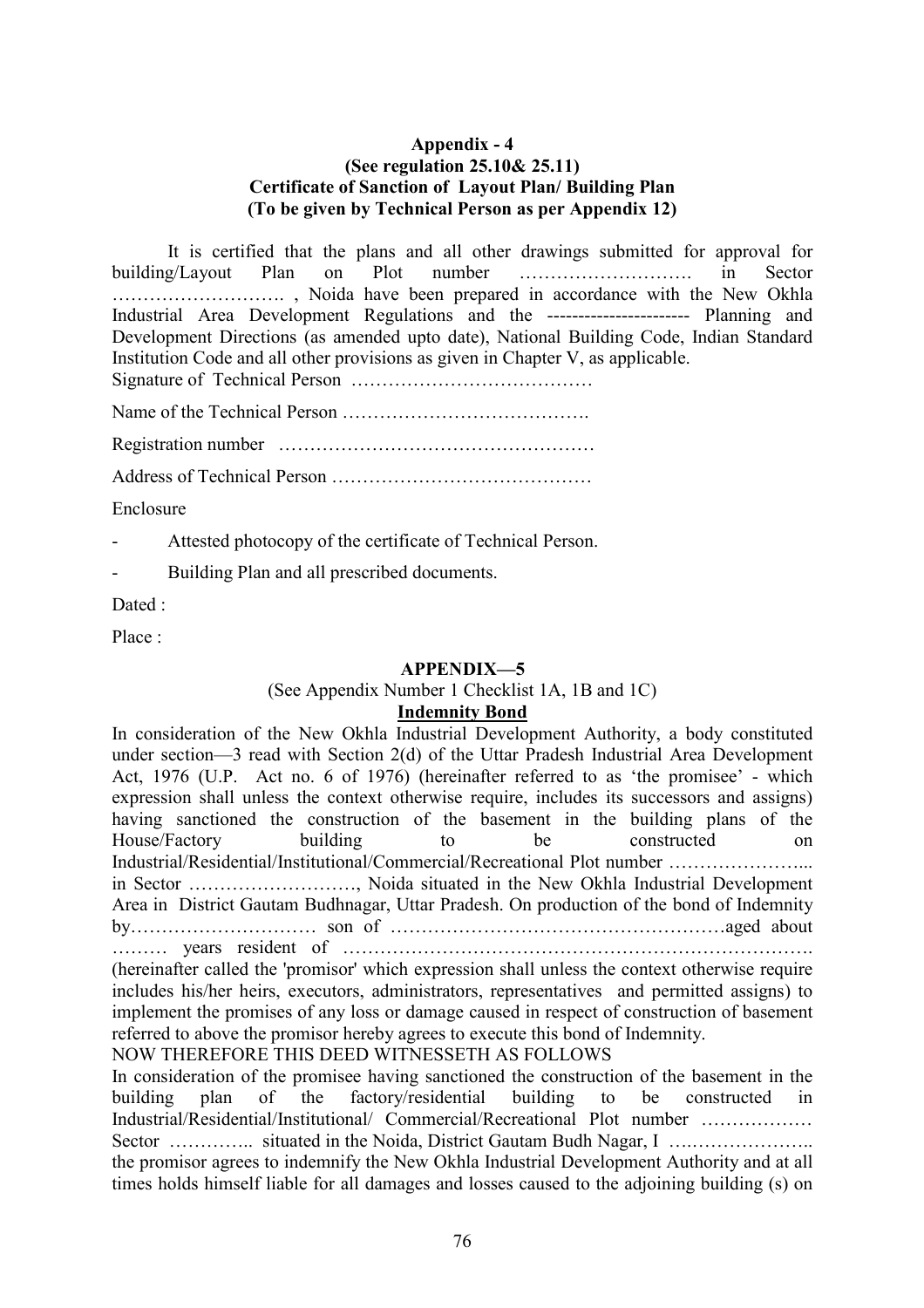account of the construction of basement referred to above and further undertakes to indemnify the promisee New Okhla Industrial Development Authority any such amount to the full extent which the promisee may have or to be required to pay to any person (s) having rights in the adjoining properties on account of the construction of the basement by way of compensation or otherwise and further to pay all costs and expenses which the promisee may have to spend in defending any action in the Court of Law regarding thereto.

In witness whereof the promisor executed this Bond of Indemnity at New Okhla Industrial Development Area, District Gautam budhnagar…………….. on ………….. day of………….

Witness:

(Promisor),

1. -------------------- -------------------- -------------------- -------------------- 2. -------------------- --------------------- ---------------------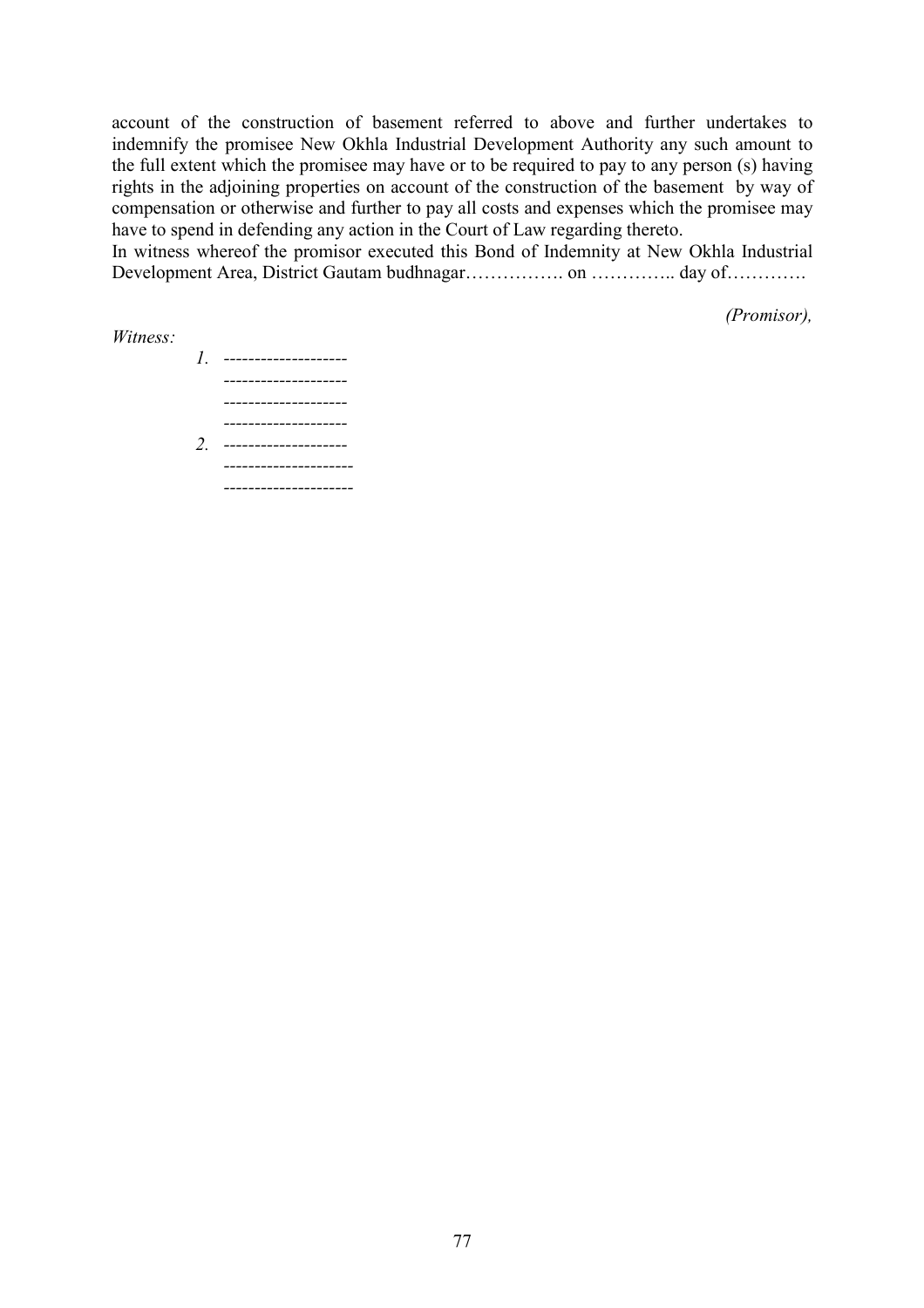## (See regulation 6.1, 6.2, ,6.3, 6.4 **GENERAL SPECIFICATIONS SHEET** NEW OKHLA INDUSTRIAL DEVELOPMENT AUTHORITY Specification of proposed building

| 1.  |                                                                                    |
|-----|------------------------------------------------------------------------------------|
|     |                                                                                    |
|     |                                                                                    |
| 2.  | First Floor existing square metres/First Floor Proposed square<br>metres.          |
|     | square metres.                                                                     |
| 3.  | Mezzanine Floor existing  square metres/Mezzanine Floor Proposed<br>square metres. |
| 4.  |                                                                                    |
| 5.  | Specification to be used in the construction of the                                |
|     |                                                                                    |
|     |                                                                                    |
|     |                                                                                    |
|     |                                                                                    |
| 6.  |                                                                                    |
| 7.  |                                                                                    |
| 8.  |                                                                                    |
| 9.  |                                                                                    |
| 10. |                                                                                    |
|     |                                                                                    |
|     |                                                                                    |
|     |                                                                                    |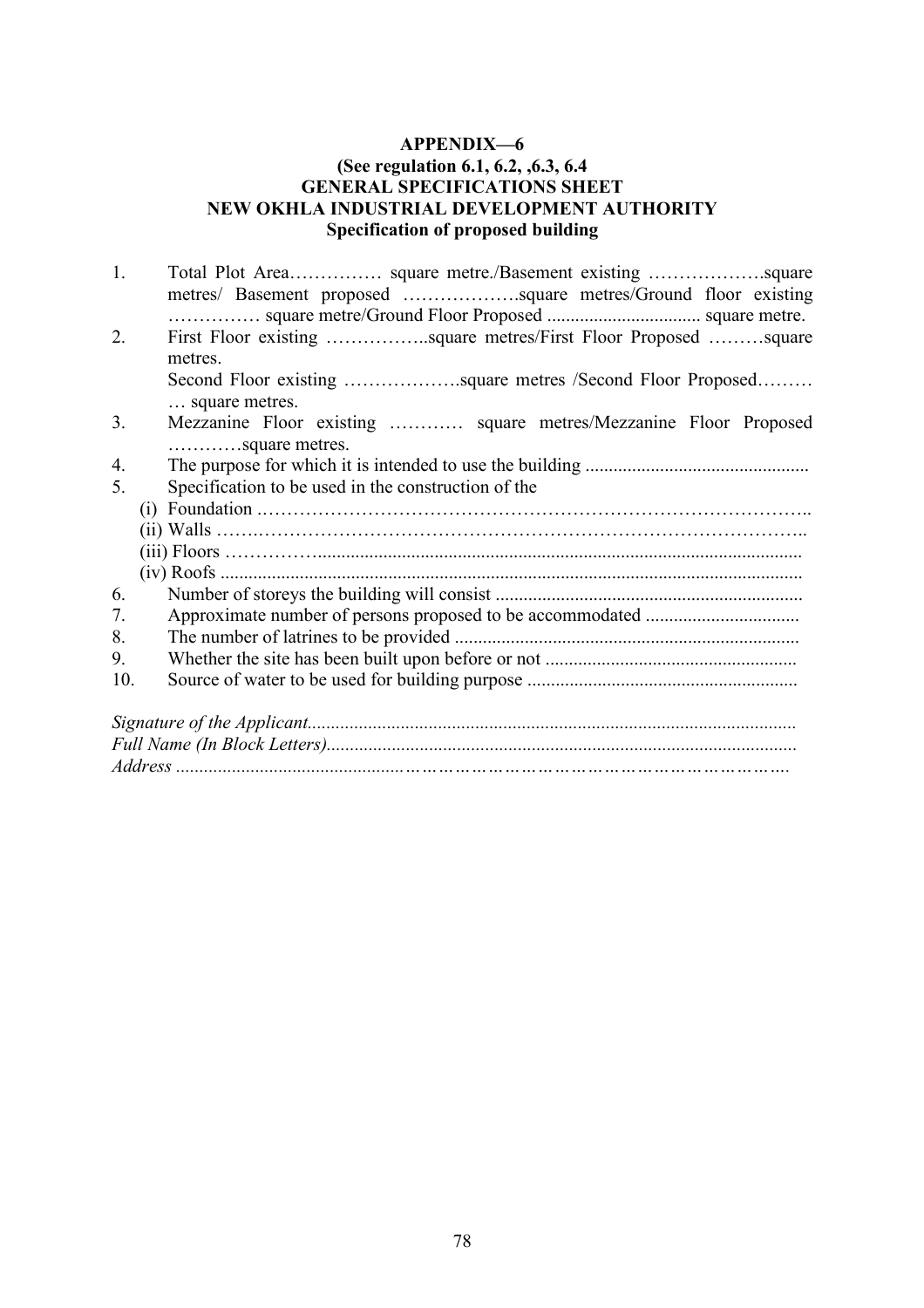## APPENDIX-7 (See Appendix 1 Checklist 1A, 1B and 1C) NEW OKHLA INDUSTRIAL DEVELOPMENT AUTHORITY (To be submitted in duplicate) APPLICATION FOR DRAINAGE OF PREMISES

To

The Chief Executive Officer, New Okhla Industrial Development Authority, Noida, Uttar Pradesh.

Sir,

Dated:

I/We, the undersigned hereby apply for permission to drain the premises on Plot number…………………………………………….in Sector------------------------------ , Noida. The sanitary arrangement and drains for the premises are shown in the accompanying plans and sections in duplicate and described in the Appendix - 6 (submitted in duplicate) and the premises are open to inspection by the Officers of New Okhla Industrial Development Authority. I/we undertake to carry out the work in accordance with the provisions of New Okhla Industrial Development Authority Building Regulations 2010 and to pay the Authority the cost of connection to the sewer at the rate given in the scheme of fees. Signature of the Applicant.............................................................. Full Name (In Block Letters).......................................................... Address ......................................................................................... Name of the Technical Person carrying out work ....................................................................................................... License number............................................................................. Address of the Technical Person..................................................................................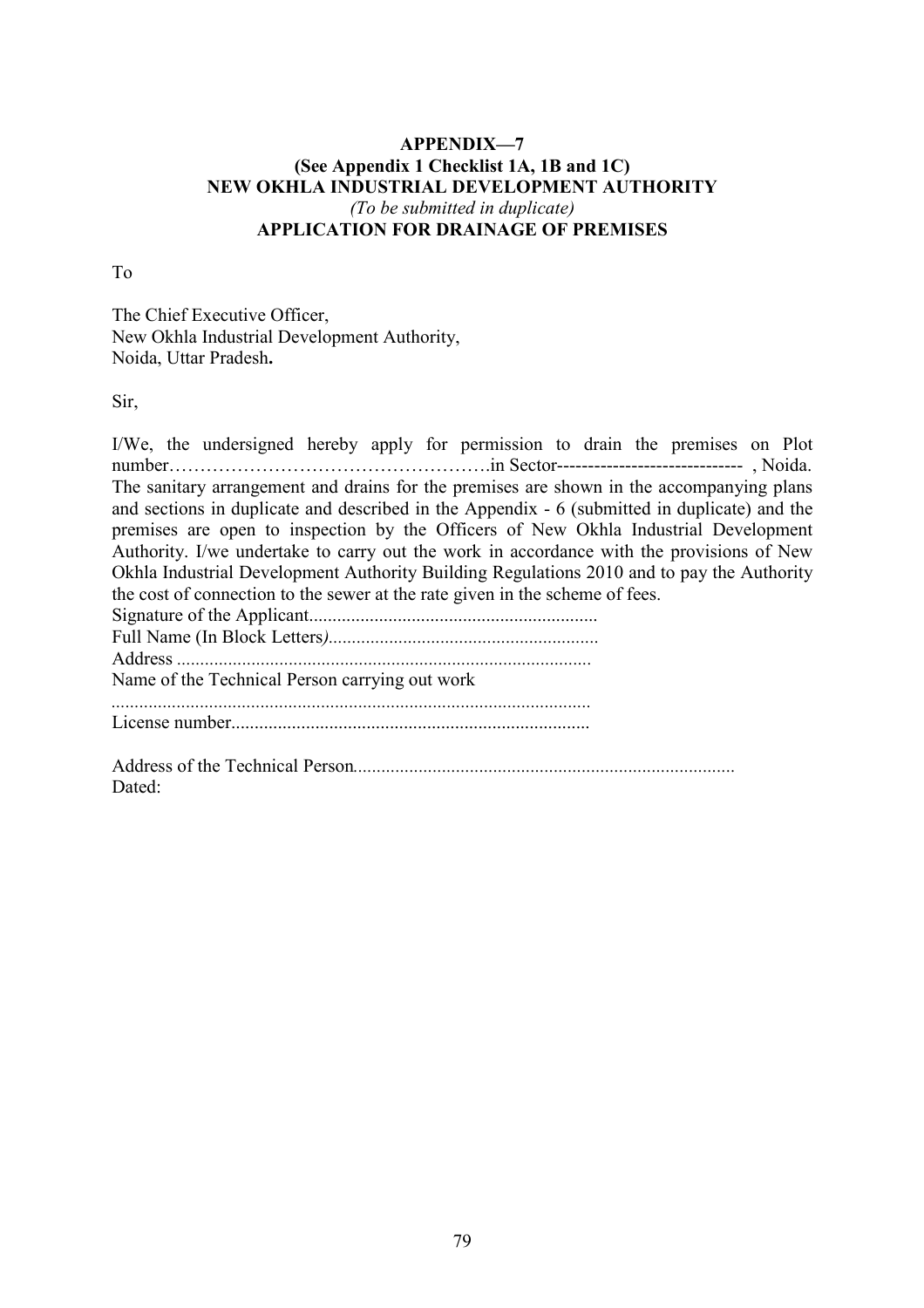## Appendix  $-8(A)$

#### (See regulation Number 25.2)

## Kindly  $(\forall)$  tick the relevant codes that have been followed

STRUCTURAL SAFETY AND NATURAL HAZARD PROTECTION OF BUILDINGS Requirements specified in the following Indian Standards, Codes and guidelines and other documents needs to be observed for structural safety and natural hazard protection of buildings etc:-

- (a) For General Structural Safety
	- 1. IS : 1905 1987 "Code of practice for structural safety of buildings; masonry walls" Indian Standards Institution, March 1981.
	- 2. IS : 1904 1978 "Code of practice for structural safety of buildings; foundation" Indian Standards Institution.
	- 3. IS : 456 2000 "Code of practice for plain and Reinforced Concrete" Indian Standards Institution, September 2000.
	- 4. IS : 800 1984 "Code of practice for general construction in steel" Indian Standards Institution, February 1985.
	- 5. IS : 883 1966 "Code of practice for design of structural timbers in buildings; " Indian Standards Institution, March 1967 Besides any other relevant Indian Standards will need to be referred to
- (b) For Earthquake protection.
	- 1. IS : 1893 1984 "Criteria for Earthquake resistant Design of Structures (Fourth Revision)" June 1986
	- 2. IS : 13920 1993 "Ductile detailing of reinforced concrete structures subjected to Seismic forces – Code of Practice" November 1993
	- 3. IS : 4326 1993 "Earthquake Resistant Design and Construction of Buildings – Code of Practice (Second Revision)" October 1993
	- 4. IS : 13828 1993 "Improving Earthquake Resistance of Low Strength Masonry Buildings - Guidelines" August 1993.
	- 5. IS : 13827 1993 "Improving Earthquake Resistance of Earthen Building Guidelines" October 1993
	- 6. IS : 13935 1993 "Repair and Seismic Strengthening of Buildings – Guidelines" November 1993.
	- 7. "Improving Earthquake Resistance of Building Guidelines" by expert group, Government of India, Ministry of Urban Affairs and Employment, published by Building Materials and Technology Promotion Council 1998.
	- 8. The National Building Code of India 1983 For location of the building in hazard prone area of earthquakes, cyclone or wind storms and floods, reference may be made to the following:
	- 9. "Vulnerability Atlas of India"by expert group, Government of India, Ministry of Urban Affairs and Employment, published by Building Materials and Technology Promotion Council 1997.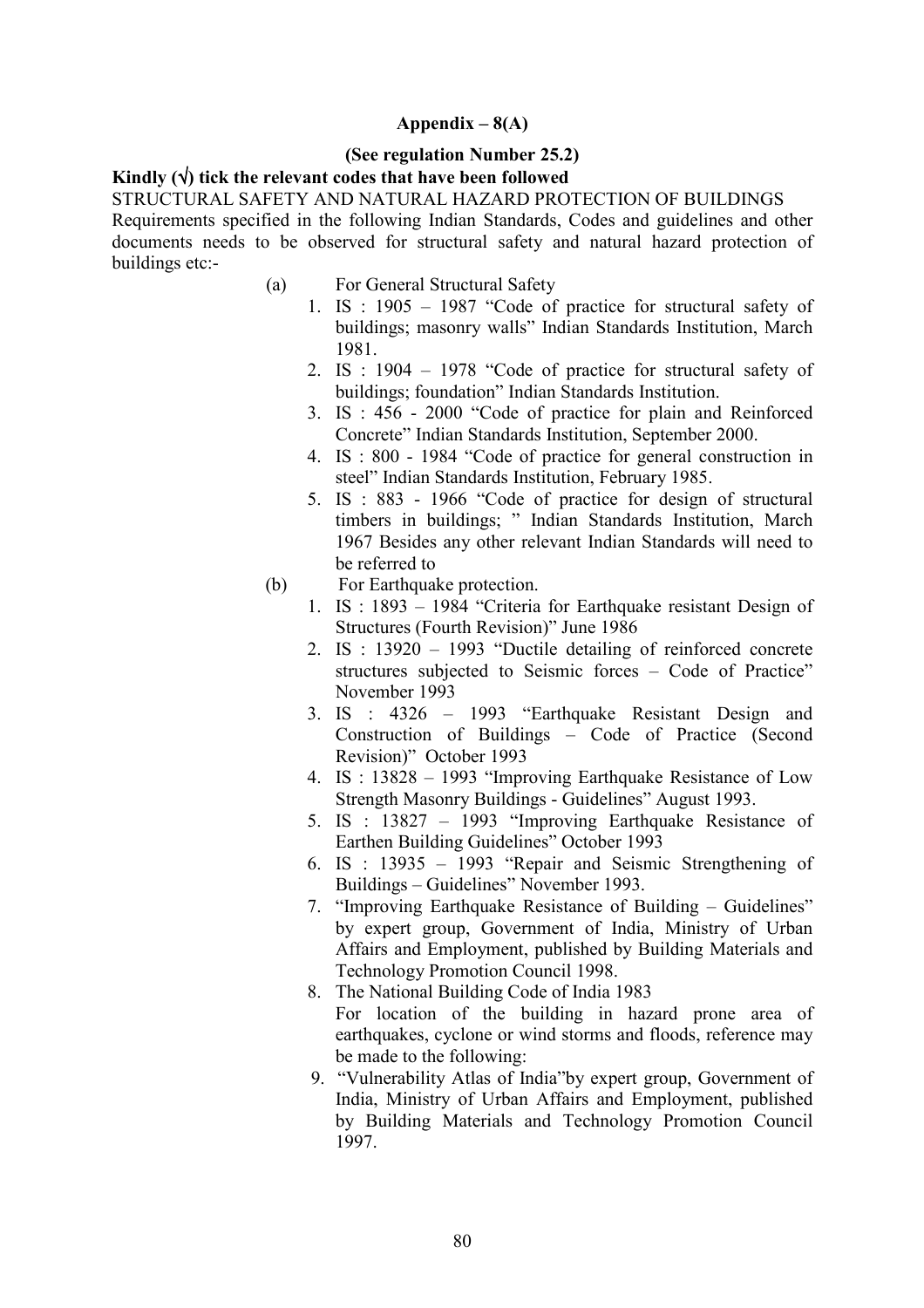## NOTE:

1. As and when anyone of the above referred standards and documents is revised, the design and construction of Buildings thereafter must satisfy the latest version for approval of building plans by the Authority.

The above information is factually correct.

Signature of owner with date Signature of the Engineer who will supervise the construction ( with qualification and experience as mentioned in Appendix 12)<br>Name (Block)

Name (Block) …………………………. Name (Block)

| Address: |  |
|----------|--|

Legible Seal: (with address)

Signature of the Technical Person who will supervise the construction

Name (Block) ………………………………….

Registration number. ……………………………

Legible Seal with address : ……………………..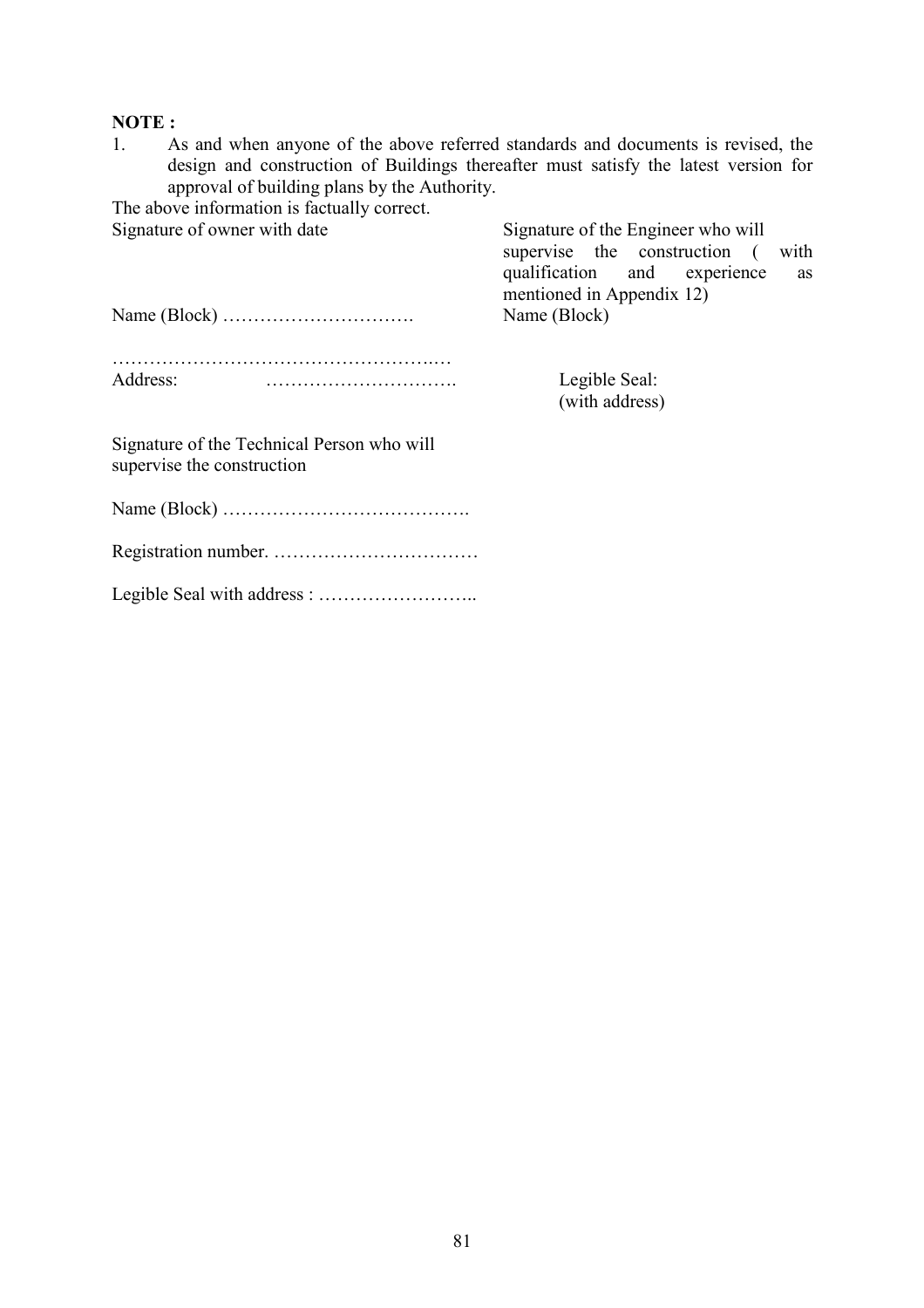## Appendix  $-8$  (B) (See regulation Number 25.2) 4.1 BUILDING INFORMATION SCHEDULE

| 1. Building Address                                                                                                             | Plot number         |                          | Sector                                                              | Town: Noida                   |  |
|---------------------------------------------------------------------------------------------------------------------------------|---------------------|--------------------------|---------------------------------------------------------------------|-------------------------------|--|
| 2. Building function & Locations                                                                                                |                     |                          |                                                                     |                               |  |
| $2.1$ Use                                                                                                                       |                     | Institutional            | Commercial                                                          | $\ast$<br>Industrial          |  |
| 2.2 Importance                                                                                                                  |                     | Ordinary                 | Important                                                           | *<br>Hazardous                |  |
| 2.3 Seismic Zone                                                                                                                |                     |                          |                                                                     |                               |  |
| (Design Intensity Used                                                                                                          | V(IX)               | IV(VIII)                 |                                                                     | $III(VII)$ $II(VI)$ $IS:1893$ |  |
| 3. Design *EQ Factor                                                                                                            | $\alpha$ 0=         | $I = \dots$              | $\beta$ =<br>$\alpha h = \dots$                                     | IS:1893                       |  |
| 4. Foundation                                                                                                                   |                     |                          |                                                                     |                               |  |
| 4.1 Soil type at site (Note 2) Rock/stiff Medium # Soft                                                                         |                     |                          | Liquefiable                                                         |                               |  |
| Expensive(Bearing IS:1904                                                                                                       |                     |                          |                                                                     |                               |  |
| 4.2 Type of Foundation<br>IS:1893                                                                                               | Strip               |                          | Capacity.)<br>Indiv.Col. Fottings/Raft Bearing Piles Friction Piles |                               |  |
| 5. Load Bearing Wall Buildings                                                                                                  |                     |                          |                                                                     |                               |  |
| 5.1 Building Category A( $\alpha$ h<.05) B( $\alpha$ h=.05 to .06) C( $\alpha$ h.06 to<.08) D( $\alpha$ h.08 to $\alpha$ <0.12) |                     |                          |                                                                     |                               |  |
| $E(\alpha h > 0.12)$ IS:4326                                                                                                    |                     |                          |                                                                     |                               |  |
| 5.2 Bearing Walls                                                                                                               | <b>Brick</b>        | Stone                    | Solid Block                                                         | Hollow Block Adobe            |  |
|                                                                                                                                 |                     |                          |                                                                     |                               |  |
| 5.3 Mortar (Note 4)                                                                                                             | $C: S=1:$           |                          | $C:L: S=1$ $L: S=1$ :<br>Clay Mud                                   | *                             |  |
| 5.4 Floors                                                                                                                      | Reinforce           |                          | Stone slabs on joists Prefab flooring elements                      | *                             |  |
|                                                                                                                                 | concrete slabs      |                          |                                                                     |                               |  |
| 5.5 Roof structure<br>R.C. Slab                                                                                                 |                     | Flat like floors/pitched | Trussed/Raftered/A Frame/Slopping                                   |                               |  |
| 5.6 Roof covering                                                                                                               |                     |                          | CGI Sheeting *AC Sheeting Clay tiles/Slate                          | ∗<br>Woodshingle              |  |
| 5.7 Opening in walls                                                                                                            |                     |                          | Control used on sizes? Control used on location? Strengthening      |                               |  |
|                                                                                                                                 |                     |                          |                                                                     | around?                       |  |
| Yes/No/NA                                                                                                                       | Yes/No/NA           |                          | Yes/No/NA                                                           | IS:4326                       |  |
|                                                                                                                                 |                     |                          |                                                                     | IS:13828                      |  |
| 5.8 Bands Provided                                                                                                              |                     |                          | Plinth Band Lintel Band Roof/Eave Band Gable Band                   |                               |  |
|                                                                                                                                 |                     |                          |                                                                     | <b>Ridge Band</b>             |  |
|                                                                                                                                 |                     |                          |                                                                     |                               |  |
|                                                                                                                                 | Yes/No/NA           | Yes/No/NA                | Yes/No/NA                                                           | Yes/No/NA                     |  |
| 5.9 Vertical Bars                                                                                                               | At corners of rooms |                          | At jambs of openings                                                |                               |  |
|                                                                                                                                 |                     | Yes/No/NA                |                                                                     | Yes/No/NA                     |  |
| 5.10 Stiffening of Prefah R.C. screed & Band Perinheral hand and Diagonal planks and                                            |                     |                          |                                                                     |                               |  |

## 5.10 Stiffening of Prefab R.C. screed & Band Peripheral band and Diagonal planks and Floors/Roofs connectors alround band<br>IS:4326

6. Steel/R.C. frame buildings

6.1 Building shape Both axes near symmetrical One axis near symmetrical/Unsymmetrical (torsion considered)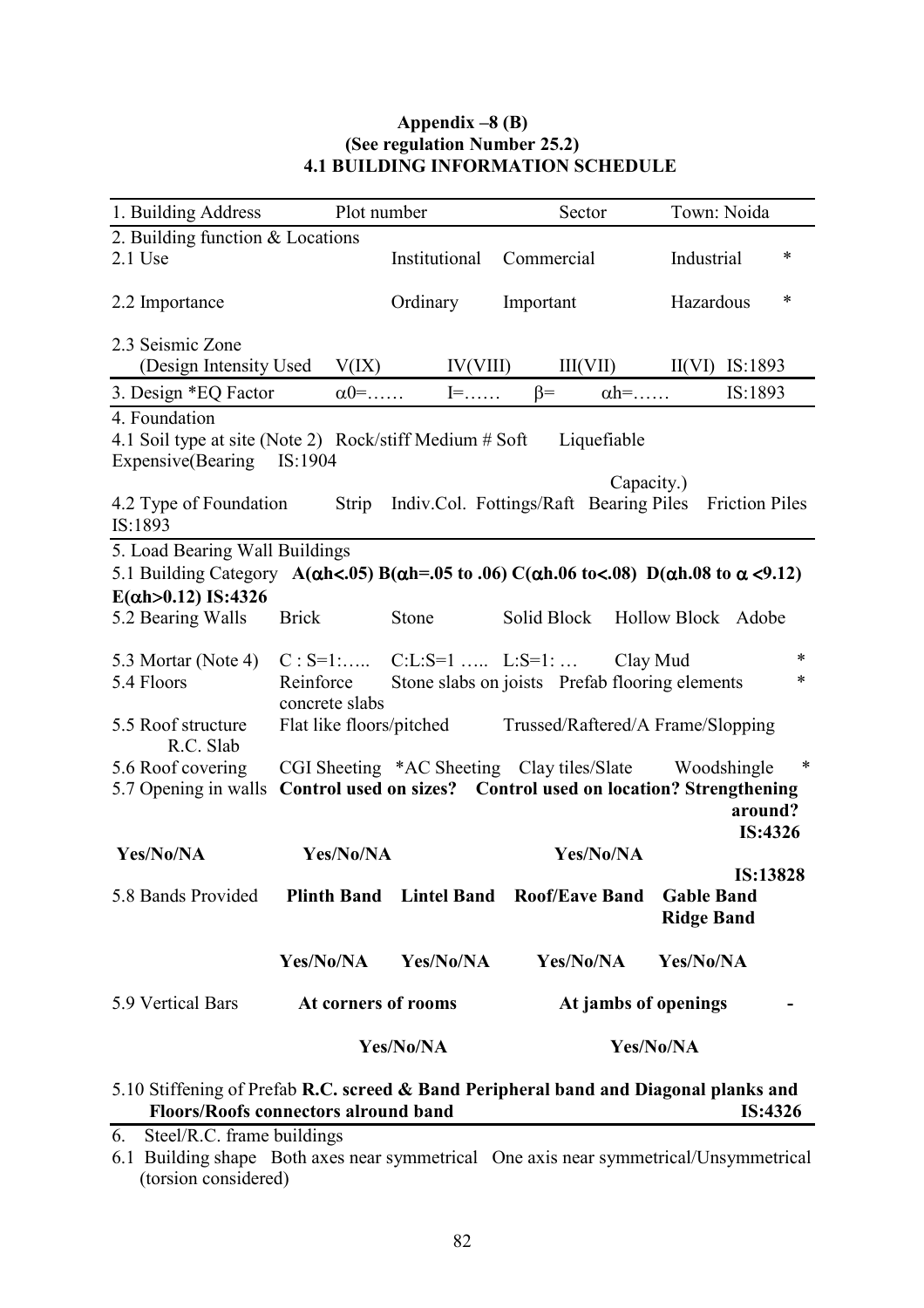| considered? Yes/No IS:1893, IS:4326 |        |          |                    |              |
|-------------------------------------|--------|----------|--------------------|--------------|
| 6.3 Dectile Detailing of            | Beams? | Columns? | Beam/column Joint? | Sheer Walls? |
| IS:13920                            |        |          |                    |              |
| R.C. Frames                         |        |          |                    |              |
|                                     | Yes/No | Yes/No   | Yes/No             | Yes/No       |
| 6.4 Ductile Detailing of<br>SP6(6)  | Beams? | Columns? | Beam/column Joint? |              |
| <b>Steel Frames</b>                 | Yes/No | Yes/No   | Yes/No             |              |

# 6.2 Infills/partitions Out of plane stability check? Yes/No In Plane stiffness

| <b>Notes</b> |                                                                                                                                                                                           |                                                                                                                                      |  |  |  |  |
|--------------|-------------------------------------------------------------------------------------------------------------------------------------------------------------------------------------------|--------------------------------------------------------------------------------------------------------------------------------------|--|--|--|--|
| 1.           | Encircle the applicable Data point or insert information.                                                                                                                                 |                                                                                                                                      |  |  |  |  |
| 2.           | Stiff.N>30:Medium.N=10.3:Soft.N<10:Liquefiable,poorly graded sands with $N<15$<br>under Water Table (see Note 5 of Table 1 in IS:1893)<br>Where N: Standard Penetration $(I:2131 - 1981)$ |                                                                                                                                      |  |  |  |  |
| 3.           | * Means any other. Specify.                                                                                                                                                               |                                                                                                                                      |  |  |  |  |
|              | $C =$ Cement, S=Sand, L= Lime                                                                                                                                                             |                                                                                                                                      |  |  |  |  |
|              | The above information is factually correct.                                                                                                                                               |                                                                                                                                      |  |  |  |  |
|              | Signature of owner with date                                                                                                                                                              | Signature of the Engineer who will<br>supervised the construction (with qualification<br>and experience as mentioned in Appendix 12) |  |  |  |  |
|              |                                                                                                                                                                                           |                                                                                                                                      |  |  |  |  |
| Address:     |                                                                                                                                                                                           | Address:                                                                                                                             |  |  |  |  |
|              |                                                                                                                                                                                           | Legible Seal: (with address)                                                                                                         |  |  |  |  |
|              | Signature of the Technical Person who will<br>supervised the construction                                                                                                                 |                                                                                                                                      |  |  |  |  |
|              | * R.C. stands for Reinforce Concrete                                                                                                                                                      |                                                                                                                                      |  |  |  |  |
|              | * CGI stands for Corrugated Galvanised Iron                                                                                                                                               |                                                                                                                                      |  |  |  |  |
|              | * B.C. stands for Bearing Capacity                                                                                                                                                        |                                                                                                                                      |  |  |  |  |
|              | $*$ CO stands for Earth Oualza                                                                                                                                                            |                                                                                                                                      |  |  |  |  |

\* EQ stands for Earth Quake

| *AC stands for Asbestos Corrogated |
|------------------------------------|
|                                    |
| Registration Number.               |
|                                    |
| With address                       |
|                                    |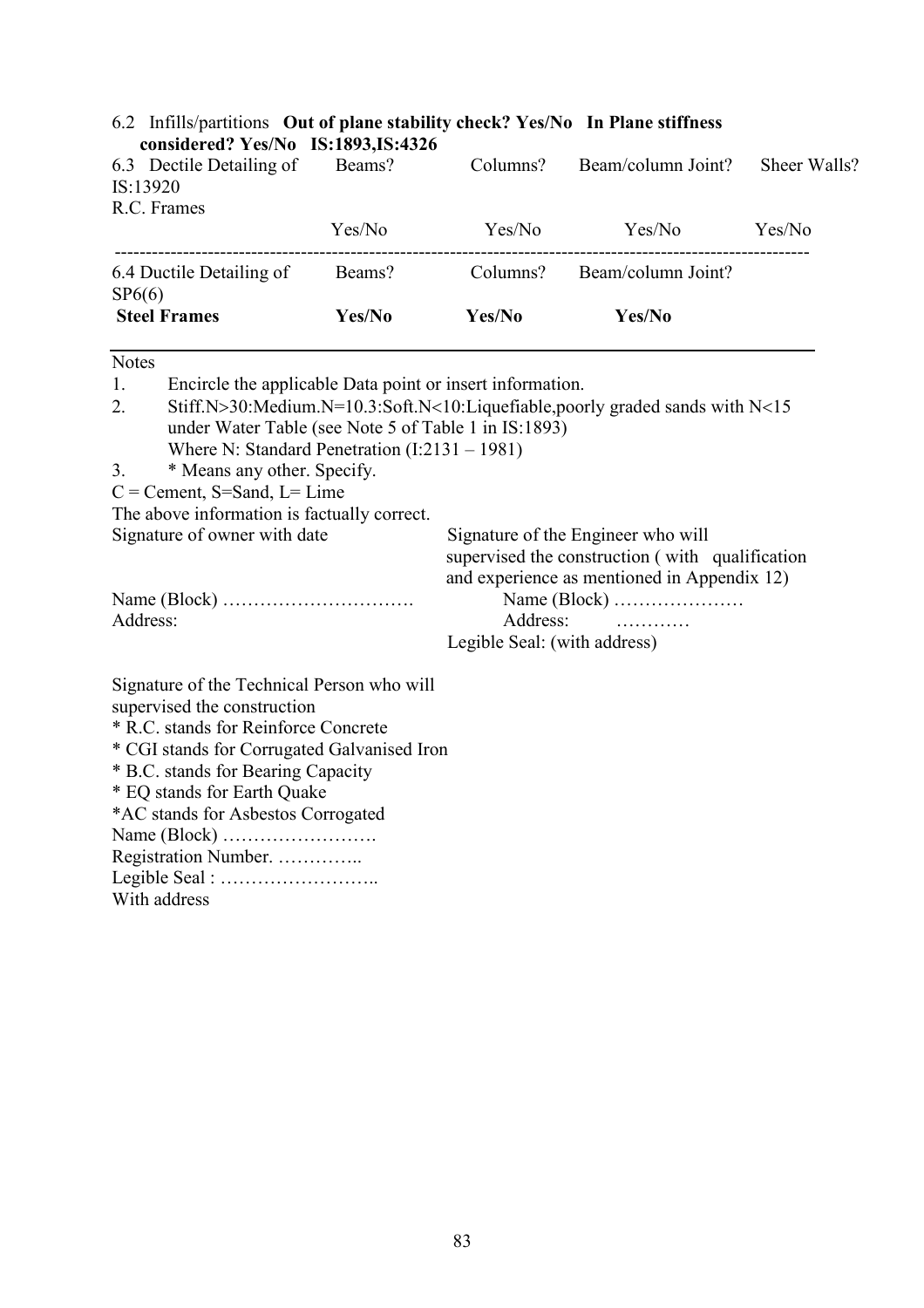## Appendix  $-8(C)$  (See regulation Number 25.2) **CERTIFICATE**

(The certificate to be submitted with the application for building permission alongwith the building drawings and Building Information Schedule)

- 1. Certified that the building plans submitted for approval also satisfy the safety requirements as stipulated in the Indian Standard Codes, guidelines and documents specified in the Appendix 8A regarding earthquake safety awareness and the information given in the attached Building Information Schedule is factually correct to the best of my knowledge and understanding.
- 2. It is also certified that the structural design including safety from natural hazards including earth quake has been prepared by duly qualified civil engineer along with qualification and experience as mentioned in Appendix 12.
- 3. Location /Address of Building Plot number \_\_\_\_\_\_\_\_\_\_\_\_\_\_\_\_\_\_\_\_ Sector Town: Noida\_\_\_\_\_\_\_\_\_\_\_\_\_\_\_\_\_\_\_\_
- 4. Particulars of Building
	- 1. Ground Coverage (square metre)
	- 2. Total covered area (square metre)
	- 3. Total Numbers of Floors above ground.

Signature of owner with date Signature of the Engineer who will supervise the construction ( with qualification and experience as mentioned in Appendix 12)

Name (Block) …………………………. Name (Block) …………………

Address …………………………. Legible Seal:

Address: (with address)

 …………………………. Signature of the Technical Person who will supervised the construction

| Registration number |
|---------------------|
|                     |
|                     |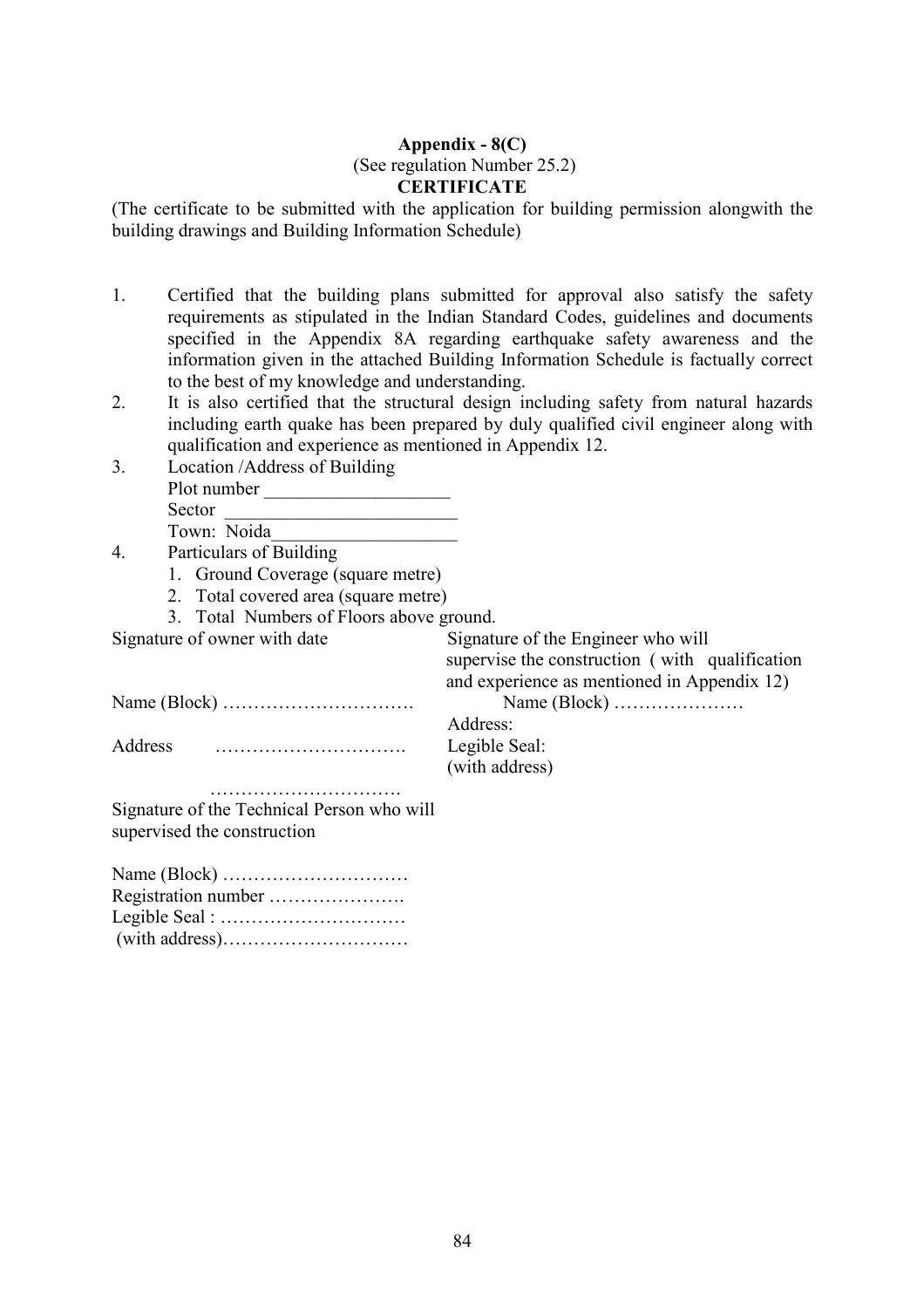## Appendix - 8D

#### (See regulation No. 25.2) **CERTIFICATE**

(To be submitted with the application for obtaining occupancy certificate)

- 1. Certified that the building for which completion plan has been submitted for approval conforms to the requirments of relevant Indian Standard Codes and National Building Code as referred in Appendix 8-A in respect of Structural Safety in general and natural hazards including earthquake in particular.
- 2. It is also certified that the building has been constructed as per approved foundation and structural designs provided by the Structural Engineer and is certified to be based on relevant Indian Standard Code and National Building Code as referred above and the building is safe for occupancy.
- 3. Location /Address of Building

Plot number

Sector \_\_\_\_\_\_\_\_\_\_\_\_\_\_\_\_\_\_\_\_\_\_\_

Town : Noida

- 4. Particulars of Building
	- 1. Ground Coverage (square metre)
	- 2. Total covered area (square metre)
	- 3. Total Numbers of Floors above ground.

Signature of owner with date Signature of the Engineer who had supervised the construction ( with qualification and experience as mentioned in Appendix 12)

Address …………………………. Legible Seal:

Name (Block) …………………………. Name (Block) …………………Address: (with address)

 …………………………. Signature of the Technical Person who had supervised the construction

| Registration number |
|---------------------|
|                     |
| (with address)      |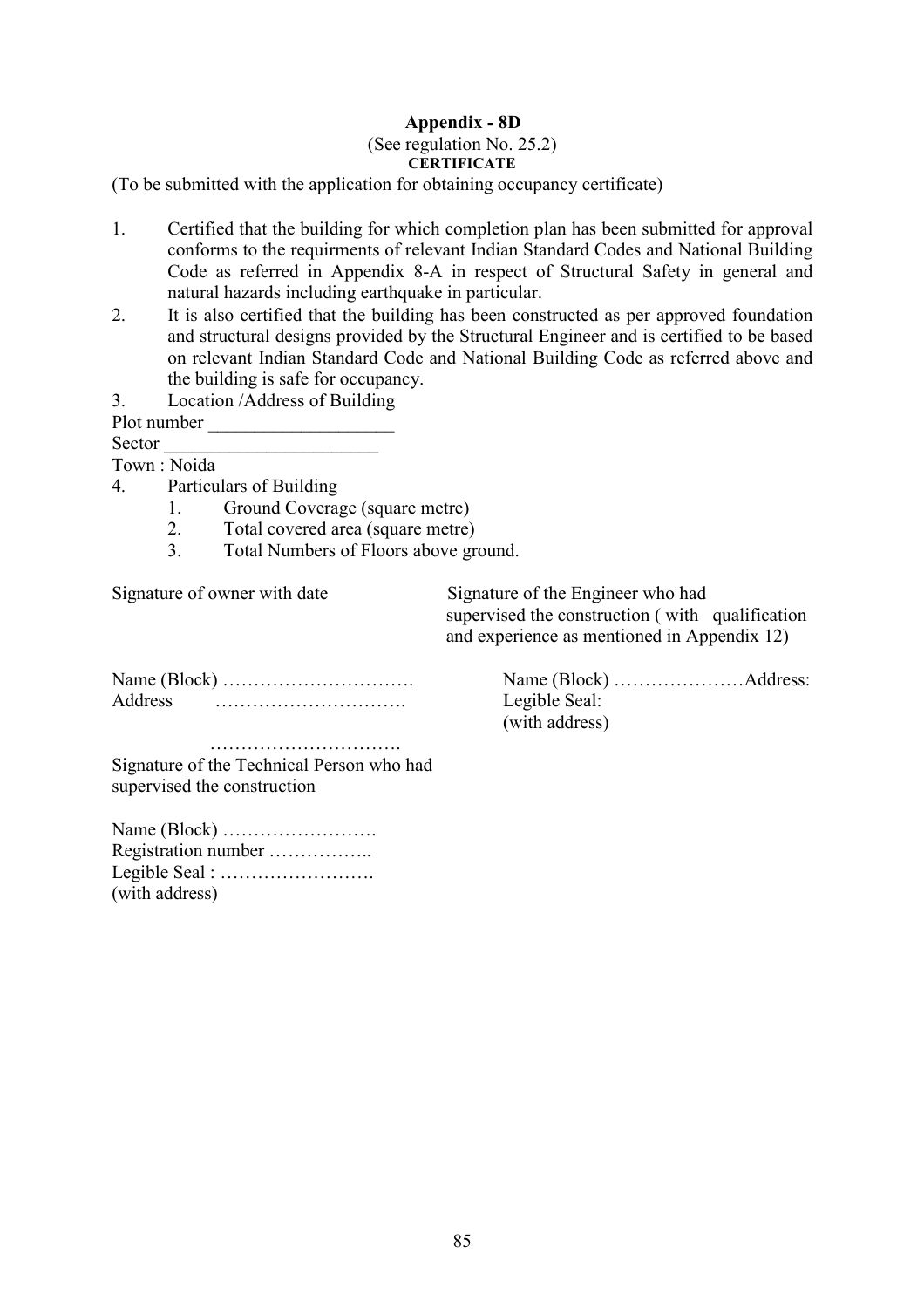## (See regulation no. 20) Form for Occupancy Certificate for Building Work

To The Chief Executive Officer, New Okhla Industrial Development Authority, Noida, Uttar Pradesh. Sir,

I hereby certify that the erection/re-erection/material alteration/demolition in/on building on Plot number ………………………..in Sector……………..in Noida has been supervised by me and the completion plan along with the required documents are attached herewith. The plans were sanctioned vide letter number………………………… dated……………………….and the work has been completed to my best satisfaction. The workmanship and all the materials which have been used are strictly in accordance with the general, detailed specification. No provision of the regulations, directions, conditions, prescribed or order issued there under have been transferred in the course of work. The land is fit for construction for which it has been developed or re-developed.

Signature of the Technical Person ----------------------------------------- Name and address of the Technical Person --------------------------------

Dated:

NOTE – Strike out the words which are not applicable.

## CHECKLIST – 9A (For buildings on individual residential plots)

- (i) 3 copies of drawings (one set cloth bounded) duly signed by Technical Person and owner.
- (ii) Completion fees, as applicable.
- (iii) Valid time extension certificate, if applicable.
- (iv) Photographs of the building from front and side setbacks.
- (v) Photocopy of registration of Technical Person signing the plan and Appendices.
- (vi) Copy of receipt of payment of Water, Sewer connection charges, Metre charges and any other charges as may be required by the Authority.
- (vii) Compact Disc of the building plan submitted.
- (viii) Any other document as may be required from time to time.

## CHECKLIST – 9B (For buildings on Plots other than individual residential plots)

- (i) 3 copies of drawings (one set cloth bounded) duly signed by Technical Person and owner.
- (ii) Completion fees.
- (iii) Valid time extension certificate, if applicable.
- (iv) Photographs of the building from front and side setbacks.
- (v) Photocopy of registration of Technical Person signing the plan and Appendices.
- (vi) No Objection Certificate from Chief Fire Officer, wherever applicable.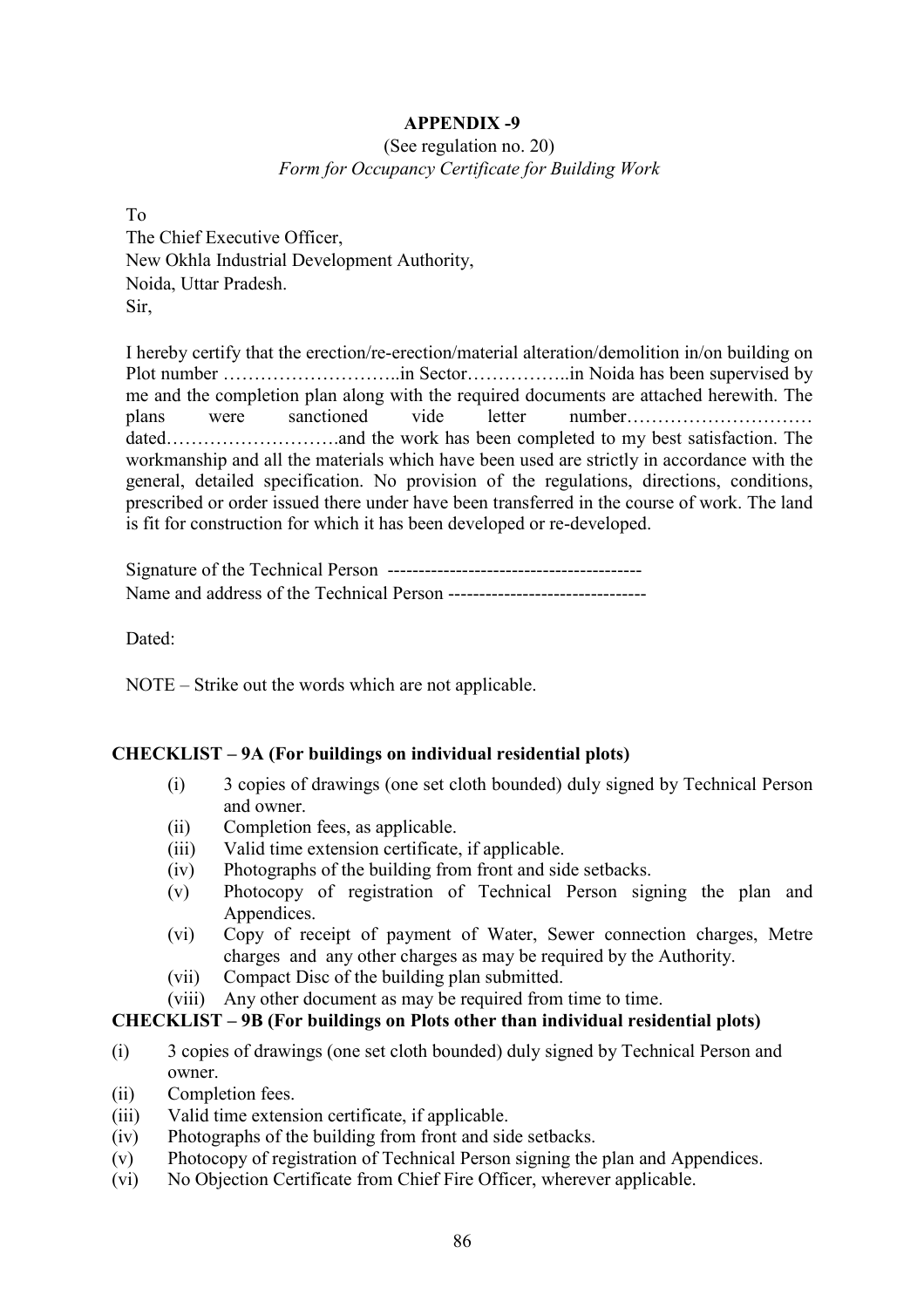- (vii) No Objection Certificate from Explosive Department, wherever applicable.
- (viii) Certificate from owner and structural Engineer regarding earthquake resistance of building as per Appendix 8/A/B/D, if applicable
- (ix) Copy of receipt of fees deposited with Power Company.
- (x) Copy of receipt of payment of Water, Sewer connection charges, Metre charges if not submitted at the time of plan approval, and any other charges as may be required by the Authority.
- (xi) Compact Disc of the building plan submitted.
- (xii) Any other document as may be required from time to time.
- (xiii) NOC for Environment from Environment Department if applicable.
- (xiv) Affidavit regarding rain water harvesting.
- (xv) Photographs of the building/ site and all documents to be self attested by the applicant.

## CHECKLIST – 9C (For buildings layout and sub-division of land)

- (i) 3 copies of drawings (one set cloth bounded) duly signed by Technical Person, and owner.
- (ii) Completion fees.
- (iii) Valid time extension certificate if applicable.
- (iv) Photographs of the site from all sides.
- (v) Photocopy of registration of Technical Person signing the plan and appendices.
- (vi) No Objection Certificate from Chief Fire Officer, wherever applicable.
- (vii) No Objection Certificate from Explosive Department, wherever applicable.
- (viii) Certificate from owner and Structural Engineer regarding earthquake resistance of building as per Appendix 8/A/B/D. if applicable.
- (ix) Copy of receipt of fees deposited with Power Company Limited.
- (x) Copy of receipt of payment of water/sewer connection charges, Metre charges if not submitted at the time of plan approval, and any other charges as may be required by the Authority.
- (xi) Compact Disc of the building plan submitted.
- (xii) Any other document as may be required from time to time.

## Note: All documents and photographs should be self attested by the allotee and the technical person.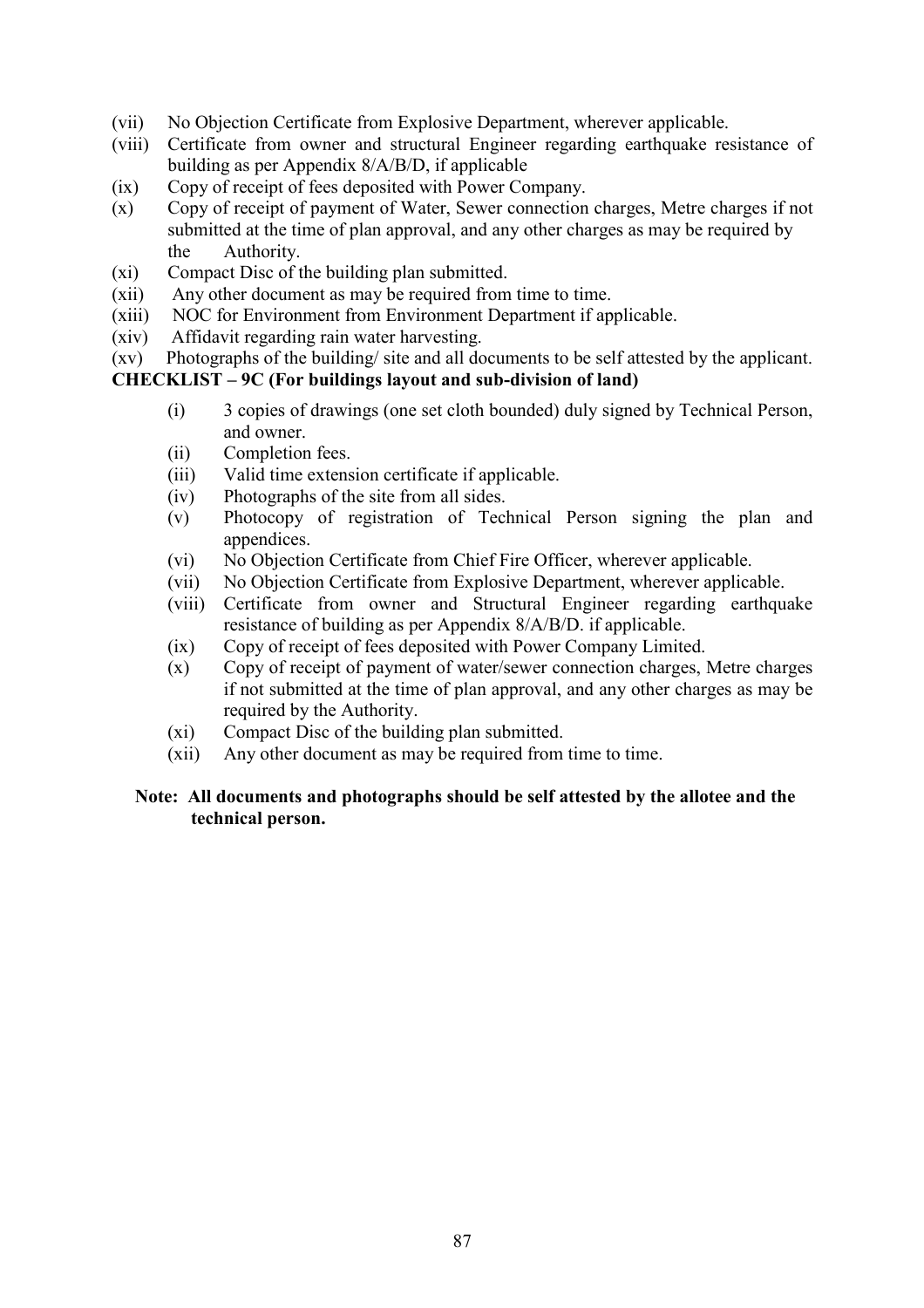## {See regulation no. 20.1}

Form for Sanction or refusal of Building Permit

| From |                                                                                                                                                                                                  |
|------|--------------------------------------------------------------------------------------------------------------------------------------------------------------------------------------------------|
|      | The Chief Executive Officer,                                                                                                                                                                     |
|      | New Okhla Industrial Development Authority,                                                                                                                                                      |
|      | Noida, Uttar Pradesh,                                                                                                                                                                            |
| To:  |                                                                                                                                                                                                  |
|      |                                                                                                                                                                                                  |
| Sir, |                                                                                                                                                                                                  |
|      | of permit for the erection/re-erection/material alteration/demolition in/ of building<br>inform you that the sanction has been granted/ refused by the Authority on the<br>following conditions. |
|      | 1.                                                                                                                                                                                               |
|      | 2.                                                                                                                                                                                               |
|      | 3.                                                                                                                                                                                               |
|      | 4.                                                                                                                                                                                               |
|      | Office Stamp                                                                                                                                                                                     |

Signature Office communication number Name of the Officer Designation of the Officer Dated NOTE – Strike out which is not applicable.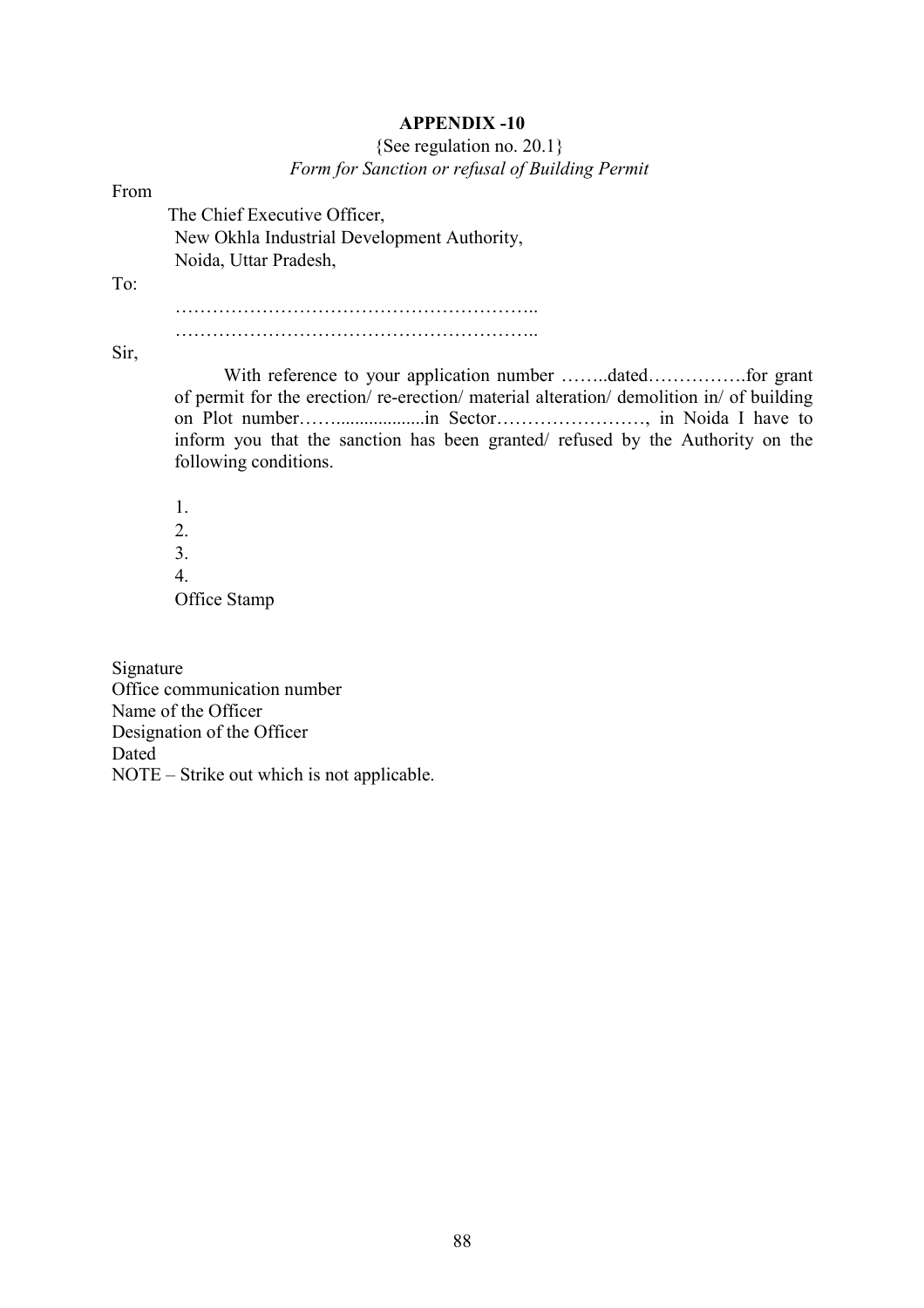{See regulation number 20.1} Form for Occupancy Certificate

From The Chief Executive Officer, New Okhla Industrial Development Authority, Noida, Uttar Pradesh,

To: ………………………………………………….. …………………………………………………..

Sir,

I hereby certify that the erection/re erection/alteration/demolition of building on Plot number……………………….in Sector…………………, Noida completed under the supervision of Technical Person or name……………………………..has been inspected by the officers of the Authority and declare that the building conforms in all respects to the requirements of the regulations in respect of occupancy. Structural safety based upon the structural stability certificate and the completion certificate submitted by the concerned Technical Personnel for fire safety, hygienic and sanitary conditions inside and the surrounding and is fit for occupation.

| $Designation \dots \dots \dots \dots \dots \dots \dots \dots \dots \dots \dots \dots$ |
|---------------------------------------------------------------------------------------|
|                                                                                       |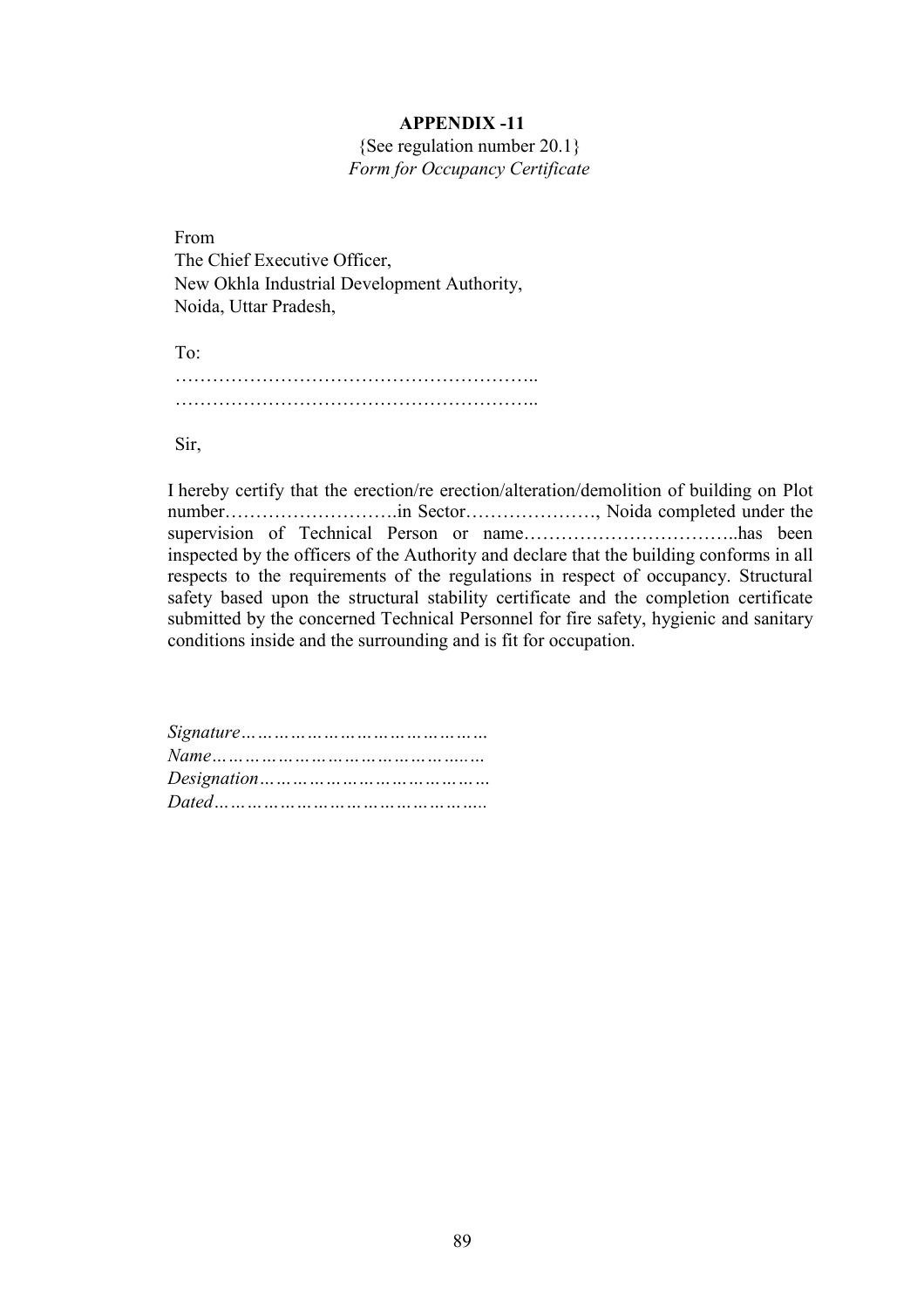## $APPENDIX - 11A$

## (See regulation No.20.4) FORM FOR TEMPORARY OCCUPANCY CERTIFICATE

From, The Chief Executive Officer, New Okhla Industrial Development Authority, Noida, Uttar Pradesh. To …………………………………… …………………………………… …………………………………… Sir. I hereby certify that the erection/re-erection/material alteration/demolition on plot No. …………………Sector…………………….. Noida completed under the supervision of ……………………… licensed Architect/Engineer/Draftsman/Group License No. …………… has been inspected by me/officers of the Authority and declare that the building does not conforms in respect of the following requirements of the -------------- Regulations/Directions as amended uptodate. 1. 2. 3. 4. 5. However, a temporary occupancy certificate is being issued for a period of ……………….. subject to the condition that the above mentioned defects/discrepancies will be got corrected and a fresh completion certificate is submitted to the Chief Executive Officer for further necessary action. Office stamp ……………………. Office (communication)………… No. ………………………………

Dated ·

Note :-- Strike out the works which are not applicable.

Signature …………..………….

Name of the office……………

Designation ……………………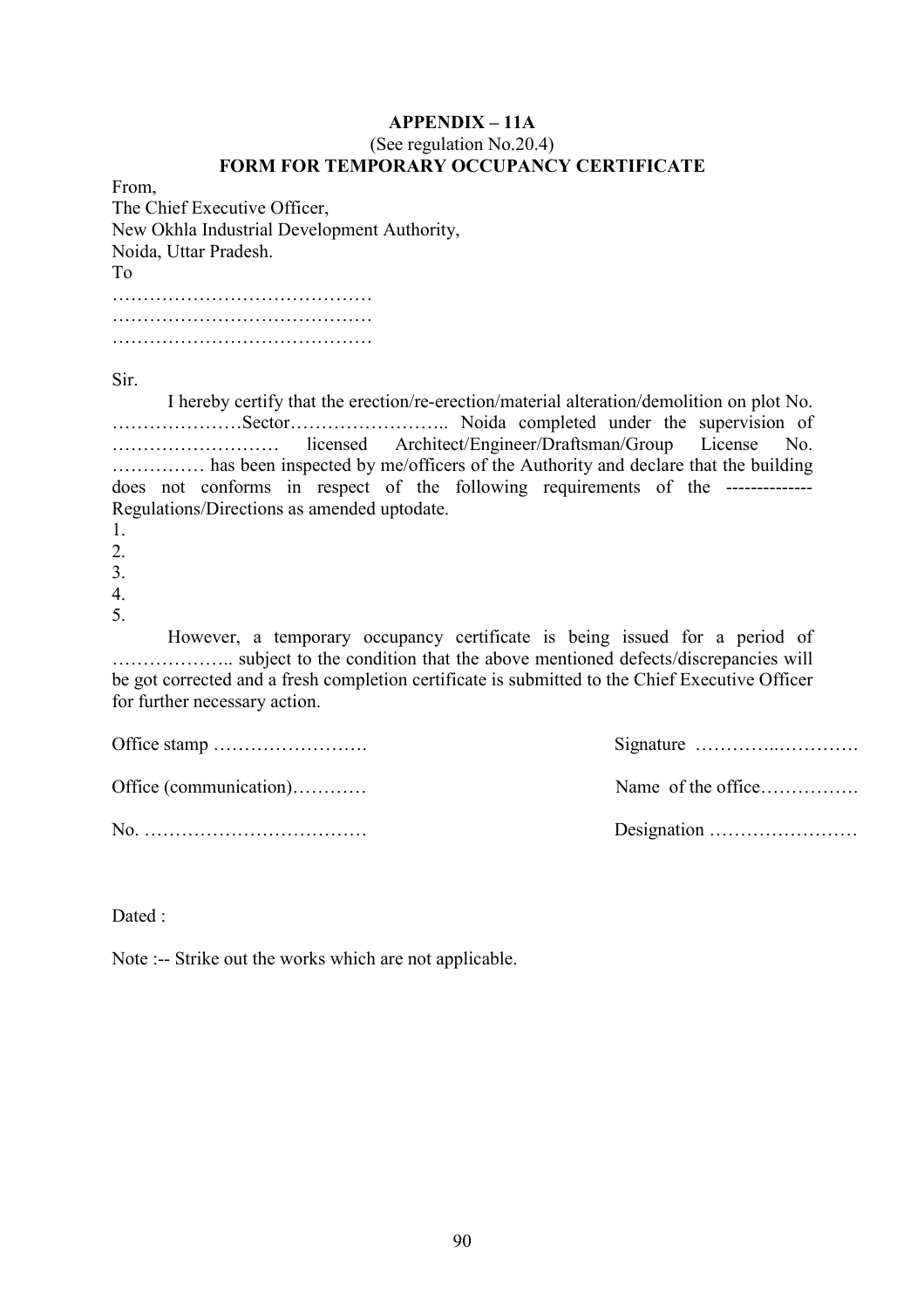Qualification of Technical Personnel for Preparation of Schemes for Building Permit and Supervision

- (i) The qualifications of the technical personnel and their competence to carry out different jobs for building permit and supervision by the Authority shall be as hereinafter indicated.
- (ii) ARCHITECTS
	- 2.1 **Qualification** The qualification of Architect will be the Associate Membership of the Indian Institute of Architects or such Degree or Diploma which makes him eligible for such membership or qualification mentioned in Schedule –XIV of Architects Act. 1972 and registered with the Council of Architecture as per provisions of the Architects Act. 1972.
	- 2.2 An Architect shall be competent to carry out work related to building permit and shall be entitled to submit the following:
		- (i) All plans and related information connected with building permit.
		- (ii) Structural details and calculations for building on plots upto 500 square metre and upto four storeys height, and
		- (iii) Certificate of supervision for all buildings.
		- (iv) Layout Plan upto 2 hectares
- (iii) ENGINEERS
	- 3.1 Qualification- The qualification for Engineers will be Associate/Corporate Membership (Civil) of the Institution of Engineers or such degree/diploma in Civil, Municipal, or Structural Engineering which makes him eligible for such membership or which is recognized by the Uttar Pradesh Public Service Commission for the post of Assistant Engineer. An engineer shall be competent to carry out the work related to building permit and shall be entitled to submit the following:
		- (i) Building plans for plots upto 1000 sqm.
		- (ii) Structural details and service detail and calculations for all buildings.
		- (iii) Certificate of supervision for all buildings.
		- (v) Structural Calculation and details for building mentioned shall be as follows:

| <b>Sr</b><br>No. | Type of Building                                                                                                                     | Number of years of<br>experience for Structural<br>Engineer for structural<br>design and supervision |                                         | <b>Other Details</b> |
|------------------|--------------------------------------------------------------------------------------------------------------------------------------|------------------------------------------------------------------------------------------------------|-----------------------------------------|----------------------|
|                  |                                                                                                                                      | Graduate<br>Civil<br>Engineer                                                                        | Post Graduate<br>Structural<br>Engineer |                      |
|                  | Multistoreyed / important<br>facility buildings which are<br>upto 4 storeys or 12 metre high<br>or 2500 square metre covered<br>area | 5 years                                                                                              | 3 years                                 |                      |